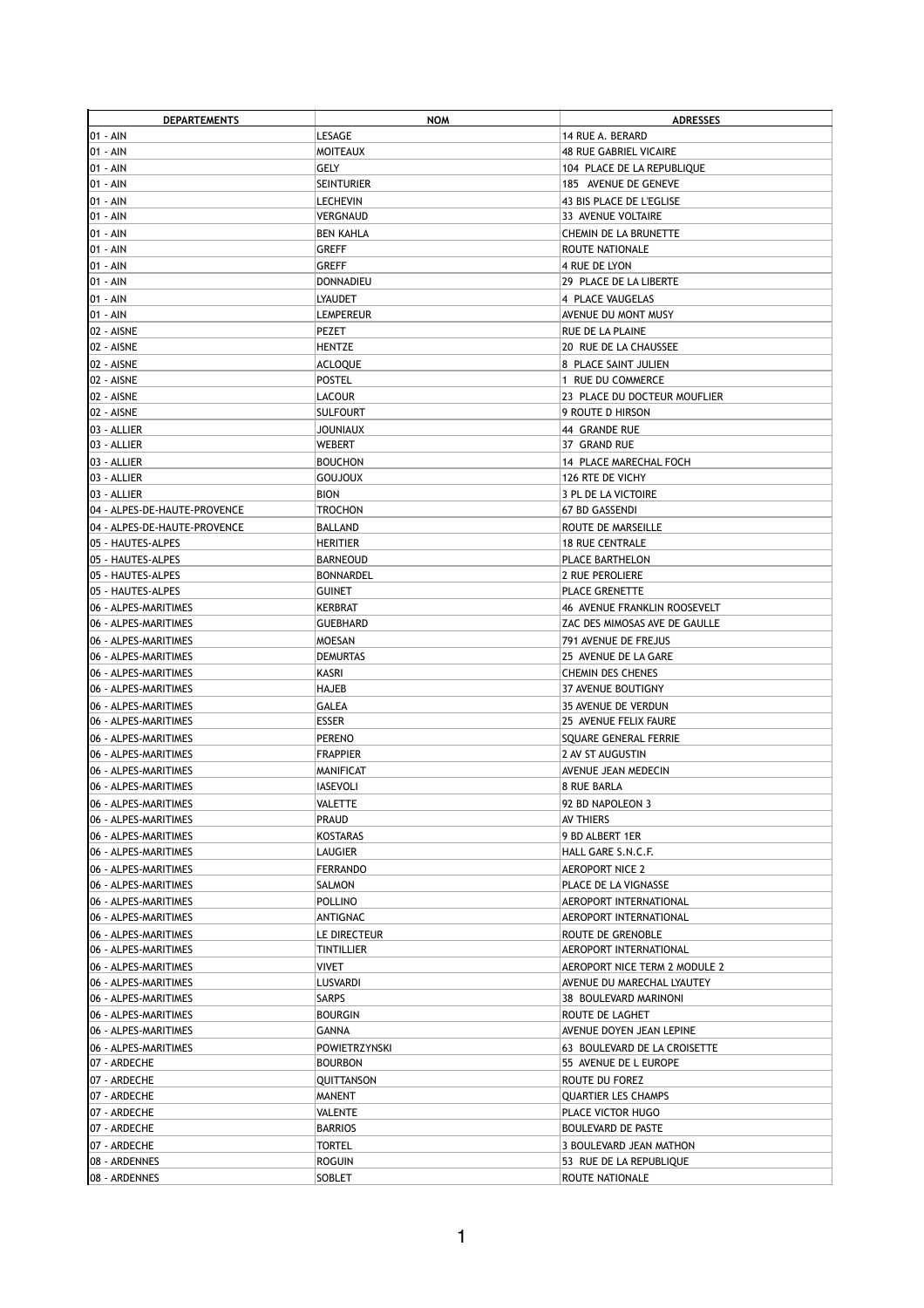| 08 - ARDENNES                                  | <b>DANLOUX</b>                 | ROUTE DE BEAURAING                             |
|------------------------------------------------|--------------------------------|------------------------------------------------|
| 09 - ARIEGE                                    | LAFITTE                        | 13 PLACE DU MARECHAL LECLERC                   |
| 09 - ARIEGE                                    | LE DIRECTEUR                   | AVENUE CHARLES DE GAULLE                       |
| 10 - AUBE                                      | <b>D'OLIVEIRA</b>              | 32 RUE EMILE ZOLA                              |
| 10 - AUBE                                      | <b>DUC</b>                     | AVENUE CHARLES DE REFUGE                       |
| 10 - AUBE                                      | LANSEMAN                       | ROUTE NATIONALE 19                             |
| <b>11 - AUDE</b>                               | <b>BASTOUIL</b>                | 76 RUE GEORGES CLEMENCEAU                      |
| 11 - AUDE                                      | PIPEREAU                       | 32, cours de la Republique                     |
| 11 - AUDE                                      | <b>HARS</b>                    | ROUTE DE CARCASSONNE                           |
| 11 - AUDE                                      | <b>ESPUGNA</b>                 | <b>AVENUE DES CORBIERES</b>                    |
| <b>11 - AUDE</b>                               | LE GERANT                      | ROUTE DE MONTREAL                              |
| 12 - AVEYRON                                   | <b>REYNES</b>                  | 2 AVENUE DE SAINT AFFRIQUE                     |
| 12 - AVEYRON                                   | <b>BOUSQUET</b>                | 111 RUE CAYRADE                                |
| 12 - AVEYRON                                   | SEGUY                          | 1 ALLEE DE L AMICALE                           |
| 12 - AVEYRON                                   | ATGER                          | 1 RUE FERRER                                   |
| 12 - AVEYRON                                   | <b>FAVIE</b>                   | 1 RUE DU TOUAT                                 |
| 12 - AVEYRON                                   | HERNANDEZ                      | 17 AVENUE VICTOR HUGO                          |
| 12 - AVEYRON                                   | <b>BASTIDE</b>                 | 4 RUE DE LA REPUBLIQUE                         |
| 12 - AVEYRON                                   | <b>BORIES</b>                  | PLACE DU MARCHE                                |
| 12 - AVEYRON                                   | <b>FRANCES</b>                 | 12 PCE DE LA REPUBLIQUE                        |
| 12 - AVEYRON                                   | ANDRIEU                        | 15 AVENUE DE BOURRAN                           |
| 13 - BOUCHES-DU-RHONE                          | <b>BORGHINO</b>                | 13 BOULEVARD DES POILUS                        |
| 13 - BOUCHES-DU-RHONE                          | PANOSSIAN                      | PLACE DU GENERAL DE GAULLE                     |
| 13 - BOUCHES-DU-RHONE                          | <b>BLEYER</b>                  | 12 AV ROBERT DAUGEY                            |
| 13 - BOUCHES-DU-RHONE                          | <b>DEKEISTER</b>               | 46 RUE M. PLANTIER                             |
| 13 - BOUCHES-DU-RHONE                          | DELABRIERE                     | 34 BOULEVARD DES LICES                         |
| 13 - BOUCHES-DU-RHONE                          | <b>DALMASSO</b>                | 4 BOULEVARD BONTEMPS                           |
| 13 - BOUCHES-DU-RHONE                          | <b>GOMEZ</b>                   | 4 BIS AVE H. BOUCHER                           |
| 13 - BOUCHES-DU-RHONE                          | <b>BENVENUTO</b>               | 11 QUAI FRANCOIS MITTERRAND                    |
| 13 - BOUCHES-DU-RHONE                          | JEANSELME                      | AVE JULES FERRY - C.CIAL AURORE                |
| 13 - BOUCHES-DU-RHONE                          | <b>FAVRE</b>                   | CHEMIN DU PUITS DE BRUNET                      |
| 13 - BOUCHES-DU-RHONE                          | <b>SUANEZ</b>                  | AV MAL DE LATTRE DE TASSIGNY                   |
| 13 - BOUCHES-DU-RHONE                          | <b>PAMART</b>                  | AEROPORT TRANSIT RDC                           |
| 13 - BOUCHES-DU-RHONE                          | <b>ROLLAND</b>                 | 83 BOULEVARD DU REDON                          |
|                                                | PIETRI                         |                                                |
| 13 - BOUCHES-DU-RHONE                          |                                | ROUTE DE LA SABLIERE                           |
| 13 - BOUCHES-DU-RHONE                          | <b>FANTONI</b><br>DEPRICK COTE | 76 BD CHAVE                                    |
| 13 - BOUCHES-DU-RHONE                          |                                | 72 CHEMIN DU MERLAN A LA ROSE                  |
| 13 - BOUCHES-DU-RHONE                          | <b>MORIN</b>                   | 3 COURS J.BALLARD                              |
| 13 - BOUCHES-DU-RHONE                          | DELESTRADE                     | 121 BLD DE LA BLANCARDE                        |
| 13 - BOUCHES-DU-RHONE                          | <b>COHEN</b>                   | <b>186 RUE BRETEUIL</b>                        |
| 13 - BOUCHES-DU-RHONE<br>13 - BOUCHES-DU-RHONE | <b>RICCI</b><br>CANO           | 76 TRAVERSE TIBOULEN<br>2 PLACE ERNEST DELIBES |
|                                                |                                |                                                |
| 13 - BOUCHES-DU-RHONE                          | LAHMAR                         | <b>GARE SAINT CHARLES</b>                      |
| 13 - BOUCHES-DU-RHONE                          | <b>FALCONE</b>                 | AVENUE DU GENERAL DE GAULLE                    |
| 13 - BOUCHES-DU-RHONE                          | <b>BACCONNIER</b>              | 18 RUE ADOLPHE FOUQUE                          |
| 13 - BOUCHES-DU-RHONE                          | <b>LAFAYSSE</b>                | 263 AVENUE DU 8 MAI 1945                       |
| 13 - BOUCHES-DU-RHONE                          | CHALAYE                        | 7 COURS DU 4 SEPTEMBRE                         |
| 13 - BOUCHES-DU-RHONE                          | <b>ROULLE</b>                  | 100 AVENUE DE LA VALLEE DES BAU                |
| 13 - BOUCHES-DU-RHONE                          | TAZIBT                         | CENTRE COMMERCIAL LES MOLIERES                 |
| 13 - BOUCHES-DU-RHONE                          | GIRAUDO                        | 17 PL CABARDEL                                 |
| 13 - BOUCHES-DU-RHONE                          | CROUAU                         | <b>184 COURS VICTOR HUGO</b>                   |
| 13 - BOUCHES-DU-RHONE                          | <b>BOURDEN</b>                 | 29 BOULEVARD DU MARECHAL FOCH                  |
| 13 - BOUCHES-DU-RHONE                          | MELONI                         | 12 BOULEVARD MIRABEAU                          |
| 13 - BOUCHES-DU-RHONE                          | GEORGES                        | AEROPORT TRANSIT SOUS DOUANE                   |
| 13 - BOUCHES-DU-RHONE                          | DE PASQUALE                    | <b>AEROPORT TERMINAL 2</b>                     |
| 13 - BOUCHES-DU-RHONE                          | PASETTI                        | 59 RUE D'ENDOUME                               |
| 13 - BOUCHES-DU-RHONE                          | MILLAN                         | CENTRE COMMERCIAL CARREFOUR                    |
| 13 - BOUCHES-DU-RHONE                          | GUES                           | 39 AVENUE CHARLES DE GAULLE                    |
| 13 - BOUCHES-DU-RHONE                          | DIEZ                           | 268 BLD BAILLE                                 |
| 13 - BOUCHES-DU-RHONE                          | BAISSET                        | BOULEVARD ROMAIN ROLLAND                       |
| 13 - BOUCHES-DU-RHONE                          | <b>ROUAULT</b>                 | 1175 RUE GUILLAUME DU VAIR                     |
| 13 - BOUCHES-DU-RHONE                          | <b>GUEYDAN</b>                 | 258 AVENUE DU PRADO-RD PT PRADO                |
| 13 - BOUCHES-DU-RHONE                          | DINI                           | AEROPORT CCI MARSEILLE PROVENCE                |
| 13 - BOUCHES-DU-RHONE                          | PEREZ                          | ESPLANADE ST CHARLES VOIES I/J                 |
| 13 - BOUCHES-DU-RHONE                          | ACHI                           | <b>GARE SAINT CHARLES</b>                      |
| 13 - BOUCHES-DU-RHONE                          | SALZMANN                       | 1 RUE LUCIEN ROLMER                            |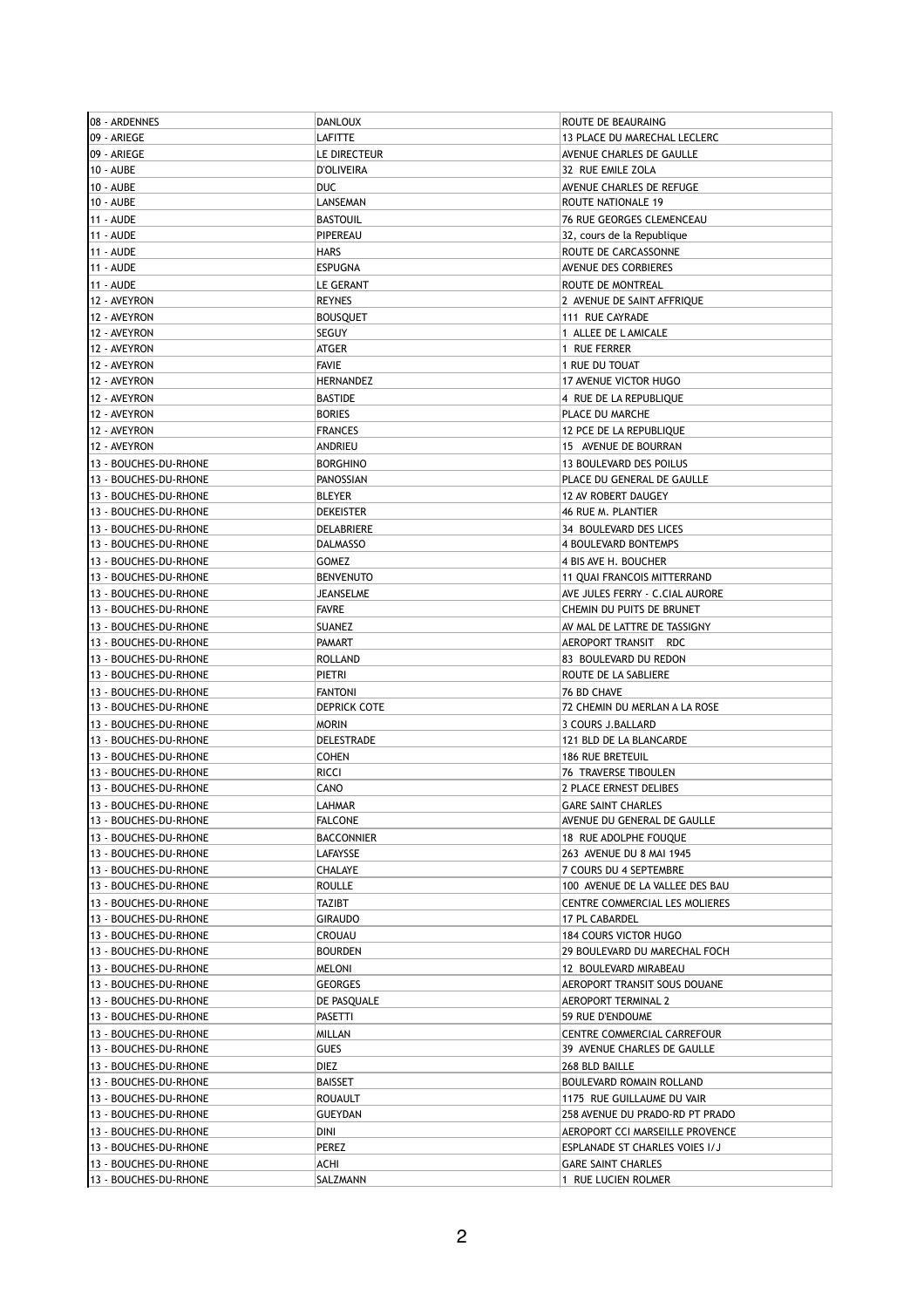| 13 - BOUCHES-DU-RHONE  | PERON              | AVENUE DES PALUDS                |
|------------------------|--------------------|----------------------------------|
| 13 - BOUCHES-DU-RHONE  | <b>NAVARIN</b>     | ROUTE NATIONALE 113              |
| 13 - BOUCHES-DU-RHONE  | <b>PROCOURA</b>    | 27 COURS MIRABEAU                |
| 13 - BOUCHES-DU-RHONE  | DELOBEL            | AEROPORT DE MARSEILLE PROVENCE   |
| 14 - CALVADOS          | <b>COUSIN</b>      | 11 AVENUE DE LA MER              |
| 14 - CALVADOS          | <b>FOUGERAY</b>    | 81 83 RUE DE BERNIERES           |
| 14 - CALVADOS          | <b>HARDELAY</b>    | 28 RUE GUILLAUME LE CONQUERANT   |
| 14 - CALVADOS          | <b>BOULLIN</b>     | 26 AVENUE DE LA LIBERATION       |
| 14 - CALVADOS          | <b>MARFIL</b>      | 77 RUE DU VAUGUEUX               |
| 14 - CALVADOS          | <b>FELTESSE</b>    | 35 PLACE DES COMMERCES           |
| 14 - CALVADOS          | <b>TOURE</b>       | PLACE DE LA GARE                 |
| 14 - CALVADOS          | <b>CATHERINE</b>   | BOULEVARD MAURICE THOREZ         |
| 14 - CALVADOS          | <b>GALLAIS</b>     | 1009 QUARTIER DE LA HAUTE FOLIE  |
| 14 - CALVADOS          | TIGER              | 55 AVENUE DE LA MER              |
| 14 - CALVADOS          | <b>GUILLOT</b>     | ROUTE DE CAEN                    |
|                        |                    |                                  |
| 14 - CALVADOS          | <b>GRANTURCO</b>   | 14 RUE DU GENERAL DE GAULLE      |
| 14 - CALVADOS          | <b>GUILBERT</b>    | 48 RUE DES BAINS                 |
| 14 - CALVADOS          | <b>GILLINGHAM</b>  | 17 RUE DE BAYEUX                 |
| 14 - CALVADOS          | <b>ADELINE</b>     | 3 RUE HAMELIN                    |
| 14 - CALVADOS          | <b>CARETTE</b>     | QUARTIER DU VAL                  |
| 14 - CALVADOS          | <b>TONON</b>       | PARC D'ACTIVITES GRIEU           |
| 14 - CALVADOS          | lizet              | 31 AVENUE JEAN MONNET            |
| 15 - CANTAL            | <b>TESTUD</b>      | 30 RUE DE LA REPUBLIQUE          |
| 15 - CANTAL            | VILLENAVE          | 17 PLACE DU MONUMENT             |
| 15 - CANTAL            | <b>COSTE</b>       | PLACE DE LA HALL<br>4            |
| 15 - CANTAL            | <b>GANTOIS</b>     | 1 PCE DE LA GRANDE FONTAINE      |
| 16 - CHARENTE          | <b>CHOPINET</b>    | 22 GRANDE RUE                    |
| 16 - CHARENTE          | <b>BIROTEAU</b>    | 20 RUE DES POSTES                |
| 16 - CHARENTE          | <b>CAMPAGNI</b>    | 1 BOULEVARD JEAN MOULIN          |
| 16 - CHARENTE          | <b>FAURE</b>       | AVENUE DU GENERAL DE GAULLE      |
|                        |                    |                                  |
| 16 - CHARENTE          | <b>BOUYER</b>      | ROUTE D AIGRE                    |
| 16 - CHARENTE          | TOUZEAU            | RUE DE GENAC                     |
| 17 - CHARENTE-MARITIME | <b>DUPLOUY</b>     | 65 RUE DE LA HALLE               |
| 17 - CHARENTE-MARITIME | <b>BON</b>         | GARE S.N.C.F.                    |
| 17 - CHARENTE-MARITIME | <b>JOLLY</b>       | <b>16 RUE ST SAUVEUR</b>         |
| 17 - CHARENTE-MARITIME | <b>GAUDIN</b>      | 10 PLACE CARNOT                  |
| 17 - CHARENTE-MARITIME | <b>BALANCHE</b>    | 2 RUE DU GENERAL DE GAULLE       |
| 17 - CHARENTE-MARITIME | <b>RAYNAUD</b>     | 1 PL DES TILLEULS                |
| 17 - CHARENTE-MARITIME | <b>BERRUET</b>     | 16 ALLEE DU MAIL                 |
| 17 - CHARENTE-MARITIME | <b>GALOPIN</b>     | 45 ALLEE DU FOC                  |
| 17 - CHARENTE-MARITIME | <b>CAPALDI</b>     | 4 RUE DE SULLY                   |
| 17 - CHARENTE-MARITIME | <b>ROCTON</b>      | 27 RUE DE LA REPUBLIQUE          |
| 17 - CHARENTE-MARITIME | <b>GUEVEL</b>      | 34 RUE COCHON DUVIVIER           |
| 17 - CHARENTE-MARITIME | <b>BEAUFILS</b>    | RUE DE LA CASSE AUX PRETRES      |
| 17 - CHARENTE-MARITIME | <b>DELAHAYE</b>    | 1 RUE GAMBETTA                   |
| 17 - CHARENTE-MARITIME | HERAUD             | 197 AVE DE PONTAILLAC            |
| 17 - CHARENTE-MARITIME | <b>GUEVEL</b>      | 28 & 30 AVE GAMBETTA             |
| 17 - CHARENTE-MARITIME | SAVARIEGO          | <b>6 RUE ALSACE LORRAINE</b>     |
| 17 - CHARENTE-MARITIME | PERRAT             | 92 RUE CARNOT                    |
| 17 - CHARENTE-MARITIME | <b>TAILLANDIER</b> | 15 RUE DE LA CHAMPAGNE ST GEOR   |
|                        |                    |                                  |
| 17 - CHARENTE-MARITIME | <b>POTIRON</b>     | 2 RUE ANTOINE LAURENT DE LAVOISI |
| 17 - CHARENTE-MARITIME | SOBANIA LEFEUVRE   | AVENUE DE LA ROTONDE             |
| 17 - CHARENTE-MARITIME | LE GERANT          | RUE DU JURA                      |
| 18 - CHER              | <b>TOMAL</b>       | 5 RUE DU PRIEURE                 |
| 18 - CHER              | <b>YVARS</b>       | 1 PLACE MUTIN                    |
| 18 - CHER              | PILLARD            | INTERMARCHE 9 RTE DE BOURGES     |
| 18 - CHER              | CATINAUD           | 9 RUE VOLTAIRE                   |
| 18 - CHER              | ALLOUCHERY         | RUE DES PIEDS BLANCS             |
| 19 - CORREZE           | LICCARDI           | PLACE DU FOIRAIL                 |
| 20 - CORSE             | VILLANOVA          | AEROPORT CAMPO DELL ORO          |
| 20 - CORSE             | <b>PORRI</b>       | RUE DE L ARCHIPEL                |
| 20 - CORSE             | FANI               | R.N. 198                         |
| 20 - CORSE             | <b>RIVOLIER</b>    | 19 BD PAOLI                      |
| 20 - CORSE             | <b>SIMONI</b>      | <b>QUAI JEROME COMPARETTI</b>    |
| 20 - CORSE             | <b>SIMONI</b>      | ROUTE DE L AEROPORT              |
|                        |                    |                                  |
| 20 - CORSE             | AMBROGI            | AVENUE PICCIONI                  |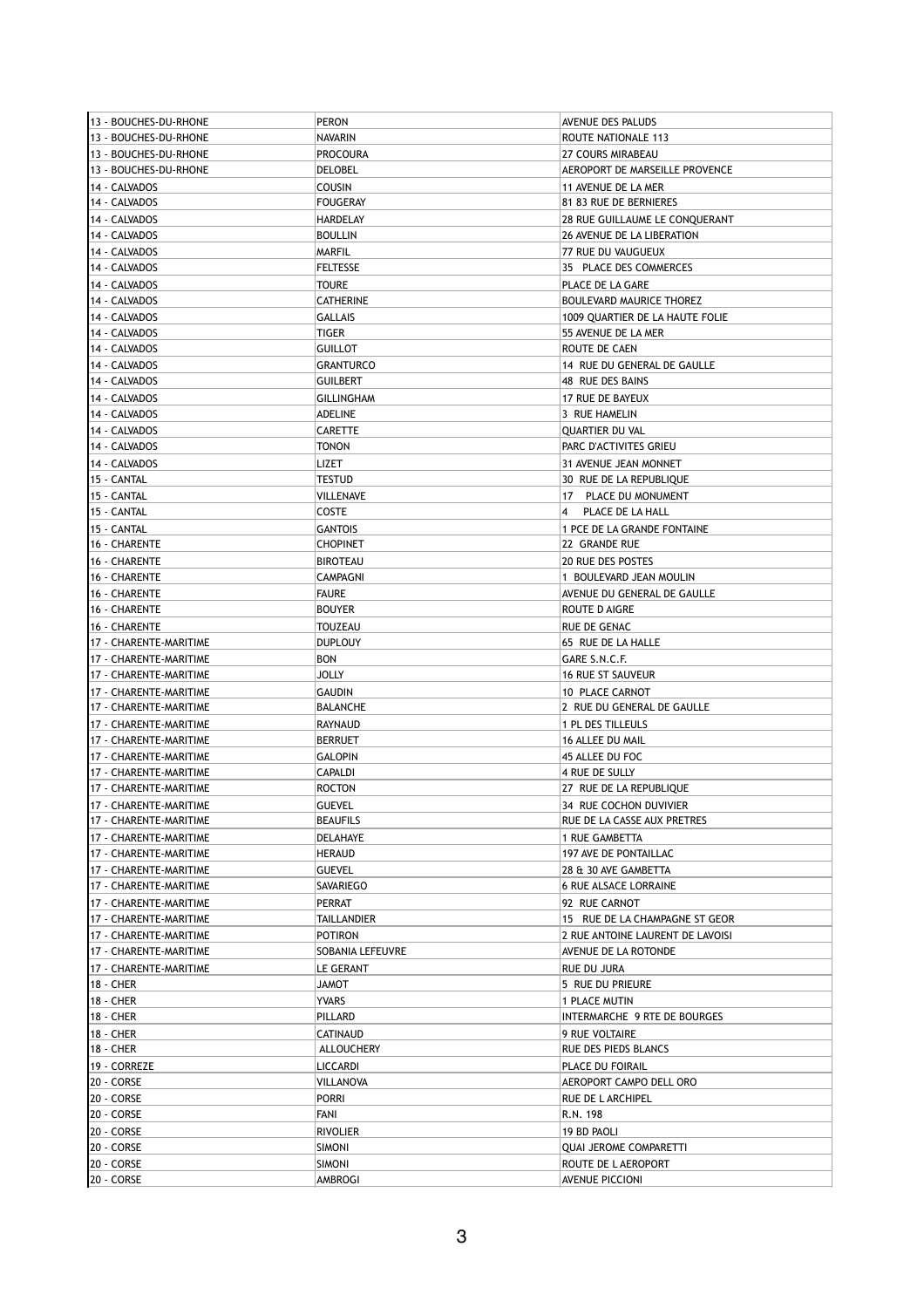| 20 - CORSE         | <b>ROSSI</b>      | <b>LES 4 CHEMINS</b>            |
|--------------------|-------------------|---------------------------------|
| 20 - CORSE         | <b>CESARI</b>     | <b>HYPERMARCHE L ESCALE</b>     |
| 20 - CORSE         | <b>SCOTTO</b>     | PLACE DES PORTES                |
| 20 - CORSE         | MELGRANI          | 2 PLACE FOCH                    |
| 20 - CORSE         | <b>BIANCHI</b>    | ALLEE DU 9 SEPTEMBRE            |
| 20 - CORSE         | BIZZARI           | CENTRE COMMERCIAL EFFRICO       |
| 20 - CORSE         | <b>CECCALDI</b>   | AEROGARE STE CATHERINE          |
| 20 - CORSE         | CARLOTTI          | CENTRE COMMERCIAL DE TOGA       |
| 20 - CORSE         | ARMANET           | ROUTE DE LA CANONICA            |
| 21 - COTE-D'OR     | <b>HORVATH</b>    | GARE S.N.C.F.                   |
|                    |                   |                                 |
| 21 - COTE-D'OR     | PENILLA           | 52 BD DE L'UNIVERSITE           |
| 21 - COTE-D'OR     | <b>COSKUN</b>     | 82 RUE BERBISEY                 |
| 21 - COTE-D'OR     | LE HIR            | 2 BD DE LATTRE DE TASSIGNY      |
| 21 - COTE-D'OR     | <b>AOUIDAT</b>    | <b>11 RUE GUILLAUME TELL</b>    |
| 21 - COTE-D'OR     | <b>CHAMBRETTE</b> | 23 AV EIFFEL                    |
| 21 - COTE-D'OR     | <b>KHAOULY</b>    | <b>19 RUE ANATOLE HUGOT</b>     |
| 21 - COTE-D'OR     | <b>BIRRER</b>     | 18 RUE EDME PIOT                |
| 21 - COTE-D'OR     | THIBEAULT         | 1 RUE DU MARCHE                 |
| 21 - COTE-D'OR     | <b>CHOCAT</b>     | <b>CENTRE COMMERCIAL</b>        |
| 21 - COTE-D'OR     | <b>MUGNIER</b>    | GARE S.N.C.F.                   |
| 21 - COTE-D'OR     | LA DIRECTRICE     | <b>RUE BUFFON</b>               |
| 21 - COTE-D'OR     | <b>LECLERC</b>    | 13 RUE GUSTAVE EIFFEL           |
| 21 - COTE-D'OR     | LE DIRECTEUR      | ROUTE DE LANGRES                |
| 21 - COTE-D'OR     | <b>COLLURA</b>    | 162 RUE D AUXONNE               |
| 21 - COTE-D'OR     | LE DIRECTEUR      | AVENUE DE BOURGOGNE             |
| 22 - COTES-D'ARMOR | <b>DEJOUE</b>     | LE BOURG                        |
| 22 - COTES-D'ARMOR | <b>PROUST</b>     | 7 RUE FOCH                      |
| 22 - COTES-D'ARMOR |                   |                                 |
|                    | <b>DALMAIS</b>    | ROND POINT KENNEDY              |
| 22 - COTES-D'ARMOR | <b>DERRIEN</b>    | 2 AVENUE DE PARK NEVEZ          |
| 22 - COTES-D'ARMOR | COUSYN            | ROUTE DE PERROS                 |
| 22 - COTES-D'ARMOR | <b>COLLIER</b>    | 5 PLACE DE LA REPUBLIQUE        |
| 22 - COTES-D'ARMOR | <b>GUILLOUX</b>   | 14 PLACE DE L HOTEL DE VILLE    |
| 22 - COTES-D'ARMOR | LE GAC            | GARE S.N.C.F.                   |
| 22 - COTES-D'ARMOR | <b>RIBEIRO</b>    | 1 RUE SAINTE BARBE              |
| 22 - COTES-D'ARMOR | <b>GUITEL</b>     | <b>6 PLACE DE LA CITE</b>       |
| 22 - COTES-D'ARMOR | <b>SCHRADER</b>   | 20 BOULEVARD DUPONCHEL          |
| 22 - COTES-D'ARMOR | LE BOURDONNEC     | 1 BOULEVARD DU GENERAL DE GAULL |
| 22 - COTES-D'ARMOR | <b>BERTIN</b>     | 37 RUE DE PENTHIEVRE            |
| 22 - COTES-D'ARMOR | <b>LOZAHIC</b>    | 3 PLACE SAINTE ANNE             |
| 22 - COTES-D'ARMOR | <b>COLLET</b>     | RUE DE POULL PALUD              |
| 23 - CREUSE        | <b>ZONCA</b>      | 17 PLACE DU MARCHE              |
| 24 - DORDOGNE      | <b>MENUET</b>     | 12 RUE DU DOCTEUR BRETON        |
| 24 - DORDOGNE      | LIENARD           | 33 RUE DU 4 SEPTEMBRE           |
| 24 - Dordogne      | BARBIER           | 7 AVENUE JEAN MOULIN            |
| 24 - DORDOGNE      | <b>DELBOURG</b>   | <b>CHEMIN DES SABLES</b>        |
| 33 - GIRONDE       | CHARGE            | CENTRE CIAL. DE MEZIERES        |
| 24 - DORDOGNE      | MASSY             | 10 PLACE DU MARECHAL FOCH       |
|                    |                   |                                 |
| 24 - DORDOGNE      | LALEU             | LA CROIX ROUGE                  |
| 24 - DORDOGNE      | <b>FAURE</b>      | <b>16 RUE CLOS CHASSAING</b>    |
| 25 - DOUBS         | VUILLEMIN         | 6 AVENUE ARISTIDE BRIAND        |
| 25 - DOUBS         | <b>RICHARD</b>    | 58 GRANDE RUE                   |
| 25 - DOUBS         | <b>GALLIOT</b>    | 113 GRANDE RUE                  |
| 25 - DOUBS         | <b>PRETOT</b>     | 10 RUE DE LA PREFECTURE         |
| 25 - DOUBS         | CHOPARD           | 36 RUE MEGEVAND                 |
| 25 - DOUBS         | <b>ROQUELET</b>   | 15 Q VEIL PICARD                |
| 25 - DOUBS         | MAZOIER           | 110 RUE DE DOLE                 |
| 25 - DOUBS         | MARANDIN-MOUREY   | 14, RUE DU VILLAGE              |
| 25 - DOUBS         | SCARINGI          | 1 RUE CHARLES DE GAULLE         |
| 25 - DOUBS         | ANCEL             | 3 RUE PIERRE BERCOT             |
| 25 - DOUBS         | NAUDENOT          | <b>16 BD CHURCHILL</b>          |
| 25 - DOUBS         | <b>DISPIGNO</b>   | 5 RUE DU LAVOIR                 |
| 25 - DOUBS         | <b>HOURNON</b>    | 20 RUE DE LAMITIE               |
| 25 - DOUBS         | <b>GAGNEPAIN</b>  | 1 RUE DE BESANCON               |
| 26 - DROME         | <b>THIBON</b>     | 18 RUE MAURICE LONG             |
| 26 - DROME         |                   | 9 PLACE DE LABBE MAGNET         |
|                    | <b>GUARESI</b>    |                                 |
| 26 - DROME         | CADIER            | 46 PL JEAN JAURES               |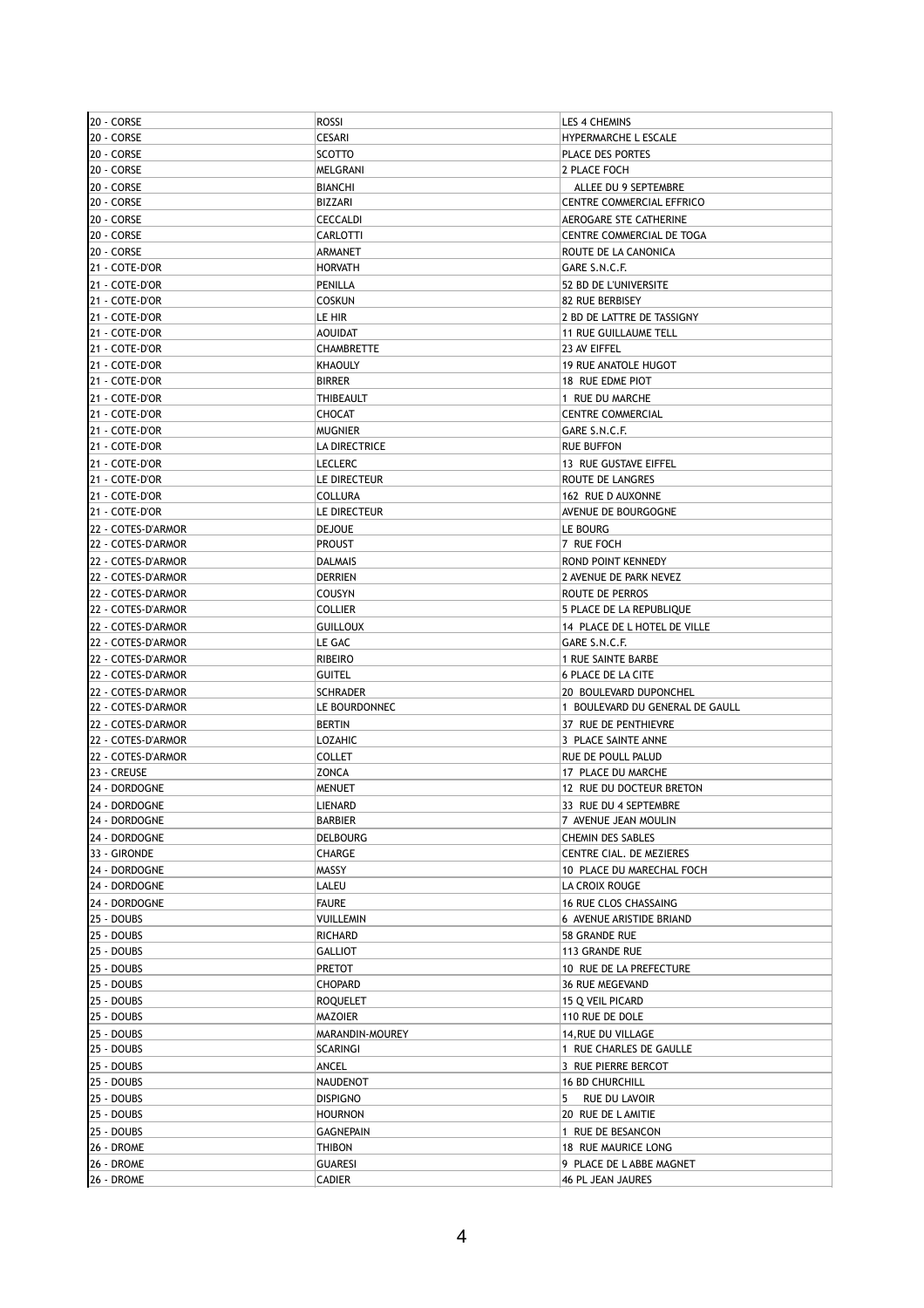| 26 - DROME                           | <b>REBOULET</b>               | <b>36 COURS PIERRE DIDIER</b>    |
|--------------------------------------|-------------------------------|----------------------------------|
| 26 - DROME                           | <b>BOMBLED</b>                | 95 RUE CLAIR                     |
| 26 - DROME                           | <b>VEYRENCHE</b>              | <b>QUARTIER DES CHABANNERIES</b> |
| 26 - DROME                           | <b>REY</b>                    | <b>76 AV DE ROMANS</b>           |
| 26 - DROME                           | CORNILLON                     | 198 AVE VICTOR HUGO              |
| 26 - DROME                           | <b>PEYROT</b>                 | 109 RUE DES ALPES                |
| 26 - DROME                           | GHEZALI                       | PCE DE L'EUROPE                  |
| 07 - ARDECHE                         | <b>BRIOT</b>                  | 426 AVE GEORGES CLEMENCEAU       |
| 26 - DROME                           | <b>LOURADOUR</b>              | <b>GARE SNCF TGV</b>             |
| 26 - DROME                           | <b>MOREL</b>                  | 8 PLACE ARISTIDE BRIAND          |
| 26 - DROME                           | <b>CHASTAN</b>                | <b>BOULEVARD ARISTIDE BRIAND</b> |
| <b>27 - EURE</b>                     | DENIZ                         | 15 RUE DU GENERAL LECLERC        |
|                                      |                               |                                  |
| <b>27 - EURE</b><br><b>27 - EURE</b> | <b>HILLION</b>                | 1 PLACE DE LA GARE               |
|                                      | <b>SERY</b>                   | 25 RUE THIERS                    |
| <b>27 - EURE</b>                     | <b>CALLENS</b>                | RUE DES PRES                     |
| <b>27 - EURE</b>                     | COUTEAU                       | RUE DE LYONS                     |
| <b>27 - EURE</b>                     | <b>FERRAND</b>                | 10 RUE DU GENERAL DE GAULLE      |
| 27 - EURE                            | LE DIRECTEUR LEGENDRE ANTHONY | ZI DU VIROLET - CENTRE LECLERC   |
| 28 - EURE-ET-LOIR                    | GOUGEON                       | 7 PCE JEANNE D'ARC               |
| 28 - EURE-ET-LOIR                    | PHILIPPE                      | 5B RUE DE SENARMONT              |
| 28 - EURE-ET-LOIR                    | <b>GAILLARD</b>               | 9 RUE COLLIN D HARLEVILLE        |
| 28 - EURE-ET-LOIR                    | LE DIRECTEUR                  | <b>AVENUE MARCEL PROUST</b>      |
| 28 - EURE-ET-LOIR                    | QUESNE                        | 6 RUE VILLETTE GATE              |
| 28 - EURE-ET-LOIR                    | L HOSTIS                      | 10 RUE NOEL BALLAY               |
| 29 - FINISTERE                       | <b>TAMION</b>                 | 3 QUAI ANATOLE FRANCE            |
| 29 - FINISTERE                       | <b>PIERRE</b>                 | 28 RUE ALGESIRAS                 |
| 29 - FINISTERE                       | <b>SCHAEFER</b>               | 38 RUE D AIGUILLON               |
| 29 - FINISTERE                       | <b>ROUSSEL</b>                | 11 RUE DE LOCTUDY                |
| 29 - FINISTERE                       | LE GALL                       | 2 RUE DU GENERAL PAULET          |
| 29 - FINISTERE                       | QUENTEL                       | <b>AEROPORT DE BREST</b>         |
| 29 - FINISTERE                       | <b>SIMON</b>                  | <b>GRAND RUE</b>                 |
|                                      |                               |                                  |
| 29 - FINISTERE                       | <b>NUCERA</b>                 | 22B RUE DE LANNEVAIN             |
| 29 - FINISTERE                       | QUENEHERVE                    | 1, PLACE JEAN-JAURES             |
| 29 - FINISTERE                       | <b>BORDAIS</b>                | RESIDENCE DE LA MAISON BLANCHE   |
| 29 - FINISTERE                       | <b>TAULEN</b>                 | 1 PLACE JEAN LE GOUILL           |
| 29 - FINISTERE                       | <b>BORDAIS</b>                | LIEU DIT LE QUINQUIS LECK        |
| 29 - FINISTERE                       | <b>MOAL</b>                   | 15 RUE PASTEUR                   |
| 29 - FINISTERE                       | <b>IOAN</b>                   | 19 PLACE GENERAL LE FLO          |
| 29 - FINISTERE                       | <b>PERTICOZ</b>               | 4 RUE ST FRANCOIS                |
| 29 - FINISTERE                       | <b>MORVAN</b>                 | 9 PLACE TERRE AU DUC             |
| 29 - FINISTERE                       | LE GUIL                       | 150 ROUTE DE BREST               |
| 29 - FINISTERE                       | <b>CALVES</b>                 | 4 PLACE DU BOULOUARD             |
| 29 - FINISTERE                       | <b>KERBAR</b>                 | 50 RUE ROMAIN DESFOSSES          |
| 29 - FINISTERE                       | <b>GUIGNARD</b>               | 63 RUE DU GENERAL DE GAULLE      |
| 29 - FINISTERE                       | LIZEN - QUEMERE               | 30 PLACE DE LA REPUBLIQUE        |
| 29 - FINISTERE                       | <b>QUENTEL</b>                | LIEU DIT AEROPORT                |
| 29 - FINISTERE                       | LABBE                         | BOULEVARD DE POULGUINAN          |
| 30 - GARD                            | LEGRAND                       | GARE S.N.C.F.                    |
| 30 - GARD                            | <b>GOUT</b>                   | 10 RUE EDGAR QUINET              |
| 30 - GARD                            | <b>ACHOURI</b>                | 2 RUE SULLY PRUD'HOMME           |
| 30 - GARD                            | CHAGNOT                       | PLACE DES FRERES NOUVEL          |
| 30 - GARD                            | JAUSSAUD                      | GARE S.N.C.F.                    |
|                                      |                               |                                  |
| 30 - GARD                            | VIDIER                        | 8 RUE GAL PERRIER                |
| 30 - GARD                            | DARSONVAL                     | 13 RUE DES GOELANDS              |
| 30 - GARD                            | LLORCA                        | PLACE DE LA REPUBLIQUE           |
| 30 - GARD                            | <b>PRONE</b>                  | 20 RUE GAMBETTA                  |
| 30 - GARD                            | MIRA                          | PLACE DE LA REVOLUTION           |
| 30 - GARD                            | RIBIERRE                      | 7 BOULEVARD GAMBETTA             |
| 30 - GARD                            | BARCELO-BLANC                 | 400 AVENUE DU DOCTEUR CLAUDE BA  |
| 30 - GARD                            | <b>PARENT</b>                 | 148 RUE JEAN LAURET              |
| 31 - HAUTE-GARONNE                   | <b>DUMAS</b>                  | 7 RUE THIERS                     |
| 31 - HAUTE-GARONNE                   | SAVARZEIX                     | <b>69 ROUTE DE FRONTON</b>       |
| 31 - HAUTE-GARONNE                   | ZAKIN                         | AEROPORT TOULOUSE BLAGNAC HALL 2 |
| 31 - HAUTE-GARONNE                   | VALERO                        | 1 PLACE DU SIDOBRE               |
| 31 - HAUTE-GARONNE                   | <b>TAHOU</b>                  | PLACE FRANCOIS MITTERRAND        |
| 31 - HAUTE-GARONNE                   | CORNAC                        | ALLEE DES CHAMPS PINSONS         |
|                                      |                               |                                  |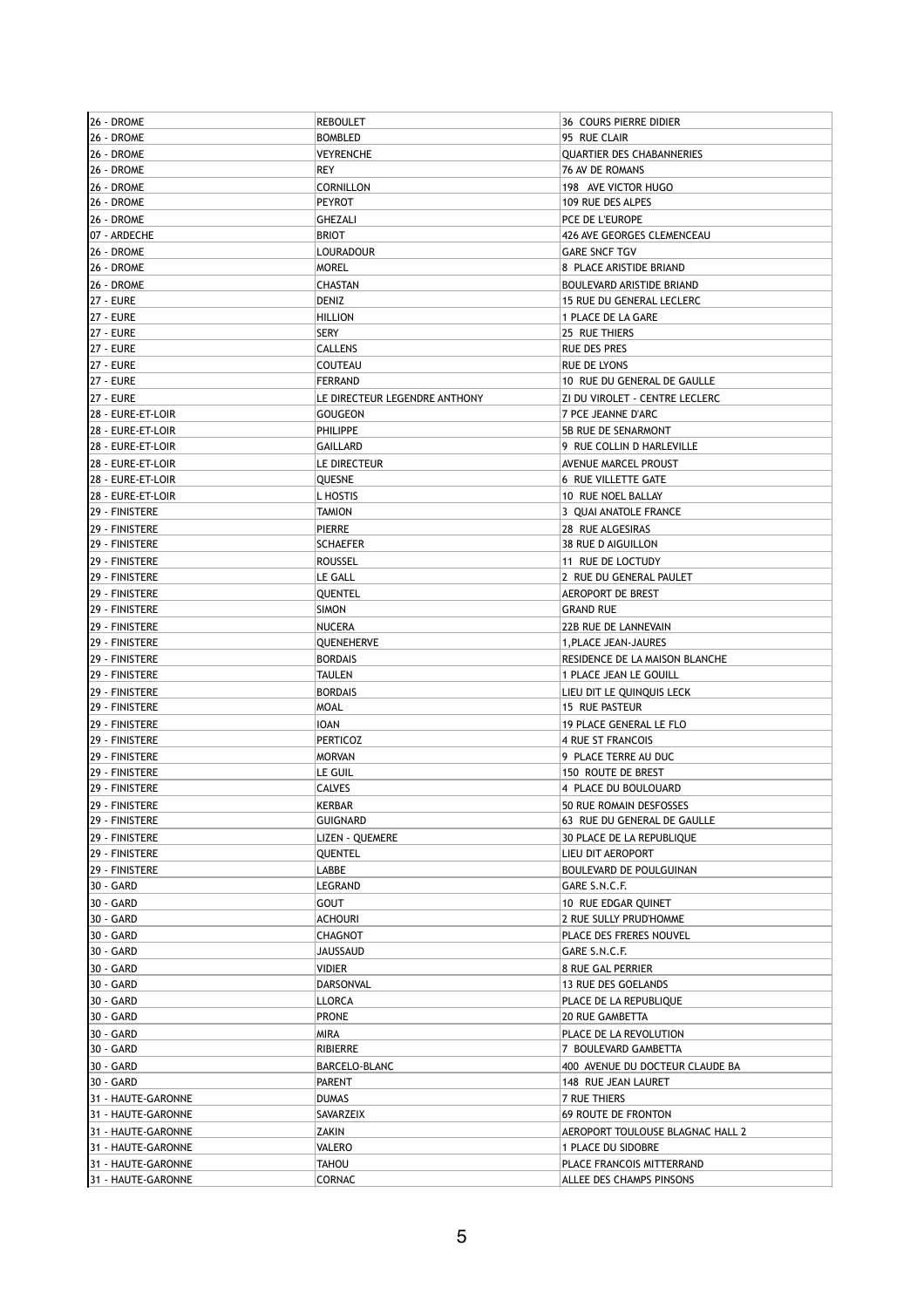| 31 - HAUTE-GARONNE           | <b>MARQUET</b>                 | PCE EDOUARD BOUILLERES                          |
|------------------------------|--------------------------------|-------------------------------------------------|
| 31 - HAUTE-GARONNE           | KHERFALLAH                     | <b>28 RUE GAMBETTA</b>                          |
| 31 - HAUTE-GARONNE           | MAURICE                        | 3 PLACE ARNAUD BERNARD                          |
| 31 - HAUTE-GARONNE           | <b>NORMAND</b>                 | 41 RUE DES LOIS                                 |
| 31 - HAUTE-GARONNE           | MARTINEZ                       | 16 ALLEE DE BARCELONE                           |
| 31 - HAUTE-GARONNE           | <b>DAUSCHER</b>                | 63 BOULEVARD ARMAND DUPORTAL                    |
| 31 - HAUTE-GARONNE           | <b>LEFEVRE</b>                 | 45 ALLEE DE BRIENNE                             |
| 31 - HAUTE-GARONNE           | <b>FOURNIER</b>                | 1 AVENUE ETIENNE BILLIERES                      |
| 31 - HAUTE-GARONNE           | <b>BOISNE</b>                  | 121 RUE DE NEGRENEYS                            |
| 31 - HAUTE-GARONNE           | <b>HERRADA</b>                 | 8 RUE DU POIDS DE L HUILE                       |
| 31 - HAUTE-GARONNE           | LLAVERIA                       | 71 RUE GASTON DOUMERGUE                         |
| 31 - HAUTE-GARONNE           | <b>CORNAC</b>                  | 2 ALLEE EMILE ZOLA                              |
| 31 - HAUTE-GARONNE           | VANDJEE                        | 1 RUE DES LAURIERS                              |
| 31 - HAUTE-GARONNE           | <b>FONTAN</b>                  | AEROPORT TOULOUSE BLAGNAC                       |
| 31 - HAUTE-GARONNE           | KASSAB                         | 58 BOULEVARD D'ARCOLE                           |
|                              | <b>NOGUERA</b>                 | IMPASSE DU FORUM                                |
| 31 - HAUTE-GARONNE           | COLLARD                        |                                                 |
| 31 - HAUTE-GARONNE           |                                | BOULEVARD DE L EUROPE                           |
| 31 - HAUTE-GARONNE           | AUZOU                          | 700 LA PYRENEENNE                               |
| 31 - HAUTE-GARONNE           | CALIXTE-PUR                    | 5 RUE LOUIS BRAILLE                             |
| 31 - HAUTE-GARONNE           | SALBASHIAN                     | CHEMIN DE GABARDIE                              |
| 31 - HAUTE-GARONNE           | <b>LEGRAND RIBAUT</b>          | <b>AEROPORT</b>                                 |
| 31 - HAUTE-GARONNE           | <b>PIOT</b>                    | 6 AVENUE TOLOSANE                               |
| 32 - GERS                    | <b>FOURNET</b>                 | 4 PLACE SAINT PIERRE                            |
| 32 - GERS                    | RATEAU                         | <b>3B COURS DELOM</b>                           |
| 32 - GERS                    | PEDEMANAUD                     | ALLEE JEANNE DAGUZAN                            |
| 33 - GIRONDE                 | <b>FERRAND</b>                 | 62 AVENUE GUY DE MAUPASSANT                     |
| 33 - GIRONDE                 | RAMBERT                        | 6 COURS DE LATTRE DE TASSIGNY                   |
| 33 - GIRONDE                 | <b>BELAIB</b>                  | <b>19 RUE DUFFOUR DUBERGIER</b>                 |
| 33 - GIRONDE                 | LAIB                           | 30 PLACE DE LA VICTOIRE                         |
| 33 - GIRONDE                 | STOCK                          | 85 RUE DU PALAIS GALLIEN                        |
| 33 - GIRONDE                 | JACQUOT                        | 47 RUE LECHAPELIER                              |
| 33 - GIRONDE                 | CHATIN                         | 19 PLACE DE L EUROPE                            |
| 33 - GIRONDE                 | <b>EXPOSITO</b>                |                                                 |
|                              |                                | 41 RUE ALEXANDER FLEMING                        |
| 33 - GIRONDE                 | <b>DUBOURDIEU</b>              | 387 RUE DE BEGLES                               |
| 33 - GIRONDE                 | PEIRETTI                       | AEROPORT DE BORDEAUX MERIGNAC                   |
| 33 - GIRONDE                 | <b>HOUDELETTE</b>              | <b>GARE SNCF ST JEAN</b>                        |
| 33 - GIRONDE                 | SIMONNET                       | GARE SNCF ST JEAN                               |
| 33 - GIRONDE                 | CARRE                          | AVENUE DES 40 JOURNAUX                          |
| 33 - GIRONDE                 | <b>POIRE</b>                   | 157 RUE PASTEUR                                 |
| 33 - GIRONDE                 | LHOTE                          | 102 AVENUE GENERAL LECLERC                      |
| 33 - GIRONDE                 | LAHAYE                         | 21 AVENUE DU MARECHAL JUIN                      |
| 33 - GIRONDE                 | <b>BERTRAND</b>                | 9 PLACE CHARLES DE GAULLE                       |
| 33 - GIRONDE                 | <b>FOURNIER</b>                | 19 AVENUE DU MARECHAL GALLIENI                  |
| 33 - GIRONDE                 | DUMORA                         | 7 RUE COMPOSTELLE                               |
| 33 - GIRONDE                 | BIGOT                          | 144 AVENUE DU DR A.SCHWEITZER                   |
| 33 - GIRONDE                 | <b>BAUDU LECLERC ST MEDARD</b> | 34 AVENUE RENE DESCARTES                        |
| 33 - GIRONDE                 | GERMAIN                        | 234 COURS GAMBETTA                              |
| 33 - GIRONDE                 | <b>PECOUT</b>                  | 31 AVE DU GENERAL SARRAIL                       |
| 33 - GIRONDE                 | PAYET                          | 2, RUE ROUSTAING                                |
| 33 - GIRONDE                 | <b>AUDINET</b>                 | 21 BOULEVARD DE LA PLAGE                        |
| 33 - GIRONDE                 | BERGE                          | 22 PLACE CHANOINE PATRY                         |
| 33 - GIRONDE                 | <b>MOUYNA</b>                  | 35 RUE DE LA REPUBLIQUE                         |
|                              |                                |                                                 |
| 33 - GIRONDE                 | LODS                           | 9 RUE CHARLES CHAUMET                           |
| 33 - GIRONDE                 | <b>LEPAGE</b>                  | 11 COURS DU MARECHAL LECLERC                    |
| 33 - GIRONDE                 | LUSSEAUD PACADIS               | RUE DE PACARIS                                  |
| 33 - GIRONDE                 | <b>BLIARD</b>                  | AEROPORT DE BORDEAUX MERIGNAC                   |
| 33 - GIRONDE                 | <b>BONNOT</b>                  | 3A RUE LEON GAMBETTA                            |
| 33 - GIRONDE                 | <b>MUNOZ</b>                   | 34 COURS ARISTIDE BRIAND                        |
| 33 - GIRONDE                 | DANAIS                         | RUE ROBERT LATEULADE                            |
| 33 - GIRONDE                 | PETOT                          | ROUTE DU CAP FERRET                             |
| 33 - GIRONDE                 | MARTIN                         | AVENUE D AQUITAINE                              |
| 33 - GIRONDE                 |                                |                                                 |
|                              | <b>BONNET</b>                  | 71 RUE DES FONDERIES                            |
| 33 - GIRONDE                 | ANADA                          |                                                 |
|                              |                                | AVENUE DE MERIGNAC                              |
| 33 - GIRONDE                 | TREVISAN                       | RUE DES PRES DE TARTIFUME                       |
| 33 - GIRONDE<br>33 - GIRONDE | BLUTEAU<br><b>PASQUIER</b>     | 1060 AVENUE DE L'EUROPE<br>17 PLACE PAUL DOUMER |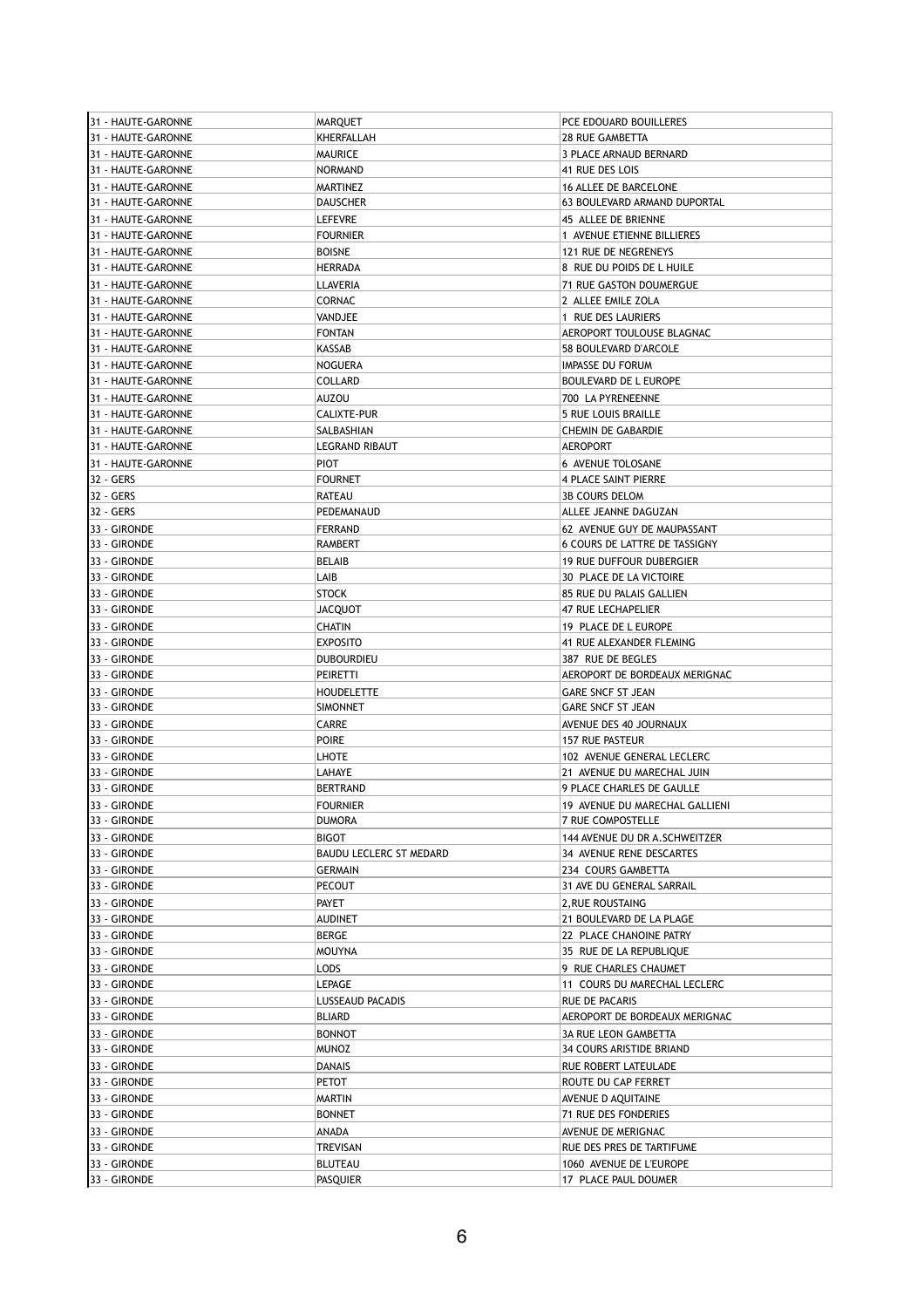| 33 - GIRONDE         | <b>GOURDON</b>      | 73 COURS D ALBRET                  |
|----------------------|---------------------|------------------------------------|
| 34 - HERAULT         | <b>MIRALLES</b>     | 12 RUE DE LA REPUBLIQUE            |
| 34 - HERAULT         | LADA-B-             | 12 AV JEAN MOULIN                  |
| 34 - HERAULT         | <b>CANTO</b>        | 115 AVE JEAN MOULIN                |
| 34 - HERAULT         | <b>THEVENIN</b>     | FORUM QUAI D HONNEUR               |
| 34 - HERAULT         | <b>BESNIER</b>      | PLACE AUGUSTE GIBERT               |
| 34 - HERAULT         | <b>LACOMBE</b>      | AEROPORT M MEDITERRANEE            |
| 34 - HERAULT         | <b>PONS</b>         | <b>C.CIAL SOLIGNAC CARNON PORT</b> |
| 34 - HERAULT         | <b>ANTUNES</b>      | 3 RUE DU CHERCHE MIDI              |
| 34 - HERAULT         | <b>LEONE</b>        | 2 BOULEVARD HENRI IV               |
|                      |                     |                                    |
| 34 - HERAULT         | <b>NORMAND</b>      | 32 RUE DE L UNIVERSITE             |
| 34 - HERAULT         | LETHU               | 32 RUE DE L AIGUILLERIE            |
| 34 - HERAULT         | <b>LEORIER</b>      | 24 RUE SAINT GUILHEM               |
| 34 - HERAULT         | <b>DONNET</b>       | 397 RUE LEON BLUM                  |
| 34 - HERAULT         | <b>GALTIE</b>       | 12 RUE DES TILLEULS                |
| 34 - HERAULT         | <b>MONTERO</b>      | 35 AVENUE DE BOIRARGUES            |
| 34 - HERAULT         | <b>MARTIN</b>       | <b>4B BOULEVARD PASTEUR</b>        |
| 34 - HERAULT         | <b>ESCALA</b>       | 33 AVE ECOLE DE L'AGRICULTURE      |
| 34 - HERAULT         | <b>TESSIER</b>      | 26 AVENUE EMILE DIACON             |
| 34 - HERAULT         | <b>MOUSSET</b>      | 248 RUE JEAN VILAR                 |
| 34 - HERAULT         | GRANGER             | 21 QUAI GEORGES CLEMENCEAU         |
| 34 - HERAULT         | LANET               | 8 PLACE DE LA REPUBLIQUE           |
| 34 - HERAULT         | <b>RIPOLL</b>       | 1 RUE DU GENERAL DE GAULLE         |
| 34 - HERAULT         | <b>MAITRE</b>       | 002 AVE DES THERMES ROMAINS        |
| 34 - HERAULT         | <b>BOYRIE</b>       | PCE E.HERRIOT-LA CORNICHE          |
| 34 - HERAULT         | <b>FILLOL</b>       | 3 GRAND RUE                        |
| 34 - HERAULT         | <b>FARAUD</b>       | ZONE ARTISANALE SAINT ANTOINE      |
|                      |                     |                                    |
| 34 - HERAULT         | PENILLO             | 2 RUE DU SERVENT                   |
| 34 - HERAULT         | LAFONTAINE          | ROUTE DE CARNON                    |
| 34 - HERAULT         | <b>GAUTHIER</b>     | 4 AVENUE DE LA VOIE DOMITIENNE     |
| 34 - HERAULT         | LE DIRECTEUR        | ROUTE DE GANGES                    |
| 34 - HERAULT         | <b>BOIDIN</b>       | PLACE DE LISBONNE                  |
| 34 - HERAULT         | <b>BOUTEVILLAIN</b> | <b>RUE GERRY ROUFS</b>             |
| 34 - HERAULT         | LE DIRECTEUR        | AVENUE DE BOIRARGUES               |
| 34 - HERAULT         | <b>SCHREINER</b>    | LOTISSEMENT MUNETVILLE 1           |
| 35 - ILLE-ET-VILAINE | <b>KERVOERN</b>     | 40 RUE DU PORT                     |
| 35 - ILLE-ET-VILAINE | <b>VITRE</b>        | 14 PLACE ARISTIDE BRIAND           |
| 35 - ILLE-ET-VILAINE | <b>DAUGUET</b>      | 55 GRANDE RUE                      |
| 35 - ILLE-ET-VILAINE | PILLOT              | LE CHENE VERT                      |
| 35 - ILLE-ET-VILAINE | <b>BAUDAIS</b>      | 4 PLACE SAINT PIERRE               |
| 35 - ILLE-ET-VILAINE | <b>BOUGET</b>       | <b>10 RUE DE TOULOUSE</b>          |
| 35 - ILLE-ET-VILAINE | <b>GARLAN</b>       | 12 RUE D ANTRAIN                   |
| 35 - ILLE-ET-VILAINE | <b>BLAY</b>         | <b>16 PLACE SAINTE ANNE</b>        |
| 35 - ILLE-ET-VILAINE | <b>BANNIER</b>      | 4 RUE DU GAL MAURICE GUILLAUDOT    |
|                      |                     |                                    |
| 35 - ILLE-ET-VILAINE | LE BAS              | 95B RUE D ANTRAIN                  |
| 35 - ILLE-ET-VILAINE | CARADEUC            | 7 PLACE DE BRETAGNE                |
| 35 - ILLE-ET-VILAINE | <b>SIMON</b>        | 7 PLACE DU COLOMBIER               |
| 35 - ILLE-ET-VILAINE | BERGEAULT           | 154B RUE DE NANTES                 |
| 35 - ILLE-ET-VILAINE | <b>JACQUOT</b>      | RELAIS H GARE SNCF                 |
| 35 - ILLE-ET-VILAINE | <b>NOEL</b>         | 5 BD DE LA REPUBLIQUE              |
| 35 - ILLE-ET-VILAINE | SINOT               | CENTRE COMMERCIAL LA MADELEINE     |
| 35 - ILLE-ET-VILAINE | CARDINAL            | LE CHATEAU GAILLARD                |
| 35 - ILLE-ET-VILAINE | <b>GROUHEL</b>      | AEROPORT DE RENNES ZONE PUBLIQUE   |
| 35 - ILLE-ET-VILAINE | <b>BILLAUD</b>      | 54 RUE DE RENNES                   |
| 36 - INDRE           | POISSEAU            | 2 RUE GAMBETTA                     |
| 36 - INDRE           | MARCHAIS            | 122 AVENUE DE LA CHATRE            |
| 36 - INDRE           | <b>IVANOFF</b>      | 8 AVENUE DE LA CHATRE              |
| 36 - INDRE           | MAILLOL             | 38 RUE VICTOR HUGO                 |
| 36 - INDRE           | <b>VIVIER</b>       | 47 RUE PIERRE GAULTIER             |
| 36 - INDRE           | TURLOT              | 371 AVENUE DE VERDUN               |
|                      |                     |                                    |
| 36 - INDRE           | JEAN-PROST          | 1 PLACE DU MARCHE                  |
| 36 - INDRE           | <b>HUGON</b>        | 205 AVENUE DE TOURS                |
| 37 - INDRE-ET-LOIRE  | <b>LEPELLEUX</b>    | 5, QUAI DU GENERAL DE GAULLE       |
| 37 - INDRE-ET-LOIRE  | SANCHEZ             | 17 RUE DE LA REPUBLIQUE            |
| 37 - INDRE-ET-LOIRE  | <b>AUGBERT</b>      | 6 PLACE DU GENERAL LECLERC         |
| 37 - INDRE-ET-LOIRE  | CADIOU              | GARE S.N.C.F. VEST.                |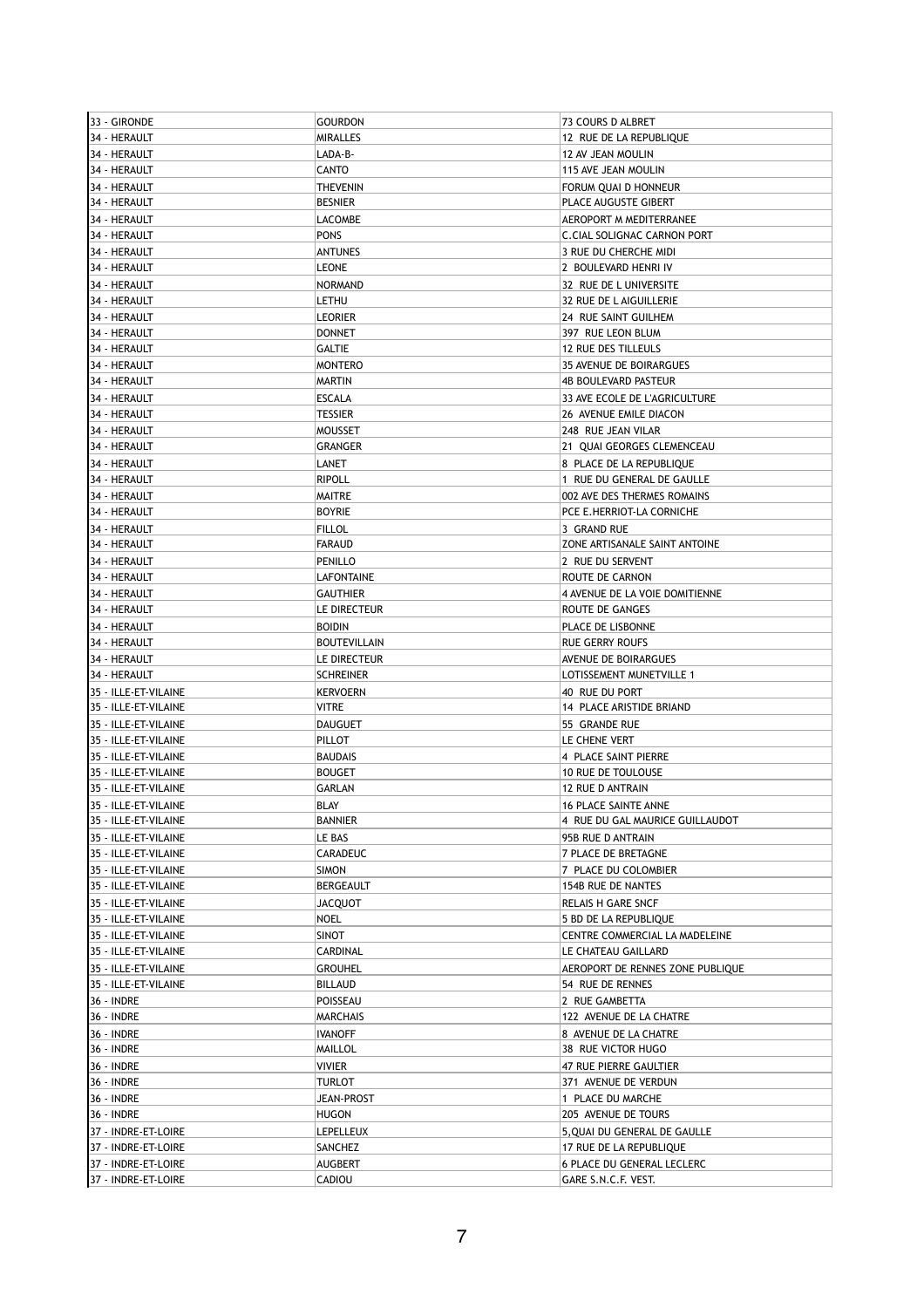| 37 - INDRE-ET-LOIRE   | <b>BONDACK</b>    | 24 RUE NATIONALE                                    |
|-----------------------|-------------------|-----------------------------------------------------|
| 37 - INDRE-ET-LOIRE   | <b>FORTIER</b>    | 1 PCE DU GRAND MARCHE                               |
| 37 - INDRE-ET-LOIRE   | ING               | 10 PCE L. D'ENTRAIGUES                              |
| 37 - INDRE-ET-LOIRE   | TIMMERMAN         | 2 BLD TONNELLE                                      |
| 37 - INDRE-ET-LOIRE   | <b>GUILLOTEAU</b> | <b>GARE SNCF KIOSQUE QUAI</b>                       |
| 38 - ISERE            | BARBISAN          | 015 RUE DE LA REPUBLIQUE                            |
| 38 - ISERE            | <b>MARMONIER</b>  | LECLERC BOURGOIN JALLIEU                            |
| 38 - ISERE            | RACINEUX          | 42 RUE DU LIEUTENANT COLONEL BE                     |
| 38 - ISERE            | VOTEY             | 9 PLACE JEAN MONNET                                 |
| 38 - ISERE            | <b>EXCOFFIER</b>  | 7 RUE ARAGO                                         |
|                       |                   |                                                     |
| 38 - ISERE            | COING BOYAT       | 5 PLACE CHAMPIONNET<br>5 AVENUE MARCELLIN BERTHELOT |
| 38 - ISERE            | BOUAKKAZ          |                                                     |
| 38 - ISERE            | SALVI             | 14 AVE MARECHAL RANDON                              |
| 38 - ISERE            | PHANNOUDEJ        | <b>VESTIBULE GARE SNCF</b>                          |
| 38 - ISERE            | <b>JARRIER</b>    | <b>15 RUE PIERRE BROSSOLETTE</b>                    |
| 38 - ISERE            | GUYON             | 11 RUE ADOLPHE PERONNET                             |
| 38 - ISERE            | <b>AIMONETTO</b>  | 42 PLACE DEBELLE                                    |
| 38 - ISERE            | VOISIN            | 96 AVENUE DE LA MUZELLE                             |
| 38 - ISERE            | <b>PUGET</b>      | 49 AVENUE DU GENERAL LECLERC                        |
| 38 - ISERE            | <b>BIANCHIN</b>   | C. CIAL LES MUGUETS                                 |
| 38 - ISERE            | <b>LEGOUPIL</b>   | 104 GRANDE RUE                                      |
| 38 - ISERE            | <b>PAYET</b>      | 045 COURS ROMESTANG                                 |
| 38 - ISERE            | <b>ROBERT</b>     | 49 PLACE DE LA LIBERATION                           |
| 38 - ISERE            | LE DIRECTEUR      | 1 BLD DES ALPES                                     |
| 38 - ISERE            | <b>BOYER</b>      | 1 PLACE DE L'ETOILE                                 |
| 38 - ISERE            | CHEVILLARD        | AVENUE DE LA REPUBLIOUE                             |
| 38 - ISERE            | PESIN             | LES GAMEAUX                                         |
| 38 - ISERE            | LE DIRECTEUR      | 1 RUE DES ABATTOIRS                                 |
| 38 - ISERE            | <b>SOLERE</b>     | <b>VOIE 24 VILLENEUVE</b>                           |
| 38 - ISERE            | ROUDE-ZUCARO      | AVENUE DE LA BIBLIOTHEQUE                           |
| 39 - JURA             | <b>HUMBERT</b>    | 070 AVENUE DE LA REPUBLIQUE                         |
| 39 - JURA             | <b>LEFEVRE</b>    | 72 RUE DES ARENES                                   |
| 39 - JURA             | OLIVIER           | 27 RUE DE GENEVE                                    |
| 40 - LANDES           | GASPOZ            | 702 AVENUE DE LA PLAGE                              |
| 40 - LANDES           | <b>SUPERVIE</b>   | ROUTE NATIONALE 10                                  |
| 40 - LANDES           | GARAT             | AVENUE PAUL LAHARY                                  |
| 40 - LANDES           | MIRANDA           | 7 AVENUE DE BORDEAUX                                |
| 40 - LANDES           | LAFORGUE          | <b>3 RUE LAUBANER</b>                               |
| 40 - LANDES           | INSARGUET         | 760 AVE MAL JUIN                                    |
| 40 - LANDES           | <b>SOULIE</b>     | 606 AVENUE NICOLAS BREMONTIER                       |
| 40 - LANDES           | CHASTENET         | ROUTE DE LA PARCELLE                                |
| 40 - LANDES           | <b>BORNANCIN</b>  | CHEMIN DE PERROT                                    |
|                       |                   |                                                     |
| 41 - LOIR-ET-CHER     | DELAVENT          | 16 PLACE DE LA REPUBLIQUE                           |
| 41 - LOIR-ET-CHER     | BALLONGUE         | 21 AVENUE DE L HOTEL DE VILLE                       |
| 41 - LOIR-ET-CHER     | <b>JANSSENS</b>   | 62 RUE NATIONALE                                    |
| 41 - LOIR-ET-CHER     | CHENET            | 15 ET 21 RUE DU GAL DE GAULLE                       |
| 42 - LOIRE            | <b>HERTZOG</b>    | RUE CHARLES DE GAULLE                               |
| 42 - LOIRE            | MONTADRE          | 007 RUE DES ECOLES                                  |
| 42 - LOIRE            | BALLANSAT         | <b>RUE DE GRUYERES</b>                              |
| 42 - LOIRE            | CAO               | 26 RUE ALEXANDRE ROCHE                              |
| 42 - LOIRE            | ALBERGHINI        | 023 AVE DE PARIS                                    |
| 42 - LOIRE            | <b>FIORIO</b>     | 030 BLD DE BELGIQUE                                 |
| 42 - LOIRE            | GUINAMARD         | 035 RUE CHARLES DE GAULLE                           |
| 42 - LOIRE            | <b>ODIN</b>       | 2 PLACE PAUL LOUIS COURIER                          |
| 42 - LOIRE            | <b>BANDON</b>     | 070 BLD DE FRAISSINETTE                             |
| 42 - LOIRE            | CLAVELLOUX        | 067 COURS FAURIEL                                   |
| 42 - LOIRE            | <b>BOUTE</b>      | 006 RUE MICHEL RONDET                               |
| 42 - LOIRE            | MIGNOT            | CHEMIN DE MONTRAVEL                                 |
| 42 - LOIRE            | CHAPELON          | 87 BOULEVARD JEAN JAURES                            |
| 42 - LOIRE            | SOMNEZ            | 62 RUE DU 11 NOVEMBRE                               |
| 43 - HAUTE-LOIRE      | ARDID             | 16 PLACE DU MAZEL                                   |
| 43 - HAUTE-LOIRE      | GARBIL            | 10 BOULEVARD DU NORD                                |
| 43 - HAUTE-LOIRE      | BESSE             | 5 BOULEVARD SAINT LOUIS                             |
| 43 - HAUTE-LOIRE      | POUYET            | ROUTE DE RETOURNAC                                  |
| 44 - LOIRE-ATLANTIQUE | <b>POULAIN</b>    | 8 RUE DE NANTES                                     |
| 44 - LOIRE-ATLANTIQUE | <b>DURAND</b>     | 18 RUE DES HALLES                                   |
|                       |                   |                                                     |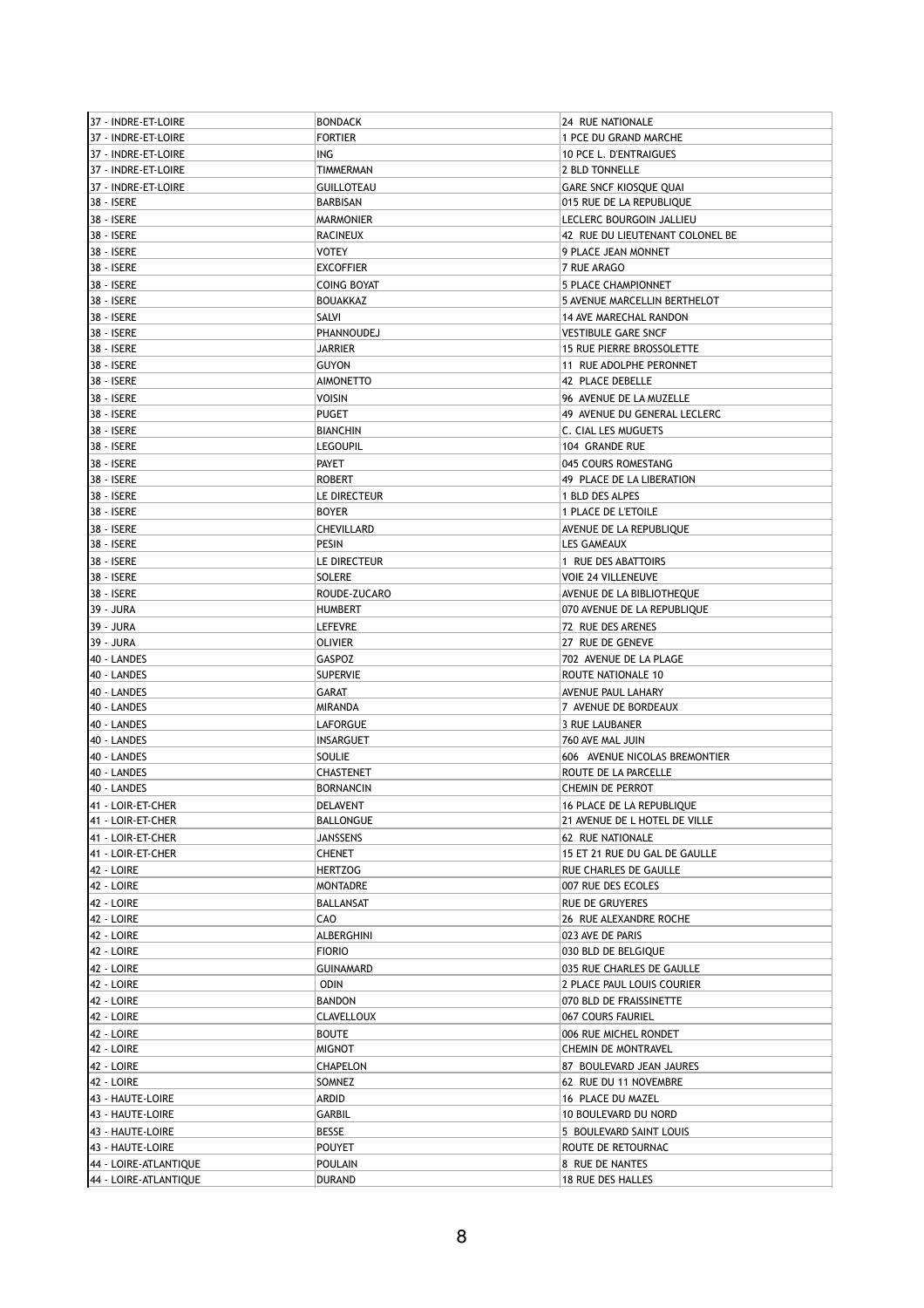| 44 - LOIRE-ATLANTIQUE | LE ROUX           | 5 PLACE DE LA PAIX              |
|-----------------------|-------------------|---------------------------------|
| 44 - LOIRE-ATLANTIQUE | QUINIO            | 29 RUE SAINT MICHEL             |
| 44 - LOIRE-ATLANTIQUE | <b>HUBERT</b>     | 232 AVE DE LATTRE DE TASSIGNY   |
| 44 - LOIRE-ATLANTIQUE | <b>SIKIC</b>      | 40 BD PROFESSEUR RENE AUVIGNE   |
| 44 - LOIRE-ATLANTIQUE | <b>GODEBERT</b>   | 221, RUE PAUL BELLAMY           |
| 44 - LOIRE-ATLANTIQUE | <b>SIMON</b>      | 88 BOULEVARD ROBERT SCHUMAN     |
|                       |                   |                                 |
| 44 - LOIRE-ATLANTIQUE | <b>GARNIER</b>    | 92 RUE DE LA BOURGEONNIERE      |
| 44 - LOIRE-ATLANTIQUE | <b>MOSSET</b>     | <b>25 RUE VOLTAIRE</b>          |
| 44 - LOIRE-ATLANTIQUE | <b>METAYER</b>    | 8 AVENUE SAINTE ANNE            |
| 44 - LOIRE-ATLANTIQUE | <b>BURGAUD</b>    | 43, CHAUSSEE DE LA MADELEINE    |
| 44 - LOIRE-ATLANTIQUE | CHEMIN            | 14 PLACE DU BEAU VERGER         |
| 44 - LOIRE-ATLANTIQUE | <b>CRESPIN</b>    | 73 ROUTE DE VANNES              |
| 44 - LOIRE-ATLANTIQUE | <b>HALOCHET</b>   | 1 PLACE DE L ECLUSE             |
| 44 - LOIRE-ATLANTIQUE | <b>DUARTE</b>     | 3 RUE PAUL BELLAMY              |
| 44 - LOIRE-ATLANTIQUE | KUBES             | GARE S.N.C.F.VESTIBULE          |
| 44 - LOIRE-ATLANTIQUE | DAUSSE            | RUE DE L'OURMEL                 |
| 44 - LOIRE-ATLANTIQUE | LALANDE           | ROUTE DE PORNIC                 |
| 44 - LOIRE-ATLANTIQUE | RIBARD            | <b>20 RUE MAURICE DANIEL</b>    |
| 44 - LOIRE-ATLANTIQUE | RAVACHE           | 16 RUE MAURICE SAMBRON          |
| 44 - LOIRE-ATLANTIOUE |                   |                                 |
|                       | VAUZAC            | 45 RUE DE LA VECQUERIE          |
| 44 - LOIRE-ATLANTIQUE | <b>DROGUET</b>    | 49, AVENUE DE LA CONVENTION     |
| 44 - LOIRE-ATLANTIQUE | RIGAUD            | <b>BOULEVARD DE LA PRAIRIE</b>  |
| 44 - LOIRE-ATLANTIQUE | <b>PLANTE</b>     | 1 RUE DE LA CADIVAIS            |
| 44 - LOIRE-ATLANTIQUE | <b>GREGOIRE</b>   | <b>4 PLACE DES ECHOPPES</b>     |
| 44 - LOIRE-ATLANTIQUE | <b>CHAPART</b>    | 115 ROUTE DE LA GARE            |
| 44 - LOIRE-ATLANTIQUE | TOURE             | AEROGARE NANTES ATLANTIOUE      |
| 44 - LOIRE-ATLANTIQUE | VAUTIER           | 2 RUE DU FRESCHE BLANC          |
| 45 - LOIRET           | TURPIN            | 002 RUE GAMBETTA                |
| 45 - LOIRET           | <b>LEPIETRE</b>   | 1094 AVENUE D ANTIBES           |
| 45 - LOIRET           | <b>BEGON</b>      | 25 BOULEVARD JEANNE D ARC       |
| 45 - LOIRET           | LACOTTE           | 091 RUE DOREE                   |
| 45 - LOIRET           | LIN               | 55 AVENUE ADOLPHE COCHERY       |
| 45 - LOIRET           |                   |                                 |
|                       | LE DIRECTEUR      | AVENUE DE VERDUN                |
| 45 - LOIRET           | MILOCHEVITCH      | 404 RUE MARCEL BELOT            |
| 45 - LOIRET           | <b>MOREAU</b>     | 1 PLACE DU GENERAL DE GAULLE    |
| 45 - LOIRET           | LE DIRECTEUR      | 2601 ROUTE NATIONALE 20         |
| 45 - LOIRET           | VAN DEN BOOM      | 10 RUE DE LA COURONNE           |
| 45 - LOIRET           | MARIE             | 18 PLACE ERNEST RENAN           |
| 45 - LOIRET           | <b>BONNEL</b>     | 25 PLACE DU MARTROI             |
| 45 - LOIRET           | LE DIRECTEUR      | AVENUE PIERRE MENDES FRANCE     |
| 45 - LOIRET           | <b>BROSSARD</b>   | LOTISSEMENT MUNETVILLE 1        |
| 46 - LOT              | <b>FAURE</b>      | AVENUE DE LA LIBERATION         |
| 46 - LOT              | ORERO             | 073 BLD GAMBETTA                |
| 46 - LOT              | COUZY             | ROUTE DE CAHORS                 |
| 46 - LOT              | <b>HUGONENC</b>   | 2 RUE GAMBETTA                  |
| 46 - LOT              | <b>SION</b>       | 56 BOULEVARD ARISTIDE BRIAND    |
|                       |                   |                                 |
| 46 - LOT              | LAURENS           | 4 PLACE D ISTRIE                |
| 46 - LOT              | <b>FAURE</b>      | 10 PLACE DE LA REPUBLIQUE       |
| 47 - LOT-ET-GARONNE   | MARTY             | 67 BOULEVARD DE LA REPUBLIQUE   |
| 47 - LOT-ET-GARONNE   | PVC-CHARRON       | 2 RUE MONCORNY                  |
| 47 - LOT-ET-GARONNE   | LARCHER           | AVENUE D ITALIE                 |
| 47 - LOT-ET-GARONNE   | LE DALLIC         | 12 PL DU GENERAL CHARLES DE GAU |
| 47 - LOT-ET-GARONNE   | <b>BARATTO</b>    | ZAC AGEN SUD                    |
| 47 - LOT-ET-GARONNE   | GRAJA             | ROUSSEL                         |
| 47 - LOT-ET-GARONNE   | LECOUTRE          | BEYLARD                         |
| 48 - LOZERE           | ARTIS             | AVENUE DU LOT                   |
| 48 - LOZERE           | <b>MARTINAZZO</b> | 2 RUE D ANGIRAN                 |
| 49 - MAINE-ET-LOIRE   | BRIN              | GARE S.N.C.F.                   |
| 49 - MAINE-ET-LOIRE   | CARRE             |                                 |
|                       |                   | 025 RUE PAUL BERT               |
| 49 - MAINE-ET-LOIRE   | PROD'HOMME        | 021 RUE ST AUBIN                |
| 49 - MAINE-ET-LOIRE   | Vulin             | 355 RUE ST LEONARD              |
| 49 - MAINE-ET-LOIRE   | DELANOE           | 54 RUE JULES GUITTON            |
| 49 - MAINE-ET-LOIRE   | CARRE             | 002 BLD ST MICHEL               |
| 49 - MAINE-ET-LOIRE   | CHARTIER          | 015 PCE MOLIERE                 |
| 49 - MAINE-ET-LOIRE   | NAIN              | 20 PLACE DU DOCTEUR BICHON      |
| 49 - MAINE-ET-LOIRE   | ALEXANDRE         | 47 RUE SAINT JACQUES            |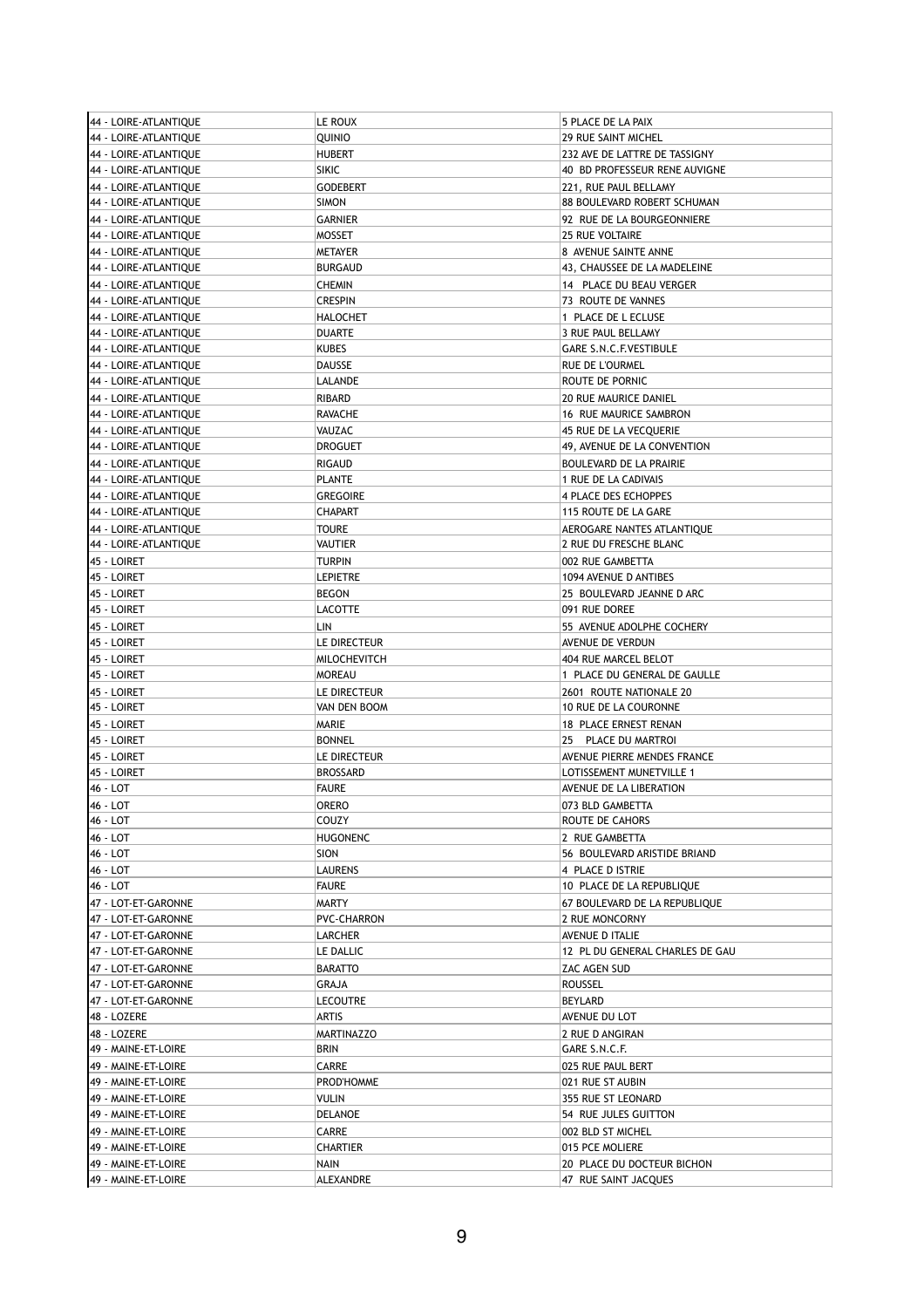| 49 - MAINE-ET-LOIRE     | KOCH              | 131 AVE GL PATTON                |
|-------------------------|-------------------|----------------------------------|
| 49 - MAINE-ET-LOIRE     | <b>BILLARD</b>    | 3 AVENUE DU GENERAL PATTON       |
| 49 - MAINE-ET-LOIRE     | <b>BEDIN</b>      | AVENUE JEAN XXIII                |
| 49 - MAINE-ET-LOIRE     | <b>BEAUDOIN</b>   | 033 RUE DE BRESSIGNY             |
| 49 - MAINE-ET-LOIRE     | JACQUEMIN         | 042 BD A.ALLONNEAU               |
| 49 - MAINE-ET-LOIRE     | PESLERBE          | RUE DU GRAND LAUNAY              |
| 49 - MAINE-ET-LOIRE     | <b>RIAUD</b>      | 131 RUE NATIONALE                |
| 49 - MAINE-ET-LOIRE     | SAOUDI            | <b>30 RUE RENE DESCARTES</b>     |
| 49 - MAINE-ET-LOIRE     | <b>DOUSSIN</b>    | <b>17 PONT FOUCHARD</b>          |
| 49 - MAINE-ET-LOIRE     | MILLASSEAU        | 6 RUE LAZARE CARNOT              |
| 49 - MAINE-ET-LOIRE     | <b>GAUDIN</b>     | 8 PLACE ARISTIDE BRIAND          |
| 49 - MAINE-ET-LOIRE     | <b>LECOMTE</b>    | 1 PLACE MAURICE BRILLANT         |
| 49 - MAINE-ET-LOIRE     | <b>OUARY</b>      | RUE DES FRERES LUMIERE           |
| 49 - MAINE-ET-LOIRE     | GRAZELIE          | <b>MA CAMPAGNE</b>               |
| 49 - MAINE-ET-LOIRE     | LASRY             | <b>6 RUE CHAPERONNIERE</b>       |
|                         | <b>BEUGNARD</b>   | 65 BOULEVARD DELHUMEAU PLESSIS   |
| 49 - MAINE-ET-LOIRE     |                   |                                  |
| 49 - MAINE-ET-LOIRE     | <b>BEAUCHARD</b>  | ROUTE DE VERNANTES               |
| 50 - MANCHE             | <b>GUESDON</b>    | 7 PLACE LITTRE                   |
| 50 - MANCHE             | <b>DAVENAS</b>    | 2 RUE DES FOSSES                 |
| 50 - MANCHE             | <b>LEMOINE</b>    | 26 RUE DU DOCTEUR LETOURNEUR     |
| 50 - MANCHE             | <b>POREE</b>      | 31 AVENUE DE LA LIBERATION       |
| 50 - MANCHE             | <b>LEVIONNAIS</b> | ROUTE DE VILLEDIEU               |
| 51 - MARNE              | <b>FOURNAISE</b>  | <b>CCAL CROIX DAMPIERRE</b>      |
| 51 - MARNE              | MANSARD           | 3 PLACE DE LUXEMBOURG            |
| 51 - MARNE              | <b>ROBINET</b>    | 011 RUE DU GENERAL LECLERC       |
| 51 - MARNE              | SAOUDI            | 10 AVENUE DU PRESIDENT KENNEDY   |
| 51 - MARNE              | <b>FANDRE</b>     | ROUTE NATIONALE                  |
| 51 - MARNE              | <b>CULTURA</b>    | <b>6 RUE DES LAPS</b>            |
| 53 - MAYENNE            | MARSAULT          | PLACE DE L ANCIEN CHAMP DE FOIRE |
| 53 - MAYENNE            | <b>HUET</b>       | 2 PLACE DE LA TREMOILLE          |
| 53 - MAYENNE            | <b>CLOAREC</b>    | 115 AVENUE ROBERT BURON          |
|                         |                   |                                  |
| 53 - MAYENNE            | SAVINEL           | 45 RUE DE LA FILATURE            |
| 53 - MAYENNE            | <b>DENIAU</b>     | 60 AV DE LA COMMUNAUTE EUROPEEN  |
| 54 - MEURTHE-ET-MOSELLE | TIHA              | 53 RUE DU 18 NOVEMBRE            |
| 54 - MEURTHE-ET-MOSELLE | LAMBALLAIS        | <b>13 RUE MARGAINE</b>           |
| 54 - MEURTHE-ET-MOSELLE | <b>CAPPELLI</b>   | 016 PCE JEANNE D'ARC             |
| 54 - MEURTHE-ET-MOSELLE | <b>BOULANGER</b>  | GARE S.N.C.F.                    |
| 54 - MEURTHE-ET-MOSELLE | <b>GIRAULT</b>    | ROUTE NATIONALE 57               |
| 54 - MEURTHE-ET-MOSELLE | HARIK             | 11 RUE SAINT DIZIER              |
| 54 - MEURTHE-ET-MOSELLE | <b>HARIK</b>      | 39 RUE DU GAL LECLERC            |
| 54 - MEURTHE-ET-MOSELLE | <b>CANADA</b>     | 38 RUE ST DIZIER                 |
| 54 - MEURTHE-ET-MOSELLE | LE DIRECTEUR      | <b>104 AVE CARNOT</b>            |
| 54 - MEURTHE-ET-MOSELLE | <b>BAZ</b>        | 008 RUE GAMBETTA                 |
| 54 - MEURTHE-ET-MOSELLE | <b>GOMBEAU</b>    | 11 PLACE DES 3 EVECHES           |
| 54 - MEURTHE-ET-MOSELLE | <b>DURAND</b>     | 2 AVENUE DE VIRECOURT            |
| 54 - MEURTHE-ET-MOSELLE | <b>BURTE</b>      | 72 RUE DU SERGENT BLANDAN        |
| 155 - MEUSE             | DEYRES            | 1 RUE BAR LA VILLE               |
| 55 - MEUSE              | <b>GIRAUD</b>     | 025 RUE DU CHATEAU               |
| 55 - MEUSE              | BACOT             | PLACE MAURICE GENEVOIX           |
| 55 - MEUSE              | VAN DEN BLIEK     | 7 RUE NOTRE DAME                 |
| 56 - MORBIHAN           | DE BASTOS         | 5 PLACE DE LA REPUBLIQUE         |
| 56 - MORBIHAN           | LE GOURIFF        | 17 RUE GENERAL DE GAULLE         |
|                         |                   | 2 PLACE DE LA CHAPELLE           |
| 56 - MORBIHAN           | LE BOURLOUT       |                                  |
| 56 - MORBIHAN           | <b>CIVEL</b>      | 13 RUE FIDELE HABERT             |
| 56 - MORBIHAN           | <b>PENFORNIS</b>  | 5 RUE DE LA GARE                 |
| 56 - MORBIHAN           | JEGO              | CENTRE COMMERCIAL LECLERC        |
| 56 - MORBIHAN           | <b>BIDAN</b>      | 15 RUE MONTAUBAN                 |
| 56 - MORBIHAN           | LE CORRE          | RUE DE LA CITADELLE              |
| 56 - MORBIHAN           | ANGOT             | 4 PLACE POLIGNAC                 |
| 56 - MORBIHAN           | BEAUDEQUIN        | 007 RUE JULES GUESDE             |
| 56 - MORBIHAN           |                   | 11 RUE FRANCOIS MAURIAC          |
| 56 - MORBIHAN           | <b>OLLIVIER</b>   |                                  |
|                         | BELINE            | 4 AVENUE DE LA PLAGE             |
| 56 - MORBIHAN           | ESCARZAGA         | 071 RUE DE LANVEUR               |
| 56 - MORBIHAN           | LE DOUSSAL        | RUE ALFRED DREYFUS               |
| 56 - MORBIHAN           | <b>HUBERT</b>     | 1 PLACE DE L EGLISE              |
| 56 - MORBIHAN           | TUAL              | 3 RUE DE LA GARE                 |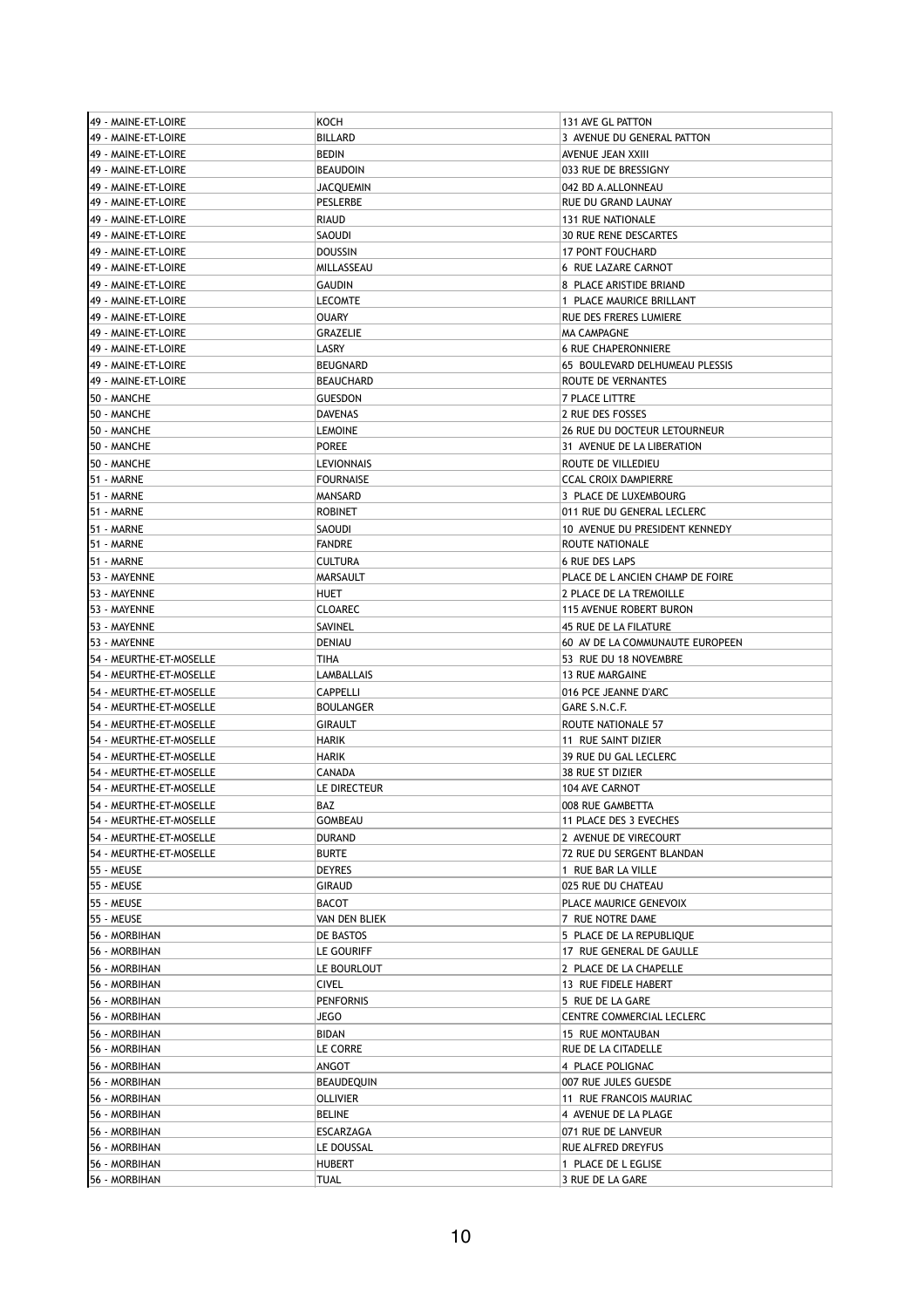| 56 - MORBIHAN | ROGGE                         | 29 RUE DE L EGLISE               |
|---------------|-------------------------------|----------------------------------|
| 56 - MORBIHAN | <b>ALLAIN</b>                 | 43 RUE DU FIL                    |
| 56 - MORBIHAN | <b>DAOUST</b>                 | 42 RUE DE VERDUN                 |
| 56 - MORBIHAN | <b>LENOIR</b>                 | 11 PLACE DUCHESSE ANNE           |
| 56 - MORBIHAN | <b>OFFRET</b>                 | 67 RUE GENERAL DE GAULLE         |
| 56 - MORBIHAN | <b>POUPON</b>                 | RUE GUILLAUME LE BARTZ           |
| 56 - MORBIHAN | <b>PRETRE</b>                 | AEROPORT DE LANN BIHOUE          |
| 57 - MOSELLE  | <b>SIMONIN</b>                | GARE S.N.C.F.                    |
| 57 - MOSELLE  | <b>GEZGIN</b>                 | 77 RUE AUX ARENES                |
| 57 - MOSELLE  | <b>ZORZENONE</b>              | 10 AVE DE PLANTIERES             |
|               | ORTOLEVA RUGGIA               | 92 RUE 20 EME CORPS AMERICAIN    |
| 57 - MOSELLE  |                               |                                  |
| 57 - MOSELLE  | <b>TODA</b>                   | 11 RUE GAL FRANIATTE             |
| 57 - MOSELLE  | <b>HERZOG</b>                 | ROUTE NATIONALE 57               |
| 57 - MOSELLE  | <b>MANCUSO</b>                | 2 RUE DE VERSAILLES              |
| 57 - MOSELLE  | SAGER                         | 4 RUE DE LA LIBERTE              |
| 57 - MOSELLE  | <b>GROSCLAUDE</b>             | 49 GRAND'RUE                     |
| 57 - MOSELLE  | <b>TRUONG</b>                 | <b>15 RUE GAMBETTA</b>           |
| 57 - MOSELLE  | LIMBACH                       | 014 RUE FOCH                     |
| 57 - MOSELLE  | MENET                         | <b>18 RUE HIRSCHAUER</b>         |
| 57 - MOSELLE  | <b>PIERRON</b>                | 32 RUE ST FRANCOIS               |
| 57 - MOSELLE  | BALL                          | 001 PCE AU BOIS                  |
| 57 - MOSELLE  | CABAILLOT                     | 3 RUE PASTEUR                    |
| 57 - MOSELLE  | <b>BENEDICK</b>               | 8 PLACE D ARMES                  |
| 57 - MOSELLE  | <b>COVELLI</b>                | ZAC LA BELLE FONTAINE            |
| 57 - MOSELLE  | <b>PALUMBO</b>                | 5, RUE DE METZ                   |
| 57 - MOSELLE  | <b>DIAGUE</b>                 | 89 RUE PRINCIPALE                |
| 57 - MOSELLE  | LE DIRECTEUR                  | <b>VOIE ROMAINE</b>              |
| 58 - NIEVRE   | <b>DECHAUFFOUR</b>            | 5 PLACE MAURICE RAVEL            |
|               | <b>PICAUT</b>                 |                                  |
| 58 - NIEVRE   |                               | 002 RUE BLAISE PASCAL            |
| 58 - NIEVRE   | ALBAREDE                      | BOULEVARD SAINT EXUPERY          |
| 59 - NORD     | <b>DURETZ</b>                 | 44 PLACE CHARLES DE GAULLE       |
| 59 - NORD     | <b>BLOT</b>                   | 1 RUE DU GENERAL DE GAULLE       |
| 59 - NORD     | <b>BROEKAERT</b>              | 4 RUE ROGER SALENGRO             |
| 59 - NORD     | <b>BOHEZ</b>                  | 7 FAUBOURG DE BETHUNE            |
| 59 - NORD     | CHOURAQUI                     | 138 RUE D ESQUERCHIN             |
| 59 - NORD     | <b>TURPIN</b>                 | 8 RUE L'HERMITE                  |
| 59 - NORD     | <b>DUCAMPS</b>                | <b>24 AVE FAIDHERBE</b>          |
| 59 - NORD     | <b>PARENT</b>                 | 562 RUE P. VANCASSEL             |
| 59 - NORD     | HALLAUX                       | 4 RUE ST LOUIS                   |
| 59 - NORD     | <b>FORTANT</b>                | 10 RUE DU MAL LECLERC            |
| 59 - NORD     | FARAH                         | GALERIE MARCHANDE D AUCHAN       |
| 59 - NORD     | <b>GUILLAIN</b>               | 001 RUE DE TURENNE               |
| 59 - NORD     | <b>LELIEUR</b>                | 51 RUE DE LA MONNAIE             |
| 59 - NORD     | TAHA                          | 194 RUE D'ARRAS                  |
| 59 - NORD     | <b>VAN PAEMEL</b>             | <b>200 RUE COLBERT</b>           |
| 59 - NORD     | <b>FRANCOIS</b>               | 302 RUE NATIONALE                |
| 59 - NORD     | <b>CELANO</b>                 | 6 PLACE SIMON VOLLANT            |
| 59 - NORD     | DESSENNE RELAY AEROPORT       | AEROPORT DE LILLE LESQUIN        |
|               |                               |                                  |
| 59 - NORD     | PREVIDI RELAY VOIE 9 FLANDRES | SNCF PLACE DES BUISSES           |
| 59 - NORD     | <b>MINJARD</b>                | 1002 AVENUE DE LA REPUBLIQUE     |
| 59 - NORD     | <b>GROUX</b>                  | 118 BOULEVARD DU GENERAL DE GAU  |
| 59 - NORD     | TEINTENIER                    | 8 RUE JEAN JAURES                |
| 59 - NORD     | <b>BOUWY</b>                  | CENTRE COMMERCIAL VILLENEUVE 2   |
| 59 - NORD     | <b>PUJO</b>                   | 42 CHAUSSEE HOTEL DE VILLE       |
| 59 - NORD     | <b>COUROUBLE</b>              | 26 AVE DE FRANCE                 |
| 59 - NORD     | YVANO                         | 2 RUE DE LA GARE                 |
| 59 - NORD     | <b>DELVOYE</b>                | <b>BOULEVARD LOUISE MICHEL</b>   |
| 59 - NORD     | LEGRAND                       | 143 RUE DE LILLE                 |
| 59 - NORD     | BALLAND                       | 22 AVE DE LIEGE                  |
| 59 - NORD     | <b>BALESTRIERE</b>            | 41 BOULEVARD DE LA MOSELLE       |
| 59 - NORD     | NIMMEGEERS                    | <b>GALERIE CENTRE COMMERCIAL</b> |
| 59 - NORD     | <b>BRULE RELAY 1 EUROPE</b>   | GARE SNCF LILLE EUROPE TGV 2     |
| 59 - NORD     | VANGANSBEKE                   | 35 RUE DU FRESNOY                |
| 59 - NORD     | <b>VIGNERON</b>               | AVENUE DU GRAND COTTIGNIES       |
| 59 - NORD     | PLE                           | ROUTE NATIONALE 352              |
| 59 - NORD     | <b>DIRECTRICE</b>             | 1 CENTRE COMMERCIAL AUCHAN       |
|               |                               |                                  |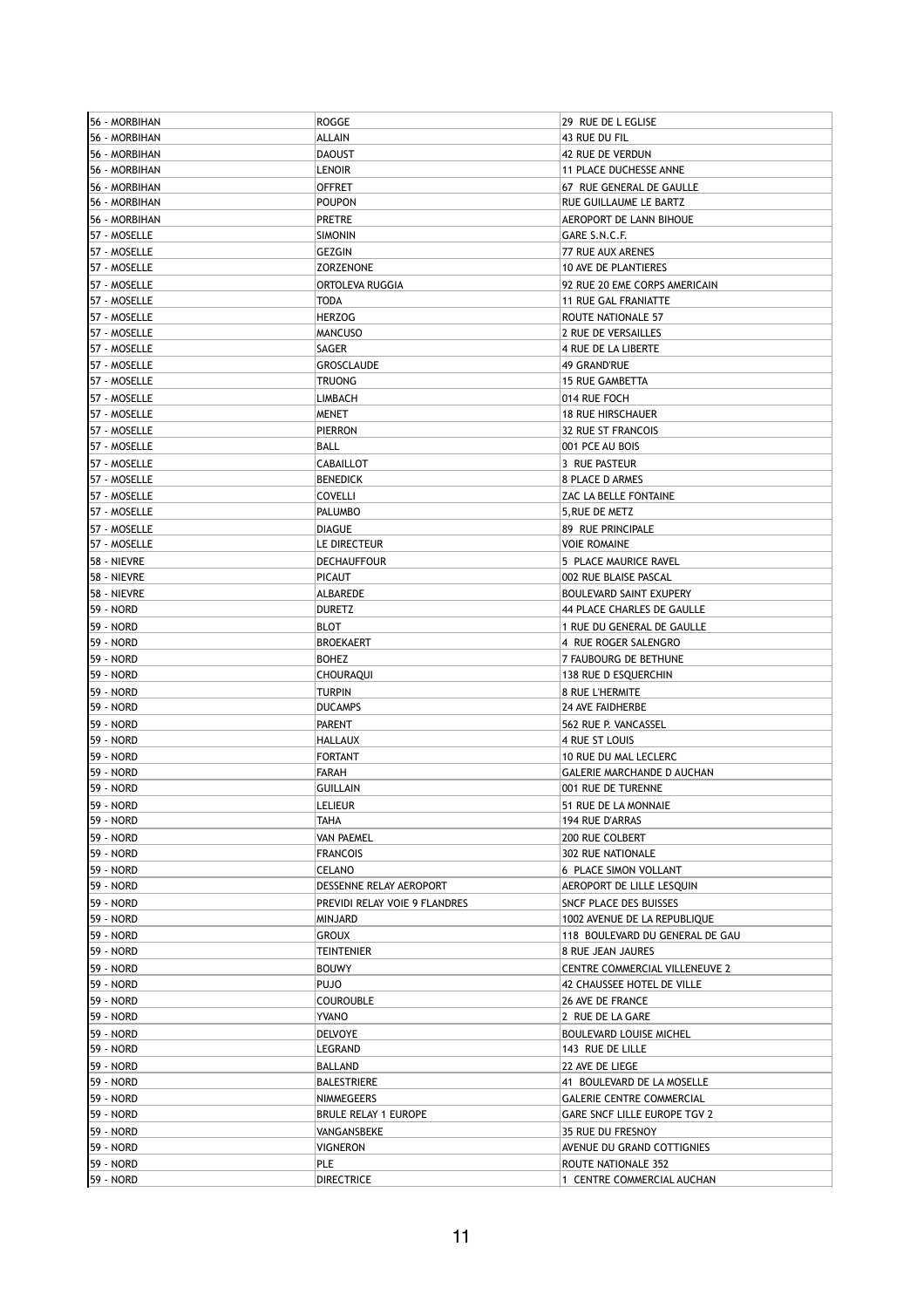| 59 - NORD                | LAURENT               | <b>BOULEVARD D HALLUIN</b>     |
|--------------------------|-----------------------|--------------------------------|
| 59 - NORD                | WILLEPOTE             | DREVE DU BAILLY                |
| 59 - NORD                | VERHAEGHE             | AVENUE DE L EUROPE             |
| 59 - NORD                | WALLAERT              | CHAUSSEE DE L HOTEL DE VILLE   |
| 59 - NORD                | CARON                 | 20 RUE DE GAND                 |
| 59 - NORD                | <b>BOUILLARD</b>      | PLACE JEANNE D ARC             |
| 59 - NORD                | BENABDALLAH           | 271 RUE DES POSTES             |
| 59 - NORD                | <b>DIRECTEUR</b>      | ROUTE DEPARTEMENTALE 121       |
| 59 - NORD                | <b>JAROSLAW</b>       | 1 BOULEVARD EISEN              |
| 59 - NORD                | <b>GRESSIN MARTIN</b> | BD DU PROFESSEUR JULES LECLERC |
| 60 - OISE                | <b>LEROUX</b>         | 17 RUE CARNOT                  |
| 60 - OISE                | <b>DOGAN</b>          | 049-51 RUE DES JACOBINS        |
|                          |                       |                                |
| 60 - OISE                | <b>DOUCHET</b>        | 4 AVENUE DU 8 MAI 1945         |
| 60 - OISE                | VERFAILLIE            | RUE FRANCOIS TRUFFAUT          |
| 60 - OISE                | <b>DAGORNO</b>        | 60 RUE MICHEL BLERET           |
| 60 - OISE                | RENAULT               | 63 RUE DE LA REPUBLIQUE        |
| 60 - OISE                | <b>HILT</b>           | 70 RUE NOTRE DAME DE BON SECO  |
| 60 - OISE                | MAZARANOFF            | 2 RUE DE NORMANDIE             |
| 60 - OISE                | MAHIEUX               | 104 BLD DES ETATS UNIS         |
| 60 - OISE                | <b>ROUCHY</b>         | 3 RUE DE PARIS                 |
| 60 - OISE                | <b>PASTIER</b>        | 108 ROUTE NATIONALE            |
| 60 - OISE                | <b>BUYSSE</b>         | 6 AVENUE DE L EUROPE           |
| 60 - OISE                | LE DIRECTEUR          | RUE DE L EGALITE               |
| <b>61 - ORNE</b>         | MANSON                | 16 RUE DU PONT DE FRESNE       |
| <b>61 - ORNE</b>         | <b>GUY</b>            | 28 PLACE DE LA LIBERTE         |
| 61 - ORNE                | VALLEE                | 3 RUE DE BEC HAM               |
| <b>61 - ORNE</b>         | SAILLY                | ROUTE DE PARIS                 |
| <b>61 - ORNE</b>         | <b>YVER</b>           | 92 GRANDE RUE                  |
| 62 - PAS-DE-CALAIS       | <b>DEBOMY</b>         | 059 RUE DE ST QUENTIN          |
| 62 - PAS-DE-CALAIS       | CAZIER                | 33 RUE CARNOT                  |
| 62 - PAS-DE-CALAIS       | MIZERA                | 373 RUE DU FAUBOURG D'ARRAS    |
| 62 - PAS-DE-CALAIS       | TIRMARCHE             | 218 RUE MOLLIEN                |
| 62 - PAS-DE-CALAIS       | <b>VERDIERE</b>       | 003 PCE D'ARMES                |
|                          |                       |                                |
| 62 - PAS-DE-CALAIS       | CHAILA                | 1 RUE DE MONTREUIL             |
| 62 - PAS-DE-CALAIS       | DAUSQUE               | 58 RUE DE PARIS                |
| 62 - PAS-DE-CALAIS       | DENOYELLE             | 1 RUE FRANCOIS COURTIN         |
| 62 - PAS-DE-CALAIS       | VERSCHILDE            | 1B AVENUE DE LA CONCORDE       |
| 62 - PAS-DE-CALAIS       | <b>PECQUEUR</b>       | 73 RUE D'ARRAS                 |
| 62 - PAS-DE-CALAIS       | <b>DOISY</b>          | 2 RUE DE DOUAI                 |
| 62 - PAS-DE-CALAIS       | <b>HEMELDAELS</b>     | 89 AVENUE FERNAND LOBBEDEZ     |
| 62 - PAS-DE-CALAIS       | LOAEC                 | ZONE COMMERCIALE               |
| 62 - PAS-DE-CALAIS       | LE DIRECTEUR          | CENTRE COMMERCIAL AUCHAN       |
| 63 - PUY-DE-DOME         | OUEDRAOGO             | 13 AVENUE BARADUC              |
| 63 - PUY-DE-DOME         | <b>VIGIER</b>         | 9 RUE DE L HOTEL DE VILLE      |
| 63 - PUY-DE-DOME         | <b>JOUBERTON</b>      | 044 AVE D'ITALIE               |
| 63 - PUY-DE-DOME         | CHARBONNEL            | 25 BOULEVARD LA FAYETTE        |
| 63 - PUY-DE-DOME         | <b>BOUSSUGE</b>       | 002 BLD LEON MALFREYT          |
| 63 - PUY-DE-DOME         | <b>FAUCHER</b>        | 16 RUE PONCILLON               |
| 63 - PUY-DE-DOME         | <b>GAILLARD</b>       | 018 PCE DE LA LIBERTE          |
| 63 - PUY-DE-DOME         | <b>BUCHARD</b>        | 175 BOULEVARD GUSTAVE FLAUBERT |
| 63 - PUY-DE-DOME         | <b>BERTIN</b>         | 043 AVE DE LA LIBERATION       |
| 63 - PUY-DE-DOME         | PHILIPON              | 001 BLD DE LA MANLIERE         |
| 63 - PUY-DE-DOME         | <b>DELAIGUE</b>       | 033 BLD BUISSON                |
| 63 - PUY-DE-DOME         | <b>GASNIER</b>        | AVENUE DE CLERMONT             |
| 63 - PUY-DE-DOME         | CHIESA                | 54 RUE DU MARTHURET            |
| 63 - PUY-DE-DOME         | GIDON                 | 43 AVENUE JEAN NOELLET         |
| 63 - PUY-DE-DOME         | GOURDOL               | AEROGARE                       |
| 63 - PUY-DE-DOME         | SAUVADET              | 114 AVENUE ERNEST CRISTAL      |
|                          |                       |                                |
| 64 - PYRENEES-ATLANTIQUE | ARLA                  | 019 PLACE DES BASQUES          |
| 64 - PYRENEES-ATLANTIQUE | DARRIGADE             | 2 RUE GARDERES                 |
| 64 - PYRENEES-ATLANTIQUE | LARRE                 | 5 PLACE DU GENERAL LECLERC     |
| 64 - PYRENEES-ATLANTIQUE | SOUBELET              | 028 AVE KENNEDY                |
| 64 - PYRENEES-ATLANTIQUE | <b>BIDEGARAY</b>      | RUE ERRETEGIA                  |
| 64 - PYRENEES-ATLANTIQUE | MASSE                 | ALLEE EDMOND ROSTAND           |
| 64 - PYRENEES-ATLANTIQUE | DETCHART              | 4 RUE PIERRE BROUSSAIN         |
| 64 - PYRENEES-ATLANTIQUE | SINSOU                | 92 BOULEVARD LECLERC           |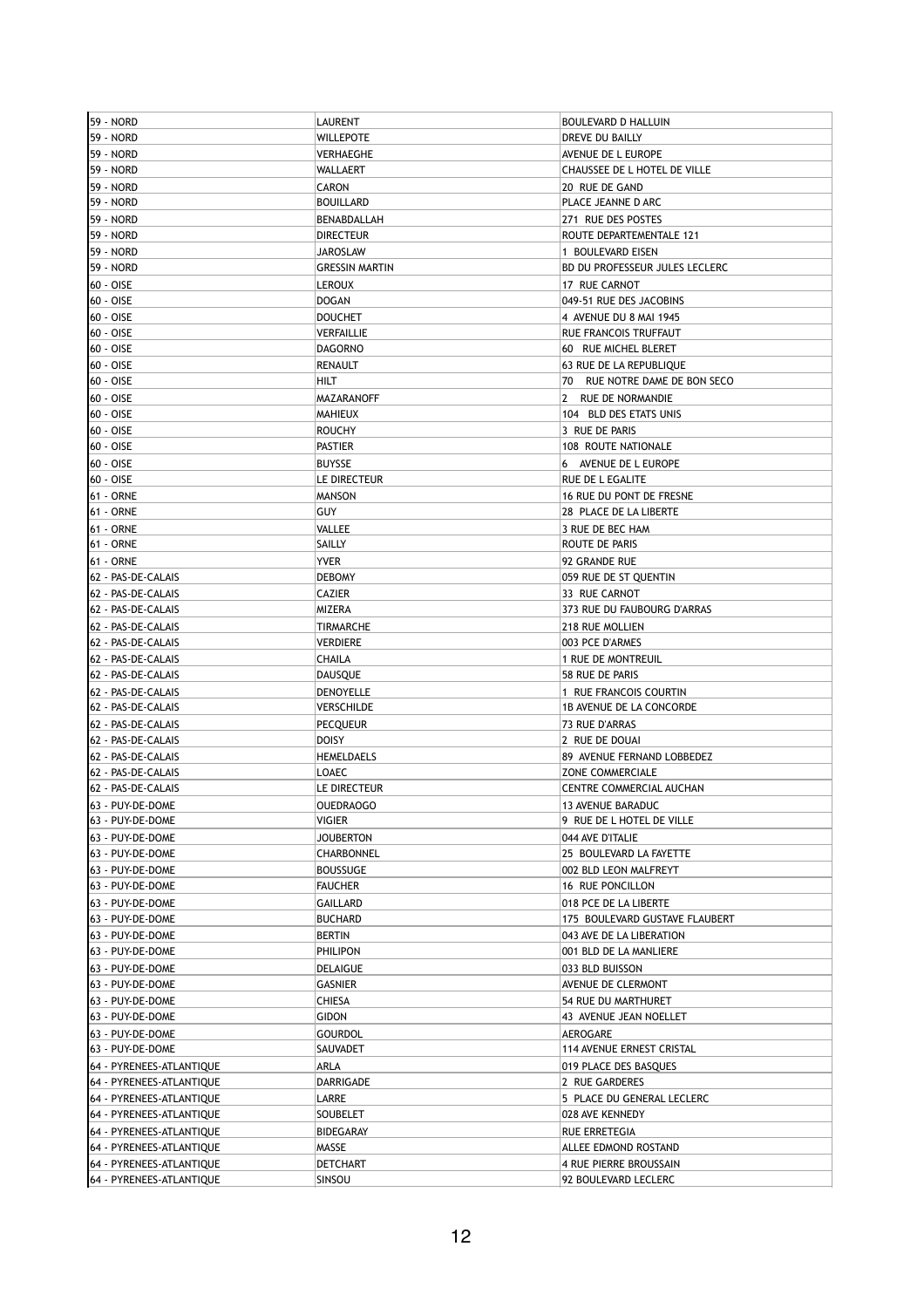| 64 - PYRENEES-ATLANTIQUE | DALIER                        | 8 ALLEES CHANZY                 |
|--------------------------|-------------------------------|---------------------------------|
| 64 - PYRENEES-ATLANTIQUE | SUZAN                         | ROUTE NATIONALE 117             |
| 64 - PYRENEES-ATLANTIOUE | LE DIRECTEUR                  | <b>BOULEVARD DE L EUROPE</b>    |
| 64 - PYRENEES-ATLANTIQUE | MACHET                        | 010 RUE DES FRERES CAMOR        |
| 64 - PYRENEES-ATLANTIQUE | LACAULE                       | 014 BLD JEAN SARAILH            |
|                          | LE DIRECTEUR                  | AVENUE DU GENERAL LECLERC       |
| 64 - PYRENEES-ATLANTIQUE |                               |                                 |
| 64 - PYRENEES-ATLANTIQUE | MAINGUY                       | AEROPORT DE PAU UZEIN           |
| 64 - PYRENEES-ATLANTIQUE | <b>IRIBARREN</b>              | 10 RUE DU TEMPLE                |
| 64 - PYRENEES-ATLANTIQUE | PEDOUAN                       | RUE ERNEST FOURNEAU             |
| 64 - PYRENEES-ATLANTIQUE | <b>MONTIN</b>                 | 1 BD VICTOR HUGO                |
| 64 - PYRENEES-ATLANTIQUE | <b>BORDA</b>                  | 1 RUE THIERS                    |
| 64 - PYRENEES-ATLANTIQUE | <b>MICHAUX</b>                | PLACE CENTRALE                  |
| 64 - PYRENEES-ATLANTIQUE | <b>GARBAY</b>                 | AEROGARE                        |
| 64 - PYRENEES-ATLANTIQUE | <b>MOUNES</b>                 | 21 AVENUE DIDIER DAURAT         |
| 64 - PYRENEES-ATLANTIQUE | <b>DOUAT</b>                  | CHEMIN D ARANCETTE              |
| 64 - PYRENEES-ATLANTIQUE | LE DIRECTEUR                  | CENTRE COMMERCIAL DU BAB 2      |
|                          |                               |                                 |
| 64 - PYRENEES-ATLANTIQUE | <b>PYTEL</b>                  | <b>CHEMIN CAMMARTY</b>          |
| 65 - HAUTES-PYRENEES     | <b>BOIGEOL</b>                | RUE DES 3 FRERES DUTHU          |
| 65 - HAUTES-PYRENEES     | RICHARDEAU                    | AEROGARE TARBES OSSUN           |
| 65 - HAUTES-PYRENEES     | <b>JAUREGUY</b>               | 030 BLD EUGENE DELACROIX        |
| 65 - HAUTES-PYRENEES     | LEQUEUVRE                     | 11 BD DU MAL DE LATTRE DE TASSI |
| 66 - PYRENEES-ORIENTALES | <b>SERIS</b>                  | RESIDENCE LAS COLOMAS           |
| 66 - PYRENEES-ORIENTALES | LIROLA                        | 19 ALLEE JULES AROLES           |
| 66 - PYRENEES-ORIENTALES | <b>CORTES</b>                 | 12 RUE DU BELLOCH               |
| 66 - PYRENEES-ORIENTALES | <b>NICOLAS</b>                | 4 AVENUE DE LA MEDITERRANEE     |
|                          |                               | 14 BOULEVARD MARECHAL JOFFRE    |
| 66 - PYRENEES-ORIENTALES | LOVISA                        |                                 |
| 66 - PYRENEES-ORIENTALES | PAINCHAULT                    | 23 AVENUE EMMANUEL BROUSSE      |
| 66 - PYRENEES-ORIENTALES | LESBEGUERIES                  | 18 BOULEVARD DU GRAU SAINT ANGE |
| 66 - PYRENEES-ORIENTALES | <b>DELHOMME</b>               | 72 AVE MARECHAL FOCH            |
| 66 - PYRENEES-ORIENTALES | GIL                           | 012 RUE J.PAYRA                 |
| 66 - PYRENEES-ORIENTALES | <b>GEORGES</b>                | 015 RAMBLA DU VALLESPIR         |
| 66 - PYRENEES-ORIENTALES | <b>BONNOTTE</b>               | 155 AVENUE GENERAL DE GAULLE    |
| 66 - PYRENEES-ORIENTALES | LETAT                         | 18 BOULEVARD LEON JEAN GREGORY  |
| 66 - PYRENEES-ORIENTALES | <b>BOUYGUES</b>               | 12 RUE DE LA REPUBLIQUE         |
|                          |                               |                                 |
| 66 - PYRENEES-ORIENTALES | LE DIRECTEUR                  | ROUTE DU BARCARES               |
| 66 - PYRENEES-ORIENTALES | <b>DESPAX</b>                 | AVENUE D ESPAGNE                |
| 66 - PYRENEES-ORIENTALES | <b>CORBEIL</b>                | AVENUE MAURICE BELLONTE         |
| 67 - BAS-RHIN            | <b>BASTIAN</b>                | 027 GRANDE RUE                  |
| 67 - BAS-RHIN            | <b>HOFFMANN</b>               | ZONE INDUSTRIELLE ZINSEL        |
| 67 - BAS-RHIN            | <b>BASTIAN</b>                | <b>46 GRANDE RUE</b>            |
| 67 - BAS-RHIN            | <b>WACHENHEIM</b>             | 3 RUE DES CLEFS                 |
| 67 - BAS-RHIN            | <b>GRUSS</b>                  | 3 RUE DU GENERAL DUPORT         |
| 67 - BAS-RHIN            | LE DIRECTEUR                  | 2 RUE DU FORT                   |
| 67 - BAS-RHIN            | <b>AGAUD</b>                  | <b>6 AVENUE DE STRASBOURG</b>   |
|                          |                               |                                 |
| 67 - BAS-RHIN            | RAMI                          | 72 RUE BOECKLIN                 |
| 67 - BAS-RHIN            | SCHAAFF (RELAIS H DEPART)     | <b>GARE SNCF VESTIBULE</b>      |
| 67 - BAS-RHIN            | <b>MUCKENSTURM</b>            | 8 AVE DE LA MARSEILLAISE        |
| 67 - BAS-RHIN            | SARAIVA                       | <b>26 BLD D'ANVERS</b>          |
| 67 - BAS-RHIN            | REGNAULT                      | 1 AVENUE DU GENERAL DE GAULLE   |
| 67 - BAS-RHIN            | <b>PFEIFFER</b>               | 67 RUE DE ZURICH                |
| 67 - BAS-RHIN            | AMAR                          | 8 PASSAGE DE LONDRES            |
| 67 - BAS-RHIN            | REGNAULT                      | 37 RUE DE ZURICH                |
| 67 - BAS-RHIN            | <b>ZWICKERT</b>               | 24 RUE DU 22 NOVEMBRE           |
|                          |                               |                                 |
| 67 - BAS-RHIN            | <b>ILDAN</b>                  | 49 RUE FINKWILLER               |
| 67 - BAS-RHIN            | BELAROUCI (RELAIS H AEROPORT) | <b>AEROPORT ENTZHEIM</b>        |
| 67 - BAS-RHIN            | <b>MORENO</b>                 | Z.I. RUE DU WITTHOLZ            |
| 67 - BAS-RHIN            | <b>BECKER</b>                 | 20 PLACE DE LA GARE             |
| 67 - BAS-RHIN            | BASTIAN                       | 28 RUE NATIONALE                |
| 68 - HAUT-RHIN           | SCHILLINGER (RELAY H COLMAR)  | <b>GARE SNCF</b>                |
| 68 - HAUT-RHIN           | RINGENBACH                    | 11 RUE MEYENBERG                |
| 68 - HAUT-RHIN           | TESSON (RELAY H GARE MULH.)   | <b>GARE SNCF</b>                |
| 68 - HAUT-RHIN           | OSTER                         | 258 RUE DE BELFORT              |
|                          |                               |                                 |
| 68 - HAUT-RHIN           | ZWISLER                       | 130 RUE DE SOULTZ               |
| 68 - HAUT-RHIN           | PEUVION (RELAIS H AEROPORT)   | AEROGARE                        |
| 68 - HAUT-RHIN           | CUNTZMANN                     | 4 AVENUE D ALSACE               |
| 68 - HAUT-RHIN           | LE DIRECTEUR                  | RUE DES MINES ANNA              |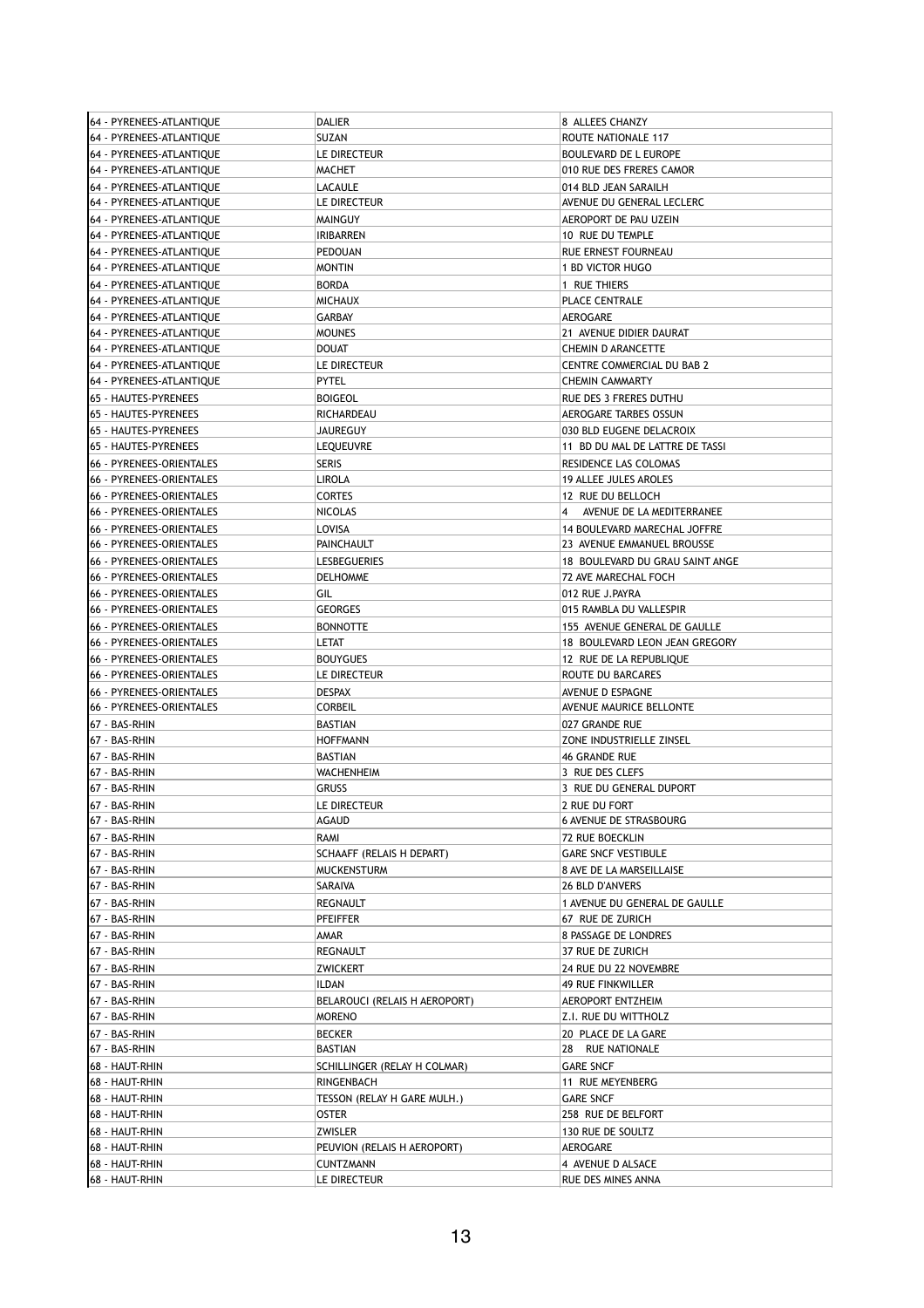| 69 - RHONE          | <b>MULLIERE</b>  | 28 RUE RENE CHAPARD                     |
|---------------------|------------------|-----------------------------------------|
| 69 - RHONE          | <b>ALBOUD</b>    | RUE GABRIEL PERI                        |
| 69 - RHONE          | <b>PAPAIS</b>    | 176 AVE F. ROOSEVELT                    |
| 69 - RHONE          | VAUCHELLE        | <b>AUCHAN CALUIRE</b>                   |
| 69 - RHONE          | YILMAZ           | 015 RUE F. PEISSEL                      |
| 69 - RHONE          | <b>ROLLAND</b>   | 24 AVENUE DU GENERAL DE GAULLE          |
| 69 - RHONE          | KLEBE            | CCAL PEROLLIER ECULLY GD OUEST          |
|                     |                  |                                         |
| 69 - RHONE          | LACOUR           | 006 RUE PIERRE CARBON                   |
| 69 - RHONE          | <b>DURAND</b>    | 88 AVENUE DU CHATER                     |
| 69 - RHONE          | <b>JOURDES</b>   | 7 PLACE DE LA REPUBLIQUE                |
| 69 - RHONE          | <b>MARANDON</b>  | 044 AVE DE SAXE                         |
| 69 - RHONE          | RICCA            | 116 RUE VENDOME                         |
| 69 - RHONE          | <b>PACCARD</b>   | 010 QUAI GAL SARRAIL                    |
| 69 - RHONE          | <b>COTTENDIN</b> | 020 COURS F. ROOSEVELT                  |
| 69 - RHONE          | <b>ROBERT</b>    | 097 RUE DUGUESCLIN                      |
| 69 - RHONE          | DOS SANTOS COSTA | 076 COURS VITTON                        |
| 69 - RHONE          | <b>LUSTE</b>     | 094 RUE GARIBALDI                       |
| 69 - RHONE          | SALUT            | 83 BOULEVARD DE LA CROIX ROUSSE         |
| 69 - RHONE          | <b>FLECHET</b>   | 037 RUE AUGUSTE COMTE                   |
| 69 - RHONE          | <b>DAMIRON</b>   | 036 RUE VAUBECOUR                       |
| 69 - RHONE          | <b>MURGUE</b>    | 006 RUE VAUBECOUR                       |
|                     |                  |                                         |
| 69 - RHONE          | <b>KARCHOUNI</b> | 20 RUE ROMARIN                          |
| 69 - RHONE          | <b>BLACHAS</b>   | 006 PCE SATHONAY                        |
| 69 - RHONE          | NGO              | PLACE ANTONIN PONCET                    |
| 69 - RHONE          | <b>RAFLIN</b>    | 055 RUE DE LA BOURSE                    |
| 69 - RHONE          | <b>BERTHIER</b>  | 014 RUE DE BREST                        |
| 69 - RHONE          | REYNAUD          | 068 BD DES ETATS UNIS                   |
| 69 - RHONE          | <b>CROZET</b>    | 28 COURS RICHARD VITTON                 |
| 69 - RHONE          | CHAUCHAT         | 060 AVE DEBOURG                         |
| 69 - RHONE          | <b>CRETON</b>    | 52 COURS GAMBETTA                       |
| 69 - RHONE          | CHAUVILLE        | 008 QUAI CLAUDE BERNARD                 |
| 69 - RHONE          | <b>PELERITO</b>  | 014 PCE JEAN MACE                       |
| 69 - RHONE          | <b>MORAIS</b>    | 206 GRANDE RUE DE LA GUILLOTIERE        |
| 69 - RHONE          | <b>NGUYEN</b>    | 079 AVE FRERES LUMIERE                  |
|                     |                  |                                         |
| 69 - RHONE          | SORRET<br>RELAY  | KIOSQUE 1 INTERNATIONAL                 |
| 69 - RHONE          | MEZOUARI RELAY   | GARE PART DIEU - COTE VILLETTE          |
| 69 - RHONE          | CORDINA RELAY    | GARE PERRACHE VEST. NIVEAU 1            |
| 69 - RHONE          | KORDI RELAY      | <b>GARE PART DIEU - COTE BILLETERIE</b> |
| 69 - RHONE          | <b>VAAST</b>     | 002 PLACE JULES FERRY                   |
| 69 - RHONE          | <b>RONZIER</b>   | 014 BD EMILE ZOLA                       |
| 69 - RHONE          | <b>BENOIT</b>    | 136 BD I ET FREDERIC JOLIOT CUR         |
| 69 - RHONE          | <b>ISSOLAH</b>   | 002 RUE DE PRESSENCE                    |
| <b>69 - RHONE</b>   | LAGZIRI PILLONEL | 283 RUE NATIONALE                       |
| 69 - RHONE          | <b>BERGER</b>    | 204 AVENUE JEAN JAURES                  |
| 69 - RHONE          | <b>COUPANEC</b>  | LYON ST. EXUPERY AEROPORT               |
| 69 - RHONE          | <b>MECUCCI</b>   | 56 AVENUE DE L EUROPE                   |
| 69 - RHONE          | <b>YVIQUEL</b>   | 1 PASSAGE DE LA VILLE                   |
| 69 - RHONE          | <b>TABCHOURY</b> | 52 AVENUE DU POINT DU JOUR              |
| 69 - RHONE          |                  |                                         |
|                     | Lisi             | 74 BIS RUE DE GERLAND                   |
| 69 - RHONE          | MATHIEU RELAY    | AEROPORT LYON ST EXUPERY                |
| 69 - RHONE          | <b>YVIQUEL</b>   | 57 COURS VITTON                         |
| 69 - RHONE          | <b>AYROLLES</b>  | 3 RUE ADOLPHE MAX                       |
| 69 - RHONE          | <b>CINTAS</b>    | BOULEVARD ANDRE BOULLOCHE               |
| 69 - RHONE          | LUCARELLI        | 64 RUE PROFESSEUR FLORENCE              |
| 69 - RHONE          | <b>GENELOT</b>   | ROUTE DE LYON                           |
| 69 - RHONE          | <b>LIOTIER</b>   | <b>30 RUE CHEVREUL</b>                  |
| 69 - RHONE          | <b>PALLUD</b>    | CENTRE COMMERCIAL DU GIER               |
| 69 - RHONE          | ANKPRA           | 110 BOULEVARD DU 11 NOVEMBRE 191        |
| 69 - RHONE          | ABBACHE          | 4 PLACE DES TERREAUX                    |
| 70 - HAUTE-SAONE    | ABDELLI          | 34-37 AVE CHARLES COUYBA                |
| 70 - HAUTE-SAONE    | <b>ROMAIN</b>    | 5 RUE DE LA GARE                        |
| 70 - HAUTE-SAONE    | <b>TUPIN</b>     | 17 PCE DE LA REPUBLIQUE                 |
|                     |                  |                                         |
| 70 - HAUTE-SAONE    | <b>HORVAT</b>    | 7 QUAI MAVIA                            |
| 71 - SAONE-ET-LOIRE | <b>GRANADO</b>   | 37 RUE DE PARIS                         |
| 71 - SAONE-ET-LOIRE | DEVELAY          | 1 PLACE DU GAL DE GAULLE                |
| 71 - SAONE-ET-LOIRE | PEROT            | 5 GRANDE RUE ST COSNE                   |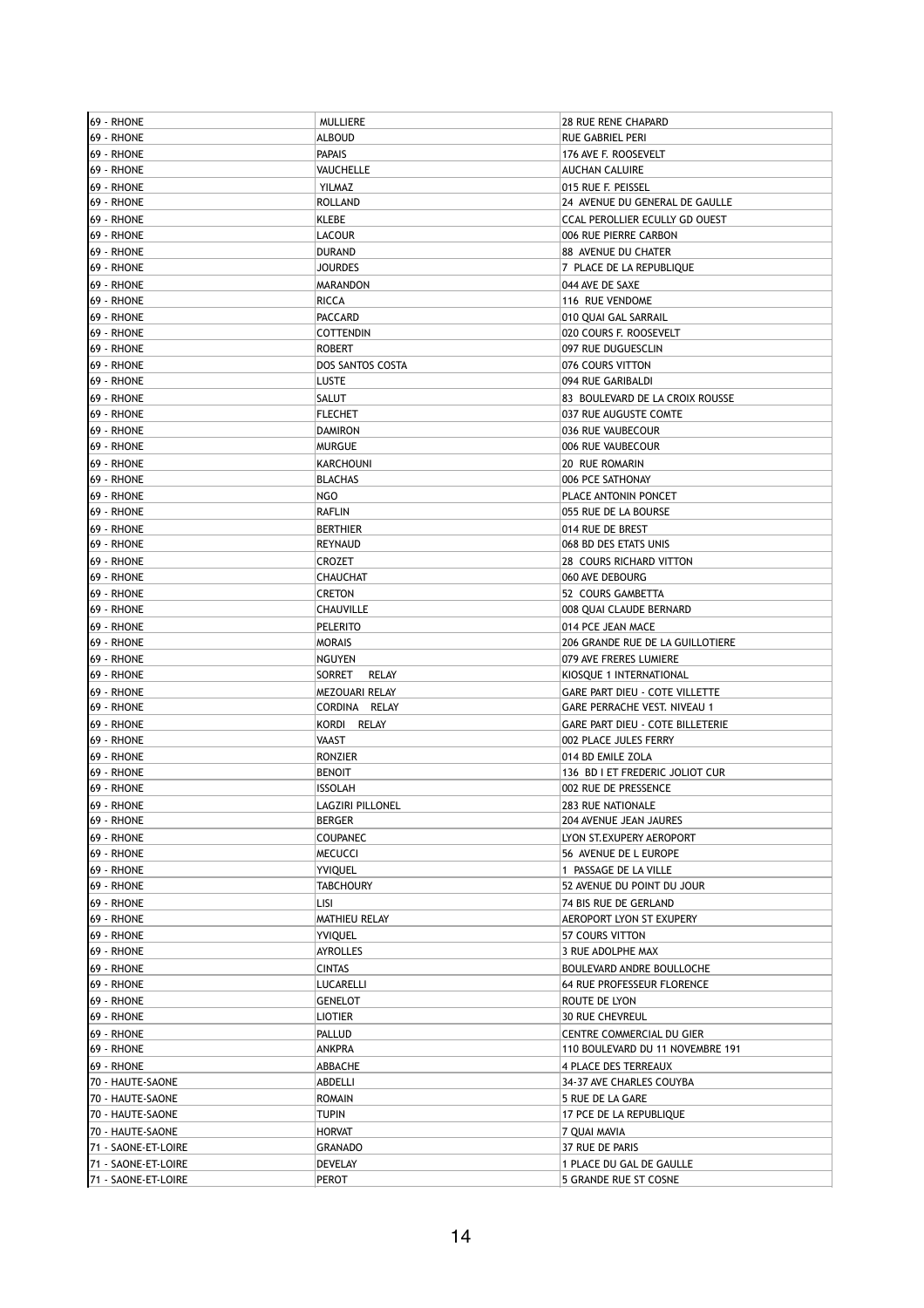| 71 - SAONE-ET-LOIRE | <b>KAYAN</b>           | 5 RUE PIERRE VAUX               |
|---------------------|------------------------|---------------------------------|
| 71 - SAONE-ET-LOIRE | <b>BAUMGARTEN</b>      | <b>6 RUE EDITH CAVELL</b>       |
| 71 - SAONE-ET-LOIRE | <b>MOREIRA</b>         | 31 RUE DE BRAM                  |
| 71 - SAONE-ET-LOIRE | <b>TREBOZ</b>          | 089 BIS RUE DE LA COUPEE        |
| 71 - SAONE-ET-LOIRE | LE DIRECTEUR FRAO30    | ZAC DES BOUCHARDES              |
| 71 - SAONE-ET-LOIRE | <b>CHOULOT</b>         | 302 BOULEVARD HENRI DUNANT      |
|                     |                        |                                 |
| 71 - SAONE-ET-LOIRE | <b>DEBRIERES</b>       | 2 RUE JEAN MONNET               |
| 71 - SAONE-ET-LOIRE | LE DIRECTEUR           | RUE THOMAS DUMOREY              |
| 72 - SARTHE         | <b>POUSSET</b>         | 86 RUE DE LA MAGDELEINE         |
| 72 - SARTHE         | <b>DOOLAEGHE</b>       | GARE S.N.C.F.                   |
| 72 - SARTHE         | MANGIN                 | LES HAUTES METAIRIES            |
| 72 - SARTHE         | <b>MARNISSI</b>        | 2 RUE NICOLAS CUGNOT            |
| 72 - SARTHE         | <b>ROUSSEAU</b>        | <b>194 RUE NATIONALE</b>        |
| 72 - SARTHE         | <b>DELISLE</b>         | 12 PLACE CARNOT                 |
| 72 - SARTHE         | <b>GERARD</b>          | 97 AVENUE BOLLEE                |
| 72 - SARTHE         | <b>DUMONT</b>          | 66 AVENUE DU GENERAL DE GAULLE  |
|                     |                        |                                 |
| 72 - SARTHE         | <b>DEROUENE</b>        | PLACE RAPHAEL ELIZE             |
| 73 - SAVOIE         | DE BORTOLI             | 123 RUE DE GENEVE               |
| 73 - SAVOIE         | <b>FERREIRA</b>        | <b>6 PCE DE GENEVE</b>          |
| 73 - SAVOIE         | <b>MEY</b>             | AVENUE DES J.O.                 |
| 73 - SAVOIE         | <b>BLANC</b>           | PLACE DU FORUM                  |
| 74 - HAUTE-SAVOIE   | <b>DECARROZ</b>        | 54 ROUTE DE L'EGLISE            |
| 74 - HAUTE-SAVOIE   | <b>DEMONTOUX</b>       | 14 RUE DE LA RESISTANCE         |
| 74 - HAUTE-SAVOIE   | <b>FLEURY</b>          | LE CLOS DES MESANGES            |
| 74 - HAUTE-SAVOIE   | <b>FOUQUE</b>          | 7 PLACE DE L HOTEL DE VILLE     |
|                     |                        |                                 |
| 74 - HAUTE-SAVOIE   | <b>GAILLOT</b>         | 144 AVE DES GLIERES             |
| 74 - HAUTE-SAVOIE   | <b>MARINI</b>          | 96 RUE RACCARD                  |
| 74 - HAUTE-SAVOIE   | <b>COLLIGNON</b>       | 74 RUE JOSEPH VALLOT            |
| 74 - HAUTE-SAVOIE   | <b>FAULLIMMEL</b>      | 24 PLACE DE SAVOIE              |
| 74 - HAUTE-SAVOIE   | <b>KRUSKOVNJAK</b>     | 179 GRAND RUE                   |
| 74 - HAUTE-SAVOIE   | <b>NOTTEZ</b>          | 11 QUAI DE BLONAY               |
| 74 - HAUTE-SAVOIE   | CAREL                  | 71 FAUBOURG SAINT BERNARD       |
| 74 - HAUTE-SAVOIE   | <b>HINTERSTEIN</b>     | LE BOURG                        |
| 74 - HAUTE-SAVOIE   | <b>BRIARD</b>          | 500 GRANDE RUE                  |
|                     |                        |                                 |
| 74 - HAUTE-SAVOIE   | QUELET                 | 146 PCE CHARLES ALBERT          |
| 74 - HAUTE-SAVOIE   | <b>COTE</b>            | 2 AVENUE DE MOSSINGEN           |
| 74 - HAUTE-SAVOIE   | <b>CLOUET</b>          | AVENUE COGNACQ JAY              |
| 74 - HAUTE-SAVOIE   | <b>PICHON</b>          | 35 GDE RUE                      |
| 74 - HAUTE-SAVOIE   | <b>DUBOUCHET</b>       | ROUTE DES VOIRONS               |
| 74 - HAUTE-SAVOIE   | <b>EMONIN</b>          | 60 RUE DES MARRONNIERS          |
| 74 - HAUTE-SAVOIE   | <b>VOISIN</b>          | ALLEE DU COMMERCE               |
| 74 - HAUTE-SAVOIE   | <b>LACOSTE</b>         | 380 RUE DE L'HOPITAL            |
| 74 - HAUTE-SAVOIE   | ALESSANDRI             | 24 PLACE DE LA RESISTANCE       |
| 74 - HAUTE-SAVOIE   | <b>GUYONNET PICHON</b> | <b>65 RUE NATIONALE</b>         |
|                     |                        |                                 |
| 74 - HAUTE-SAVOIE   | LE DIRECTEUR           | 134 AVENUE DE GENEVE            |
| 74 - HAUTE-SAVOIE   | <b>FONTAINE</b>        | 136 RUE DE GENEVE               |
| 74 - HAUTE-SAVOIE   | <b>RADAKOVIC</b>       | AVENUE D AIX LES BAINS          |
| 75 - VILLE-DE-PARIS | <b>ROLLOT</b>          | <b>10 BLD DES CAPUCINES</b>     |
| 75 - VILLE-DE-PARIS | SALAMA                 | <b>30 BLD DES ITALIENS</b>      |
| 75 - VILLE-DE-PARIS | W.H SMITH              | 248 RUE DE RIVOLI               |
| 75 - VILLE-DE-PARIS | <b>COUDOUEL</b>        | 43 RUE DES PETITS CHAMPS        |
| 75 - VILLE-DE-PARIS | <b>OUERTANI</b>        | 39 RUE DE TORCY                 |
| 75 - VILLE-DE-PARIS | <b>SANCHEZ</b>         | 79 RUE PAJOL                    |
|                     |                        | 91 RUE DU FBG POISSONNIERE      |
| 75 - VILLE-DE-PARIS | ABDOULALY              |                                 |
| 75 - VILLE-DE-PARIS | LOW                    | <b>6 RUE NOTRE DAME LORETTE</b> |
| 75 - VILLE-DE-PARIS | <b>HARDAN</b>          | 64 RUE DE FLANDRE               |
| 75 - VILLE-DE-PARIS | ALATHAMNEH             | 21 RUE DES FETES                |
| 75 - VILLE-DE-PARIS | AZZOUZ                 | 391 RUE DES PYRENEES            |
| 75 - VILLE-DE-PARIS | SPECQ                  | 2 RUE DU SURMELIN               |
| 75 - VILLE-DE-PARIS | ZHU                    | 8 RUE H. DUVERNOIS              |
| 75 - VILLE-DE-PARIS | <b>GUICHARD</b>        | 35 RUE DES MARONITES            |
| 75 - VILLE-DE-PARIS | <b>TACHE</b>           | 226 RUE DU FBG ST MARTIN        |
|                     |                        |                                 |
| 75 - VILLE-DE-PARIS | PERUCCA                | 25 RUE DU RENDEZ VOUS           |
| 75 - VILLE-DE-PARIS | YAHIA - CHERIF         | 76 BLD SOULT                    |
| 75 - VILLE-DE-PARIS | WALLET                 | 101 RUE CLAUDE DECAEN           |
| 75 - VILLE-DE-PARIS | <b>KERRIOU</b>         | 193 RUE DE BERCY                |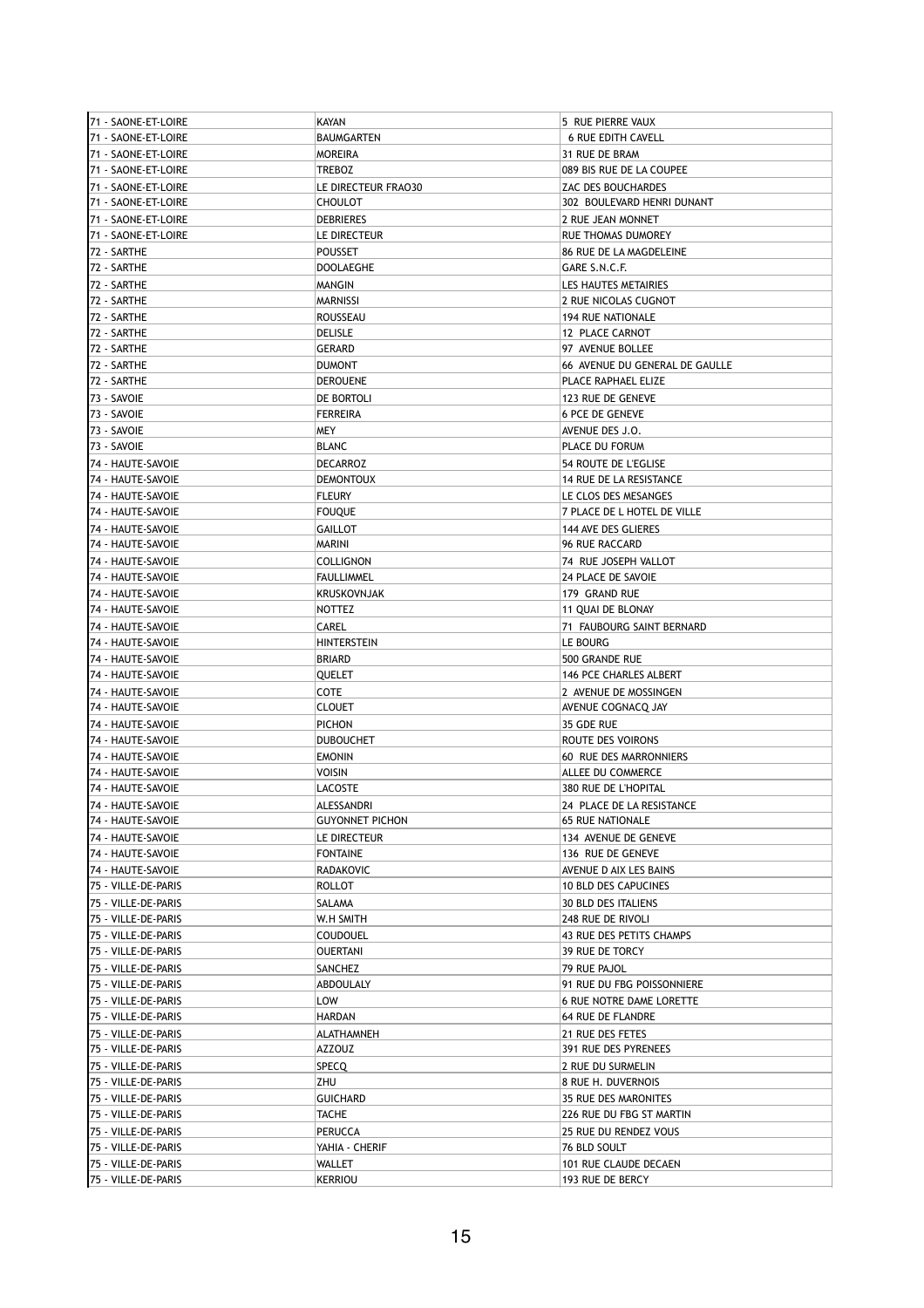| 75 - VILLE-DE-PARIS | MAGHARE                    | 31 RUE MONGE                                       |
|---------------------|----------------------------|----------------------------------------------------|
| 75 - VILLE-DE-PARIS | <b>ZELLOUF</b>             | PLACE JUSSIEU                                      |
| 75 - VILLE-DE-PARIS | LIN                        | 88 BLD ST MARCEL                                   |
| 75 - VILLE-DE-PARIS | SABERI ZAFARGHANDI         | 119 RUE L.M. NORDMANN                              |
| 75 - VILLE-DE-PARIS | LASSERRE                   | <b>66 RUE CLAUDE BERNARD</b>                       |
| 75 - VILLE-DE-PARIS | <b>CHOAIB GHABRIS</b>      | 22 BLD ST MICHEL                                   |
|                     |                            |                                                    |
| 75 - VILLE-DE-PARIS | <b>LEROY FIQUET</b>        | 2 BOULEVARD DU PALAIS                              |
| 75 - VILLE-DE-PARIS | <b>BACHIR</b>              | 15 BOULEVARD SAINT MICHEL                          |
| 75 - VILLE-DE-PARIS | <b>BOURA</b>               | 7 BOULEVARD SAINT MICHEL                           |
| 75 - VILLE-DE-PARIS | KHALEDI                    | 76 RUE DE TOLBIAC                                  |
| 75 - VILLE-DE-PARIS | <b>MERNIT</b>              | 134 BLD BRUNE                                      |
| 75 - VILLE-DE-PARIS | <b>NGUYEN</b>              | 91 RUE DE LA TOMBE ISSOIRE                         |
| 75 - VILLE-DE-PARIS | <b>PIRAEVA</b>             | 24 BLD JOURDAN                                     |
| 75 - VILLE-DE-PARIS | <b>PORRON</b>              | 125 RUE DE RENNES                                  |
| 75 - VILLE-DE-PARIS | <b>BERRICHE</b>            | 176 RUE DE GRENELLE                                |
|                     |                            |                                                    |
| 75 - VILLE-DE-PARIS | <b>MAMOU</b>               | 204 RUE DE GRENELLE                                |
| 75 - VILLE-DE-PARIS | TOIHRIA                    | 101 RUE DE LA CONVENTION                           |
| 75 - VILLE-DE-PARIS | MARIE                      | 73 RUE DE LA CONVENTION                            |
| 75 - VILLE-DE-PARIS | LEBAZ                      | 119 AVE FELIX FAURE                                |
| 75 - VILLE-DE-PARIS | LAC                        | <b>5 RUE DESNOUETTES</b>                           |
| 75 - VILLE-DE-PARIS | <b>ANNOUN</b>              | 45 BIS RUE DE VOUILLE                              |
| 75 - VILLE-DE-PARIS | <b>AUFFRET</b>             | 56 AVE G. MANDEL METRO POMPE                       |
| 75 - VILLE-DE-PARIS | WAKIL                      | <b>14 RUE REMUSAT</b>                              |
| 75 - VILLE-DE-PARIS | LAM                        | <b>69 BLD EXELMANS</b>                             |
|                     |                            |                                                    |
| 75 - VILLE-DE-PARIS | <b>FARGES</b>              | 7 AVE PIERRE 1ER DE SERBIE                         |
| 75 - VILLE-DE-PARIS | LEMANACH                   | 27 AVE HOCHE                                       |
| 75 - VILLE-DE-PARIS | MACZKA                     | 2 PCE CHARLES BERNARD                              |
| 75 - VILLE-DE-PARIS | KOC                        | <b>82 RUE ORDENER</b>                              |
| 75 - VILLE-DE-PARIS | PONGUI MOUAMBOU            | <b>RER AUBER ECHANGES</b>                          |
| 75 - VILLE-DE-PARIS | <b>MAAROUF</b>             | RH VOIE 3 SNCF PARIS NORD                          |
| 75 - VILLE-DE-PARIS | MOSER                      | RH CENTRAL VOIE 13                                 |
| 75 - VILLE-DE-PARIS | <b>BORRIELLO</b>           | VOIES 25/26 QUAI B                                 |
| 75 - VILLE-DE-PARIS | RAZAFY                     | RH QUAI E - COTE RUE D'ALSACE                      |
|                     |                            |                                                    |
| 75 - VILLE-DE-PARIS | DESIRE                     | BB GARE LYON - QUAI A                              |
| 75 - VILLE-DE-PARIS | SLAIM                      | GARE LYON - QUAI C - VOIE N                        |
| 75 - VILLE-DE-PARIS | PORTE                      | <b>GARE LYON - QUAI D</b>                          |
| 75 - VILLE-DE-PARIS | <b>BRILLANT</b>            | RH SALLE TGV-RUE DE CHALON                         |
| 75 - VILLE-DE-PARIS | YOCKAH OKONDO              | RH SALLE TGV-RUE DE BERCY                          |
| 75 - VILLE-DE-PARIS | <b>BEGHIN</b>              | POINT RENCONTRE SAL.TGV                            |
| 75 - VILLE-DE-PARIS | <b>BLONDIAUX</b>           | RH OUAI SORTIE GDES LIGNES V.21                    |
| 75 - VILLE-DE-PARIS | <b>PEPIN</b>               | RH VEST B - HALL PRES                              |
| 75 - VILLE-DE-PARIS | MOUSSAID                   | MUSEE D'ORSAY SNCF                                 |
|                     |                            | RH PONT ST MICHEL SNCF                             |
| 75 - VILLE-DE-PARIS | <b>FELAG</b>               |                                                    |
| 75 - VILLE-DE-PARIS | <b>OPHELTES</b>            | HALL VAUGIRARD                                     |
| 75 - VILLE-DE-PARIS | LE GALL                    | <b>OUAI PTE VAUGIRARD -OUAI 24</b>                 |
| 75 - VILLE-DE-PARIS | <b>MOUSSAID</b>            | GARE INVALIDES S/SOL                               |
| 75 - VILLE-DE-PARIS | SINICCO                    | 82 AVE DE LA GRANDE ARMEE                          |
| 75 - VILLE-DE-PARIS | <b>MARCON</b>              | GARE ST LAZARE QUAI PORTE 4                        |
| 75 - VILLE-DE-PARIS | LE MENUET DE LA JUGANNIERE | G.ST LAZARE - ECOLE SORTIE ROME                    |
| 75 - VILLE-DE-PARIS | <b>MARTIN</b>              | <b>6 PCE DE LA NATION</b>                          |
| 75 - VILLE-DE-PARIS |                            |                                                    |
|                     | BEDU<br><b>KHOUDRI</b>     | NIVEAU Y MONPARNASSE SNCF<br>RH ZONE INTERMEDIAIRE |
| 75 - VILLE-DE-PARIS |                            |                                                    |
| 75 - VILLE-DE-PARIS | MILHAC                     | QUAI CENTRAL - VOIE 11                             |
| 75 - VILLE-DE-PARIS | П                          | <b>18 RUE OLIVIER DE SERRES</b>                    |
| 75 - VILLE-DE-PARIS | PROVOST                    | 20 RUE CAUCHY                                      |
| 75 - VILLE-DE-PARIS | PORTAL                     | RELAIS H CENTRAL PASTEUR SNCF                      |
| 75 - VILLE-DE-PARIS | <b>DUPUY</b>               | AVE CLICHY/RUE FRAGONARD                           |
| 75 - VILLE-DE-PARIS | ACHEMLAL                   | RH SALLE ECHANGE NIVEAU 1                          |
| 75 - VILLE-DE-PARIS | ESSIFI                     | 1 RUE DU FOUR                                      |
| 75 - VILLE-DE-PARIS | JDOURI                     | 167 BLD VOLTAIRE                                   |
|                     |                            |                                                    |
| 75 - VILLE-DE-PARIS | SONI                       | 116 BLD DIDEROT                                    |
| 75 - VILLE-DE-PARIS | <b>BRAUD</b>               | PORTE OCEANE SNCF                                  |
| 75 - VILLE-DE-PARIS | LABOUREL                   | 25 AVE DES GOBELINS                                |
| 75 - VILLE-DE-PARIS | TSIKA NGOUARI              | RER GARE DE LYON                                   |
| 75 - VILLE-DE-PARIS | GHAZOUANI                  | 67 RUE SAINT HONORE                                |
| 75 - VILLE-DE-PARIS | <b>MARTINS</b>             | RH SALLE LONDRES NIVEAU 1                          |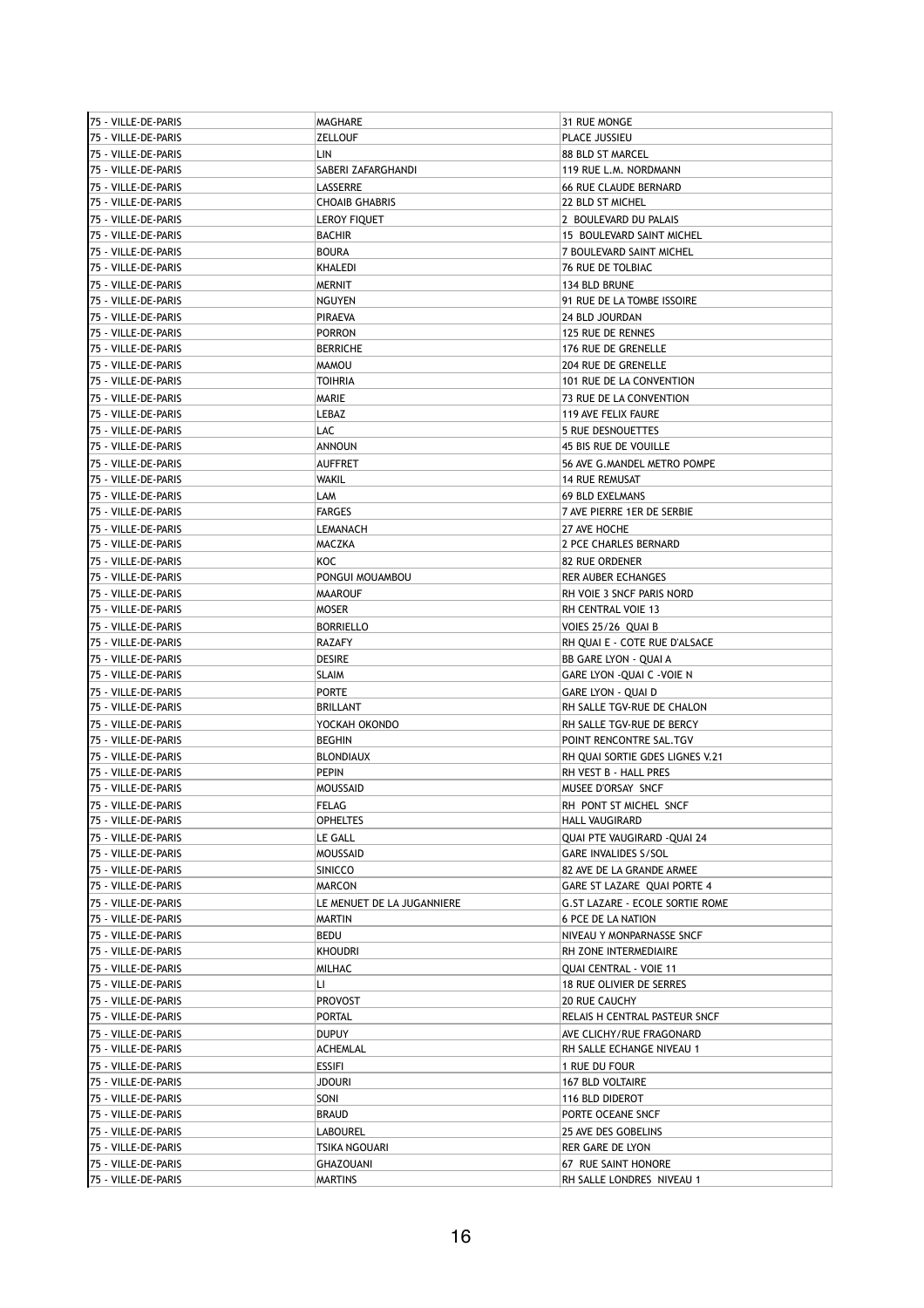| 75 - VILLE-DE-PARIS | <b>BOISSEAU</b>               | 4 RUE GREGOIRE DE TOURS          |
|---------------------|-------------------------------|----------------------------------|
| 75 - VILLE-DE-PARIS | <b>CHABERT</b>                | 98 BOULEVARD MASSENA             |
| 75 - VILLE-DE-PARIS | <b>JDOURI</b>                 | 18 RUE GEORGE BERNARD SHAW       |
| 75 - VILLE-DE-PARIS | <b>SEGUIN</b>                 | EOLE HAUSSMANN 22 RUE JOUBERT    |
| 75 - VILLE-DE-PARIS | NGWAKELE MBOYO                | HAUSSMA/ST LAZARE 22 RUE JOUBERT |
| 75 - VILLE-DE-PARIS | <b>MESLEM</b>                 | HAUSSMA/ST LAZARE 22 RUE JOUBERT |
| 75 - VILLE-DE-PARIS | <b>GONCALVES</b>              | 111 RUE DE RENNES                |
| 75 - VILLE-DE-PARIS | MAZET                         | BIBLIOTHEQUE F.MITTERRAND SNCF   |
| 75 - VILLE-DE-PARIS | <b>NARBONI</b>                | 9 RUE DUPLEIX                    |
| 75 - VILLE-DE-PARIS | <b>AGUINI</b>                 | RELAY SALLE DIDEROT SNCF         |
| 75 - VILLE-DE-PARIS | <b>DIOP</b>                   | PARIS NORD ZONE ECHANGE NIVEAU-1 |
| 75 - VILLE-DE-PARIS | <b>ONILLON</b>                | <b>14 RUE LINOIS</b>             |
| 75 - VILLE-DE-PARIS |                               | PARIS NORD GALERIE MARCHANDE     |
| 75 - VILLE-DE-PARIS | <b>FELQUIN</b><br>AIT OUAZZOU | PARIS NORD GALERIE MARCHANDE     |
| 75 - VILLE-DE-PARIS | NIDAMAIN                      | 63 RUE DE BRANCION               |
|                     | <b>CLEVY</b>                  |                                  |
| 75 - VILLE-DE-PARIS | <b>KUNZLE</b>                 | 45 B RUE SAINT BLAISE            |
| 75 - VILLE-DE-PARIS |                               | <b>20 BLD DE CHARONNE</b>        |
| 75 - VILLE-DE-PARIS | <b>DOMINGE</b>                | 137 BOULEVARD SAINT MICHEL       |
| 75 - VILLE-DE-PARIS | <b>BUGEAUD</b>                | <b>QUAI DEPART FACE VOIE 18</b>  |
| 75 - VILLE-DE-PARIS | <b>SMIL</b>                   | PAYOT-COEUR DE LA GARE DE L'EST  |
| 75 - VILLE-DE-PARIS | <b>HEBRARD</b>                | 3 RUE BURCQ                      |
| 75 - VILLE-DE-PARIS | <b>ZERGOUME</b>               | <b>RUE ELSA MORANTE</b>          |
| 75 - VILLE-DE-PARIS | HAJ                           | 86 BOULEVARD SAINT MICHEL        |
| 75 - VILLE-DE-PARIS | LAVAJO                        | <b>BOULEVARD DE BERCY</b>        |
| 75 - VILLE-DE-PARIS | <b>IMLA</b>                   | 13 RUE D AMSTERDAM               |
| 75 - VILLE-DE-PARIS | <b>GIRAUD</b>                 | 13 RUE D AMSTERDAM               |
| 75 - VILLE-DE-PARIS | LE CORRE                      | 13 RUE D AMSTERDAM               |
| 75 - VILLE-DE-PARIS | <b>BROUSSE</b>                | 13 RUE D AMSTERDAM               |
| 75 - VILLE-DE-PARIS | ALZU BI                       | 100 BOULEVARD DE PORT ROYAL      |
| 75 - VILLE-DE-PARIS | <b>DONNART</b>                | 43 RUE VANEAU                    |
| 75 - VILLE-DE-PARIS | <b>HATIMBHAY</b>              | 21 RUE DES MOINES                |
| 76 - SEINE-MARITIME | LEDUN                         | 85 RUE DU GENERAL DE GAULLE      |
| 76 - SEINE-MARITIME | <b>GERVOIS</b>                | 102 GRANDE RUE                   |
| 76 - SEINE-MARITIME | <b>PRADELS</b>                | 8 RUE PAUL BIGNON                |
| 76 - SEINE-MARITIME | RESSE                         | 29 RUE JACQUES HUET              |
| 76 - SEINE-MARITIME | LOSCUN                        | 27 PLACE DES HALLES CENTRALES    |
| 76 - SEINE-MARITIME | UNG                           | 047 RUE ROMAIN ROLLAND           |
| 76 - SEINE-MARITIME | VARIN                         | 4 BD DE LATTRE DE TASSIGNY       |
| 76 - SEINE-MARITIME | LHEUREUX                      | <b>60 ROUTE DE PARIS</b>         |
| 76 - SEINE-MARITIME | <b>MICHEL</b>                 | 1 PLACE COLBERT                  |
| 76 - SEINE-MARITIME | <b>EL JAOUHARI</b>            | 59 RUE DE BIHOREL                |
| 76 - SEINE-MARITIME | <b>RANDAZZO</b>               | <b>1 RUE GERMONT</b>             |
| 76 - SEINE-MARITIME | <b>DUMY</b>                   | GARE S.N.C.F.                    |
| 76 - SEINE-MARITIME | DANNEBEY                      | 33 PLACE DE L HOTEL DE VILLE     |
| 76 - SEINE-MARITIME | <b>BIGNON</b>                 | 15 PLACE MARECHAL FOCH           |
| 76 - SEINE-MARITIME | MASSON                        | 20 LE MAIL                       |
| 76 - SEINE-MARITIME | JULIEN                        | 109 GRANDE RUE                   |
| 76 - SEINE-MARITIME | GORAGUER                      | AVENUE PAUL VERLAINE             |
| 76 - SEINE-MARITIME | AUZOU                         | RUE CHARLES LEBORGNE             |
| 76 - SEINE-MARITIME | LE DIRECTEUR                  | ROUTE DE PARIS                   |
| 76 - SEINE-MARITIME | LE DIRECTEUR                  | 2 AVENUE GUSTAVE PICARD          |
| 76 - SEINE-MARITIME | LE DIRECTEUR                  | CENTRE COMMERCIAL DE LA VATINE   |
| 76 - SEINE-MARITIME | LECHANOINE                    | <b>BOULEVARD DE WESPHALIE</b>    |
| 76 - SEINE-MARITIME | LE DIRECTEUR                  | BOULEVARD DE WESPHALIE           |
| 76 - SEINE-MARITIME | LE DIRECTEUR                  | AVENUE DU BOIS AU COQ            |
| 76 - SEINE-MARITIME | <b>DECOENE</b>                | <b>10 PLACE SAINT MARC</b>       |
| 76 - SEINE-MARITIME | CARBONNEL                     | QUAI FRISSARD                    |
| 76 - SEINE-MARITIME | LECANU                        | IMPASSE COTY                     |
| 76 - SEINE-MARITIME | DE MONTCHALIN                 | 66 RUE JEANNE D ARC              |
| 77 - SEINE-ET-MARNE | CABOUSSIN                     | 51 GRANDE RUE                    |
| 77 - SEINE-ET-MARNE | <b>BOUSQUET</b>               | 25 RUE PASTEUR                   |
| 77 - SEINE-ET-MARNE | WIAME                         | <b>18 PLACE DU MARCHE</b>        |
| 77 - SEINE-ET-MARNE | PIERRE                        | 35 BLD GAL LECLERC               |
| 77 - SEINE-ET-MARNE | RENSON                        | 44 ROUTE D HERICY                |
| 77 - SEINE-ET-MARNE | LEBOURG                       | 31 AVE DU GAL DE GAULLE          |
| 77 - SEINE-ET-MARNE | CHRISTMANN                    | 17 RUE DES MARCHES               |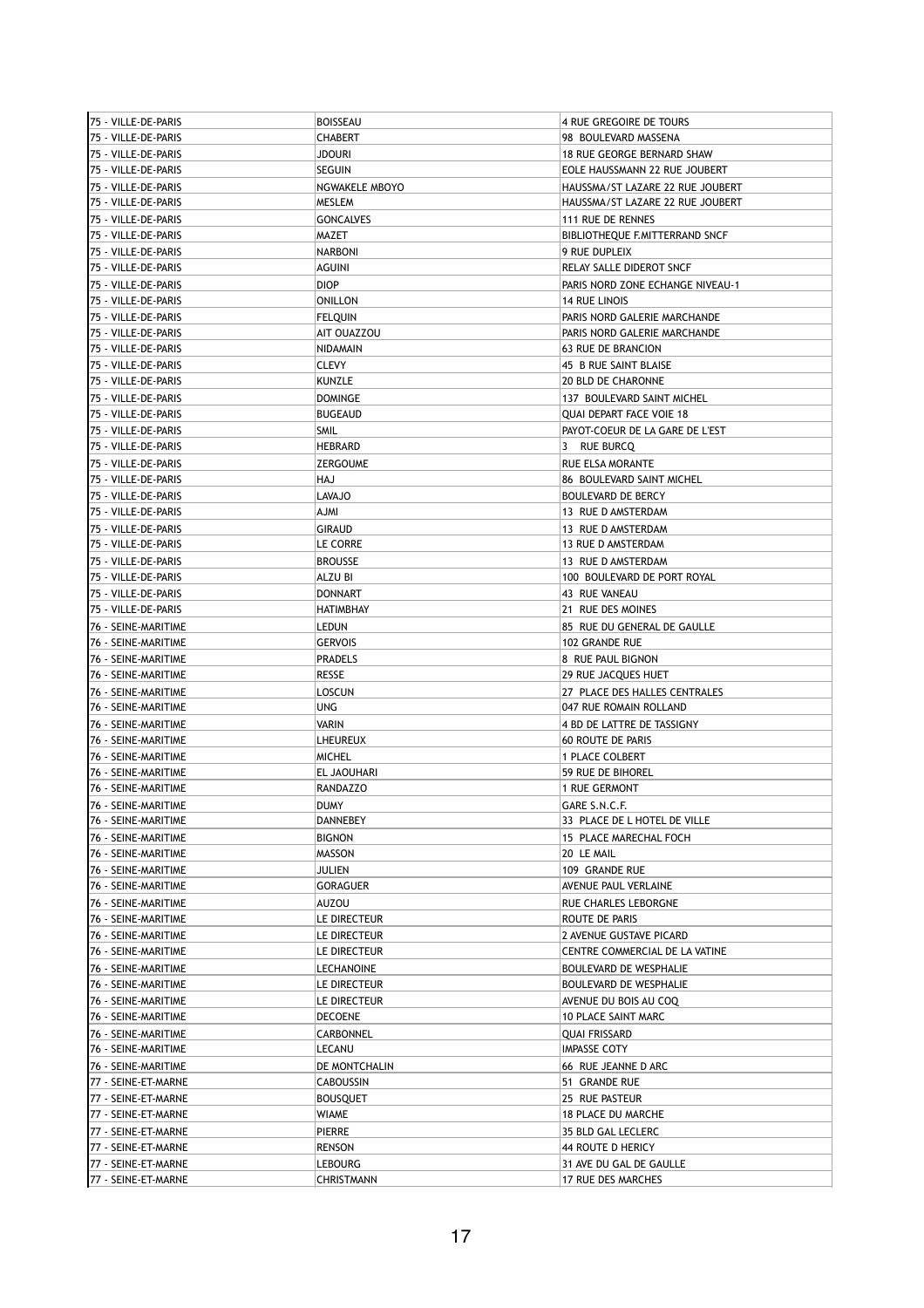| 77 - SEINE-ET-MARNE  | JEAN                 | <b>6 RUE DE LA MARNE</b>                     |
|----------------------|----------------------|----------------------------------------------|
| 77 - SEINE-ET-MARNE  | XIA                  | 65 RUE DU GENERAL DE GAULLE                  |
| 77 - SEINE-ET-MARNE  | <b>ESPOSITO</b>      | 25 RUE DU GAL LECLERC                        |
| 77 - SEINE-ET-MARNE  | <b>BERNARD</b>       | 25 RUE GAUTHIER 1ER                          |
| 77 - SEINE-ET-MARNE  | ABBASBHAY            | 004 AVE JEAN JAURES                          |
| 77 - SEINE-ET-MARNE  | <b>BOURLET</b>       | GARE S.N.C.F. TGV CHESSY PARC                |
|                      |                      |                                              |
| 77 - SEINE-ET-MARNE  | <b>MONTAGNIER</b>    | <b>RUE DE LAVENIR</b>                        |
| 77 - SEINE-ET-MARNE  | SMILA                | <b>15 AVE MARIE AMPERE</b>                   |
| 77 - SEINE-ET-MARNE  | <b>BENOIT</b>        | ROUTE NATIONALE 4                            |
| 77 - SEINE-ET-MARNE  | <b>CROHET</b>        | CC BAY 2                                     |
| 77 - SEINE-ET-MARNE  | HENRY                | 3 RUE GEORGES CLAUDE                         |
| 77 - SEINE-ET-MARNE  | LE DIRECTEUR         | ROUTE NATIONALE 7                            |
| 77 - SEINE-ET-MARNE  | LE DIRECTEUR         | RN <sub>6</sub>                              |
| 77 - SEINE-ET-MARNE  | WEISS                | ROUTE NATIONALE 105                          |
| 77 - SEINE-ET-MARNE  | <b>CATRIX</b>        | ROUTE NATIONALE 3                            |
| 77 - SEINE-ET-MARNE  | 6829 CHELLES GOURNAY | PLACE GUY GASNIER                            |
| 78 - YVELINES        | <b>NOE</b>           | 012 AV. DE MAUPASSANT                        |
| 78 - YVELINES        | <b>LEFEUVRE</b>      | 9 RUE GABRIEL PERI                           |
| 78 - YVELINES        | <b>MANSOUR</b>       | ALLEE DES SOUDANES                           |
|                      |                      |                                              |
| 78 - YVELINES        | <b>D'ORGEVILLE</b>   | 028 BIS RUE DU MARECHAL FOCH                 |
| 78 - YVELINES        | LE DIRECTEUR         | ROUTE DEPARTEMENTALE 14                      |
| 78 - YVELINES        | <b>BATIFOL</b>       | 44 AVE DE LONGUEIL                           |
| 78 - YVELINES        | <b>CARVALHO</b>      | ROUTE DE MANTES                              |
| 78 - YVELINES        | <b>EMPEREUR</b>      | CENTRE COMMERCIAL DU BEL AIR                 |
| 78 - YVELINES        | <b>MARTIN</b>        | 280 AVENUE GABRIEL PERI                      |
| 78 - YVELINES        | <b>MARIONNET</b>     | CENTRE COMMERCIAL VELIZY 2                   |
| 78 - YVELINES        | LE GUILLOU DUFOUR    | 25 RUE DES ERABLES                           |
| 78 - YVELINES        | <b>GUICHEUX</b>      | PLACE RAYMOND POINCARE                       |
| 78 - YVELINES        | LE CORRE             | 25 RUE DE MONTREUIL                          |
| 78 - YVELINES        | <b>VEGNADUZZO</b>    | ROUTE NATIONALE 184                          |
| 78 - YVELINES        | <b>MARONI</b>        | 34 RUE GEORGES HAUSSMANN                     |
| 78 - YVELINES        | <b>GOURIOU</b>       | 45 BOULEVARD FERNAND HOSTACHY                |
| 78 - YVELINES        |                      |                                              |
|                      | CHAVANE              | AVENUE DE SAINT GERMAIN                      |
| 78 - YVELINES        | <b>FISSEAU</b>       | 57 BOULEVARD CARNOT                          |
| 78 - YVELINES        | <b>CROIN</b>         | 5 RUE GEORGES CLEMENCEAU                     |
| 78 - YVELINES        | <b>BELLON</b>        | 5 PLACE MAURICE BERTEAUX                     |
| 78 - YVELINES        | PRECICAUD            | ROUTE NATIONALE 13                           |
| 78 - YVELINES        | <b>GUILLAUME</b>     | 5 PLACE COLBERT                              |
| 79 - DEUX-SEVRES     | GAMBA                | 22 RUE DES ACACIAS                           |
| 79 - DEUX-SEVRES     | <b>BRION</b>         | AVENUE DU MARAIS POITEVIN                    |
| 79 - DEUX-SEVRES     | <b>JOHANY</b>        | <b>8 RUE VICTOR HUGO</b>                     |
| 79 - Deux-Sevres     | <b>PANNETIER</b>     | CCAL LA PLAINE D AZIA                        |
| 80 - SOMME           | <b>FREVILLE</b>      | 14 RUE DU MARECHAL FOCH                      |
| 80 - SOMME           | <b>PRUVOST</b>       | 71 AVE G. LECLERC                            |
| 80 - SOMME           | <b>DEPARIS</b>       | 11 PLACE DU DOCTEUR BINANT                   |
| 80 - SOMME           | <b>CARBONI</b>       | 8 PLACE D ARMES                              |
| 80 - SOMME           | <b>TOPOLOVIC</b>     | 018 RUE AU LIN                               |
|                      |                      |                                              |
| 80 - SOMME           | <b>TUTOIS</b>        | 64 RUE DU BOURG                              |
| 80 - SOMME           | <b>DESCAMPS</b>      | 4 RUE GAMBETTA                               |
| 80 - SOMME           | <b>BOULONGNE</b>     | 24 PLACE DE L HOTEL DE VILLE                 |
| 80 - SOMME           | <b>BOUVET</b>        | 14 RUE DE LA FERTE                           |
| 80 - SOMME           | <b>RADONDY</b>       | 19 RUE DE LA REPUBLIQUE                      |
| 80 - SOMME           | <b>OTHACEHE</b>      | ROUTE DE PARIS                               |
| 80 - SOMME           | DEVIN                | PLACE DU COMMANDANT DRAUDR<br>$\overline{4}$ |
| 80 - SOMME           | <b>LEROUX</b>        | 39 RUE FREDERIC PETIT                        |
| 81 - TARN            | NIEL                 | 4 PLACE LAPEROUSE                            |
| 81 - TARN            | HELALI               | 77 AVE DE GAULLE                             |
| 81 - TARN            | <b>PALUDETTO</b>     | 24 AVENUE JEAN JAURES                        |
| 81 - TARN            | ANDRIEU              | 147 AVE LACAZE BASSE                         |
| 81 - TARN            | <b>COURREJOU</b>     | ZAC MARTINET                                 |
|                      |                      |                                              |
| 81 - TARN            | RIBES                | 012 PCE DE LA LIBERATION                     |
| 81 - TARN            | CARDINEAU            | 12 RUE JEAN JAURES                           |
| 81 - TARN            | <b>LAURENS</b>       | 17 QUAI DES ESCOUCIERES                      |
| 81 - TARN            | <b>STEVENOOT</b>     | 36 PLACE LOUISA PAULIN                       |
| 81 - TARN            | <b>MAFFRE</b>        | 22 AVENUE DE L'EUROPE                        |
| 82 - TARN-ET-GARONNE | NEGRIER              | 1 BOULEVARD DIDIER REY                       |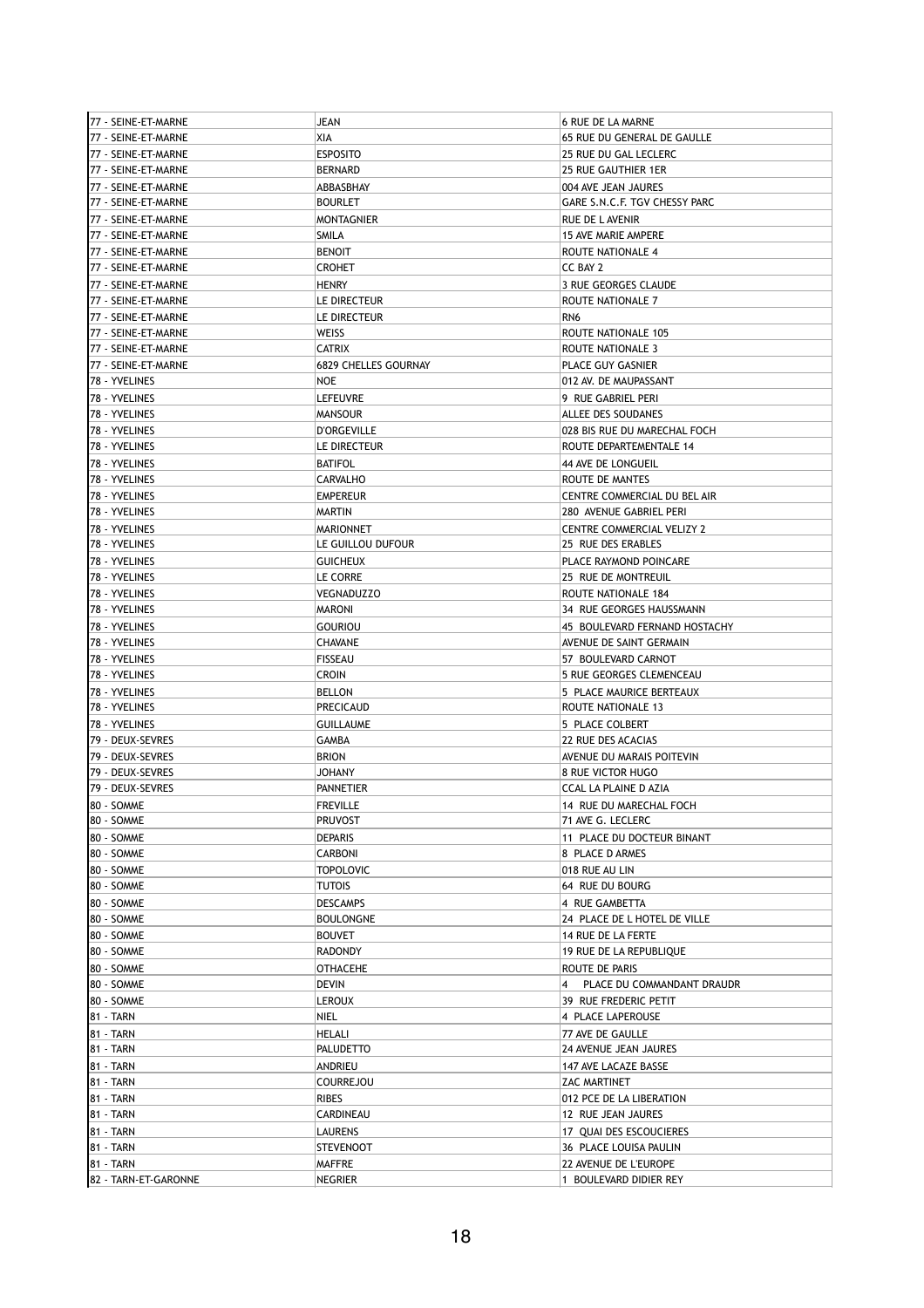| 82 - TARN-ET-GARONNE | <b>PERRET</b>                  | LIEU DIT LES NAUZES             |
|----------------------|--------------------------------|---------------------------------|
| 82 - TARN-ET-GARONNE | PICHEREAU                      | <b>6 RUE DE LA REPUBLIOUE</b>   |
| 82 - TARN-ET-GARONNE | TEINTURIER                     | 777 AVENUE JEAN MOULIN          |
| 82 - TARN-ET-GARONNE | POUJOL                         | 993 RUE DE L'ABBAYE             |
| 83 - VAR             | MILLET                         | 10 ALLEE JEAN MOULIN            |
| 83 - VAR             | <b>LISSONNET</b>               | 143 AVENUE DES ALLIES           |
| 83 - VAR             | <b>PONS</b>                    | <b>42 BLD CLEMENCEAU</b>        |
| 83 - VAR             | <b>AUDIBERT</b>                | 2 AVE MAL JUIN                  |
| 83 - VAR             | <b>TARDY</b>                   | 418 BOULEVARD HONORE DE BALZAC  |
| 83 - VAR             | <b>BELMONTE</b>                | 63 PLACE SADI CARNOT            |
| 83 - VAR             | <b>LENCLOS</b>                 | 11 AVENUE GEORGES CLEMENCEAU    |
| 83 - VAR             | <b>PENALVER</b>                | 002 AVE DU GAL. DE GAULLE       |
|                      |                                |                                 |
| 83 - VAR             | <b>TEYSSANDIER</b>             | 288 BOULEVARD DU FRONT DE MER   |
| 83 - VAR<br>83 - VAR | <b>GILLEMOT</b><br><b>PONS</b> | PLACE PAUL FLAMENCQ             |
|                      |                                | 10 RUE DE LA REPUBLIQUE         |
| 83 - VAR             | <b>HERICHER</b>                | 031 RUE JEAN JAURES             |
| 83 - VAR             | DANGUILHEN                     | PLACE DES PALMIERS              |
| 83 - VAR             | D'ADAMO                        | 18 PLACE JEAN MERMOZ            |
| 83 - VAR             | <b>TORRES</b>                  | <b>BOULEVARD DE STRASBOURG</b>  |
| 83 - VAR             | GRESSER                        | PLACE NOEL BLACHE               |
| 83 - VAR             | <b>BALBO</b>                   | IMMEUBLE LE CHOUCAS             |
| 83 - VAR             | SANTI                          | BD DE TESSE GARE VESTIBULE      |
| 83 - VAR             | <b>GUILLARD</b>                | CENTRE COMMERCIAL GRAND VAR EST |
| 83 - VAR             | LAMAZZI                        | 55 CHEMIN DE LA BOUYERE         |
| 83 - VAR             | <b>BESNIER</b>                 | 6 AVENUE SIGISMOND COULET       |
| 83 - VAR             | <b>ALPHONSE</b>                | <b>RUE DU MURIER</b>            |
| 83 - VAR             | TARDIOU                        | 4 RUE DES SARRASINS             |
| 83 - VAR             | <b>MIRALE</b>                  | AVENUE GANZIN                   |
| 83 - VAR             | <b>PAOLASSO</b>                | 16 COURS DE LA REPUBLIQUE       |
| 83 - VAR             | LANNURIEN                      | AVENUE DE L UNIVERSITE          |
| 83 - VAR             | <b>BEDDOK</b>                  | PLACE JEAN JAURES               |
| 83 - VAR             | <b>LECOURT</b>                 | <b>6 RUE SOLDAT BELLON</b>      |
| 84 - VAUCLUSE        | FOSSI                          | 63 AVENUE DE LA TRILLADE        |
| 84 - VAUCLUSE        | LAGET                          | 26, BOULEVARD PASTEUR           |
| 84 - VAUCLUSE        | <b>CHARRE</b>                  | C.CIAL DE L'ECLUSE              |
| 84 - VAUCLUSE        | <b>GALLIANO</b>                | 5 AVENUE GAMBETTA               |
| 84 - VAUCLUSE        | BAUD                           | 533 RUE LOUIS BRAILLE           |
| 84 - VAUCLUSE        | <b>GARNIER</b>                 | 59 GRANDE RUE                   |
| 84 - VAUCLUSE        | JANIN                          | <b>GARE SNCF TGV COURTINE</b>   |
| 84 - VAUCLUSE        | CASTOR                         | 26 RUE DE LA REPUBLIQUE         |
| 84 - VAUCLUSE        | <b>CIESIOLKA</b>               | 533 AVENUE LOUIS BRAILLE        |
| 84 - VAUCLUSE        | <b>GOURLOT</b>                 | 36 BVD LIMBERT                  |
| 85 - VENDEE          | <b>BITEAU</b>                  | 14 RUE CARNOT                   |
| 85 - VENDEE          | <b>BERNARD</b>                 | 20 RUE DE LA REPUBLIQUE         |
| 85 - VENDEE          | <b>BOUDAUD</b>                 | 004 RUE JEAN JAURES             |
| 85 - VENDEE          | PINSON                         | 234 RUE ROGER SALENGRO          |
| 85 - VENDEE          | AZMI                           | BOULEVARD DU MARECHAL LECLERC   |
| 85 - VENDEE          | CORREIA                        | 19 AVENUE DU GENERAL DE GAULLE  |
| 85 - VENDEE          | <b>FOUCAUD</b>                 | 2 CARREFOUR DU MOULIN           |
| 85 - VENDEE          | <b>CHARRIER</b>                | 3 RUE JULIEN DAVID              |
| 85 - VENDEE          | <b>TOURNEUX</b>                | 97 RUE DU PRESIDENT DE GAULLE   |
| 85 - VENDEE          | <b>HELLIO</b>                  | 2 GRANDE RUE                    |
| 85 - VENDEE          | BAILLY                         | 3 BOULEVARD GEORGES POMPIDOU    |
| 85 - VENDEE          | <b>MICHAUD</b>                 | 48 RUE DU GENERAL DE GAULLE     |
| 85 - VENDEE          | ROLLAND                        | RUE DES PLESSES                 |
| 85 - VENDEE          | <b>MICHEL</b>                  | 86 AVENUE DES SABLES            |
| 86 - VIENNE          | MERIOT                         | 8 BOULEVARD VICTOR HUGO         |
| 86 - VIENNE          | <b>JOLY</b>                    | 33 RUE CARNOT                   |
| 86 - VIENNE          | <b>BENOIST</b>                 | 72 PLACE DE PROVENCE            |
| 86 - VIENNE          | <b>MEUNIER</b>                 | 001 RUE DES IRIS                |
| 86 - VIENNE          | D'AREXY                        | 144 AVENUE DU MARECHAL FOCH     |
| 86 - VIENNE          | HOLLMAN-NICO                   | 254 AVENUE DU 8 MAI 1945        |
| 86 - VIENNE          | CHESSEBOEUF                    | 17 RUE DES PORTES ROUGES        |
| 86 - VIENNE          | ROBERT                         | 1 AVENUE GUSTAVE EIFFEL         |
| 87 - HAUTE-VIENNE    | <b>RAFFIER</b>                 | 005 BD CARNOT                   |
| 87 - HAUTE-VIENNE    | WEIS                           | 23 AVENUE DU GENERAL DE GAULLE  |
|                      |                                |                                 |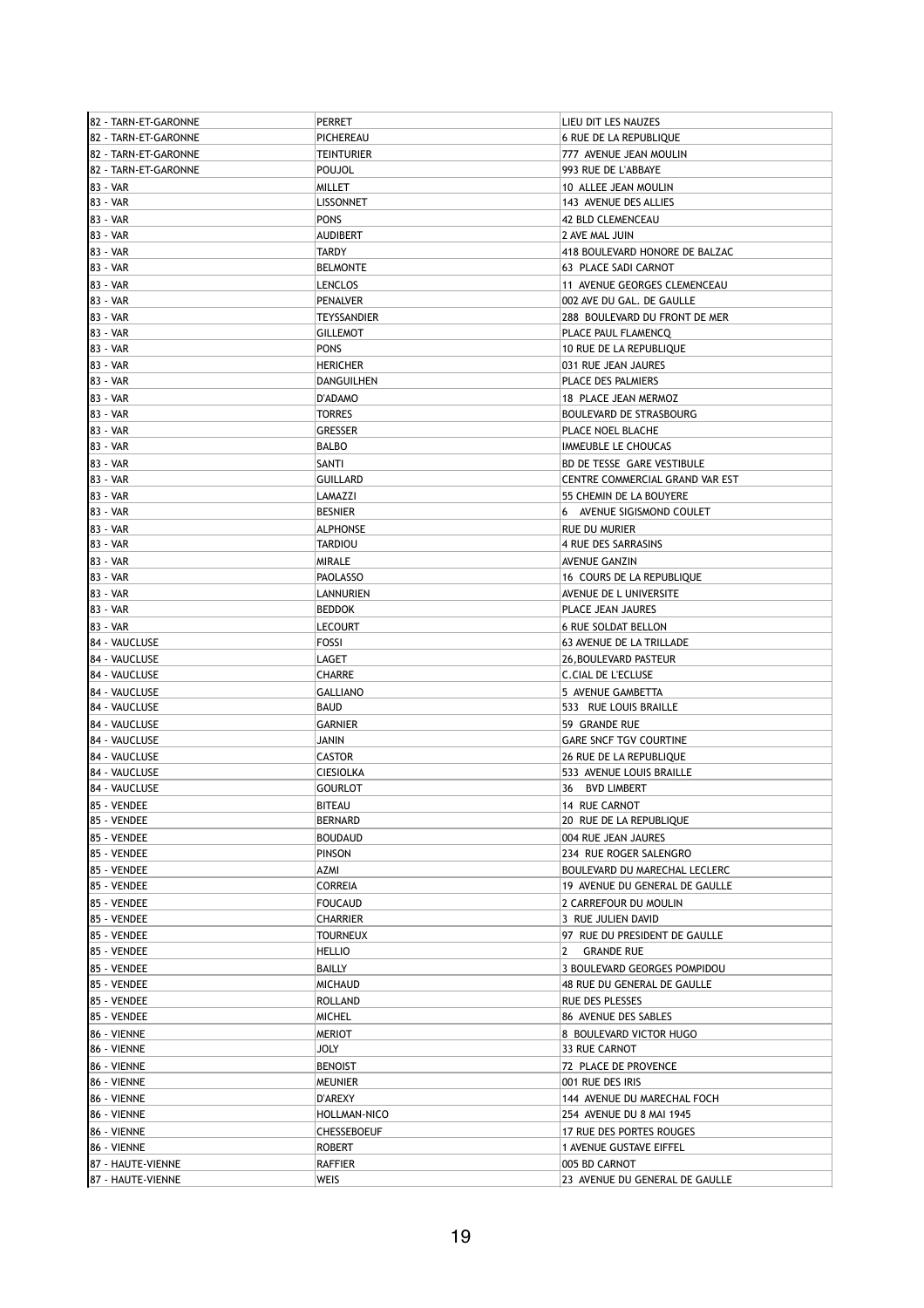| 87 - HAUTE-VIENNE          | <b>BIDAUD</b>         | C.CIAL-RUE DU MAL JOFFRE              |
|----------------------------|-----------------------|---------------------------------------|
| 87 - HAUTE-VIENNE          | <b>MARCHIVE</b>       | 119 RUE D'ISLE                        |
| 87 - HAUTE-VIENNE          | <b>GUILLOUT</b>       | AVENUE DE L AEROPORT                  |
| 187 - HAUTE-VIENNE         | MASSY                 | 33 BOULEVARD DE L HOTEL DE VILL       |
| 87 - HAUTE-VIENNE          | LARRAUD               | PLACE DU COMMERCE                     |
| 87 - HAUTE-VIENNE          | <b>THENEAU</b>        | 5 PLACE FOURNIER                      |
|                            |                       |                                       |
| 87 - HAUTE-VIENNE          | LE DIRECTEUR          | LE MAS CERISE                         |
| 87 - HAUTE-VIENNE          | LE DIRECTEUR          | ZAC DE MONTREVERT                     |
| 87 - HAUTE-VIENNE          | <b>BLEUSE</b>         | 2 AVENUE MARTIN LUTHER KING           |
| 88 - VOSGES                | <b>THIRION</b>        | 08 QUAI DES BONS ENFANTS              |
| 88 - VOSGES                | <b>HABERER</b>        | 038 OUAI DES BONS ENFANTS             |
| 88 - VOSGES                | <b>GREGOIRE</b>       | 1 PLACE DU TILLEUL                    |
| 88 - VOSGES                | <b>DIDELOT</b>        | 11 RUE DU GENERAL LECLERC             |
| 88 - VOSGES                | <b>DUGRILLON</b>      | 9 RUE DE FRANCE                       |
| 88 - VOSGES                | DA SILVA MACHADO      | 2 PCE DE LATTRE DE TASSIGNY           |
| 88 - VOSGES                | <b>MORBACHER</b>      | 220 RUE DE VERDUN                     |
| 88 - VOSGES                | <b>COURROY</b>        | 4 PLACE DU CHAMPTEL                   |
| 89 - YONNE                 | <b>FOSSE</b>          | <b>16 RUE DES PONTS</b>               |
| 89 - YONNE                 | <b>DECHAUFFOUR</b>    | <b>65 RUE DU TEMPLE</b>               |
|                            |                       |                                       |
| 89 - YONNE                 | <b>CHAUFOURNAIS</b>   | 14/16 AVE JEAN JAURES - LECLERC       |
| 89 - YONNE                 | <b>NOVIS</b>          | AVENUE HAUSSMANN                      |
| 89 - YONNE                 | <b>CHARPIGNON</b>     | <b>19 PLACE VAUBAN</b>                |
| 89 - YONNE                 | CHALLE                | <b>13 RUE AUXERROISE</b>              |
| 89 - YONNE                 | JOURNAUX.FR           | 27 RUE VALENTIN PRIVE                 |
| 89 - YONNE                 | <b>BRACQUEMOND</b>    | 58 RUE DE LA REPUBLIQUE               |
| 89 - YONNE                 | <b>CHAUFFOURNAIS</b>  | 38, RUE DE PARIS C/C LECLERC          |
| 89 - YONNE                 | <b>DUBUYS</b>         | ZAC DE LA PETITE ILE                  |
| 90 - TERRITOIRE-DE-BELFORT | LE DIRECTEUR          | CENTRE COMMERCIAL DE LA DOUCE         |
| 90 - TERRITOIRE-DE-BELFORT | SASSET                | <b>FAUBOURG DE BELFORT</b>            |
| 91 - ESSONNE               | IKBAL                 | 35 RUE D ESTIENNE D ORVES             |
| 91 - ESSONNE               | IKBAL                 | 103 RUE D'ESTIENNE D'ORVES            |
| 91 - ESSONNE               | <b>BASTIN MEBTOUL</b> | 010 RUE FERAY                         |
| 91 - ESSONNE               | MAZET                 |                                       |
|                            |                       | CHEMIN DES MEILLOTTES                 |
| 91 - ESSONNE               | <b>BOULARD</b>        | <b>CENTRE COMMERCIAL ULIS 2</b>       |
| 91 - ESSONNE               | GALLOUZE              | 57 RUE DE PARIS                       |
| 91 - ESSONNE               | <b>BOTTEREAU</b>      | 11 PLACE DU MARCHE NEUF               |
|                            |                       |                                       |
| 91 - ESSONNE               | LE DIRECTEUR          | RUE DU CHEMIN DE BRIIS                |
| 91 - ESSONNE               | LE DIRECTEUR          | <b>139 ROUTE DE CORBEIL</b>           |
| 91 - ESSONNE               | LE                    | 18 AV.GABRIEL PERI                    |
| 91 - ESSONNE               | DRETZEL               | CENTRE COMMERCIAL DU VAL D OLY        |
| 91 - ESSONNE               | <b>DUCLOS</b>         | GARE S.N.C.F. TGV                     |
| 91 - ESSONNE               | <b>EMPEREUR</b>       | <b>180 AVENUE FRANCOIS MITTERRAND</b> |
|                            |                       |                                       |
| 91 - ESSONNE               | <b>BERTOT</b>         | PLACE DE L UNION EUROPEENNE           |
| 91 - ESSONNE               | <b>BODIN</b>          | ZAC VAL DE COURCELLES                 |
| 91 - ESSONNE               | BALE                  | LA MAISON NEUVE                       |
| 91 - ESSONNE               | BILLAUT               | 2 RUE JEAN COCTEAU                    |
| 91 - ESSONNE               | PELETTE               | ALLEE VAL FLEURY                      |
| 92 - HAUTS-DE-SEINE        | <b>MAUVAIS</b>        | 1 AVENUE ARISTIDE BRIAND              |
| 92 - HAUTS-DE-SEINE        | <b>MANDELBAUM</b>     | 3 PLACE DES VICTOIRES                 |
| 92 - HAUTS-DE-SEINE        | <b>BALAVOINE</b>      | 2 RUE DE LA REPUBLIQUE                |
| 92 - HAUTS-DE-SEINE        | ROHART                | 211 BIS BLD JEAN JAURES               |
| 92 - HAUTS-DE-SEINE        | CHEN                  | 106 RUE DU POINT DU JOUR              |
| 92 - HAUTS-DE-SEINE        | <b>MEHRAN</b>         | 204 ALLEE DU FORUM                    |
| 92 - HAUTS-DE-SEINE        | BENADY                | 54 AVENUE JEAN BAPTISTE CLEMENT       |
| 92 - HAUTS-DE-SEINE        | HAZAI                 | 18 RUE DE COLOMBES                    |
| 92 - HAUTS-DE-SEINE        | <b>BONFIGLIO</b>      | 76 RUE CAMILLE DESMOULINS             |
|                            | JAMEAU                | <b>26 RUE GABRIEL PERI</b>            |
| 92 - HAUTS-DE-SEINE        |                       |                                       |
| 92 - HAUTS-DE-SEINE        | MOREAU                | 2 RUE DU BOURNARD                     |
| 92 - HAUTS-DE-SEINE        | <b>DEDOURS</b>        | 21 RUE JULES MICHELET                 |
| 92 - HAUTS-DE-SEINE        | TANG                  | 5 RUE MAURICE THOREZ                  |
| 92 - HAUTS-DE-SEINE        | <b>MOUMOU</b>         | 59 AVE PIERRE LAROUSSE                |
| 92 - HAUTS-DE-SEINE        | AZIRI                 | <b>68 AVE HENRI GINOUX</b>            |
| 92 - HAUTS-DE-SEINE        | BOUKHEDENA            | 79 AVE DE LA REPUBLIQUE               |
| 92 - HAUTS-DE-SEINE        | MINHOTO               | 202 AVENUE JEAN JAURES                |
| 92 - HAUTS-DE-SEINE        | ROUSSEL               | PLACE DU GENERAL GOURAUD              |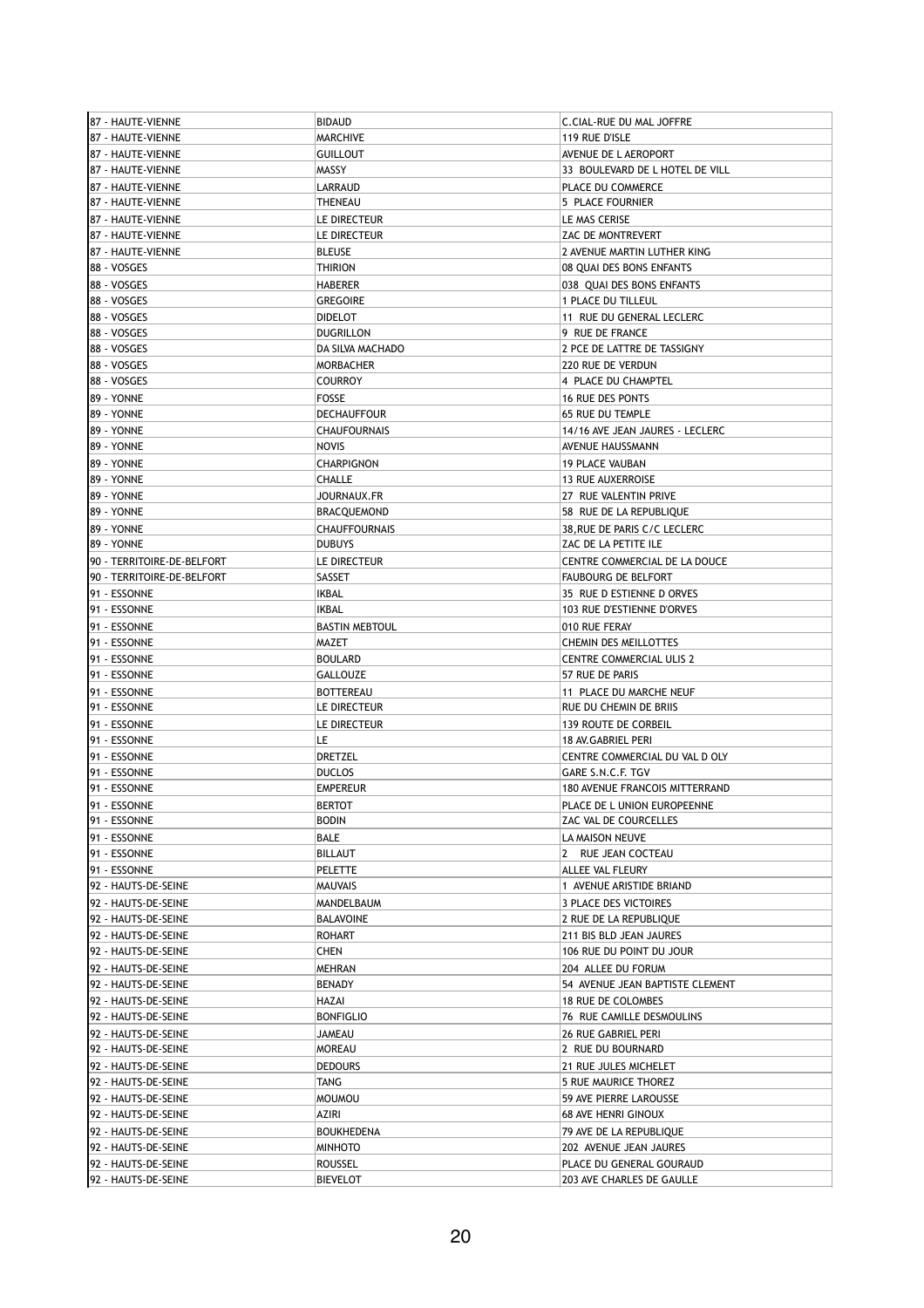| 92 - HAUTS-DE-SEINE                            | MITTAUD                | 5 RUE ERNEST DELOISON            |
|------------------------------------------------|------------------------|----------------------------------|
| 92 - HAUTS-DE-SEINE                            | <b>HAUDRECHY</b>       | 1 RUE CHANTE COQ                 |
| 92 - HAUTS-DE-SEINE                            | MAITRE                 | 12 RUE DE MAUREPAS               |
| 92 - HAUTS-DE-SEINE                            | <b>LIONETTI</b>        | 6 AVENUE JEAN SALMON LEGAGNEUR   |
| 92 - HAUTS-DE-SEINE                            | <b>KUY</b>             | 48 AVENUE DE FOUILLEUSE          |
| 92 - HAUTS-DE-SEINE                            | <b>MERLAND</b>         | 41 AVENUE GEORGES POMPIDOU       |
| 192 - HAUTS-DE-SEINE                           | PHAN                   | 1-3 AVE DU GAL LECLERC           |
| 192 - HAUTS-DE-SEINE                           | <b>RAZAFY</b>          | <b>RER DEFENSE NIVEAU 3</b>      |
| 92 - HAUTS-DE-SEINE                            | <b>KERHOM</b>          | <b>61 RUE HOUDAN</b>             |
| 92 - HAUTS-DE-SEINE                            | <b>BRUYERE</b>         | 31 RUE EDITH CAVELL              |
|                                                | SAADIA                 |                                  |
| 192 - HAUTS-DE-SEINE<br>93 - SEINE-SAINT-DENIS |                        | 65 BOULEVARD DE LA REPUBLIQUE    |
|                                                | AIT YOUCEF             | CCAL DU PARC DE LA NOUE          |
| 93 - SEINE-SAINT-DENIS                         | M'MADI                 | 033 BIS AVE H. BARBUSSE          |
| 93 - SEINE-SAINT-DENIS                         | AHAMED BEN CHEI        | PLACE DU 8 MAI 1945              |
| 93 - SEINE-SAINT-DENIS                         | <b>DAOUD</b>           | CENTRE COMMERCIAL ARCADES        |
| 93 - SEINE-SAINT-DENIS                         | BARBARANT              | 2 AVENUE DU GENERAL DE GAULLE    |
| 93 - SEINE-SAINT-DENIS                         | <b>MAHMOUDI</b>        | 95 AVE HENRI BARBUSSE            |
| 93 - SEINE-SAINT-DENIS                         | ELIOR RETAIL GARES     | PLACE DE LA GARE                 |
| 94 - VAL-DE-MARNE                              | <b>HAPPI NGNITEDEM</b> | GARE R.E.R.                      |
| 94 - VAL-DE-MARNE                              | TEBBACHE               | <b>15 ALLEE PARMENTIER</b>       |
| 94 - VAL-DE-MARNE                              | OUK                    | 38 AVE ARDOUIN                   |
| 94 - VAL-DE-MARNE                              | <b>SERRIER</b>         | <b>18 BLD DE STRASBOURG</b>      |
| 94 - VAL-DE-MARNE                              | <b>BONNEMORT</b>       | 107 RUE CHARLES DE GAULLE        |
| 94 - VAL-DE-MARNE                              | SALLE                  | 139 AVENUE DU GENERAL DE GAULLE  |
| 94 - VAL-DE-MARNE                              | <b>BONNEROT</b>        | <b>36 RUE DU MOUTIER</b>         |
| 94 - VAL-DE-MARNE                              | <b>HUYNH</b>           | 78 RUE DE FONTENAY               |
| 94 - VAL-DE-MARNE                              | ANGUELLU               | <b>6 RUE DU MIDI</b>             |
| 94 - VAL-DE-MARNE                              | DELORD                 | 77 AVENUE DU GENERAL DE GAULLE   |
| 94 - VAL-DE-MARNE                              | SANCHIS                | 46 RUE JEAN JAURES               |
| 94 - VAL-DE-MARNE                              | <b>CAMIADE</b>         | S/S DOUANE S.44 ORLY SUD         |
| 94 - VAL-DE-MARNE                              | CANARD                 | 1ER ETAGE EST. ORLY SUD          |
| 94 - VAL-DE-MARNE                              | VALLEE                 | 1ER ETAGE OUEST ORLY SUD         |
| 94 - VAL-DE-MARNE                              | VELIMIROVIC            | HALL 3 / ORLY OUEST              |
| 94 - VAL-DE-MARNE                              | IGHILAHRIZ             | HALL 2 / ORLY OUEST              |
| 94 - VAL-DE-MARNE                              | RICHARD                | HALL 1 / ORLY OUEST              |
| 94 - VAL-DE-MARNE                              | MORIN                  | ZONE INTERNATIONALE HALL 3 ORLY  |
| 94 - VAL-DE-MARNE                              | PERRET                 | <b>12 PROMENEE MARAT</b>         |
| 94 - VAL-DE-MARNE                              | THUEUX                 | 27 RUE DE PARIS                  |
| 94 - VAL-DE-MARNE                              | LE DIRECTEUR           | 30 BD PAUL VAILLANT COUTURIER    |
| 94 - VAL-DE-MARNE                              | ROCHE                  | AVENUE DU MARECHAL JOFFRE        |
| 94 - VAL-DE-MARNE                              | PELLETIER              | AVENUE DU GENERAL DE GAULLE      |
| 94 - VAL-DE-MARNE                              | IAVAROUSSEN            | 13 AVENUE DE LA DIVISION LECLER  |
| 94 - VAL-DE-MARNE                              | <b>BOREL</b>           | <b>ORLY AEROGARE</b>             |
| 94 - VAL-DE-MARNE                              | ROECKEL                | 85 ROUTE DE PROVINS              |
| 95 - VAL-D'OISE                                | BRUEY                  | 28 AVENUE GABRIEL PERI           |
| 95 - VAL-D'OISE                                | LE PECHEUR             | AEROPORT ROISSY 1 'A'            |
| 95 - VAL-D'OISE                                | LUNEAU                 | AEROPORT ROISSY 1 NIV. TRANSFERT |
| 95 - VAL-D'OISE                                | LEGRIS                 | 056 BLD CHARLES DE GAULLE        |
| 95 - VAL-D'OISE                                | LECUT                  | 002 RUE DE STALINGRAD            |
| 95 - VAL-D'OISE                                | MELAYAH                | 016/018 RUE DU GAL LECLERC       |
| 95 - VAL-D'OISE                                | <b>DIRECTEUR</b>       | ZAC LES PERRUCHES                |
| 95 - VAL-D'OISE                                | MELAYA                 | 11 AVE DE LA GARE                |
| 95 - VAL-D'OISE                                | <b>AOUCHE</b>          | AEROGARE T.9 - SAS 12 9          |
| 95 - VAL-D'OISE                                | YOCKA MODIKY ADY       | AEROPORT ROISSY 1 - SAS 1 3 47   |
| 95 - VAL-D'OISE                                | <b>BARTHEL</b>         | GARE TGV ROISSY 2 - SAS 31 103   |
| 95 - VAL-D'OISE                                | KAMARA                 | ROISSY 2 ZONE D - SAS 2 6 11 14  |
| 95 - VAL-D'OISE                                | PEREZ                  | ROISSY 2 ZONE D - SAS 2 6 11 14  |
| 95 - VAL-D'OISE                                | <b>BOSCHER</b>         | ROISSY 2 ZONE D - SAS 2 6 11 14  |
| 95 - VAL-D'OISE                                | SOLEIL                 | 15 AVENUE DU LYCEE               |
| 95 - VAL-D'OISE                                | VAUTRIN                | 1 RUE DU BAS NOYER               |
| 95 - VAL-D'OISE                                | MARGARITTA             | 34 RUE DES HT DE SENLIS          |
| 95 - VAL-D'OISE                                | BAL                    | ROISSY 2 S/S DOUANE OUEST        |
| 95 - VAL-D'OISE                                | MONTOUCHET             | ROISSY 2 S/S DOUANE OUEST        |
|                                                |                        |                                  |
| 95 - VAL-D'OISE                                | SAYAG                  | GARE R.E.R ROISSY POL            |
| 95 - VAL-D'OISE                                | <b>BUIS</b>            | ROISSY 2 MULTISTORE              |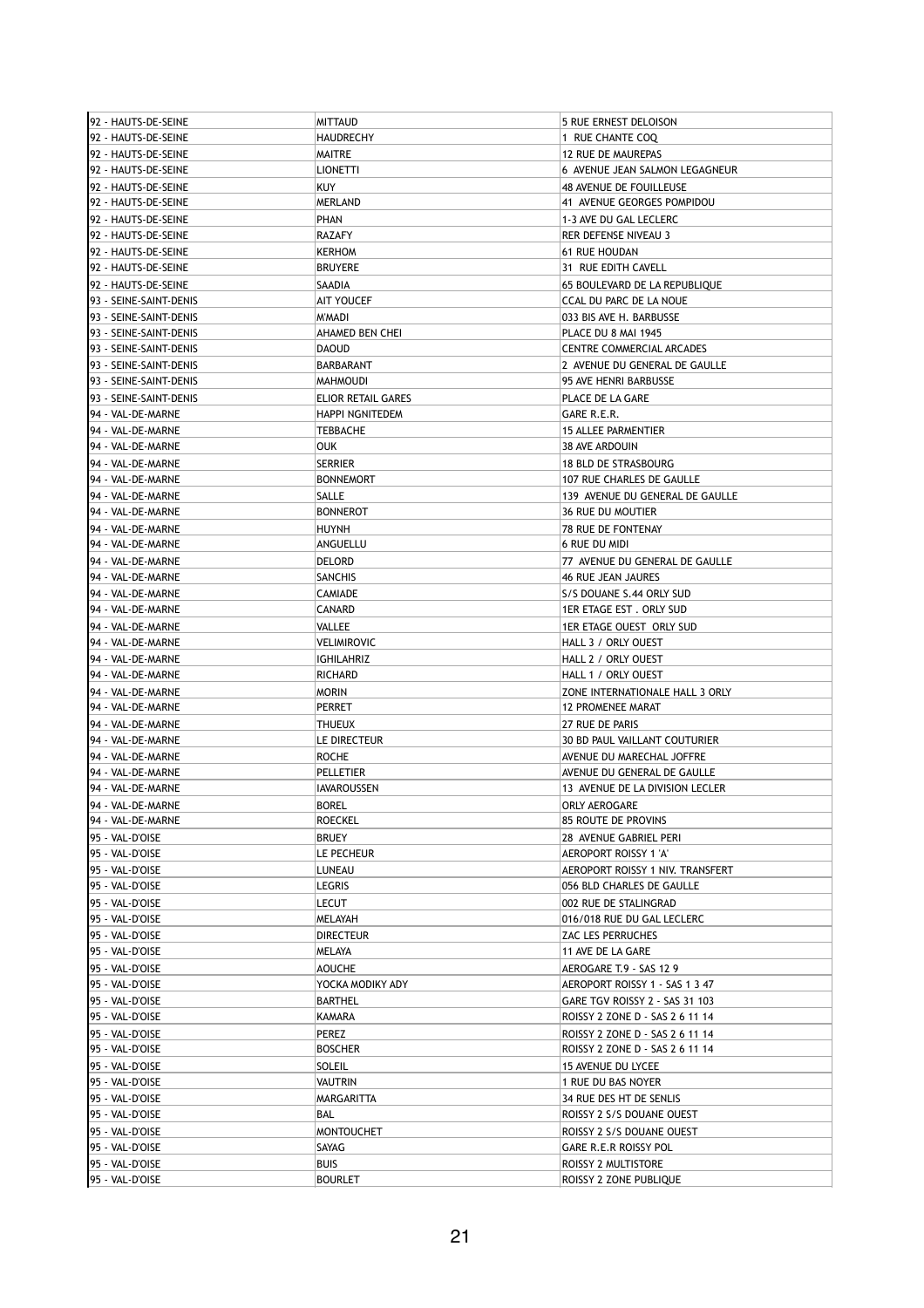| 195 - VAL-D'OISE      | <b>DOREGO</b>     | ROISSY 2 S/S DOUANE OUEST          |
|-----------------------|-------------------|------------------------------------|
| 195 - VAL-D'OISE      | <b>ROLIN</b>      | AEROPORT ROISSY 2 - BP 30206       |
| 95 - VAL-D'OISE       | <b>BUGUET</b>     | TERMINAL A SATELLITE A-SAS 58 66   |
| 95 - VAL-D'OISE       | <b>TOLLET</b>     | CDG T9 S/S DOUANE AERO-BP 20342    |
| 95 - VAL-D'OISE       | <b>SLIMANI</b>    | ROUTE DE SERVICE AEROGARE E        |
| 195 - VAL-D'OISE      | VELIMIROVIC       | ROUTE DE SERVICE AEROGARE E        |
| 95 - VAL-D'OISE       | VAMBRE            | NIVEAU TAXI AEROGARE F             |
| 195 - VAL-D'OISE      | <b>BODEMER</b>    | ZAC DU PONT DES RAYONS             |
| 195 - VAL-D'OISE      | <b>CANDEL</b>     | CDG1 ZONE PUBLIQUE NIVEAU ARRIVE   |
| 195 - VAL-D'OISE      | <b>AUBRY</b>      | SATELLITE 3 NORD SOUS DOUANE       |
| 195 - VAL-D'OISE      | <b>MONTOUCHET</b> | SATELLITE 3 CENTRE SOUS DOUANE     |
| 195 - VAL-D'OISE      | <b>AUBRY</b>      | SATELLITE 3 SUD SOUS DOUANE        |
| 195 - VAL-D'OISE      | <b>MENDES</b>     | CDG 2E SALLE D'EMBARQUEMENT        |
| 195 - VAL-D'OISE      | <b>PORTES</b>     | <b>CDG 2 TERMINAL G</b>            |
| 95 - VAL-D'OISE       | CASTAGNI          | CDG2 E S4 S/DOUANE                 |
| 95 - VAL-D'OISE       | <b>CAUCHE</b>     | <b>66 BOULEVARD VICTOR BORDIER</b> |
| 195 - VAL-D'OISE      | 6838 ARGENTEUIL   | PLACE PIERRE SEMARD                |
| 92 - HAUTS-DE-SEINE   | MAITRE            | 67 AVENUE DU GENERAL LECLERC       |
| 106 - ALPES-MARITIMES | LE DIRECTEUR      | CHEMIN DE SAINT CLAUDE             |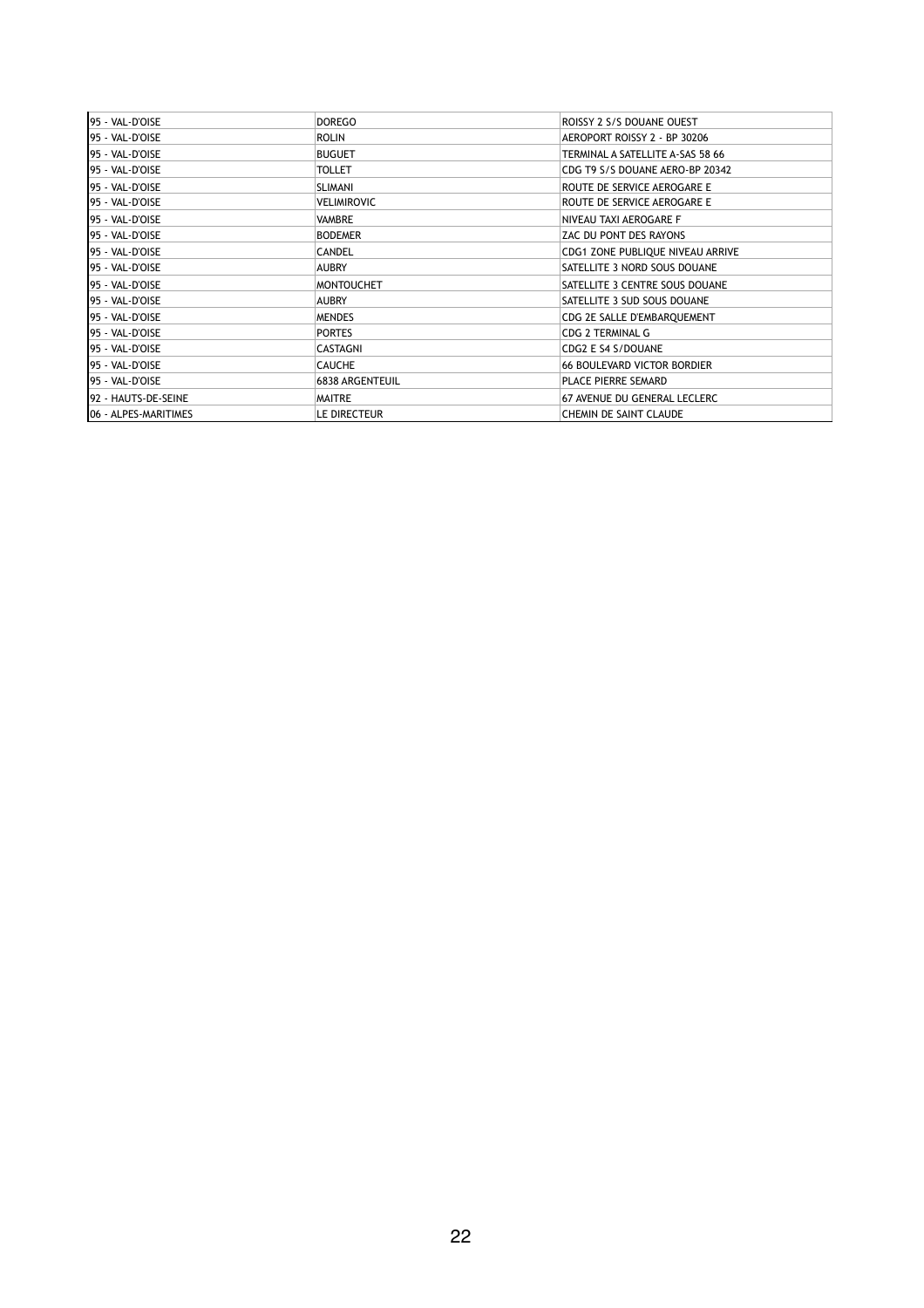| CODE_POSTAL    | <b>LOCALITES</b>                           | SEGMENT_RESEAU                                            |  |
|----------------|--------------------------------------------|-----------------------------------------------------------|--|
| 01500          | AMBERIEU-EN-BUGEY                          | CONCEPT MAISON DE LA PRESSE                               |  |
| 01000          | BOURG-EN-BRESSE                            | <b>BAR TABAC</b>                                          |  |
| 01400          | CHATILLON-SUR-CHALARONNE                   | CONCEPT MAISON DE LA PRESSE                               |  |
| 01220          | DIVONNE-LES-BAINS                          | CONCEPT MAISON DE LA PRESSE                               |  |
| 01220          | DIVONNE-LES-BAINS                          | CONCEPT MAG PRESSE                                        |  |
| 01210          | <b>FERNEY-VOLTAIRE</b>                     | CONCEPT MAISON DE LA PRESSE                               |  |
| 01210          | <b>FERNEY-VOLTAIRE</b>                     | RAY HYP >= 5000                                           |  |
| 01170          | SEGNY                                      | CONCEPT MAISON DE LA PRESSE                               |  |
| 01630          | SAINT-GENIS-POUILLY                        | CONCEPT MAISON DE LA PRESSE                               |  |
| 01150          | LAGNIEU                                    | CONCEPT MAISON DE LA PRESSE                               |  |
| 01800          | <b>MEXIMIEUX</b>                           | CONCEPT MAISON DE LA PRESSE                               |  |
| 01220          | DIVONNE-LES-BAINS                          | RAY HYP < 5000                                            |  |
| 02400          | CHATEAU-THIERRY                            | RAY HYP >= 5000                                           |  |
| 02300          | <b>CHAUNY</b>                              | CONCEPT MAISON DE LA PRESSE                               |  |
| 02000          | LAON                                       | PRESSE TABAC LOTO                                         |  |
| 02200          | SOISSONS                                   | CONCEPT MAISON DE LA PRESSE                               |  |
| 02600          | VILLERS-COTTERETS                          | CONCEPT MAISON DE LA PRESSE                               |  |
| 02140          | <b>VERVINS</b>                             | RAY SUP >= 1200                                           |  |
| 03800<br>03420 | GANNAT                                     | CONCEPT MAISON DE LA PRESSE<br>PRESSE LIBRAIRIE PAPETERIE |  |
|                | MARCILLAT-EN-COMBRAILLE                    |                                                           |  |
| 03500<br>03300 | SAINT-POURCAIN-SUR-SIOULE<br><b>CUSSET</b> | CONCEPT MAISON DE LA PRESSE<br>PRESSE LIBRAIRIE PAPETERIE |  |
| 03200          | <b>VICHY</b>                               | PRESSE TABAC LOTO                                         |  |
| 04000          | DIGNE-LES-BAINS                            | CONCEPT MAISON DE LA PRESSE                               |  |
| 04000          | DIGNE-LES-BAINS                            | PRESSE ET CONNEXES                                        |  |
| 05100          | <b>BRIANCON</b>                            | <b>CONCEPT MAISON DE LA PRESSE</b>                        |  |
| 05200          | <b>EMBRUN</b>                              | CONCEPT MAISON DE LA PRESSE                               |  |
| 05000          | GAP                                        | PRESSE TABAC LOTO                                         |  |
| 05000          | GAP                                        | PRESSE TABAC                                              |  |
| 06110          | <b>CANNET</b>                              | CONCEPT MAISON DE LA PRESSE                               |  |
| 06110          | <b>CANNET</b>                              | PRESSE TABAC LOTO                                         |  |
| 06210          | MANDELIEU-LA-NAPOULE                       | CONCEPT MAISON DE LA PRESSE                               |  |
| 06220          | VALLAURIS                                  | CONCEPT MAISON DE LA PRESSE                               |  |
| 06130          | GRASSE                                     | RAY SUP < 1200                                            |  |
| 06530          | PEYMEINADE                                 | MAISON DE LA PRESSE TRADITIO.                             |  |
| 06500          | <b>MENTON</b>                              | CONCEPT MAISON DE LA PRESSE                               |  |
| 06500          | <b>MENTON</b>                              | PRESSE LIBRAIRIE PAPETERIE                                |  |
| 06000          | <b>NICE</b>                                | KIOSQUES MEDIAKIOSK                                       |  |
| 06200          | <b>NICE</b>                                | PRESSE LIBRAIRIE PAPETERIE                                |  |
| 06200          | <b>NICE</b>                                | KIOSOUES MEDIAKIOSK                                       |  |
| 06300          | <b>NICE</b>                                | PRESSE TABAC LOTO                                         |  |
| 06200          | <b>NICE</b>                                | PRESSE TABAC LOTO                                         |  |
| 06000          | <b>NICE</b>                                | RH CONCESSION                                             |  |
| 98000          | <b>MONACO</b>                              | PRESSE TABAC                                              |  |
| 98000          | <b>MONACO</b>                              | <b>AUTRES ENVIRONNEMENTS</b>                              |  |
| 06200          | NICE                                       | RH CONCESSION                                             |  |
| 06560          | VALBONNE                                   | PRESSE LIBRAIRIE PAPETERIE                                |  |
| 06200          | NICE                                       | RH CONCESSION                                             |  |
| 06200          | <b>NICE</b>                                | RH CONCESSION                                             |  |
| 06200<br>06200 | <b>NICE</b><br><b>NICE</b>                 | RAY HYP >= 5000<br>RH CONCESSION                          |  |
| 06200          | <b>NICE</b>                                | <b>RH CONCESSION</b>                                      |  |
| 06210          | MANDELIEU-LA-NAPOULE                       | <b>AUTRES ENVIRONNEMENTS</b>                              |  |
| 06310          | BEAULIEU-SUR-MER                           | CONCEPT MAISON DE LA PRESSE                               |  |
| 06340          | TRINITE                                    | RAY HYP >= 5000                                           |  |
| 06100          | NICE                                       | KIOSQUES MEDIAKIOSK                                       |  |
| 06400          | CANNES                                     | PRESSE TABAC LOTO                                         |  |
| 07100          | ANNONAY                                    | PRESSE LIBRAIRIE PAPETERIE                                |  |
| 07430          | DAVEZIEUX                                  | CONCEPT MAISON DE LA PRESSE                               |  |
| 07200          | SAINT-ETIENNE-DE-FONTBELLON                | RAY HYP >= 5000                                           |  |
| 07000          | <b>PRIVAS</b>                              | CONCEPT MAISON DE LA PRESSE                               |  |
| 07000          | PRIVAS                                     | PRESSE TABAC LOTO                                         |  |
| 07200          | AUBENAS                                    | CONCEPT MAISON DE LA PRESSE                               |  |
| 08000          | CHARLEVILLE-MEZIERES                       | CONCEPT MAISON DE LA PRESSE                               |  |
| 08000          | VILLERS-SEMEUSE                            | RAY HYP >= 5000                                           |  |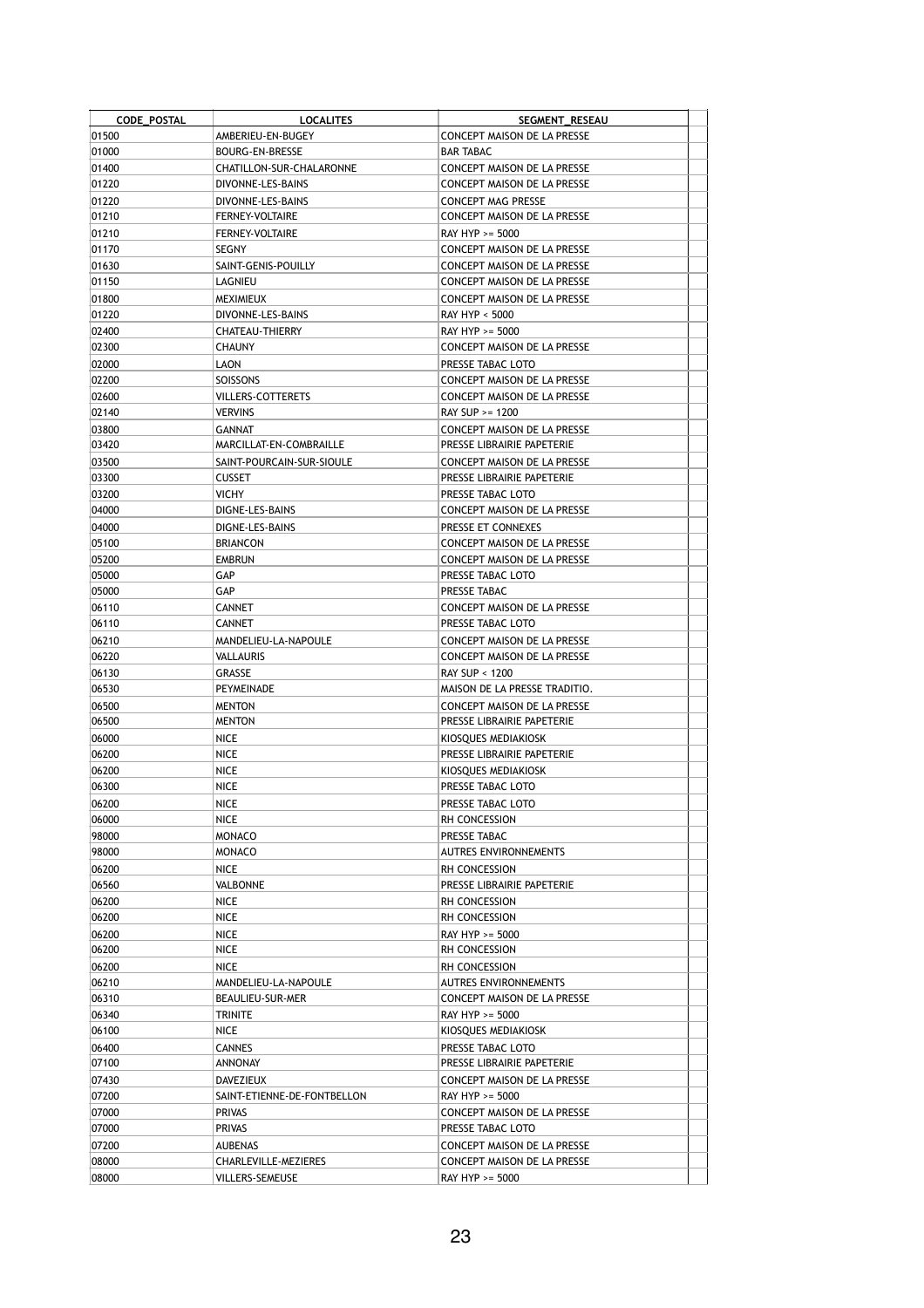| 08600 |                           |                                    |  |
|-------|---------------------------|------------------------------------|--|
|       | GIVET                     | CONCEPT MAISON DE LA PRESSE        |  |
| 09500 | <b>MIREPOIX</b>           | CONCEPT MAISON DE LA PRESSE        |  |
| 09500 | <b>MIREPOIX</b>           | RAY HYP < 5000                     |  |
| 10000 | <b>TROYES</b>             | CONCEPT MAISON DE LA PRESSE        |  |
| 10120 | SAINT-ANDRE-LES-VERGERS   | RAY HYP >= 5000                    |  |
| 10410 | SAINT-PARRES-AUX-TERTRES  | <b>AUTRES ENVIRONNEMENTS</b>       |  |
| 11000 | CARCASSONNE               | CONCEPT MAISON DE LA PRESSE        |  |
| 11400 | CASTELNAUDARY             | CONCEPT MAISON DE LA PRESSE        |  |
| 11300 | <b>LIMOUX</b>             | CONCEPT MAG PRESSE                 |  |
| 11200 |                           | PRESSE LIBRAIRIE PAPETERIE         |  |
|       | LEZIGNAN-CORBIERES        |                                    |  |
| 11000 | CARCASSONNE               | RH CONCESSION                      |  |
| 12360 | CAMARES                   | PRESSE TABAC LOTO                  |  |
| 12300 | DECAZEVILLE               | <b>CONCEPT MAISON DE LA PRESSE</b> |  |
| 12210 | LAGUIOLE                  | CONCEPT MAISON DE LA PRESSE        |  |
| 12100 | MILLAU                    | CONCEPT MAISON DE LA PRESSE        |  |
| 12000 | RODEZ                     | CONCEPT MAISON DE LA PRESSE        |  |
| 12000 | RODEZ                     | PRESSE TABAC LOTO                  |  |
| 12400 | SAINT-AFFRIQUE            | MAISON DE LA PRESSE TRADITIO.      |  |
| 12130 | SAINT-GENIEZ-D'OLT        | CONCEPT MAISON DE LA PRESSE        |  |
| 12200 | VILLEFRANCHE-DE-ROUERGUE  | CONCEPT MAISON DE LA PRESSE        |  |
| 12000 | RODEZ                     | PRESSE TABAC LOTO                  |  |
| 13100 | AIX-EN-PROVENCE           | <b>BAR TABAC LOTO</b>              |  |
| 13100 | AIX-EN-PROVENCE           | KIOSQUES MEDIAKIOSK                |  |
| 13080 | AIX-EN-PROVENCE           | CONCEPT MAISON DE LA PRESSE        |  |
| 13770 | <b>VENELLES</b>           | PRESSE TABAC LOTO                  |  |
|       |                           |                                    |  |
| 13200 | ARLES                     | CONCEPT MAISON DE LA PRESSE        |  |
| 13120 | GARDANNE                  | CONCEPT MAISON DE LA PRESSE        |  |
| 13800 | <b>ISTRES</b>             | MAISON DE LA PRESSE TRADITIO.      |  |
| 13600 | <b>CIOTAT</b>             | CONCEPT MAISON DE LA PRESSE        |  |
| 13600 | <b>CIOTAT</b>             | PRESSE TABAC LOTO                  |  |
| 13600 | <b>CIOTAT</b>             | RAY HYP >= 5000                    |  |
| 13320 | BOUC-BEL-AIR              | PRESSE LIBRAIRIE PAPETERIE         |  |
| 13721 | MARIGNANE                 | RH CONCESSION                      |  |
| 13009 | MARSEILLE ARR9            | CONCEPT MAISON DE LA PRESSE        |  |
| 13011 | <b>MARSEILLE ARR11</b>    | PRESSE TABAC LOTO                  |  |
| 13005 | MARSEILLE ARR5            | PRESSE LIBRAIRIE PAPETERIE         |  |
| 13013 | MARSEILLE ARR13           | PRESSE TABAC LOTO                  |  |
| 13001 | <b>MARSEILLE ARR1</b>     | KIOSQUES MEDIAKIOSK                |  |
|       | MARSEILLE ARR4            | PRESSE LIBRAIRIE PAPETERIE         |  |
|       |                           |                                    |  |
| 13004 |                           |                                    |  |
| 13006 | MARSEILLE ARR6            | CONCEPT MAG PRESSE                 |  |
| 13008 | MARSEILLE ARR8            | PRESSE TABAC LOTO                  |  |
| 13008 | MARSEILLE ARR8            | KIOSQUES MEDIAKIOSK                |  |
| 13001 | MARSEILLE ARR1            | RH CONCESSION                      |  |
| 13380 | PLAN-DE-CUQUES            | CONCEPT MAISON DE LA PRESSE        |  |
| 13960 | SAUSSET-LES-PINS          | PRESSE TABAC LOTO                  |  |
| 13240 | SEPTEMES-LES-VALLONS      | PRESSE ET CONNEXES                 |  |
| 13500 | MARTIGUES                 | CONCEPT MAISON DE LA PRESSE        |  |
| 13520 | MAUSSANE-LES-ALPILLES     | CONCEPT MAISON DE LA PRESSE        |  |
| 13140 | <b>MIRAMAS</b>            | PRESSE TABAC LOTO                  |  |
| 13330 | PELISSANNE                | <b>CONCEPT MAISON DE LA PRESSE</b> |  |
| 13300 | SALON-DE-PROVENCE         | CONCEPT MAISON DE LA PRESSE        |  |
| 13300 | SALON-DE-PROVENCE         | PRESSE ET CONNEXES                 |  |
|       |                           | PRESSE LIBRAIRIE PAPETERIE         |  |
| 13210 | SAINT-REMY-DE-PROVENCE    |                                    |  |
| 13700 | MARIGNANE                 | RH CONCESSION                      |  |
| 13700 | MARIGNANE                 | RH CONCESSION                      |  |
| 13007 | MARSEILLE ARR7            | PRESSE ET CONNEXES                 |  |
| 13220 | CHATEAUNEUF-LES-MARTIGUES | CONCEPT MAISON DE LA PRESSE        |  |
| 13140 | MIRAMAS                   | CONCEPT MAISON DE LA PRESSE        |  |
| 13005 | MARSEILLE ARR5            | CONCEPT MAISON DE LA PRESSE        |  |
| 13009 | MARSEILLE ARR9            | RAY HYP >= 5000                    |  |
| 13100 | AIX-EN-PROVENCE           | RAY HYP >= 5000                    |  |
| 13008 | MARSEILLE ARR8            | RAY HYP < 5000                     |  |
| 13721 | MARIGNANE                 | RH CONCESSION                      |  |
| 13001 | MARSEILLE ARR1            | RH CONCESSION                      |  |
| 13001 | MARSEILLE ARR1            | RH CONCESSION                      |  |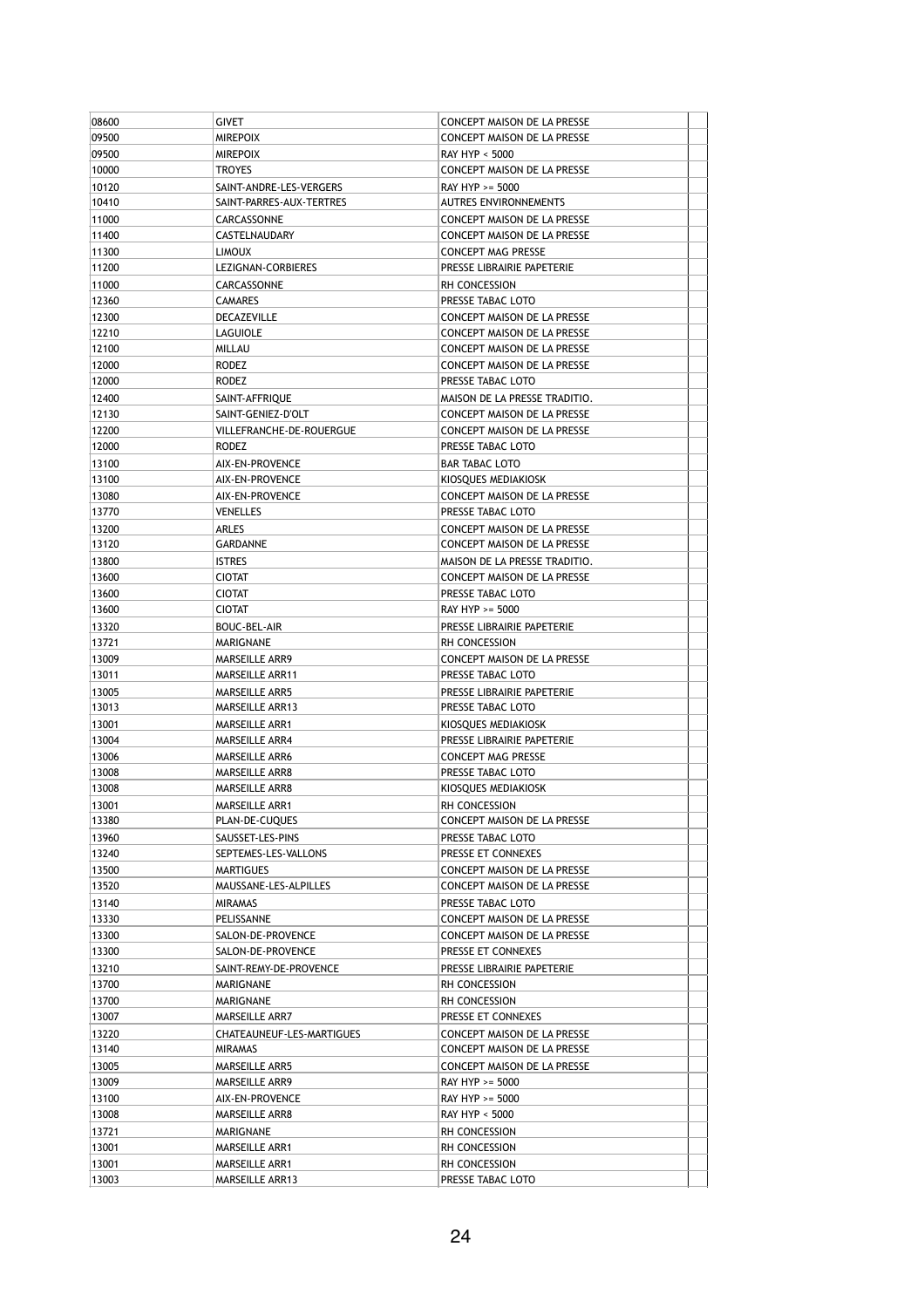| 13400 | AUBAGNE                | RAY HYP >= 5000                    |  |
|-------|------------------------|------------------------------------|--|
| 13127 | <b>VITROLLES</b>       | RAY HYP >= 5000                    |  |
| 13100 | AIX-EN-PROVENCE        | RAY HYP < 5000                     |  |
| 13700 | MARIGNANE              | RH CONCESSION                      |  |
| 14390 | <b>CABOURG</b>         | CONCEPT MAISON DE LA PRESSE        |  |
| 14000 | <b>CAEN</b>            | PRESSE LIBRAIRIE PAPETERIE         |  |
| 14000 | <b>CAEN</b>            |                                    |  |
| 14000 | CAEN                   | <b>BAR TABAC</b>                   |  |
| 14000 | <b>CAEN</b>            | <b>BAR TABAC</b>                   |  |
| 14000 | <b>CAEN</b>            | PRESSE TABAC LOTO                  |  |
| 14000 | <b>CAEN</b>            | RH CONCESSION                      |  |
| 14160 | DIVES-SUR-MER          | PRESSE LIBRAIRIE PAPETERIE         |  |
| 14200 | HEROUVILLE-SAINT-CLAIR | PRESSE TABAC LOTO                  |  |
| 14150 | <b>OUISTREHAM</b>      | CONCEPT MAISON DE LA PRESSE        |  |
| 14150 | <b>OUISTREHAM</b>      | PRESSE LIBRAIRIE PAPETERIE         |  |
| 14640 | VILLERS-SUR-MER        | PRESSE LIBRAIRIE PAPETERIE         |  |
| 14510 | <b>HOULGATE</b>        | PRESSE LIBRAIRIE PAPETERIE         |  |
| 14330 | MOLAY-LITTRY           | CONCEPT MAISON DE LA PRESSE        |  |
| 14130 | PONT-L'EVEQUE          | CONCEPT MAISON DE LA PRESSE        |  |
| 14200 | HEROUVILLE-SAINT-CLAIR | RAY HYP >= 5000                    |  |
| 14130 | PONT-L'EVEQUE          | RAY SUP >= 1200                    |  |
| 14000 | CAEN                   | <b>CONCEPT MAG PRESSE</b>          |  |
| 15200 | MAURIAC                | CONCEPT MAISON DE LA PRESSE        |  |
| 15400 | RIOM-ES-MONTAGNES      | CONCEPT MAISON DE LA PRESSE        |  |
| 15100 | SAINT-FLOUR            | <b>CONCEPT MAISON DE LA PRESSE</b> |  |
| 15600 | <b>MAURS</b>           | CONCEPT MAISON DE LA PRESSE        |  |
| 16140 | AIGRE                  | MAISON DE LA PRESSE TRADITIO.      |  |
| 16000 | ANGOULEME              | PRESSE TABAC                       |  |
| 16000 | ANGOULEME              | RAY SUP >= 1200                    |  |
| 16800 | SOYAUX                 | CONCEPT MAISON DE LA PRESSE        |  |
| 16700 | <b>RUFFEC</b>          | RAY HYP < 5000                     |  |
| 16170 | ROUILLAC               | RAY HYP < 5000                     |  |
| 17450 | <b>FOURAS</b>          | CONCEPT MAISON DE LA PRESSE        |  |
| 17000 | <b>ROCHELLE</b>        | RH CONCESSION                      |  |
| 17000 | <b>ROCHELLE</b>        | CONCEPT MAISON DE LA PRESSE        |  |
| 17590 | ARS-EN-RE              | PRESSE LIBRAIRIE PAPETERIE         |  |
| 17630 | <b>FLOTTE</b>          | PRESSE LIBRAIRIE PAPETERIE         |  |
| 17740 | SAINTE-MARIE-DE-RE     | PRESSE TABAC LOTO                  |  |
| 17000 | <b>ROCHELLE</b>        | PRESSE TABAC LOTO                  |  |
| 17000 | <b>ROCHELLE</b>        | PRESSE TABAC LOTO                  |  |
| 17410 | SAINT-MARTIN-DE-RE     | PRESSE LIBRAIRIE PAPETERIE         |  |
| 17310 | SAINT-PIERRE-D'OLERON  | PRESSE LIBRAIRIE PAPETERIE         |  |
| 17300 | <b>ROCHEFORT</b>       | CONCEPT MAISON DE LA PRESSE        |  |
| 17300 | <b>ROCHEFORT</b>       | CONCEPT MAG PRESSE                 |  |
| 17200 | <b>ROYAN</b>           | <b>CONCEPT MAISON DE LA PRESSE</b> |  |
| 17200 | ROYAN                  | PRESSE TABAC LOTO                  |  |
| 17100 | SAINTES                | CONCEPT MAISON DE LA PRESSE        |  |
| 17100 | SAINTES                | PRESSE TABAC LOTO                  |  |
| 17600 | SAUJON                 | MAISON DE LA PRESSE TRADITIO.      |  |
| 17100 | SAINTES                | <b>AUTRES ENVIRONNEMENTS</b>       |  |
| 17200 | ROYAN                  | RAY HYP >= 5000                    |  |
| 17440 | AYTRE                  | PRESSE ET CONNEXES                 |  |
| 17000 | <b>ROCHELLE</b>        | RH CONCESSION                      |  |
| 18700 | AUBIGNY-SUR-NERE       | CONCEPT MAISON DE LA PRESSE        |  |
| 18200 | SAINT-AMAND-MONTROND   | PRESSE LIBRAIRIE PAPETERIE         |  |
| 18200 | SAINT-AMAND-MONTROND   | RAY HYP < 5000                     |  |
| 18100 | <b>VIERZON</b>         | CONCEPT MAISON DE LA PRESSE        |  |
| 18230 | SAINT-DOULCHARD        | AUTRES ENVIRONNEMENTS              |  |
| 19000 | TULLE                  | PRESSE ET CONNEXES                 |  |
| 20090 | <b>AJACCIO</b>         | CONCEPT MAISON DE LA PRESSE        |  |
| 20000 | AJACCIO                | PRESSE TABAC LOTO                  |  |
| 20215 | <b>VESCOVATO</b>       | CONCEPT MAISON DE LA PRESSE        |  |
| 20200 | BASTIA                 | PRESSE LIBRAIRIE PAPETERIE         |  |
| 20169 | <b>BONIFACIO</b>       | PRESSE LIBRAIRIE PAPETERIE         |  |
| 20114 | FIGARI                 | MAG PRESSE CITY                    |  |
| 20220 | ILE-ROUSSE             | CONCEPT MAISON DE LA PRESSE        |  |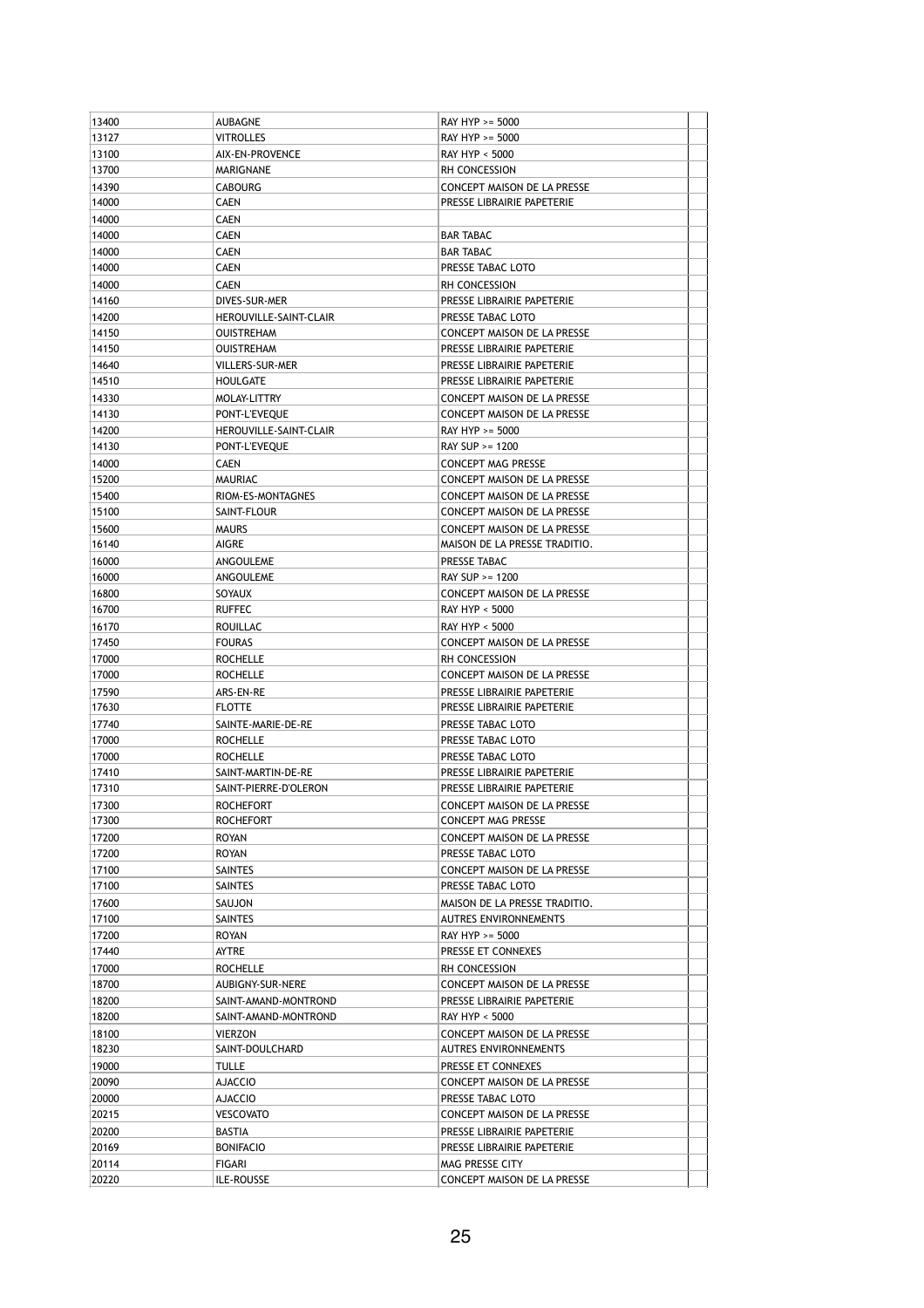| 20137 | PORTO-VECCHIO                      | PRESSE LIBRAIRIE PAPETERIE         |  |
|-------|------------------------------------|------------------------------------|--|
| 20137 | PORTO-VECCHIO                      | CONCEPT MAISON DE LA PRESSE        |  |
| 20217 | SAINT-FLORENT                      | PRESSE LIBRAIRIE PAPETERIE         |  |
| 20000 | AJACCIO                            | CONCEPT MAISON DE LA PRESSE        |  |
| 20250 | CORTE                              | <b>CONCEPT MAG PRESSE</b>          |  |
| 20167 | SARROLA-CARCOPINO                  | PRESSE TABAC                       |  |
| 20260 | <b>CALVI</b>                       | <b>AUTRES ENVIRONNEMENTS</b>       |  |
| 20200 | <b>BASTIA</b>                      | PRESSE LIBRAIRIE PAPETERIE         |  |
| 20290 | LUCCIANA                           | AUTRES ENVIRONNEMENTS              |  |
| 21000 | <b>DIJON</b>                       | RH CONCESSION                      |  |
| 21000 | <b>DIJON</b>                       | PRESSE TABAC LOTO                  |  |
| 21000 | <b>DIJON</b>                       | PRESSE TABAC                       |  |
| 21000 | <b>DIJON</b>                       | RH CONCESSION                      |  |
| 21000 | <b>DIJON</b>                       | PRESSE TABAC LOTO                  |  |
| 21000 | <b>DIJON</b>                       | PRESSE TABAC LOTO                  |  |
| 21500 | <b>MONTBARD</b>                    | PRESSE TABAC LOTO                  |  |
| 21500 | <b>MONTBARD</b>                    | CONCEPT MAISON DE LA PRESSE        |  |
| 21210 | SAULIEU                            | CONCEPT MAISON DE LA PRESSE        |  |
| 21140 | SEMUR-EN-AUXOIS                    | PRESSE TABAC                       |  |
| 21000 | <b>DIJON</b>                       | <b>RH CONCESSION</b>               |  |
| 21800 | CHEVIGNY-SAINT-SAUVEUR             | RAY SUP >= 1200                    |  |
| 21200 | <b>BEAUNE</b>                      | RAY HYP >= 5000                    |  |
| 21000 | <b>DIJON</b>                       | RAY HYP >= 5000                    |  |
| 21000 | <b>DIJON</b>                       | <b>BAR TABAC LOTO</b>              |  |
| 21800 | QUETIGNY                           | RAY HYP >= 5000                    |  |
| 22100 | <b>DINAN</b>                       | PRESSE ET CONNEXES                 |  |
| 22430 | ERQUY                              | CONCEPT MAISON DE LA PRESSE        |  |
| 22200 | <b>GUINGAMP</b>                    | RAY HYP >= 5000                    |  |
| 22300 | LANNION                            | PRESSE TABAC LOTO                  |  |
| 22300 | LANNION                            | RAY HYP >= 5000                    |  |
| 22500 | <b>PAIMPOL</b>                     | CONCEPT MAISON DE LA PRESSE        |  |
| 22700 | PERROS-GUIREC                      | CONCEPT MAISON DE LA PRESSE        |  |
| 22000 | SAINT-BRIEUC                       | RH CONCESSION                      |  |
| 22000 | SAINT-BRIEUC                       | CONCEPT MAISON DE LA PRESSE        |  |
| 22000 | SAINT-BRIEUC                       | PRESSE TABAC LOTO                  |  |
| 22380 | SAINT-CAST-LE-GUILDO               | CONCEPT MAISON DE LA PRESSE        |  |
| 22410 | SAINT-QUAY-PORTRIEUX               | CONCEPT MAISON DE LA PRESSE        |  |
| 22120 | <b>YFFINIAC</b>                    | PRESSE ET CONNEXES                 |  |
| 22730 | TREGASTEL                          | CONCEPT MAISON DE LA PRESSE        |  |
| 22730 | TREGASTEL                          | RAY HYP < 5000                     |  |
| 23300 | SOUTERRAINE                        | <b>CONCEPT MAG PRESSE</b>          |  |
| 24100 | <b>BERGERAC</b>                    | CONCEPT MAISON DE LA PRESSE        |  |
| 24290 | <b>MONTIGNAC</b>                   | CONCEPT MAISON DE LA PRESSE        |  |
| 24700 | MONTPON-MENESTEROL                 | CONCEPT MAISON DE LA PRESSE        |  |
| 24200 | SARLAT-LA-CANEDA                   | RAY HYP < 5000                     |  |
| 33220 | SAINTE-FOY-LA-GRANDE               | CONCEPT MAISON DE LA PRESSE        |  |
| 24800 | <b>THIVIERS</b>                    | <b>CONCEPT MAISON DE LA PRESSE</b> |  |
| 24200 | SARLAT-LA-CANEDA                   | PRESSE LIBRAIRIE PAPETERIE         |  |
| 24000 | <b>PERIGUEUX</b>                   | CONCEPT MAISON DE LA PRESSE        |  |
| 25400 | <b>AUDINCOURT</b>                  | CONCEPT MAISON DE LA PRESSE        |  |
| 25000 | <b>BESANCON</b>                    | CONCEPT MAISON DE LA PRESSE        |  |
| 25000 | <b>BESANCON</b>                    | PRESSE TABAC LOTO                  |  |
| 25000 |                                    | PRESSE TABAC                       |  |
| 25000 | <b>BESANCON</b><br><b>BESANCON</b> | PRESSE TABAC                       |  |
|       |                                    |                                    |  |
| 25000 | <b>BESANCON</b>                    | PRESSE TABAC                       |  |
| 25000 | <b>BESANCON</b>                    | RAY SUP >= 1200                    |  |
| 25370 | METABIEF                           | PRESSE TABAC                       |  |
| 25410 | SAINT-VIT                          | CONCEPT MAISON DE LA PRESSE        |  |
| 25130 | VILLERS-LE-LAC                     | CONCEPT MAISON DE LA PRESSE        |  |
| 25000 | <b>BESANCON</b>                    | PRESSE TABAC LOTO                  |  |
| 25480 | PIREY                              | CONCEPT MAG PRESSE                 |  |
| 25000 | <b>BESANCON</b>                    | PRESSE ET CONNEXES                 |  |
| 25300 | <b>DOUBS</b>                       | RAY HYP >= 5000                    |  |
| 26400 | CREST                              | CONCEPT MAISON DE LA PRESSE        |  |
| 26220 | <b>DIEULEFIT</b>                   | PRESSE TABAC LOTO                  |  |
| 26100 | ROMANS-SUR-ISERE                   | PRESSE TABAC LOTO                  |  |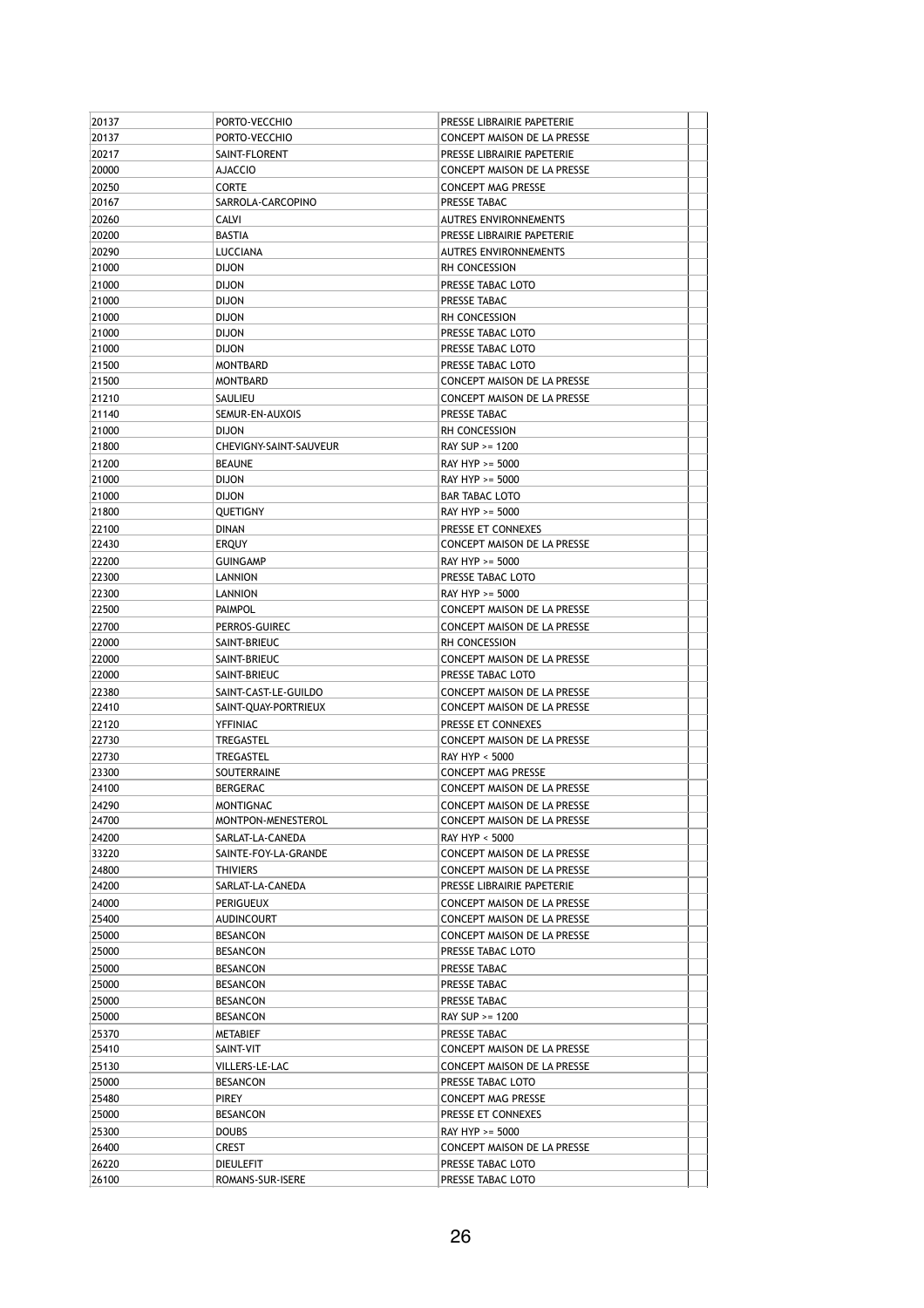| 26100          | ROMANS-SUR-ISERE                   | CONCEPT MAISON DE LA PRESSE                                |  |
|----------------|------------------------------------|------------------------------------------------------------|--|
| 26750          | SAINT-PAUL-LES-ROMANS              | <b>CONCEPT MAISON DE LA PRESSE</b>                         |  |
| 26500          | BOURG-LES-VALENCE                  | PRESSE ET CONNEXES                                         |  |
| 26000          | VALENCE                            | <b>CONCEPT MAG PRESSE</b>                                  |  |
| 26000          | VALENCE                            | PRESSE PAPETERIE                                           |  |
| 26000          | VALENCE                            | PRESSE TABAC                                               |  |
| 26000          | <b>VALENCE</b>                     | PRESSE TABAC                                               |  |
| 07500          | <b>GUILHERAND</b>                  | PRESSE ET CONNEXES                                         |  |
| 26300          | ALIXAN                             | RH CONCESSION                                              |  |
| 26000          | <b>VALENCE</b>                     | CONCEPT MAISON DE LA PRESSE                                |  |
| 26170          | BUIS-LES-BARONNIES                 | CONCEPT MAISON DE LA PRESSE                                |  |
| 27180          | SAINT-SEBASTIEN-DE-MORSENT         | <b>BAR LOTO</b>                                            |  |
| 27140          | <b>GISORS</b>                      | <b>BAR TABAC LOTO</b>                                      |  |
| 27130          | <b>VERNEUIL-SUR-AVRE</b>           | CONCEPT MAISON DE LA PRESSE                                |  |
| 27950          | SAINT-MARCEL                       | <b>CONCEPT MAG PRESSE</b>                                  |  |
| 27460          | <b>IGOVILLE</b>                    | CONCEPT MAG PRESSE                                         |  |
| 27400          | <b>LOUVIERS</b>                    | <b>CONCEPT MAG PRESSE</b>                                  |  |
| 27200          | <b>VERNON</b>                      | <b>DIVERS</b>                                              |  |
| 28000          | <b>CHARTRES</b>                    | <b>BAR TABAC</b>                                           |  |
| 28100          | DREUX                              | CONCEPT MAISON DE LA PRESSE                                |  |
| 28130          | <b>MAINTENON</b>                   | CONCEPT MAISON DE LA PRESSE                                |  |
| 28000          | <b>CHARTRES</b>                    | RAY HYP >= 5000                                            |  |
| 28400          | NOGENT-LE-ROTROU                   | PRESSE TABAC LOTO                                          |  |
| 28000          | <b>CHARTRES</b>                    | PRESSE LIBRAIRIE PAPETERIE                                 |  |
| 29770          | <b>AUDIERNE</b>                    | <b>CONCEPT MAISON DE LA PRESSE</b>                         |  |
| 29200          | <b>BREST</b>                       | PRESSE TABAC                                               |  |
| 29200          | <b>BREST</b>                       | PRESSE TABAC                                               |  |
| 29200          | <b>BREST</b>                       | <b>BAR TABAC</b>                                           |  |
| 29200          | BREST                              | <b>BAR TABAC</b>                                           |  |
| 29490          | <b>GUIPAVAS</b>                    | <b>AUTRES ENVIRONNEMENTS</b>                               |  |
| 29150          | CHATEAULIN                         | RAY SUP >= 1200                                            |  |
| 29360          | <b>CLOHARS-CARNOET</b>             | PRESSE TABAC LOTO                                          |  |
| 29900          | CONCARNEAU                         | CONCEPT MAISON DE LA PRESSE                                |  |
| 29900          | CONCARNEAU                         | RAY HYP < 5000                                             |  |
| 29100          | <b>DOUARNENEZ</b>                  | PRESSE TABAC LOTO                                          |  |
| 29800          | LANDERNEAU                         | RAY HYP < 5000                                             |  |
| 29400          | LANDIVISIAU                        | CONCEPT MAISON DE LA PRESSE                                |  |
| 29260          | <b>LESNEVEN</b>                    | PRESSE LIBRAIRIE PAPETERIE                                 |  |
| 29000          | QUIMPER                            | PRESSE LIBRAIRIE PAPETERIE                                 |  |
| 29000          | QUIMPER                            | CONCEPT MAISON DE LA PRESSE                                |  |
| 29000          | QUIMPER                            | RAY HYP < 5000                                             |  |
| 29140          | <b>ROSPORDEN</b>                   | <b>CONCEPT MAISON DE LA PRESSE</b>                         |  |
| 29850          | GOUESNOU                           | RAY HYP >= 5000                                            |  |
| 29400          | LANDIVISIAU                        | RAY HYP < 5000                                             |  |
| 29120          | PONT-L'ABBE                        | <b>CONCEPT MAISON DE LA PRESSE</b>                         |  |
| 29490          | <b>GUIPAVAS</b>                    | AUTRES ENVIRONNEMENTS                                      |  |
| 29000          | QUIMPER                            | RAY HYP >= 5000                                            |  |
| 30100          | ALES                               | RH CONCESSION                                              |  |
| 30100          | ALES                               | PRESSE TABAC LOTO                                          |  |
| 30100          | ALES                               | PRESSE TABAC LOTO                                          |  |
| 30960          | MAGES                              | BAR TABAC LOTO                                             |  |
| 30000          | <b>NIMES</b>                       | RH CONCESSION                                              |  |
| 30000          | <b>NIMES</b>                       | PRESSE TABAC LOTO                                          |  |
| 30000          | <b>NIMES</b>                       | PRESSE LIBRAIRIE PAPETERIE                                 |  |
| 30130          | PONT-SAINT-ESPRIT                  | CONCEPT MAISON DE LA PRESSE                                |  |
| 30800          |                                    | CONCEPT MAISON DE LA PRESSE                                |  |
| 30270          | SAINT-GILLES<br>SAINT-JEAN-DU-GARD | CONCEPT MAISON DE LA PRESSE                                |  |
| 30700          | UZES                               | CONCEPT MAISON DE LA PRESSE                                |  |
|                |                                    |                                                            |  |
| 30900<br>30900 | <b>NIMES</b><br><b>NIMES</b>       | CONCEPT MAISON DE LA PRESSE<br>AUTRES ENVIRONNEMENTS       |  |
|                |                                    |                                                            |  |
| 31800<br>31140 | SAINT-GAUDENS                      | CONCEPT MAISON DE LA PRESSE<br>CONCEPT MAISON DE LA PRESSE |  |
|                | AUCAMVILLE                         |                                                            |  |
| 31700          | BLAGNAC                            | RH CONCESSION                                              |  |
| 31770          | <b>COLOMIERS</b>                   | CONCEPT MAISON DE LA PRESSE                                |  |
| 31240          | SAINT-JEAN                         | CONCEPT MAISON DE LA PRESSE                                |  |
| 31650          | SAINT-ORENS-DE-GAMEVILLE           | AUTRES ENVIRONNEMENTS                                      |  |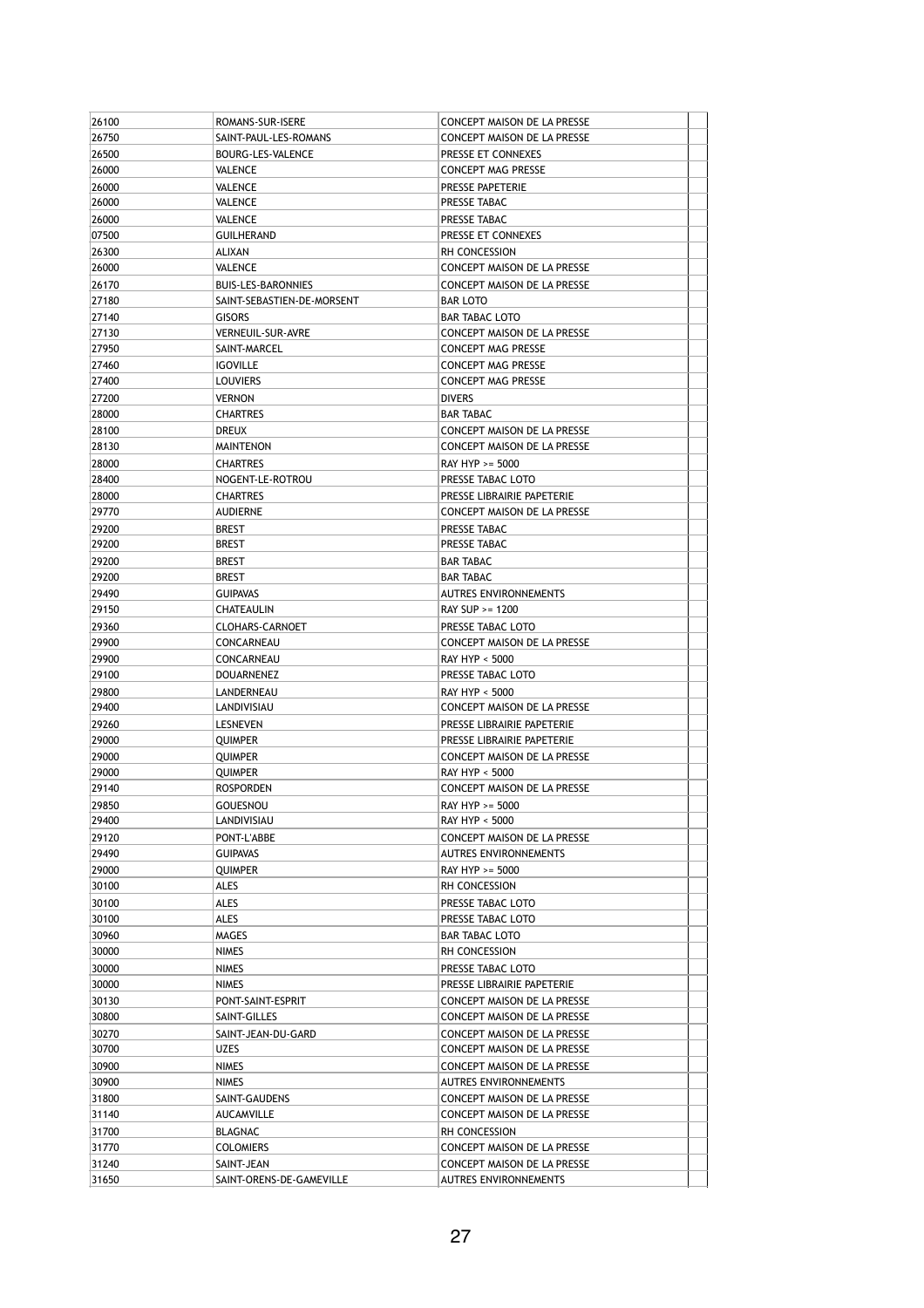| 31100 | <b>TOULOUSE</b>          | PRESSE ET CONNEXES                                          |  |
|-------|--------------------------|-------------------------------------------------------------|--|
| 31000 | TOULOUSE                 | PRESSE TABAC LOTO                                           |  |
| 31000 | TOULOUSE                 | PRESSE TABAC LOTO                                           |  |
| 31000 | Toulouse                 | PRESSE TABAC LOTO                                           |  |
| 31000 | <b>TOULOUSE</b>          | PRESSE TABAC LOTO                                           |  |
| 31000 | Toulouse                 | PRESSE TABAC LOTO                                           |  |
| 31000 | <b>TOULOUSE</b>          | CONCEPT MAG PRESSE                                          |  |
| 31300 | Toulouse                 | CONCEPT MAISON DE LA PRESSE                                 |  |
| 31200 | <b>TOULOUSE</b>          | PRESSE TABAC LOTO                                           |  |
| 31000 | TOULOUSE                 | CONCEPT MAISON DE LA PRESSE                                 |  |
| 31170 | TOURNEFEUILLE            | CONCEPT MAISON DE LA PRESSE                                 |  |
| 31700 | BLAGNAC                  | <b>AUTRES ENVIRONNEMENTS</b>                                |  |
| 31650 | SAINT-ORENS-DE-GAMEVILLE | PRESSE TABAC                                                |  |
| 31700 | <b>BLAGNAC</b>           | <b>RH CONCESSION</b>                                        |  |
| 31000 | <b>TOULOUSE</b>          | PRESSE TABAC LOTO                                           |  |
| 31250 | revel                    | RAY HYP < 5000                                              |  |
| 31120 | PORTET-SUR-GARONNE       | RAY HYP >= 5000                                             |  |
| 31670 | LABEGE                   | RAY HYP >= 5000                                             |  |
| 31520 | RAMONVILLE-SAINT-AGNE    | <b>RAY HYP &lt; 5000</b>                                    |  |
| 31200 | TOULOUSE                 | RAY HYP >= 5000                                             |  |
| 31700 | <b>BLAGNAC</b>           | <b>RH CONCESSION</b>                                        |  |
| 31520 | RAMONVILLE-SAINT-AGNE    | PRESSE TABAC LOTO                                           |  |
| 32100 | <b>CONDOM</b>            | CONCEPT MAISON DE LA PRESSE                                 |  |
| 32190 | VIC-FEZENSAC             |                                                             |  |
| 32000 | AUCH                     | MAISON DE LA PRESSE TRADITIO.<br>PRESSE LIBRAIRIE PAPETERIE |  |
|       |                          |                                                             |  |
| 33120 | ARCACHON<br><b>BLAYE</b> | PRESSE TABAC                                                |  |
| 33390 |                          | CONCEPT MAISON DE LA PRESSE                                 |  |
| 33000 | <b>BORDEAUX</b>          | PRESSE TABAC                                                |  |
| 33000 | BORDEAUX                 | KIOSQUES MEDIAKIOSK                                         |  |
| 33000 | BORDEAUX                 | PRESSE TABAC LOTO                                           |  |
| 33000 | <b>BORDEAUX</b>          | PRESSE LIBRAIRIE PAPETERIE                                  |  |
| 33300 | BORDEAUX                 | PRESSE TABAC LOTO                                           |  |
| 33100 | BORDEAUX                 | PRESSE ET CONNEXES                                          |  |
| 33800 | BORDEAUX                 | PRESSE PAPETERIE                                            |  |
| 33700 | MERIGNAC                 | RH CONCESSION                                               |  |
| 33000 | <b>BORDEAUX</b>          | RH CONCESSION                                               |  |
| 33000 | <b>BORDEAUX</b>          | RH CONCESSION                                               |  |
| 33000 | BORDEAUX                 | RAY HYP >= 5000                                             |  |
| 33200 | BORDEAUX                 | PRESSE TABAC LOTO                                           |  |
| 33200 | <b>BORDEAUX</b>          | CONCEPT MAISON DE LA PRESSE                                 |  |
| 33700 | MERIGNAC                 | PRESSE TABAC LOTO                                           |  |
| 33700 | MERIGNAC                 | CONCEPT MAISON DE LA PRESSE                                 |  |
| 33700 | MERIGNAC                 | CONCEPT MAISON DE LA PRESSE                                 |  |
| 33600 | PESSAC                   | PRESSE PAPETERIE                                            |  |
| 33600 | PESSAC                   | PRESSE TABAC LOTO                                           |  |
| 33160 | SAINT-MEDARD-EN-JALLES   | RAY HYP >= 5000                                             |  |
| 33400 | TALENCE                  | <b>CONCEPT MAISON DE LA PRESSE</b>                          |  |
| 33400 | TALENCE                  | PRESSE TABAC LOTO                                           |  |
| 33400 | TALENCE                  | PRESSE TABAC LOTO                                           |  |
| 33970 | LEGE-CAP-FERRET          | CONCEPT MAISON DE LA PRESSE                                 |  |
| 33610 | CESTAS                   | PRESSE LIBRAIRIE PAPETERIE                                  |  |
| 33660 | SAINT-SEURIN-SUR-L'ISLE  | CONCEPT MAISON DE LA PRESSE                                 |  |
| 33680 | LACANAU                  | <b>CONCEPT MAISON DE LA PRESSE</b>                          |  |
| 33850 | LEOGNAN                  | <b>CONCEPT MAISON DE LA PRESSE</b>                          |  |
| 33400 | TALENCE                  | RAY HYP < 5000                                              |  |
| 33700 | MERIGNAC                 | RH CONCESSION                                               |  |
| 33130 | BEGLES                   | CONCEPT MAISON DE LA PRESSE                                 |  |
| 33000 | <b>BORDEAUX</b>          | BAR TABAC LOTO                                              |  |
| 33000 | BORDEAUX                 | RAY HYP >= 5000                                             |  |
| 33700 | MERIGNAC                 | RAY HYP >= 5000                                             |  |
| 33560 | SAINTE-EULALIE           | RAY HYP >= 5000                                             |  |
| 33380 | <b>BIGANOS</b>           | RAY HYP >= 5000                                             |  |
| 33700 | MERIGNAC                 | RH CONCESSION                                               |  |
| 33130 | <b>BEGLES</b>            | RAY HYP >= 5000                                             |  |
| 33260 | TESTE                    | RAY HYP >= 5000                                             |  |
| 33000 | <b>BORDEAUX</b>          | KIOSQUES MEDIAKIOSK                                         |  |
|       |                          |                                                             |  |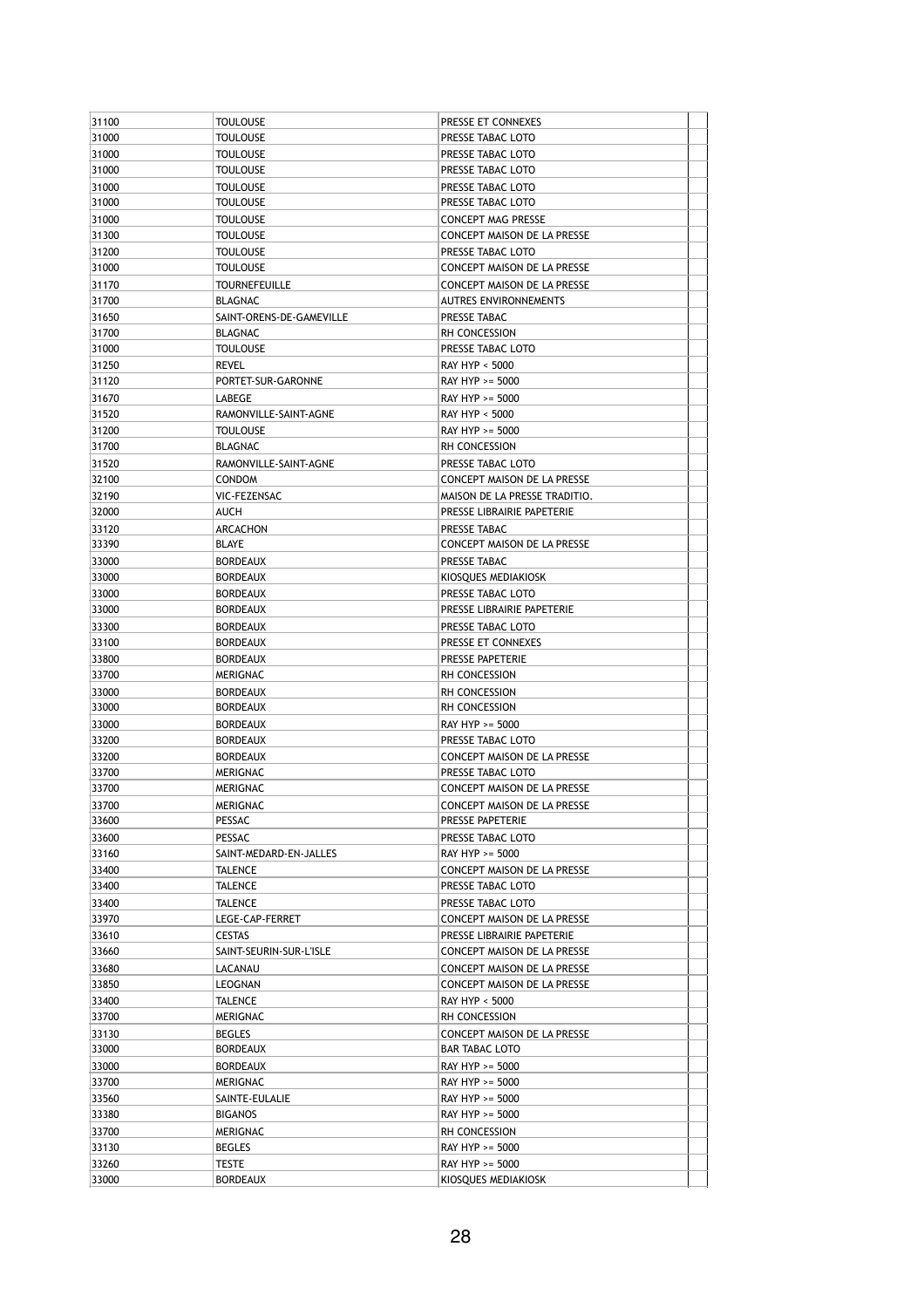| 33000          | <b>BORDEAUX</b>                         | PRESSE TABAC LOTO                                          |  |
|----------------|-----------------------------------------|------------------------------------------------------------|--|
| 34600          | BEDARIEUX                               | <b>CONCEPT MAISON DE LA PRESSE</b>                         |  |
| 34500          | <b>BEZIERS</b>                          | PRESSE ET CONNEXES                                         |  |
| 34500          | <b>BEZIERS</b>                          | PRESSE TABAC LOTO                                          |  |
| 34280          | <b>GRANDE-MOTTE</b>                     | PRESSE TABAC LOTO                                          |  |
| 34000          | <b>MONTPELLIER</b>                      | RH CONCESSION                                              |  |
| 34130          | MAUGUIO                                 | RH CONCESSION                                              |  |
| 34280          | <b>MAUGUIO</b>                          | CONCEPT MAG PRESSE                                         |  |
| 34000          | <b>MONTPELLIER</b>                      | PRESSE TABAC LOTO                                          |  |
| 34000          | <b>MONTPELLIER</b>                      | PRESSE TABAC LOTO                                          |  |
| 34000          | <b>MONTPELLIER</b>                      | PRESSE TABAC                                               |  |
| 34000          | <b>MONTPELLIER</b>                      | PRESSE TABAC LOTO                                          |  |
| 34000          | <b>MONTPELLIER</b>                      | CONCEPT MAG PRESSE                                         |  |
| 34000          | <b>MONTPELLIER</b>                      | PRESSE TABAC LOTO                                          |  |
| 34000          | <b>MONTPELLIER</b>                      | PRESSE TABAC LOTO                                          |  |
| 34000          | <b>MONTPELLIER</b>                      | PRESSE TABAC LOTO                                          |  |
| 34000          | <b>MONTPELLIER</b>                      | PRESSE TABAC                                               |  |
| 34000          | <b>MONTPELLIER</b>                      | PRESSE TABAC LOTO                                          |  |
| 34000          | <b>MONTPELLIER</b>                      | PRESSE TABAC LOTO                                          |  |
| 34000<br>34250 | <b>MONTPELLIER</b><br>PALAVAS-LES-FLOTS | PRESSE TABAC<br><b>CONCEPT MAISON DE LA PRESSE</b>         |  |
|                |                                         |                                                            |  |
| 34120<br>34200 | PEZENAS<br>SETE                         | CONCEPT MAISON DE LA PRESSE<br>PRESSE LIBRAIRIE PAPETERIE  |  |
| 34540          | BALARUC-LES-BAINS                       | CONCEPT MAISON DE LA PRESSE                                |  |
| 34200          | SETE                                    | PRESSE TABAC LOTO                                          |  |
| 34360          | SAINT-CHINIAN                           | <b>CONCEPT MAISON DE LA PRESSE</b>                         |  |
| 34130          | SAINT-AUNES                             | CONCEPT MAG PRESSE                                         |  |
| 34800          | CLERMONT-L'HERAULT                      | CONCEPT MAISON DE LA PRESSE                                |  |
| 34470          | <b>PEROLS</b>                           | RAY HYP >= 5000                                            |  |
| 34500          | <b>BEZIERS</b>                          | RAY HYP >= 5000                                            |  |
| 34980          | SAINT-CLEMENT-DE-RIVIERE                | RAY HYP >= 5000                                            |  |
| 34060          | <b>MONTPELLIER</b>                      | CONCEPT MAISON DE LA PRESSE                                |  |
| 34500          | <b>BEZIERS</b>                          | PRESSE LIBRAIRIE PAPETERIE                                 |  |
| 34970          | LATTES                                  | RAY HYP >= 5000                                            |  |
| 34420          | PORTIRAGNES                             | RH CONCESSION                                              |  |
| 35260          | CANCALE                                 | CONCEPT MAISON DE LA PRESSE                                |  |
| 35300          | <b>FOUGERES</b>                         | CONCEPT MAISON DE LA PRESSE                                |  |
| 35600          | redon                                   | <b>BAR TABAC LOTO</b>                                      |  |
| 35470          | BAIN-DE-BRETAGNE                        | RAY HYP < 5000                                             |  |
| 35310          | <b>MORDELLES</b>                        | CONCEPT MAISON DE LA PRESSE                                |  |
| 35000          | RENNES                                  | PRESSE TABAC LOTO                                          |  |
| 35700          | <b>RENNES</b>                           | PRESSE TABAC LOTO                                          |  |
| 35000          | <b>RENNES</b>                           | PRESSE TABAC                                               |  |
| 35000          | <b>RENNES</b>                           | PRESSE TABAC LOTO                                          |  |
| 35700          | RENNES                                  | <b>BAR TABAC LOTO</b>                                      |  |
| 35000          | RENNES                                  | PRESSE TABAC LOTO                                          |  |
| 35000          | RENNES                                  | CONCEPT MAISON DE LA PRESSE                                |  |
| 35000          | RENNES                                  | <b>BAR TABAC LOTO</b>                                      |  |
| 35000<br>35400 | RENNES<br>SAINT-MALO                    | RH CONCESSION<br>PRESSE TABAC LOTO                         |  |
|                |                                         |                                                            |  |
| 35400<br>35470 | SAINT-MALO<br>BAIN-DE-BRETAGNE          | PRESSE LIBRAIRIE PAPETERIE<br><b>AUTRES ENVIRONNEMENTS</b> |  |
| 35136          | SAINT-JACQUES-DE-LA-LANDE               | <b>RH CONCESSION</b>                                       |  |
| 35360          | MONTAUBAN                               | RAY SUP >= 1200                                            |  |
| 36200          | ARGENTON-SUR-CREUSE                     | CONCEPT MAISON DE LA PRESSE                                |  |
| 36000          | CHATEAUROUX                             | <b>BAR TABAC</b>                                           |  |
| 36000          | CHATEAUROUX                             | <b>BAR TABAC LOTO</b>                                      |  |
| 36000          | CHATEAUROUX                             | PRESSE TABAC LOTO                                          |  |
| 36000          | CHATEAUROUX                             | RAY HYP >= 5000                                            |  |
| 36000          | CHATEAUROUX                             | PRESSE LIBRAIRIE PAPETERIE                                 |  |
| 36400          | CHATRE                                  | CONCEPT MAISON DE LA PRESSE                                |  |
| 36250          | SAINT-MAUR                              | RAY HYP < 5000                                             |  |
| 37400          | AMBOISE                                 | PRESSE LIBRAIRIE PAPETERIE                                 |  |
| 37600          | LOCHES                                  | MAISON DE LA PRESSE TRADITIO.                              |  |
| 37300          | JOUE-LES-TOURS                          | CONCEPT MAISON DE LA PRESSE                                |  |
| 37700          | SAINT-PIERRE-DES-CORPS                  | RH CONCESSION                                              |  |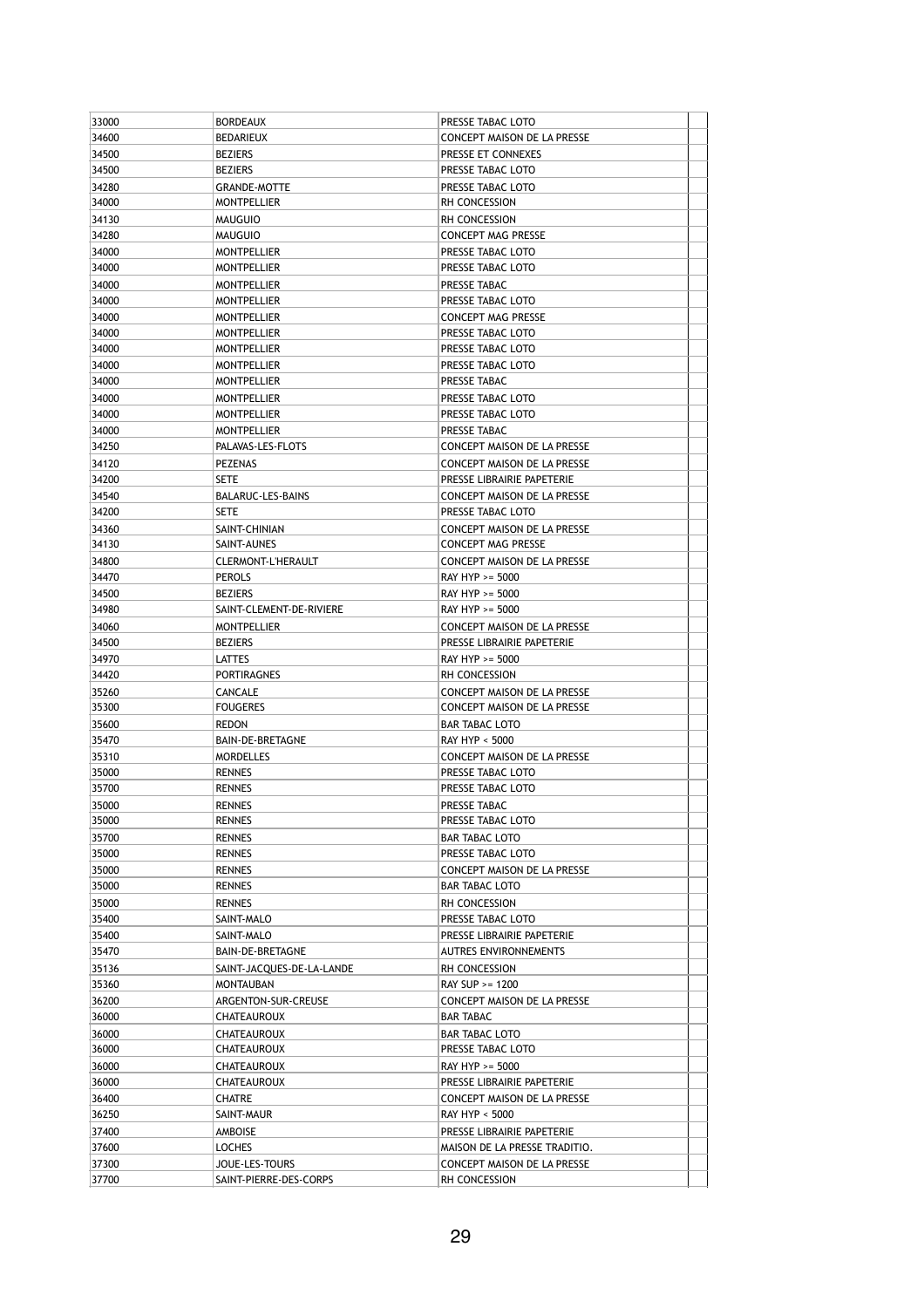| 37000          | <b>TOURS</b>               | PRESSE TABAC LOTO                                          |
|----------------|----------------------------|------------------------------------------------------------|
| 37000          | <b>TOURS</b>               | PRESSE TABAC LOTO                                          |
| 37000          | <b>TOURS</b>               | PRESSE TABAC LOTO                                          |
| 37000          | <b>TOURS</b>               | <b>RH CONCESSION</b>                                       |
| 37000          | <b>TOURS</b>               | RH CONCESSION                                              |
| 38300          | BOURGOIN-JALLIEU           | CONCEPT MAISON DE LA PRESSE                                |
| 38300          | BOURGOIN-JALLIEU           | RAY HYP >= 5000                                            |
| 38460          | <b>CREMIEU</b>             | CONCEPT MAISON DE LA PRESSE                                |
| 38640          | <b>CHEYSSIEU</b>           | CONCEPT MAISON DE LA PRESSE                                |
| 38000          | <b>GRENOBLE</b>            | PRESSE TABAC LOTO                                          |
| 38000          | <b>GRENOBLE</b>            | PRESSE TABAC LOTO                                          |
| 38100          | <b>GRENOBLE</b>            | PRESSE TABAC                                               |
|                |                            |                                                            |
| 38000<br>38000 | <b>GRENOBLE</b>            | <b>CONCEPT MAG PRESSE</b>                                  |
|                | <b>GRENOBLE</b>            | RH CONCESSION                                              |
| 38400          | SAINT-MARTIN-D'HERES       | PRESSE TABAC LOTO                                          |
| 38500          | <b>VOIRON</b>              | PRESSE TABAC LOTO                                          |
| 38340          | <b>VOREPPE</b>             | CONCEPT MAISON DE LA PRESSE                                |
| 38860          | MONT-DE-LANS               | CONCEPT MAISON DE LA PRESSE                                |
| 38540          | <b>HEYRIEUX</b>            | PRESSE LIBRAIRIE PAPETERIE                                 |
| 38290          | SAINT-QUENTIN-FALLAVIER    | CONCEPT MAISON DE LA PRESSE                                |
| 38390          | MONTALIEU-VERCIEU          | CONCEPT MAISON DE LA PRESSE                                |
| 38200          | <b>VIENNE</b>              | CONCEPT MAISON DE LA PRESSE                                |
| 38250          | VILLARD-DE-LANS            | MAISON DE LA PRESSE TRADITIO.                              |
| 38240          | MEYLAN                     | RAY HYP >= 5000                                            |
| 38000          | <b>GRENOBLE</b>            | PRESSE TABAC                                               |
| 38320          | <b>BRESSON</b>             | CONCEPT MAISON DE LA PRESSE                                |
| 38160          | <b>CHATTE</b>              | CONCEPT MAISON DE LA PRESSE                                |
| 38120          | SAINT-EGREVE               | RAY HYP >= 5000                                            |
| 38130          | <b>ECHIROLLES</b>          | RAY HYP >= 5000                                            |
| 38400          | SAINT-MARTIN-D'HERES       | PRESSE TABAC LOTO                                          |
| 39300          | CHAMPAGNOLE                | CONCEPT MAISON DE LA PRESSE                                |
| 39100          |                            |                                                            |
|                | DOLE                       | <b>CONCEPT MAG PRESSE</b>                                  |
| 39150          | SAINT-LAURENT-EN-GRANDVAUX | <b>CONCEPT MAG PRESSE</b>                                  |
| 40600          | <b>BISCARROSSE</b>         | <b>BAR TABAC LOTO</b>                                      |
| 40220          | <b>TARNOS</b>              | <b>BAR TABAC LOTO</b>                                      |
| 40150          | SOORTS-HOSSEGOR            | CONCEPT MAISON DE LA PRESSE                                |
|                |                            |                                                            |
| 40200          | MIMIZAN                    | CONCEPT MAISON DE LA PRESSE                                |
| 40000          | MONT-DE-MARSAN             | CONCEPT MAISON DE LA PRESSE                                |
| 40000          | MONT-DE-MARSAN             | PRESSE ET CONNEXES                                         |
| 40160          | PARENTIS-EN-BORN           | PRESSE LIBRAIRIE PAPETERIE                                 |
| 40100          | <b>DAX</b>                 | PRESSE LIBRAIRIE PAPETERIE                                 |
| 40800          | AIRE-SUR-L'ADOUR           | AUTRES ENVIRONNEMENTS                                      |
| 41000          | <b>BLOIS</b>               | PRESSE TABAC LOTO                                          |
| 41600          | LAMOTTE-BEUVRON            | CONCEPT MAISON DE LA PRESSE                                |
| 41400          | <b>MONTRICHARD</b>         | CONCEPT MAISON DE LA PRESSE                                |
| 41100          | <b>VENDOME</b>             | CONCEPT MAISON DE LA PRESSE                                |
| 42190          | CHARLIEU                   | PRESSE LIBRAIRIE PAPETERIE                                 |
| 42190          | CHARLIEU                   | <b>BAR TABAC</b>                                           |
| 42370          | RENAISON                   | CONCEPT MAISON DE LA PRESSE                                |
| 42300          | ROANNE                     | PRESSE TABAC LOTO                                          |
|                |                            |                                                            |
| 42300          | ROANNE                     | BAR TABAC                                                  |
| 42300          | ROANNE                     | BAR TABAC                                                  |
| 42300          | ROANNE                     | PRESSE TABAC LOTO                                          |
| 42100          | SAINT-ETIENNE              | PRESSE TABAC LOTO                                          |
| 42100          | SAINT-ETIENNE              | PRESSE TABAC LOTO                                          |
| 42100          | SAINT-ETIENNE              | PRESSE ET CONNEXES                                         |
| 42000          | SAINT-ETIENNE              | PRESSE LIBRAIRIE PAPETERIE                                 |
| 42390          | VILLARS                    | RAY HYP >= 5000                                            |
| 42170          | SAINT-JUST-SAINT-RAMBERT   | PRESSE LIBRAIRIE PAPETERIE                                 |
| 42100          | SAINT-ETIENNE              | BAR TABAC LOTO                                             |
| 43100          | <b>BRIOUDE</b>             | CONCEPT MAISON DE LA PRESSE                                |
| 43500          | CRAPONNE-SUR-ARZON         | PRESSE LIBRAIRIE PAPETERIE                                 |
| 43000          | PUY-EN-VELAY               | CONCEPT MAISON DE LA PRESSE                                |
| 43200          | YSSINGEAUX                 | RAY SUP >= 1200                                            |
| 44130<br>44190 | BLAIN<br><b>CLISSON</b>    | CONCEPT MAISON DE LA PRESSE<br>CONCEPT MAISON DE LA PRESSE |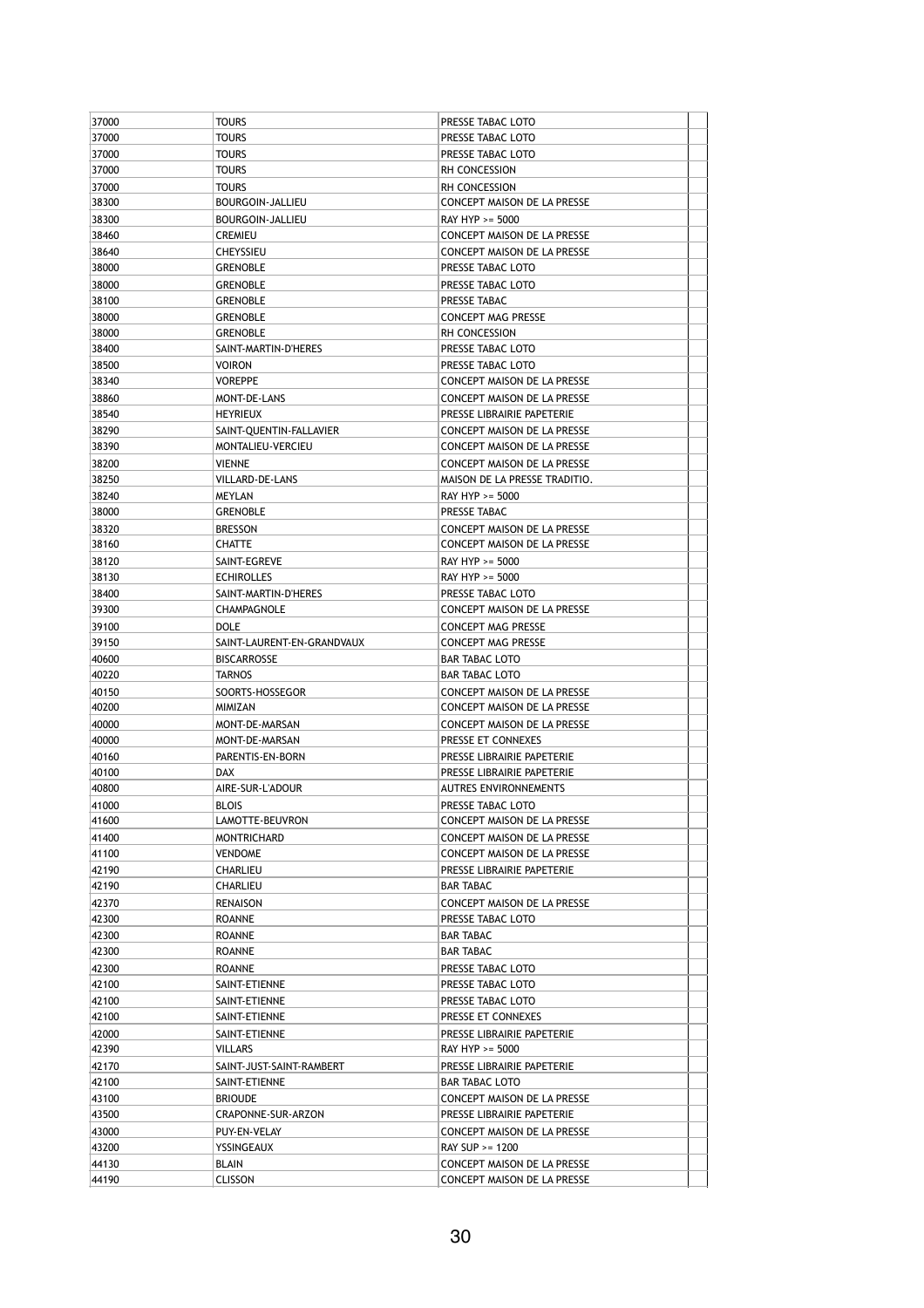| 44800 | SAINT-HERBLAIN            | <b>CONCEPT MAISON DE LA PRESSE</b>               |  |
|-------|---------------------------|--------------------------------------------------|--|
| 44350 | <b>GUERANDE</b>           | CONCEPT MAISON DE LA PRESSE                      |  |
| 44500 | BAULE-ESCOUBLAC           | CONCEPT MAISON DE LA PRESSE                      |  |
| 44300 | <b>NANTES</b>             | <b>CONCEPT MAG PRESSE</b>                        |  |
| 44000 | <b>NANTES</b>             | <b>CONCEPT MAG PRESSE</b>                        |  |
| 44300 | <b>NANTES</b>             | PRESSE TABAC LOTO                                |  |
| 44300 | <b>NANTES</b>             | CONCEPT MAG PRESSE                               |  |
| 44000 | NANTES                    | PRESSE TABAC LOTO                                |  |
| 44100 | <b>NANTES</b>             | PRESSE TABAC LOTO                                |  |
| 44000 | <b>NANTES</b>             | <b>BAR LOTO</b>                                  |  |
| 44120 | <b>VERTOU</b>             | CONCEPT MAISON DE LA PRESSE                      |  |
| 44100 | NANTES                    | PRESSE TABAC LOTO                                |  |
|       | <b>NANTES</b>             |                                                  |  |
| 44000 |                           | CONCEPT MAISON DE LA PRESSE<br>PRESSE TABAC LOTO |  |
| 44000 | <b>NANTES</b>             |                                                  |  |
| 44000 | <b>NANTES</b>             | RH CONCESSION                                    |  |
| 44000 | <b>NANTES</b>             | RH CONCESSION                                    |  |
| 44400 | REZE                      | <b>CONCEPT MAG PRESSE</b>                        |  |
| 44230 | SAINT-SEBASTIEN-SUR-LOIRE | CONCEPT MAISON DE LA PRESSE                      |  |
| 44160 | PONTCHATEAU               | MAISON DE LA PRESSE TRADITIO.                    |  |
| 44600 | SAINT-NAZAIRE             | <b>BAR TABAC LOTO</b>                            |  |
| 44730 | SAINT-MICHEL-CHEF-CHEF    | CONCEPT MAISON DE LA PRESSE                      |  |
| 44150 | SAINT-GEREON              | RAY HYP >= 5000                                  |  |
| 44160 | PONTCHATEAU               | RAY HYP < 5000                                   |  |
| 44830 | <b>BOUAYE</b>             | PRESSE TABAC LOTO                                |  |
| 44120 | <b>VERTOU</b>             | <b>CONCEPT MAG PRESSE</b>                        |  |
| 44340 | <b>BOUGUENAIS</b>         | RH CONCESSION                                    |  |
| 44300 | <b>NANTES</b>             | <b>BAR TABAC</b>                                 |  |
| 45500 | GIEN                      | CONCEPT MAISON DE LA PRESSE                      |  |
| 45200 | AMILLY                    | PRESSE LIBRAIRIE PAPETERIE                       |  |
| 45150 | JARGEAU                   | PRESSE LIBRAIRIE PAPETERIE                       |  |
| 45200 | <b>MONTARGIS</b>          | PRESSE TABAC LOTO                                |  |
|       |                           |                                                  |  |
| 45200 | <b>MONTARGIS</b>          | <b>BAR TABAC</b>                                 |  |
| 45160 | OLIVET                    | RAY HYP >= 5000                                  |  |
| 45160 | OLIVET                    | CONCEPT MAISON DE LA PRESSE                      |  |
| 45000 | <b>ORLEANS</b>            | PRESSE LIBRAIRIE PAPETERIE                       |  |
| 45770 | SARAN                     | RAY HYP >= 5000                                  |  |
| 45300 | PITHIVIERS                | MAISON DE LA PRESSE TRADITIO.                    |  |
| 45100 |                           | PRESSE TABAC LOTO                                |  |
| 45190 | BEAUGENCY                 | CONCEPT MAISON DE LA PRESSE                      |  |
| 45140 | SAINT-JEAN-DE-LA-RUELLE   | RAY HYP >= 5000                                  |  |
| 45750 | SAINT-PRYVE-SAINT-MESMIN  | RAY SUP >= 1200                                  |  |
| 46130 | <b>BRETENOUX</b>          | CONCEPT MAISON DE LA PRESSE                      |  |
| 46000 | <b>CAHORS</b>             | CONCEPT MAISON DE LA PRESSE                      |  |
| 46700 | <b>DURAVEL</b>            | PRESSE TABAC LOTO                                |  |
| 46100 | <b>FIGEAC</b>             | CONCEPT MAISON DE LA PRESSE                      |  |
| 46300 | GOURDON                   | MAISON DE LA PRESSE TRADITIO.                    |  |
| 46220 | PRAYSSAC                  | <b>CONCEPT MAISON DE LA PRESSE</b>               |  |
| 46400 | SAINT-CERE                | CONCEPT MAISON DE LA PRESSE                      |  |
| 47000 | AGEN                      | CONCEPT MAISON DE LA PRESSE                      |  |
| 47000 | AGEN                      | PRESSE TABAC LOTO                                |  |
| 47000 | AGEN                      | PRESSE TABAC LOTO                                |  |
| 47600 | NERAC                     | PRESSE LIBRAIRIE PAPETERIE                       |  |
| 47000 | AGEN                      | $RAY$ HYP $>=$ 5000                              |  |
|       |                           |                                                  |  |
| 47500 | MONTAYRAL                 | PRESSE LIBRAIRIE PAPETERIE                       |  |
| 47180 | SAINTE-BAZEILLE           | RAY SUP >= 1200                                  |  |
| 48500 | CANOURGUE                 | CONCEPT MAISON DE LA PRESSE                      |  |
| 48000 | MENDE                     | CONCEPT MAISON DE LA PRESSE                      |  |
| 49000 | ANGERS                    | RH CONCESSION                                    |  |
| 49100 | ANGERS                    | BAR TABAC LOTO                                   |  |
| 49100 | ANGERS                    | <b>BAR TABAC</b>                                 |  |
| 49000 | ANGERS                    | BAR TABAC LOTO                                   |  |
| 49100 | ANGERS                    | <b>BAR TABAC</b>                                 |  |
| 49100 | ANGERS                    | BAR TABAC LOTO                                   |  |
| 49100 | ANGERS                    | BAR TABAC LOTO                                   |  |
| 49100 | ANGERS                    | PRESSE TABAC LOTO                                |  |
| 49100 | ANGERS                    | <b>BAR TABAC</b>                                 |  |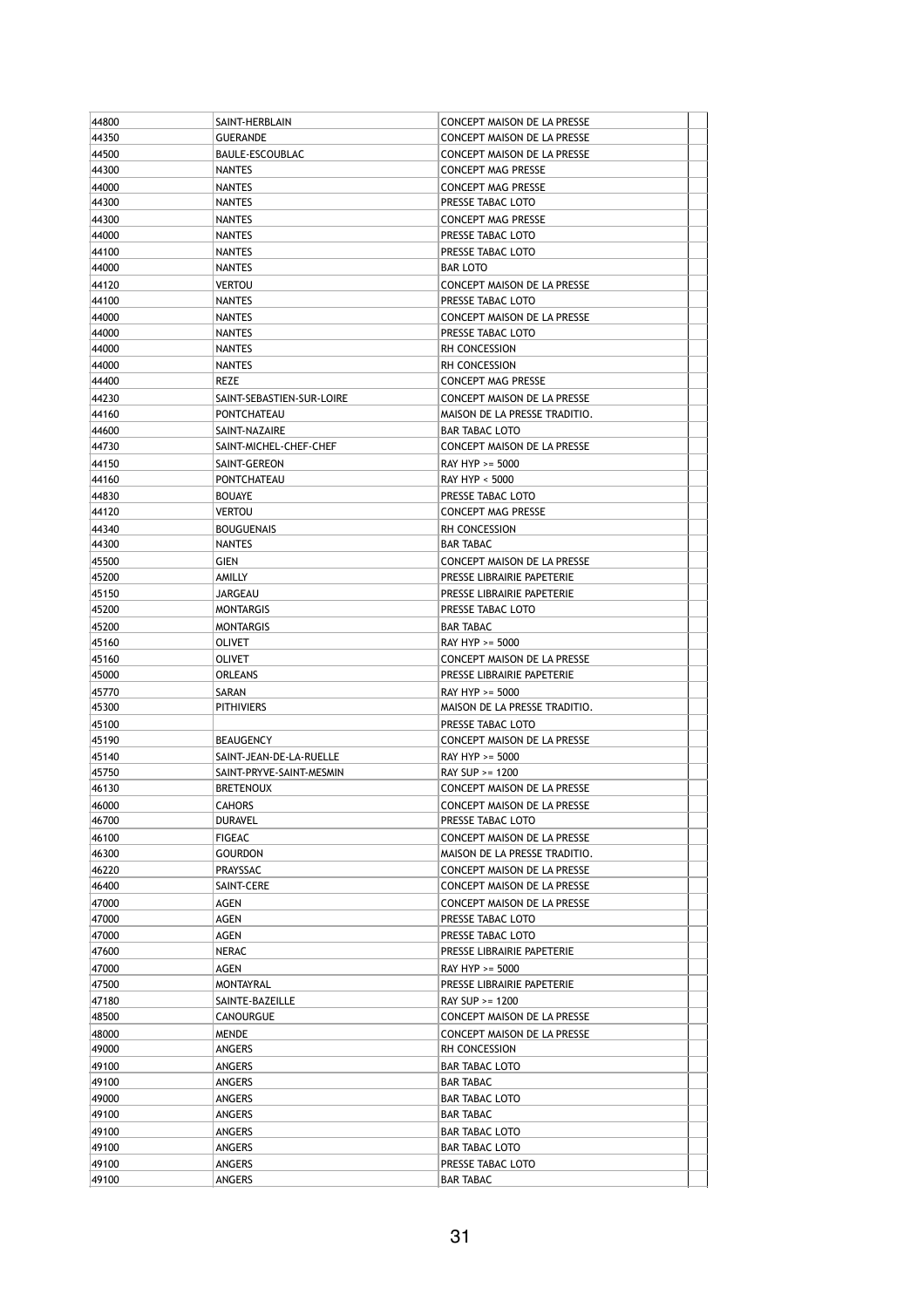| 49000          | <b>ANGERS</b>                        | PRESSE TABAC LOTO                                                 |
|----------------|--------------------------------------|-------------------------------------------------------------------|
| 49000          | ANGERS                               | <b>BAR TABAC LOTO</b>                                             |
| 49000          | ANGERS                               | PRESSE TABAC LOTO                                                 |
| 49100          | ANGERS                               | <b>BAR TABAC LOTO</b>                                             |
| 49100          | ANGERS                               | PRESSE TABAC LOTO                                                 |
| 49000          | ANGERS                               | <b>CONCEPT MAG PRESSE</b>                                         |
| 49300          | <b>CHOLET</b>                        | CONCEPT MAISON DE LA PRESSE                                       |
| 49300          | <b>CHOLET</b>                        | PRESSE TABAC LOTO                                                 |
| 49400          | SAUMUR                               | PRESSE TABAC LOTO                                                 |
| 49500          | <b>SEGRE</b>                         | MAISON DE LA PRESSE TRADITIO.                                     |
| 49500          | <b>SEGRE</b>                         | PRESSE TABAC LOTO                                                 |
| 49520          | <b>COMBREE</b>                       | <b>BAR TABAC LOTO</b>                                             |
| 49430          | <b>DURTAL</b>                        | RAY SUP >= 1200                                                   |
| 49330          | CHATEAUNEUF-SUR-SARTHE               | <b>RAY HYP &lt; 5000</b>                                          |
| 49000          | ANGERS                               | PRESSE LIBRAIRIE PAPETERIE                                        |
| 49300          | <b>CHOLET</b>                        | RAY SUP >= 1200                                                   |
| 49390<br>50300 | <b>VERNOIL</b>                       | RAY SUP >= 1200                                                   |
| 50100          | <b>AVRANCHES</b><br><b>CHERBOURG</b> | CONCEPT MAISON DE LA PRESSE<br><b>CONCEPT MAISON DE LA PRESSE</b> |
| 50400          |                                      |                                                                   |
| 50610          | <b>GRANVILLE</b><br>JULLOUVILLE      | CONCEPT MAISON DE LA PRESSE<br>PRESSE LIBRAIRIE PAPETERIE         |
| 50400          | YOUELON                              | RAY HYP < 5000                                                    |
| 51000          | CHALONS-SUR-MARNE                    | <b>CONCEPT MAISON DE LA PRESSE</b>                                |
| 51700          | <b>DORMANS</b>                       | CONCEPT MAISON DE LA PRESSE                                       |
| 51200          | EPERNAY                              | CONCEPT MAISON DE LA PRESSE                                       |
| 51100          | <b>REIMS</b>                         | PRESSE TABAC LOTO                                                 |
| 51500          | CHAMPFLEURY                          | <b>CONCEPT MAG PRESSE</b>                                         |
| 51350          | <b>CORMONTREUIL</b>                  | <b>AUTRES ENVIRONNEMENTS</b>                                      |
| 53200          | <b>CHATEAU-GONTIER</b>               | <b>CONCEPT MAG PRESSE</b>                                         |
| 53000          | <b>LAVAL</b>                         | CONCEPT MAISON DE LA PRESSE                                       |
| 53000          | LAVAL                                | <b>BAR TABAC</b>                                                  |
| 53000          | <b>LAVAL</b>                         | <b>BAR TABAC LOTO</b>                                             |
| 53000          | LAVAL                                | CONCEPT MAISON DE LA PRESSE                                       |
| 54450          | <b>BLAMONT</b>                       | PRESSE TABAC LOTO                                                 |
| 54400          | <b>LONGWY</b>                        | CONCEPT MAISON DE LA PRESSE                                       |
| 54190          | <b>VILLERUPT</b>                     | PRESSE LIBRAIRIE PAPETERIE                                        |
| 54000          | <b>NANCY</b>                         | RH CONCESSION                                                     |
| 54180          | <b>HOUDEMONT</b>                     | CONCEPT MAISON DE LA PRESSE                                       |
| 54000          | <b>NANCY</b>                         | PRESSE TABAC                                                      |
| 54000          | <b>NANCY</b>                         | PRESSE TABAC                                                      |
| 54000          | <b>NANCY</b>                         | PRESSE LIBRAIRIE                                                  |
| 54130          | SAINT-MAX                            | RAY SUP >= 1200                                                   |
| 54700          | PONT-A-MOUSSON                       | <b>BAR TABAC</b>                                                  |
| 54200          | <b>TOUL</b>                          | CONCEPT MAISON DE LA PRESSE                                       |
| 54290          | <b>BAYON</b>                         | BAR TABAC LOTO                                                    |
| 54000<br>55000 | NANCY<br><b>BAR-LE-DUC</b>           | BAR TABAC LOTO<br><b>CONCEPT MAG PRESSE</b>                       |
| 55170          | ANCERVILLE                           | <b>CONCEPT MAG PRESSE</b>                                         |
| 55100          | <b>VERDUN</b>                        | RAY HYP >= 5000                                                   |
| 55300          | SAINT-MIHIEL                         | CONCEPT MAISON DE LA PRESSE                                       |
| 56400          | AURAY                                | CONCEPT MAISON DE LA PRESSE                                       |
| 56550          | BELZ                                 | CONCEPT MAISON DE LA PRESSE                                       |
| 56340          | <b>CARNAC</b>                        | CONCEPT MAISON DE LA PRESSE                                       |
| 56750          | DAMGAN                               | PRESSE LIBRAIRIE PAPETERIE                                        |
| 56110          | <b>GOURIN</b>                        | BAR TABAC LOTO                                                    |
| 56700          | <b>HENNEBONT</b>                     | CONCEPT MAG PRESSE                                                |
| 56200          | <b>GACILLY</b>                       | PRESSE TABAC LOTO                                                 |
| 56360          | PALAIS                               | CONCEPT MAISON DE LA PRESSE                                       |
| 56520          | <b>GUIDEL</b>                        | CONCEPT MAISON DE LA PRESSE                                       |
| 56600          | LANESTER                             | BAR TABAC                                                         |
| 56600          | LANESTER                             | RAY HYP < 5000                                                    |
| 56260          | LARMOR-PLAGE                         | CONCEPT MAISON DE LA PRESSE                                       |
| 56100          | LORIENT                              | PRESSE TABAC LOTO                                                 |
| 56100          | LORIENT                              | PRESSE ET CONNEXES                                                |
| 56270          | <b>PLOEMEUR</b>                      | CONCEPT MAISON DE LA PRESSE                                       |
| 56530          | QUEVEN                               | CONCEPT MAISON DE LA PRESSE                                       |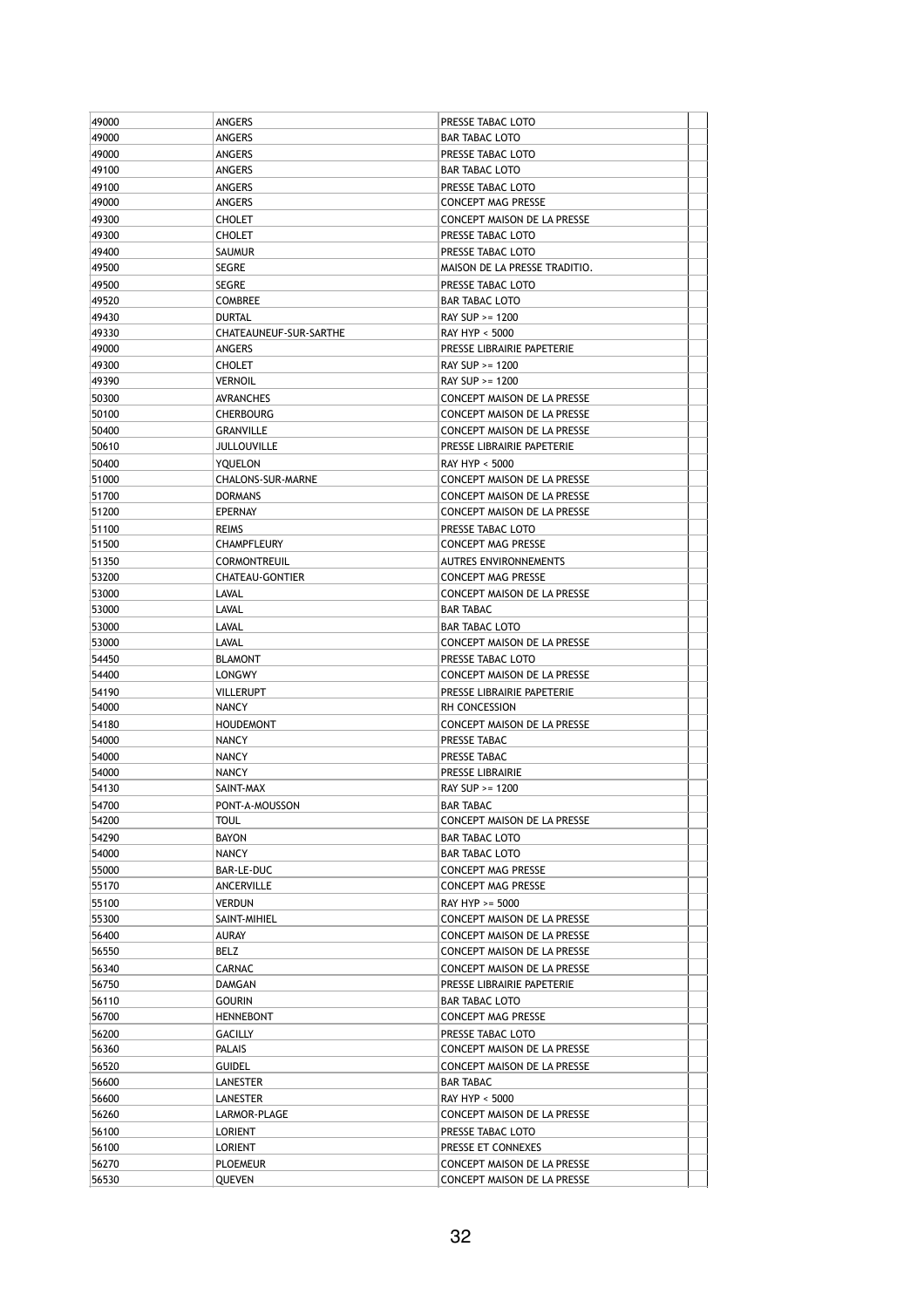| 56760 | <b>PENESTIN</b>       | CONCEPT MAISON DE LA PRESSE                   |
|-------|-----------------------|-----------------------------------------------|
| 56300 | <b>PONTIVY</b>        | <b>BAR TABAC</b>                              |
| 56170 | QUIBERON              | <b>CONCEPT MAISON DE LA PRESSE</b>            |
| 56370 | SARZEAU               | CONCEPT MAISON DE LA PRESSE                   |
| 56510 | SAINT-PIERRE-QUIBERON | CONCEPT MAISON DE LA PRESSE                   |
| 56000 | <b>VANNES</b>         | <b>CONCEPT MAG PRESSE</b>                     |
| 56270 | <b>PLOEMEUR</b>       | <b>AUTRES ENVIRONNEMENTS</b>                  |
| 57000 | METZ                  | RH CONCESSION                                 |
| 57000 | METZ                  | PRESSE TABAC LOTO                             |
| 57070 | METZ                  | PRESSE TABAC LOTO                             |
| 57000 | METZ                  | PRESSE TABAC LOTO                             |
| 57950 | MONTIGNY-LES-METZ     | PRESSE TABAC                                  |
|       | MOULINS-LES-METZ      |                                               |
| 57160 |                       | CONCEPT MAISON DE LA PRESSE                   |
| 57120 | <b>ROMBAS</b>         | PRESSE TABAC LOTO                             |
| 57370 | PHALSBOURG            | PRESSE TABAC LOTO                             |
| 57400 | SARREBOURG            | CONCEPT MAISON DE LA PRESSE                   |
| 57400 | SARREBOURG            | PRESSE TABAC LOTO                             |
| 57200 | SARREGUEMINES         | PRESSE TABAC LOTO                             |
| 57500 | SAINT-AVOLD           | CONCEPT MAISON DE LA PRESSE                   |
| 57600 | STIRING-WENDEL        | <b>CONCEPT MAISON DE LA PRESSE</b>            |
| 57100 | <b>THIONVILLE</b>     | CONCEPT MAISON DE LA PRESSE                   |
| 57130 | ARS-SUR-MOSELLE       | PRESSE TABAC LOTO                             |
| 57370 | <b>PHALSBOURG</b>     | PRESSE TABAC LOTO                             |
| 57155 | MARLY                 | <b>CONCEPT MAG PRESSE</b>                     |
| 57525 | TALANGE               | PRESSE TABAC LOTO                             |
| 57910 | <b>HAMBACH</b>        | <b>RAY HYP &lt; 5000</b>                      |
| 57280 | <b>SEMECOURT</b>      | RAY HYP >= 5000                               |
| 58000 | <b>NEVERS</b>         | CONCEPT MAISON DE LA PRESSE                   |
| 58000 | <b>NEVERS</b>         | PRESSE TABAC LOTO                             |
| 58000 | <b>NEVERS</b>         | RAY SUP >= 1200                               |
| 59270 | BAILLEUL              | CONCEPT MAISON DE LA PRESSE                   |
| 59400 | <b>CAMBRAI</b>        | CONCEPT MAISON DE LA PRESSE                   |
| 59540 |                       | CONCEPT MAISON DE LA PRESSE                   |
|       | <b>CAUDRY</b>         |                                               |
| 59500 | <b>DOUAI</b>          | <b>BAR TABAC</b>                              |
| 59500 | DOUAI                 | <b>BAR TABAC</b>                              |
| 59140 | DUNKERQUE             | <b>BAR TABAC LOTO</b>                         |
| 59240 | DUNKERQUE             | CONCEPT MAISON DE LA PRESSE                   |
| 59240 | <b>DUNKERQUE</b>      | <b>BAR TABAC</b>                              |
| 59610 | <b>FOURMIES</b>       | MAISON DE LA PRESSE TRADITIO.                 |
| 59190 | <b>HAZEBROUCK</b>     | CONCEPT MAISON DE LA PRESSE                   |
| 59320 | <b>ENGLOS</b>         | <b>CONCEPT MAG PRESSE</b>                     |
| 59000 | LILLE                 | <b>BAR TABAC</b>                              |
| 59000 | LILLE                 | <b>BAR TABAC</b>                              |
| 59000 | LILLE                 | <b>BAR TABAC</b>                              |
| 59800 | LILLE                 | BAR TABAC LOTO                                |
| 59800 | LILLE                 | <b>BAR TABAC LOTO</b>                         |
| 59800 | LILLE                 | BAR TABAC LOTO                                |
| 59810 | LILLE                 | RH CONCESSION                                 |
| 59000 | LILLE                 | RH CONCESSION                                 |
| 59700 | MARCQ-EN-BAROEUL      | RAY HYP < 5000                                |
| 59100 | <b>ROUBAIX</b>        | CONCEPT MAISON DE LA PRESSE                   |
| 59113 | SECLIN                | CONCEPT MAISON DE LA PRESSE                   |
| 59650 | VILLENEUVE-D'ASCQ     | <b>CONCEPT MAG PRESSE</b>                     |
| 59650 | VILLENEUVE-D'ASCQ     | PRESSE ET CONNEXES                            |
| 59600 | MAUBEUGE              |                                               |
| 59134 | BEAUCAMPS-LIGNY       | CONCEPT MAISON DE LA PRESSE<br>BAR TABAC LOTO |
|       |                       |                                               |
| 59490 | SOMAIN                | <b>CONCEPT MAG PRESSE</b>                     |
| 59300 | VALENCIENNES          | BAR TABAC                                     |
| 59300 | VALENCIENNES          | BAR TABAC                                     |
| 59000 | LILLE                 | RAY SUP >= 1200                               |
| 59155 | FACHES-THUMESNIL      | CONCEPT MAISON DE LA PRESSE                   |
| 59000 | LILLE                 | RH CONCESSION                                 |
| 59200 | TOURCOING             | BAR TABAC LOTO                                |
| 59290 | WASQUEHAL             | RAY HYP >= 5000                               |
| 59320 | <b>ENGLOS</b>         | RAY HYP >= 5000                               |
| 59494 | PETITE-FORET          | RAY HYP >= 5000                               |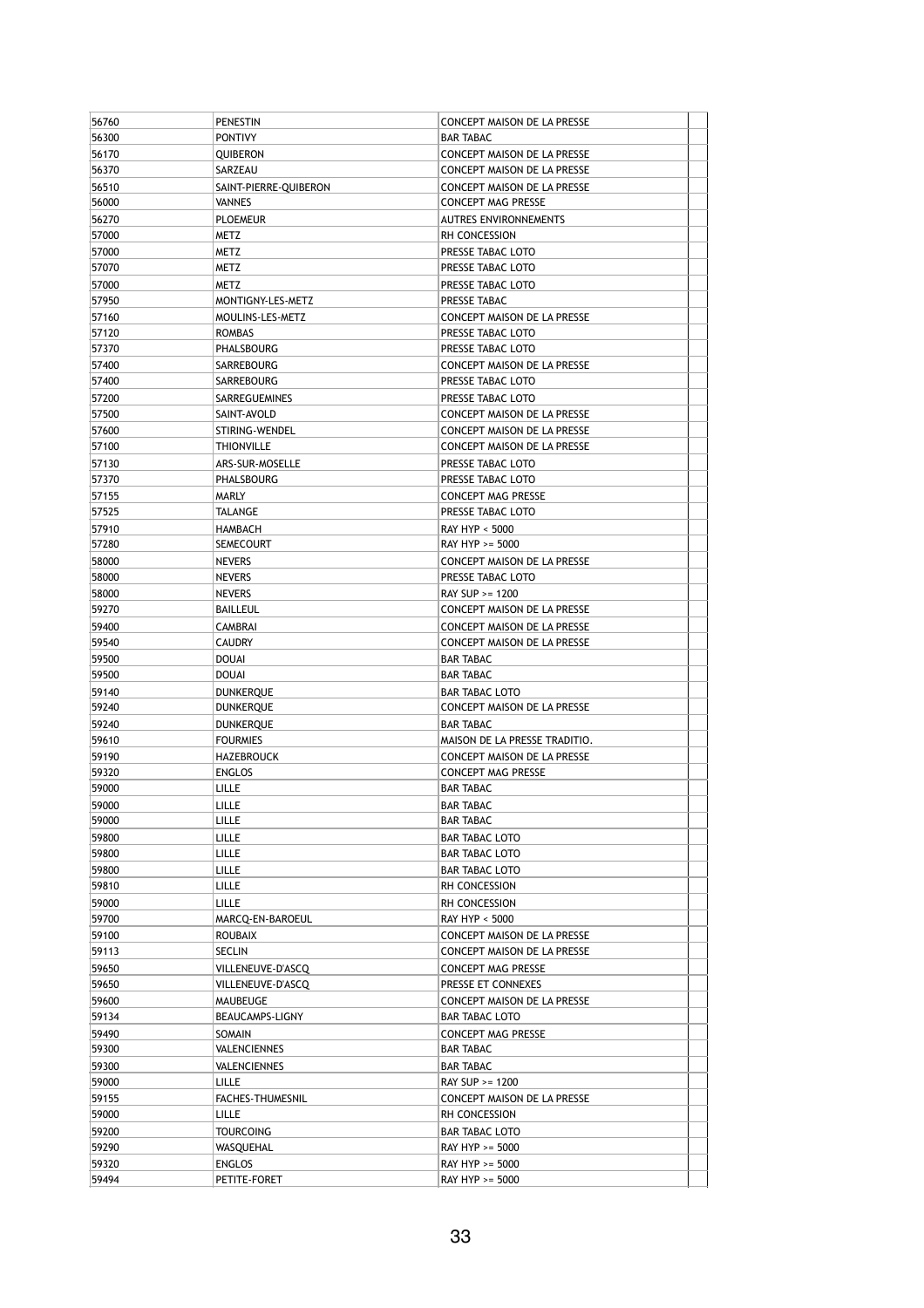| 59850<br>NIEPPE<br>RAY SUP >= 1200<br>59115<br>LEERS<br>RAY HYP >= 5000<br>59650<br>VILLENEUVE-D'ASCQ<br>RAY HYP >= 5000<br>59800<br>LILLE<br><b>BAR TABAC LOTO</b><br>59000<br>LILLE<br><b>BAR TABAC LOTO</b><br>59000<br>LILLE<br>PRESSE TABAC LOTO<br>59720<br>LOUVROIL<br>RAY HYP >= 5000<br>59300<br>VALENCIENNES<br><b>BAR TABAC LOTO</b><br>59000<br>LILLE<br>RH CONCESSION<br>60000<br>BEAUVAIS<br>CONCEPT MAISON DE LA PRESSE<br>60000<br>BEAUVAIS<br><b>BAR TABAC</b><br>60000<br><b>BEAUVAIS</b><br><b>CONCEPT MAG PRESSE</b><br>60230<br><b>AUTRES ENVIRONNEMENTS</b><br>CHAMBLY<br>60260<br>LAMORLAYE<br><b>CONCEPT MAISON DE LA PRESSE</b><br>60600<br><b>CLERMONT</b><br>CONCEPT MAISON DE LA PRESSE<br>60200<br><b>COMPIEGNE</b><br>PRESSE LIBRAIRIE PAPETERIE<br>60200<br>PRESSE TABAC LOTO<br><b>COMPIEGNE</b><br>60200<br><b>COMPIEGNE</b><br><b>BAR TABAC</b><br>60400<br><b>NOYON</b><br><b>CONCEPT MAISON DE LA PRESSE</b><br>60730<br>SAINTE-GENEVIEVE<br><b>CONCEPT MAISON DE LA PRESSE</b><br>60280<br><b>VENETTE</b><br>RAY HYP >= 5000<br>60740<br>SAINT-MAXIMIN<br><b>AUTRES ENVIRONNEMENTS</b><br>61250<br>DAMIGNY<br><b>BAR TABAC LOTO</b><br>61130<br><b>BELLEME</b><br>CONCEPT MAISON DE LA PRESSE<br>61300<br>PRESSE LIBRAIRIE PAPETERIE<br>AIGLE<br>61300<br>SAINT-SULPICE-SUR-RISLE<br><b>AUTRES ENVIRONNEMENTS</b><br>61800<br>TINCHEBRAY<br>MAISON DE LA PRESSE TRADITIO.<br>62000<br>ARRAS<br><b>BAR TABAC LOTO</b><br>62600<br>BERCK<br>CONCEPT MAISON DE LA PRESSE<br>62400<br><b>BETHUNE</b><br><b>BAR TABAC LOTO</b><br>62100<br>CALAIS<br><b>CONCEPT MAG PRESSE</b><br>62100<br><b>CALAIS</b><br>PRESSE LIBRAIRIE PAPETERIE<br>62630<br><b>ETAPLES</b><br>CONCEPT MAISON DE LA PRESSE<br>62520<br>TOUQUET-PARIS-PLAGE<br>CONCEPT MAISON DE LA PRESSE<br>62800<br>LIEVIN<br>CONCEPT MAISON DE LA PRESSE<br>62152<br>NEUFCHATEL-HARDELOT<br>PRESSE LIBRAIRIE PAPETERIE<br>62500<br>SAINT-OMER<br><b>BAR TABAC LOTO</b><br>62490<br>VITRY-EN-ARTOIS<br>CONCEPT MAISON DE LA PRESSE<br>62000<br>PRESSE ET CONNEXES<br>ARRAS<br>62950<br>NOYELLES-GODAULT<br>RAY HYP >= 5000<br>62280<br>CALAIS<br>RAY HYP >= 5000<br>63140<br><b>CHATELGUYON</b><br><b>CONCEPT MAISON DE LA PRESSE</b><br>63110<br>BEAUMONT<br>CONCEPT MAISON DE LA PRESSE<br>63000<br>CLERMONT-FERRAND<br>PRESSE TABAC LOTO<br>63000<br>CLERMONT-FERRAND<br>CONCEPT MAG PRESSE<br>63000<br>CLERMONT-FERRAND<br>PRESSE TABAC LOTO<br>63000<br>CLERMONT-FERRAND<br><b>BAR TABAC LOTO</b><br>63000<br>CLERMONT-FERRAND<br>PRESSE TABAC LOTO<br>63000<br>CLERMONT-FERRAND<br>RAY HYP >= 5000<br>63800<br>BONGHEAT<br>CONCEPT MAISON DE LA PRESSE<br>63500<br>ISSOIRE<br>CONCEPT MAISON DE LA PRESSE<br>63500<br><b>ISSOIRE</b><br>CONCEPT MAISON DE LA PRESSE<br>63200<br>MENETROL<br>CONCEPT MAISON DE LA PRESSE<br>63200<br>RIOM<br>PRESSE TABAC LOTO<br>63170<br>PRESSE TABAC LOTO<br>AUBIERE<br>63510<br>AULNAT<br>RH CONCESSION<br>63000<br>CLERMONT-FERRAND<br>PRESSE TABAC<br>64100<br><b>BAYONNE</b><br>CONCEPT MAISON DE LA PRESSE<br>64200<br>CONCEPT MAISON DE LA PRESSE<br>BIARRITZ<br>64600<br>CONCEPT MAISON DE LA PRESSE<br>ANGLET<br>64200<br>BIARRITZ<br>PRESSE TABAC LOTO<br>64210<br>BIDART<br>CONCEPT MAISON DE LA PRESSE<br>64250<br>CAMBO-LES-BAINS<br>CONCEPT MAISON DE LA PRESSE<br>64240<br>HASPARREN<br>CONCEPT MAISON DE LA PRESSE<br>64700<br>HENDAYE<br>CONCEPT MAISON DE LA PRESSE | 59223 | RONCQ | RAY HYP >= 5000 |  |
|----------------------------------------------------------------------------------------------------------------------------------------------------------------------------------------------------------------------------------------------------------------------------------------------------------------------------------------------------------------------------------------------------------------------------------------------------------------------------------------------------------------------------------------------------------------------------------------------------------------------------------------------------------------------------------------------------------------------------------------------------------------------------------------------------------------------------------------------------------------------------------------------------------------------------------------------------------------------------------------------------------------------------------------------------------------------------------------------------------------------------------------------------------------------------------------------------------------------------------------------------------------------------------------------------------------------------------------------------------------------------------------------------------------------------------------------------------------------------------------------------------------------------------------------------------------------------------------------------------------------------------------------------------------------------------------------------------------------------------------------------------------------------------------------------------------------------------------------------------------------------------------------------------------------------------------------------------------------------------------------------------------------------------------------------------------------------------------------------------------------------------------------------------------------------------------------------------------------------------------------------------------------------------------------------------------------------------------------------------------------------------------------------------------------------------------------------------------------------------------------------------------------------------------------------------------------------------------------------------------------------------------------------------------------------------------------------------------------------------------------------------------------------------------------------------------------------------------------------------------------------------------------------------------------------------------------------------------------------------------------------------------------------------------------------------------------------------------------------------------------------------------------------------------------------------------------------------------------------------------------------------------------------------------------------------------------------------------------------------------------------------------------------------------------|-------|-------|-----------------|--|
|                                                                                                                                                                                                                                                                                                                                                                                                                                                                                                                                                                                                                                                                                                                                                                                                                                                                                                                                                                                                                                                                                                                                                                                                                                                                                                                                                                                                                                                                                                                                                                                                                                                                                                                                                                                                                                                                                                                                                                                                                                                                                                                                                                                                                                                                                                                                                                                                                                                                                                                                                                                                                                                                                                                                                                                                                                                                                                                                                                                                                                                                                                                                                                                                                                                                                                                                                                                                                      |       |       |                 |  |
|                                                                                                                                                                                                                                                                                                                                                                                                                                                                                                                                                                                                                                                                                                                                                                                                                                                                                                                                                                                                                                                                                                                                                                                                                                                                                                                                                                                                                                                                                                                                                                                                                                                                                                                                                                                                                                                                                                                                                                                                                                                                                                                                                                                                                                                                                                                                                                                                                                                                                                                                                                                                                                                                                                                                                                                                                                                                                                                                                                                                                                                                                                                                                                                                                                                                                                                                                                                                                      |       |       |                 |  |
|                                                                                                                                                                                                                                                                                                                                                                                                                                                                                                                                                                                                                                                                                                                                                                                                                                                                                                                                                                                                                                                                                                                                                                                                                                                                                                                                                                                                                                                                                                                                                                                                                                                                                                                                                                                                                                                                                                                                                                                                                                                                                                                                                                                                                                                                                                                                                                                                                                                                                                                                                                                                                                                                                                                                                                                                                                                                                                                                                                                                                                                                                                                                                                                                                                                                                                                                                                                                                      |       |       |                 |  |
|                                                                                                                                                                                                                                                                                                                                                                                                                                                                                                                                                                                                                                                                                                                                                                                                                                                                                                                                                                                                                                                                                                                                                                                                                                                                                                                                                                                                                                                                                                                                                                                                                                                                                                                                                                                                                                                                                                                                                                                                                                                                                                                                                                                                                                                                                                                                                                                                                                                                                                                                                                                                                                                                                                                                                                                                                                                                                                                                                                                                                                                                                                                                                                                                                                                                                                                                                                                                                      |       |       |                 |  |
|                                                                                                                                                                                                                                                                                                                                                                                                                                                                                                                                                                                                                                                                                                                                                                                                                                                                                                                                                                                                                                                                                                                                                                                                                                                                                                                                                                                                                                                                                                                                                                                                                                                                                                                                                                                                                                                                                                                                                                                                                                                                                                                                                                                                                                                                                                                                                                                                                                                                                                                                                                                                                                                                                                                                                                                                                                                                                                                                                                                                                                                                                                                                                                                                                                                                                                                                                                                                                      |       |       |                 |  |
|                                                                                                                                                                                                                                                                                                                                                                                                                                                                                                                                                                                                                                                                                                                                                                                                                                                                                                                                                                                                                                                                                                                                                                                                                                                                                                                                                                                                                                                                                                                                                                                                                                                                                                                                                                                                                                                                                                                                                                                                                                                                                                                                                                                                                                                                                                                                                                                                                                                                                                                                                                                                                                                                                                                                                                                                                                                                                                                                                                                                                                                                                                                                                                                                                                                                                                                                                                                                                      |       |       |                 |  |
|                                                                                                                                                                                                                                                                                                                                                                                                                                                                                                                                                                                                                                                                                                                                                                                                                                                                                                                                                                                                                                                                                                                                                                                                                                                                                                                                                                                                                                                                                                                                                                                                                                                                                                                                                                                                                                                                                                                                                                                                                                                                                                                                                                                                                                                                                                                                                                                                                                                                                                                                                                                                                                                                                                                                                                                                                                                                                                                                                                                                                                                                                                                                                                                                                                                                                                                                                                                                                      |       |       |                 |  |
|                                                                                                                                                                                                                                                                                                                                                                                                                                                                                                                                                                                                                                                                                                                                                                                                                                                                                                                                                                                                                                                                                                                                                                                                                                                                                                                                                                                                                                                                                                                                                                                                                                                                                                                                                                                                                                                                                                                                                                                                                                                                                                                                                                                                                                                                                                                                                                                                                                                                                                                                                                                                                                                                                                                                                                                                                                                                                                                                                                                                                                                                                                                                                                                                                                                                                                                                                                                                                      |       |       |                 |  |
|                                                                                                                                                                                                                                                                                                                                                                                                                                                                                                                                                                                                                                                                                                                                                                                                                                                                                                                                                                                                                                                                                                                                                                                                                                                                                                                                                                                                                                                                                                                                                                                                                                                                                                                                                                                                                                                                                                                                                                                                                                                                                                                                                                                                                                                                                                                                                                                                                                                                                                                                                                                                                                                                                                                                                                                                                                                                                                                                                                                                                                                                                                                                                                                                                                                                                                                                                                                                                      |       |       |                 |  |
|                                                                                                                                                                                                                                                                                                                                                                                                                                                                                                                                                                                                                                                                                                                                                                                                                                                                                                                                                                                                                                                                                                                                                                                                                                                                                                                                                                                                                                                                                                                                                                                                                                                                                                                                                                                                                                                                                                                                                                                                                                                                                                                                                                                                                                                                                                                                                                                                                                                                                                                                                                                                                                                                                                                                                                                                                                                                                                                                                                                                                                                                                                                                                                                                                                                                                                                                                                                                                      |       |       |                 |  |
|                                                                                                                                                                                                                                                                                                                                                                                                                                                                                                                                                                                                                                                                                                                                                                                                                                                                                                                                                                                                                                                                                                                                                                                                                                                                                                                                                                                                                                                                                                                                                                                                                                                                                                                                                                                                                                                                                                                                                                                                                                                                                                                                                                                                                                                                                                                                                                                                                                                                                                                                                                                                                                                                                                                                                                                                                                                                                                                                                                                                                                                                                                                                                                                                                                                                                                                                                                                                                      |       |       |                 |  |
|                                                                                                                                                                                                                                                                                                                                                                                                                                                                                                                                                                                                                                                                                                                                                                                                                                                                                                                                                                                                                                                                                                                                                                                                                                                                                                                                                                                                                                                                                                                                                                                                                                                                                                                                                                                                                                                                                                                                                                                                                                                                                                                                                                                                                                                                                                                                                                                                                                                                                                                                                                                                                                                                                                                                                                                                                                                                                                                                                                                                                                                                                                                                                                                                                                                                                                                                                                                                                      |       |       |                 |  |
|                                                                                                                                                                                                                                                                                                                                                                                                                                                                                                                                                                                                                                                                                                                                                                                                                                                                                                                                                                                                                                                                                                                                                                                                                                                                                                                                                                                                                                                                                                                                                                                                                                                                                                                                                                                                                                                                                                                                                                                                                                                                                                                                                                                                                                                                                                                                                                                                                                                                                                                                                                                                                                                                                                                                                                                                                                                                                                                                                                                                                                                                                                                                                                                                                                                                                                                                                                                                                      |       |       |                 |  |
|                                                                                                                                                                                                                                                                                                                                                                                                                                                                                                                                                                                                                                                                                                                                                                                                                                                                                                                                                                                                                                                                                                                                                                                                                                                                                                                                                                                                                                                                                                                                                                                                                                                                                                                                                                                                                                                                                                                                                                                                                                                                                                                                                                                                                                                                                                                                                                                                                                                                                                                                                                                                                                                                                                                                                                                                                                                                                                                                                                                                                                                                                                                                                                                                                                                                                                                                                                                                                      |       |       |                 |  |
|                                                                                                                                                                                                                                                                                                                                                                                                                                                                                                                                                                                                                                                                                                                                                                                                                                                                                                                                                                                                                                                                                                                                                                                                                                                                                                                                                                                                                                                                                                                                                                                                                                                                                                                                                                                                                                                                                                                                                                                                                                                                                                                                                                                                                                                                                                                                                                                                                                                                                                                                                                                                                                                                                                                                                                                                                                                                                                                                                                                                                                                                                                                                                                                                                                                                                                                                                                                                                      |       |       |                 |  |
|                                                                                                                                                                                                                                                                                                                                                                                                                                                                                                                                                                                                                                                                                                                                                                                                                                                                                                                                                                                                                                                                                                                                                                                                                                                                                                                                                                                                                                                                                                                                                                                                                                                                                                                                                                                                                                                                                                                                                                                                                                                                                                                                                                                                                                                                                                                                                                                                                                                                                                                                                                                                                                                                                                                                                                                                                                                                                                                                                                                                                                                                                                                                                                                                                                                                                                                                                                                                                      |       |       |                 |  |
|                                                                                                                                                                                                                                                                                                                                                                                                                                                                                                                                                                                                                                                                                                                                                                                                                                                                                                                                                                                                                                                                                                                                                                                                                                                                                                                                                                                                                                                                                                                                                                                                                                                                                                                                                                                                                                                                                                                                                                                                                                                                                                                                                                                                                                                                                                                                                                                                                                                                                                                                                                                                                                                                                                                                                                                                                                                                                                                                                                                                                                                                                                                                                                                                                                                                                                                                                                                                                      |       |       |                 |  |
|                                                                                                                                                                                                                                                                                                                                                                                                                                                                                                                                                                                                                                                                                                                                                                                                                                                                                                                                                                                                                                                                                                                                                                                                                                                                                                                                                                                                                                                                                                                                                                                                                                                                                                                                                                                                                                                                                                                                                                                                                                                                                                                                                                                                                                                                                                                                                                                                                                                                                                                                                                                                                                                                                                                                                                                                                                                                                                                                                                                                                                                                                                                                                                                                                                                                                                                                                                                                                      |       |       |                 |  |
|                                                                                                                                                                                                                                                                                                                                                                                                                                                                                                                                                                                                                                                                                                                                                                                                                                                                                                                                                                                                                                                                                                                                                                                                                                                                                                                                                                                                                                                                                                                                                                                                                                                                                                                                                                                                                                                                                                                                                                                                                                                                                                                                                                                                                                                                                                                                                                                                                                                                                                                                                                                                                                                                                                                                                                                                                                                                                                                                                                                                                                                                                                                                                                                                                                                                                                                                                                                                                      |       |       |                 |  |
|                                                                                                                                                                                                                                                                                                                                                                                                                                                                                                                                                                                                                                                                                                                                                                                                                                                                                                                                                                                                                                                                                                                                                                                                                                                                                                                                                                                                                                                                                                                                                                                                                                                                                                                                                                                                                                                                                                                                                                                                                                                                                                                                                                                                                                                                                                                                                                                                                                                                                                                                                                                                                                                                                                                                                                                                                                                                                                                                                                                                                                                                                                                                                                                                                                                                                                                                                                                                                      |       |       |                 |  |
|                                                                                                                                                                                                                                                                                                                                                                                                                                                                                                                                                                                                                                                                                                                                                                                                                                                                                                                                                                                                                                                                                                                                                                                                                                                                                                                                                                                                                                                                                                                                                                                                                                                                                                                                                                                                                                                                                                                                                                                                                                                                                                                                                                                                                                                                                                                                                                                                                                                                                                                                                                                                                                                                                                                                                                                                                                                                                                                                                                                                                                                                                                                                                                                                                                                                                                                                                                                                                      |       |       |                 |  |
|                                                                                                                                                                                                                                                                                                                                                                                                                                                                                                                                                                                                                                                                                                                                                                                                                                                                                                                                                                                                                                                                                                                                                                                                                                                                                                                                                                                                                                                                                                                                                                                                                                                                                                                                                                                                                                                                                                                                                                                                                                                                                                                                                                                                                                                                                                                                                                                                                                                                                                                                                                                                                                                                                                                                                                                                                                                                                                                                                                                                                                                                                                                                                                                                                                                                                                                                                                                                                      |       |       |                 |  |
|                                                                                                                                                                                                                                                                                                                                                                                                                                                                                                                                                                                                                                                                                                                                                                                                                                                                                                                                                                                                                                                                                                                                                                                                                                                                                                                                                                                                                                                                                                                                                                                                                                                                                                                                                                                                                                                                                                                                                                                                                                                                                                                                                                                                                                                                                                                                                                                                                                                                                                                                                                                                                                                                                                                                                                                                                                                                                                                                                                                                                                                                                                                                                                                                                                                                                                                                                                                                                      |       |       |                 |  |
|                                                                                                                                                                                                                                                                                                                                                                                                                                                                                                                                                                                                                                                                                                                                                                                                                                                                                                                                                                                                                                                                                                                                                                                                                                                                                                                                                                                                                                                                                                                                                                                                                                                                                                                                                                                                                                                                                                                                                                                                                                                                                                                                                                                                                                                                                                                                                                                                                                                                                                                                                                                                                                                                                                                                                                                                                                                                                                                                                                                                                                                                                                                                                                                                                                                                                                                                                                                                                      |       |       |                 |  |
|                                                                                                                                                                                                                                                                                                                                                                                                                                                                                                                                                                                                                                                                                                                                                                                                                                                                                                                                                                                                                                                                                                                                                                                                                                                                                                                                                                                                                                                                                                                                                                                                                                                                                                                                                                                                                                                                                                                                                                                                                                                                                                                                                                                                                                                                                                                                                                                                                                                                                                                                                                                                                                                                                                                                                                                                                                                                                                                                                                                                                                                                                                                                                                                                                                                                                                                                                                                                                      |       |       |                 |  |
|                                                                                                                                                                                                                                                                                                                                                                                                                                                                                                                                                                                                                                                                                                                                                                                                                                                                                                                                                                                                                                                                                                                                                                                                                                                                                                                                                                                                                                                                                                                                                                                                                                                                                                                                                                                                                                                                                                                                                                                                                                                                                                                                                                                                                                                                                                                                                                                                                                                                                                                                                                                                                                                                                                                                                                                                                                                                                                                                                                                                                                                                                                                                                                                                                                                                                                                                                                                                                      |       |       |                 |  |
|                                                                                                                                                                                                                                                                                                                                                                                                                                                                                                                                                                                                                                                                                                                                                                                                                                                                                                                                                                                                                                                                                                                                                                                                                                                                                                                                                                                                                                                                                                                                                                                                                                                                                                                                                                                                                                                                                                                                                                                                                                                                                                                                                                                                                                                                                                                                                                                                                                                                                                                                                                                                                                                                                                                                                                                                                                                                                                                                                                                                                                                                                                                                                                                                                                                                                                                                                                                                                      |       |       |                 |  |
|                                                                                                                                                                                                                                                                                                                                                                                                                                                                                                                                                                                                                                                                                                                                                                                                                                                                                                                                                                                                                                                                                                                                                                                                                                                                                                                                                                                                                                                                                                                                                                                                                                                                                                                                                                                                                                                                                                                                                                                                                                                                                                                                                                                                                                                                                                                                                                                                                                                                                                                                                                                                                                                                                                                                                                                                                                                                                                                                                                                                                                                                                                                                                                                                                                                                                                                                                                                                                      |       |       |                 |  |
|                                                                                                                                                                                                                                                                                                                                                                                                                                                                                                                                                                                                                                                                                                                                                                                                                                                                                                                                                                                                                                                                                                                                                                                                                                                                                                                                                                                                                                                                                                                                                                                                                                                                                                                                                                                                                                                                                                                                                                                                                                                                                                                                                                                                                                                                                                                                                                                                                                                                                                                                                                                                                                                                                                                                                                                                                                                                                                                                                                                                                                                                                                                                                                                                                                                                                                                                                                                                                      |       |       |                 |  |
|                                                                                                                                                                                                                                                                                                                                                                                                                                                                                                                                                                                                                                                                                                                                                                                                                                                                                                                                                                                                                                                                                                                                                                                                                                                                                                                                                                                                                                                                                                                                                                                                                                                                                                                                                                                                                                                                                                                                                                                                                                                                                                                                                                                                                                                                                                                                                                                                                                                                                                                                                                                                                                                                                                                                                                                                                                                                                                                                                                                                                                                                                                                                                                                                                                                                                                                                                                                                                      |       |       |                 |  |
|                                                                                                                                                                                                                                                                                                                                                                                                                                                                                                                                                                                                                                                                                                                                                                                                                                                                                                                                                                                                                                                                                                                                                                                                                                                                                                                                                                                                                                                                                                                                                                                                                                                                                                                                                                                                                                                                                                                                                                                                                                                                                                                                                                                                                                                                                                                                                                                                                                                                                                                                                                                                                                                                                                                                                                                                                                                                                                                                                                                                                                                                                                                                                                                                                                                                                                                                                                                                                      |       |       |                 |  |
|                                                                                                                                                                                                                                                                                                                                                                                                                                                                                                                                                                                                                                                                                                                                                                                                                                                                                                                                                                                                                                                                                                                                                                                                                                                                                                                                                                                                                                                                                                                                                                                                                                                                                                                                                                                                                                                                                                                                                                                                                                                                                                                                                                                                                                                                                                                                                                                                                                                                                                                                                                                                                                                                                                                                                                                                                                                                                                                                                                                                                                                                                                                                                                                                                                                                                                                                                                                                                      |       |       |                 |  |
|                                                                                                                                                                                                                                                                                                                                                                                                                                                                                                                                                                                                                                                                                                                                                                                                                                                                                                                                                                                                                                                                                                                                                                                                                                                                                                                                                                                                                                                                                                                                                                                                                                                                                                                                                                                                                                                                                                                                                                                                                                                                                                                                                                                                                                                                                                                                                                                                                                                                                                                                                                                                                                                                                                                                                                                                                                                                                                                                                                                                                                                                                                                                                                                                                                                                                                                                                                                                                      |       |       |                 |  |
|                                                                                                                                                                                                                                                                                                                                                                                                                                                                                                                                                                                                                                                                                                                                                                                                                                                                                                                                                                                                                                                                                                                                                                                                                                                                                                                                                                                                                                                                                                                                                                                                                                                                                                                                                                                                                                                                                                                                                                                                                                                                                                                                                                                                                                                                                                                                                                                                                                                                                                                                                                                                                                                                                                                                                                                                                                                                                                                                                                                                                                                                                                                                                                                                                                                                                                                                                                                                                      |       |       |                 |  |
|                                                                                                                                                                                                                                                                                                                                                                                                                                                                                                                                                                                                                                                                                                                                                                                                                                                                                                                                                                                                                                                                                                                                                                                                                                                                                                                                                                                                                                                                                                                                                                                                                                                                                                                                                                                                                                                                                                                                                                                                                                                                                                                                                                                                                                                                                                                                                                                                                                                                                                                                                                                                                                                                                                                                                                                                                                                                                                                                                                                                                                                                                                                                                                                                                                                                                                                                                                                                                      |       |       |                 |  |
|                                                                                                                                                                                                                                                                                                                                                                                                                                                                                                                                                                                                                                                                                                                                                                                                                                                                                                                                                                                                                                                                                                                                                                                                                                                                                                                                                                                                                                                                                                                                                                                                                                                                                                                                                                                                                                                                                                                                                                                                                                                                                                                                                                                                                                                                                                                                                                                                                                                                                                                                                                                                                                                                                                                                                                                                                                                                                                                                                                                                                                                                                                                                                                                                                                                                                                                                                                                                                      |       |       |                 |  |
|                                                                                                                                                                                                                                                                                                                                                                                                                                                                                                                                                                                                                                                                                                                                                                                                                                                                                                                                                                                                                                                                                                                                                                                                                                                                                                                                                                                                                                                                                                                                                                                                                                                                                                                                                                                                                                                                                                                                                                                                                                                                                                                                                                                                                                                                                                                                                                                                                                                                                                                                                                                                                                                                                                                                                                                                                                                                                                                                                                                                                                                                                                                                                                                                                                                                                                                                                                                                                      |       |       |                 |  |
|                                                                                                                                                                                                                                                                                                                                                                                                                                                                                                                                                                                                                                                                                                                                                                                                                                                                                                                                                                                                                                                                                                                                                                                                                                                                                                                                                                                                                                                                                                                                                                                                                                                                                                                                                                                                                                                                                                                                                                                                                                                                                                                                                                                                                                                                                                                                                                                                                                                                                                                                                                                                                                                                                                                                                                                                                                                                                                                                                                                                                                                                                                                                                                                                                                                                                                                                                                                                                      |       |       |                 |  |
|                                                                                                                                                                                                                                                                                                                                                                                                                                                                                                                                                                                                                                                                                                                                                                                                                                                                                                                                                                                                                                                                                                                                                                                                                                                                                                                                                                                                                                                                                                                                                                                                                                                                                                                                                                                                                                                                                                                                                                                                                                                                                                                                                                                                                                                                                                                                                                                                                                                                                                                                                                                                                                                                                                                                                                                                                                                                                                                                                                                                                                                                                                                                                                                                                                                                                                                                                                                                                      |       |       |                 |  |
|                                                                                                                                                                                                                                                                                                                                                                                                                                                                                                                                                                                                                                                                                                                                                                                                                                                                                                                                                                                                                                                                                                                                                                                                                                                                                                                                                                                                                                                                                                                                                                                                                                                                                                                                                                                                                                                                                                                                                                                                                                                                                                                                                                                                                                                                                                                                                                                                                                                                                                                                                                                                                                                                                                                                                                                                                                                                                                                                                                                                                                                                                                                                                                                                                                                                                                                                                                                                                      |       |       |                 |  |
|                                                                                                                                                                                                                                                                                                                                                                                                                                                                                                                                                                                                                                                                                                                                                                                                                                                                                                                                                                                                                                                                                                                                                                                                                                                                                                                                                                                                                                                                                                                                                                                                                                                                                                                                                                                                                                                                                                                                                                                                                                                                                                                                                                                                                                                                                                                                                                                                                                                                                                                                                                                                                                                                                                                                                                                                                                                                                                                                                                                                                                                                                                                                                                                                                                                                                                                                                                                                                      |       |       |                 |  |
|                                                                                                                                                                                                                                                                                                                                                                                                                                                                                                                                                                                                                                                                                                                                                                                                                                                                                                                                                                                                                                                                                                                                                                                                                                                                                                                                                                                                                                                                                                                                                                                                                                                                                                                                                                                                                                                                                                                                                                                                                                                                                                                                                                                                                                                                                                                                                                                                                                                                                                                                                                                                                                                                                                                                                                                                                                                                                                                                                                                                                                                                                                                                                                                                                                                                                                                                                                                                                      |       |       |                 |  |
|                                                                                                                                                                                                                                                                                                                                                                                                                                                                                                                                                                                                                                                                                                                                                                                                                                                                                                                                                                                                                                                                                                                                                                                                                                                                                                                                                                                                                                                                                                                                                                                                                                                                                                                                                                                                                                                                                                                                                                                                                                                                                                                                                                                                                                                                                                                                                                                                                                                                                                                                                                                                                                                                                                                                                                                                                                                                                                                                                                                                                                                                                                                                                                                                                                                                                                                                                                                                                      |       |       |                 |  |
|                                                                                                                                                                                                                                                                                                                                                                                                                                                                                                                                                                                                                                                                                                                                                                                                                                                                                                                                                                                                                                                                                                                                                                                                                                                                                                                                                                                                                                                                                                                                                                                                                                                                                                                                                                                                                                                                                                                                                                                                                                                                                                                                                                                                                                                                                                                                                                                                                                                                                                                                                                                                                                                                                                                                                                                                                                                                                                                                                                                                                                                                                                                                                                                                                                                                                                                                                                                                                      |       |       |                 |  |
|                                                                                                                                                                                                                                                                                                                                                                                                                                                                                                                                                                                                                                                                                                                                                                                                                                                                                                                                                                                                                                                                                                                                                                                                                                                                                                                                                                                                                                                                                                                                                                                                                                                                                                                                                                                                                                                                                                                                                                                                                                                                                                                                                                                                                                                                                                                                                                                                                                                                                                                                                                                                                                                                                                                                                                                                                                                                                                                                                                                                                                                                                                                                                                                                                                                                                                                                                                                                                      |       |       |                 |  |
|                                                                                                                                                                                                                                                                                                                                                                                                                                                                                                                                                                                                                                                                                                                                                                                                                                                                                                                                                                                                                                                                                                                                                                                                                                                                                                                                                                                                                                                                                                                                                                                                                                                                                                                                                                                                                                                                                                                                                                                                                                                                                                                                                                                                                                                                                                                                                                                                                                                                                                                                                                                                                                                                                                                                                                                                                                                                                                                                                                                                                                                                                                                                                                                                                                                                                                                                                                                                                      |       |       |                 |  |
|                                                                                                                                                                                                                                                                                                                                                                                                                                                                                                                                                                                                                                                                                                                                                                                                                                                                                                                                                                                                                                                                                                                                                                                                                                                                                                                                                                                                                                                                                                                                                                                                                                                                                                                                                                                                                                                                                                                                                                                                                                                                                                                                                                                                                                                                                                                                                                                                                                                                                                                                                                                                                                                                                                                                                                                                                                                                                                                                                                                                                                                                                                                                                                                                                                                                                                                                                                                                                      |       |       |                 |  |
|                                                                                                                                                                                                                                                                                                                                                                                                                                                                                                                                                                                                                                                                                                                                                                                                                                                                                                                                                                                                                                                                                                                                                                                                                                                                                                                                                                                                                                                                                                                                                                                                                                                                                                                                                                                                                                                                                                                                                                                                                                                                                                                                                                                                                                                                                                                                                                                                                                                                                                                                                                                                                                                                                                                                                                                                                                                                                                                                                                                                                                                                                                                                                                                                                                                                                                                                                                                                                      |       |       |                 |  |
|                                                                                                                                                                                                                                                                                                                                                                                                                                                                                                                                                                                                                                                                                                                                                                                                                                                                                                                                                                                                                                                                                                                                                                                                                                                                                                                                                                                                                                                                                                                                                                                                                                                                                                                                                                                                                                                                                                                                                                                                                                                                                                                                                                                                                                                                                                                                                                                                                                                                                                                                                                                                                                                                                                                                                                                                                                                                                                                                                                                                                                                                                                                                                                                                                                                                                                                                                                                                                      |       |       |                 |  |
|                                                                                                                                                                                                                                                                                                                                                                                                                                                                                                                                                                                                                                                                                                                                                                                                                                                                                                                                                                                                                                                                                                                                                                                                                                                                                                                                                                                                                                                                                                                                                                                                                                                                                                                                                                                                                                                                                                                                                                                                                                                                                                                                                                                                                                                                                                                                                                                                                                                                                                                                                                                                                                                                                                                                                                                                                                                                                                                                                                                                                                                                                                                                                                                                                                                                                                                                                                                                                      |       |       |                 |  |
|                                                                                                                                                                                                                                                                                                                                                                                                                                                                                                                                                                                                                                                                                                                                                                                                                                                                                                                                                                                                                                                                                                                                                                                                                                                                                                                                                                                                                                                                                                                                                                                                                                                                                                                                                                                                                                                                                                                                                                                                                                                                                                                                                                                                                                                                                                                                                                                                                                                                                                                                                                                                                                                                                                                                                                                                                                                                                                                                                                                                                                                                                                                                                                                                                                                                                                                                                                                                                      |       |       |                 |  |
|                                                                                                                                                                                                                                                                                                                                                                                                                                                                                                                                                                                                                                                                                                                                                                                                                                                                                                                                                                                                                                                                                                                                                                                                                                                                                                                                                                                                                                                                                                                                                                                                                                                                                                                                                                                                                                                                                                                                                                                                                                                                                                                                                                                                                                                                                                                                                                                                                                                                                                                                                                                                                                                                                                                                                                                                                                                                                                                                                                                                                                                                                                                                                                                                                                                                                                                                                                                                                      |       |       |                 |  |
|                                                                                                                                                                                                                                                                                                                                                                                                                                                                                                                                                                                                                                                                                                                                                                                                                                                                                                                                                                                                                                                                                                                                                                                                                                                                                                                                                                                                                                                                                                                                                                                                                                                                                                                                                                                                                                                                                                                                                                                                                                                                                                                                                                                                                                                                                                                                                                                                                                                                                                                                                                                                                                                                                                                                                                                                                                                                                                                                                                                                                                                                                                                                                                                                                                                                                                                                                                                                                      |       |       |                 |  |
|                                                                                                                                                                                                                                                                                                                                                                                                                                                                                                                                                                                                                                                                                                                                                                                                                                                                                                                                                                                                                                                                                                                                                                                                                                                                                                                                                                                                                                                                                                                                                                                                                                                                                                                                                                                                                                                                                                                                                                                                                                                                                                                                                                                                                                                                                                                                                                                                                                                                                                                                                                                                                                                                                                                                                                                                                                                                                                                                                                                                                                                                                                                                                                                                                                                                                                                                                                                                                      |       |       |                 |  |
|                                                                                                                                                                                                                                                                                                                                                                                                                                                                                                                                                                                                                                                                                                                                                                                                                                                                                                                                                                                                                                                                                                                                                                                                                                                                                                                                                                                                                                                                                                                                                                                                                                                                                                                                                                                                                                                                                                                                                                                                                                                                                                                                                                                                                                                                                                                                                                                                                                                                                                                                                                                                                                                                                                                                                                                                                                                                                                                                                                                                                                                                                                                                                                                                                                                                                                                                                                                                                      |       |       |                 |  |
|                                                                                                                                                                                                                                                                                                                                                                                                                                                                                                                                                                                                                                                                                                                                                                                                                                                                                                                                                                                                                                                                                                                                                                                                                                                                                                                                                                                                                                                                                                                                                                                                                                                                                                                                                                                                                                                                                                                                                                                                                                                                                                                                                                                                                                                                                                                                                                                                                                                                                                                                                                                                                                                                                                                                                                                                                                                                                                                                                                                                                                                                                                                                                                                                                                                                                                                                                                                                                      |       |       |                 |  |
|                                                                                                                                                                                                                                                                                                                                                                                                                                                                                                                                                                                                                                                                                                                                                                                                                                                                                                                                                                                                                                                                                                                                                                                                                                                                                                                                                                                                                                                                                                                                                                                                                                                                                                                                                                                                                                                                                                                                                                                                                                                                                                                                                                                                                                                                                                                                                                                                                                                                                                                                                                                                                                                                                                                                                                                                                                                                                                                                                                                                                                                                                                                                                                                                                                                                                                                                                                                                                      |       |       |                 |  |
|                                                                                                                                                                                                                                                                                                                                                                                                                                                                                                                                                                                                                                                                                                                                                                                                                                                                                                                                                                                                                                                                                                                                                                                                                                                                                                                                                                                                                                                                                                                                                                                                                                                                                                                                                                                                                                                                                                                                                                                                                                                                                                                                                                                                                                                                                                                                                                                                                                                                                                                                                                                                                                                                                                                                                                                                                                                                                                                                                                                                                                                                                                                                                                                                                                                                                                                                                                                                                      |       |       |                 |  |
|                                                                                                                                                                                                                                                                                                                                                                                                                                                                                                                                                                                                                                                                                                                                                                                                                                                                                                                                                                                                                                                                                                                                                                                                                                                                                                                                                                                                                                                                                                                                                                                                                                                                                                                                                                                                                                                                                                                                                                                                                                                                                                                                                                                                                                                                                                                                                                                                                                                                                                                                                                                                                                                                                                                                                                                                                                                                                                                                                                                                                                                                                                                                                                                                                                                                                                                                                                                                                      |       |       |                 |  |
|                                                                                                                                                                                                                                                                                                                                                                                                                                                                                                                                                                                                                                                                                                                                                                                                                                                                                                                                                                                                                                                                                                                                                                                                                                                                                                                                                                                                                                                                                                                                                                                                                                                                                                                                                                                                                                                                                                                                                                                                                                                                                                                                                                                                                                                                                                                                                                                                                                                                                                                                                                                                                                                                                                                                                                                                                                                                                                                                                                                                                                                                                                                                                                                                                                                                                                                                                                                                                      |       |       |                 |  |
|                                                                                                                                                                                                                                                                                                                                                                                                                                                                                                                                                                                                                                                                                                                                                                                                                                                                                                                                                                                                                                                                                                                                                                                                                                                                                                                                                                                                                                                                                                                                                                                                                                                                                                                                                                                                                                                                                                                                                                                                                                                                                                                                                                                                                                                                                                                                                                                                                                                                                                                                                                                                                                                                                                                                                                                                                                                                                                                                                                                                                                                                                                                                                                                                                                                                                                                                                                                                                      |       |       |                 |  |
|                                                                                                                                                                                                                                                                                                                                                                                                                                                                                                                                                                                                                                                                                                                                                                                                                                                                                                                                                                                                                                                                                                                                                                                                                                                                                                                                                                                                                                                                                                                                                                                                                                                                                                                                                                                                                                                                                                                                                                                                                                                                                                                                                                                                                                                                                                                                                                                                                                                                                                                                                                                                                                                                                                                                                                                                                                                                                                                                                                                                                                                                                                                                                                                                                                                                                                                                                                                                                      |       |       |                 |  |
|                                                                                                                                                                                                                                                                                                                                                                                                                                                                                                                                                                                                                                                                                                                                                                                                                                                                                                                                                                                                                                                                                                                                                                                                                                                                                                                                                                                                                                                                                                                                                                                                                                                                                                                                                                                                                                                                                                                                                                                                                                                                                                                                                                                                                                                                                                                                                                                                                                                                                                                                                                                                                                                                                                                                                                                                                                                                                                                                                                                                                                                                                                                                                                                                                                                                                                                                                                                                                      |       |       |                 |  |
|                                                                                                                                                                                                                                                                                                                                                                                                                                                                                                                                                                                                                                                                                                                                                                                                                                                                                                                                                                                                                                                                                                                                                                                                                                                                                                                                                                                                                                                                                                                                                                                                                                                                                                                                                                                                                                                                                                                                                                                                                                                                                                                                                                                                                                                                                                                                                                                                                                                                                                                                                                                                                                                                                                                                                                                                                                                                                                                                                                                                                                                                                                                                                                                                                                                                                                                                                                                                                      |       |       |                 |  |
|                                                                                                                                                                                                                                                                                                                                                                                                                                                                                                                                                                                                                                                                                                                                                                                                                                                                                                                                                                                                                                                                                                                                                                                                                                                                                                                                                                                                                                                                                                                                                                                                                                                                                                                                                                                                                                                                                                                                                                                                                                                                                                                                                                                                                                                                                                                                                                                                                                                                                                                                                                                                                                                                                                                                                                                                                                                                                                                                                                                                                                                                                                                                                                                                                                                                                                                                                                                                                      |       |       |                 |  |
|                                                                                                                                                                                                                                                                                                                                                                                                                                                                                                                                                                                                                                                                                                                                                                                                                                                                                                                                                                                                                                                                                                                                                                                                                                                                                                                                                                                                                                                                                                                                                                                                                                                                                                                                                                                                                                                                                                                                                                                                                                                                                                                                                                                                                                                                                                                                                                                                                                                                                                                                                                                                                                                                                                                                                                                                                                                                                                                                                                                                                                                                                                                                                                                                                                                                                                                                                                                                                      |       |       |                 |  |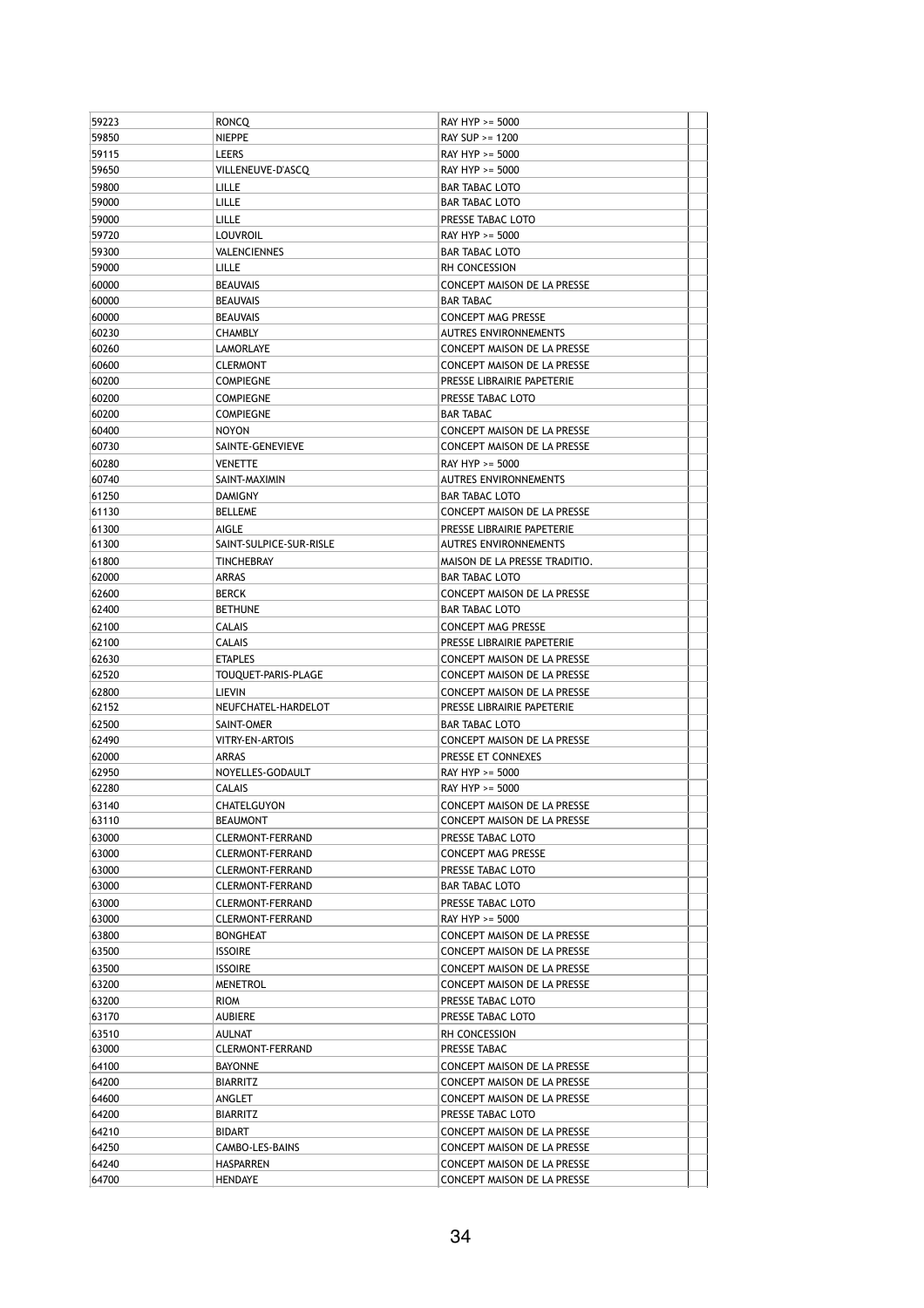| 64800 | NAY-BOURDETTES             | CONCEPT MAISON DE LA PRESSE        |  |
|-------|----------------------------|------------------------------------|--|
| 64300 | <b>ORTHEZ</b>              | PRESSE LIBRAIRIE PAPETERIE         |  |
| 64230 | <b>LESCAR</b>              | RAY HYP >= 5000                    |  |
| 64000 | PAU                        | PRESSE TABAC                       |  |
| 64000 | PAU                        | PRESSE TABAC LOTO                  |  |
| 64000 | Pau                        | RAY HYP >= 5000                    |  |
| 64230 | <b>UZEIN</b>               | <b>AUTRES ENVIRONNEMENTS</b>       |  |
| 64390 | SAUVETERRE-DE-BEARN        | PRESSE TABAC LOTO                  |  |
| 64310 | ASCAIN                     | CONCEPT MAISON DE LA PRESSE        |  |
| 64500 | SAINT-JEAN-DE-LUZ          | PRESSE LIBRAIRIE PAPETERIE         |  |
| 64120 | SAINT-PALAIS               | CONCEPT MAISON DE LA PRESSE        |  |
| 64470 | <b>TARDETS-SORHOLUS</b>    | MAISON DE LA PRESSE TRADITIO.      |  |
|       |                            | <b>RH CONCESSION</b>               |  |
| 64200 | <b>BIARRITZ</b>            |                                    |  |
| 64140 | LONS                       | <b>PRESSE PAPETERIE</b>            |  |
| 64100 | <b>BAYONNE</b>             | RAY SUP >= 1200                    |  |
| 64600 | ANGLET                     | RAY HYP >= 5000                    |  |
| 64320 | <b>IDRON-OUSSE-SENDETS</b> | RAY SUP >= 1200                    |  |
| 65200 | BAGNERES-DE-BIGORRE        | PRESSE TABAC                       |  |
| 65290 | JUILLAN                    | <b>RH CONCESSION</b>               |  |
| 65000 | TARBES                     | PRESSE TABAC                       |  |
| 65000 | <b>TARBES</b>              | PRESSE TABAC LOTO                  |  |
| 66110 | AMELIE-LES-BAINS-PALALDA   | PRESSE TABAC LOTO                  |  |
| 66700 | ARGELES-SUR-MER            | PRESSE TABAC LOTO                  |  |
| 66760 | BOURG-MADAME               | CONCEPT MAISON DE LA PRESSE        |  |
| 66140 | CANET-EN-ROUSSILLON        | CONCEPT MAISON DE LA PRESSE        |  |
| 66400 | <b>CERET</b>               | <b>CONCEPT MAISON DE LA PRESSE</b> |  |
| 66120 | FONT-ROMEU-ODEILLO-VIA     | CONCEPT MAISON DE LA PRESSE        |  |
| 66420 | <b>BARCARES</b>            | CONCEPT MAISON DE LA PRESSE        |  |
| 66000 | PERPIGNAN                  | PRESSE TABAC LOTO                  |  |
|       |                            |                                    |  |
| 66000 | PERPIGNAN                  | PRESSE TABAC                       |  |
| 66000 | PERPIGNAN                  | PRESSE TABAC LOTO                  |  |
| 66500 | <b>PRADES</b>              | CONCEPT MAISON DE LA PRESSE        |  |
| 66300 | thuir                      | CONCEPT MAISON DE LA PRESSE        |  |
| 66190 | <b>COLLIOURE</b>           | CONCEPT MAISON DE LA PRESSE        |  |
| 66530 | CLAIRA                     | RAY HYP >= 5000                    |  |
| 66000 | PERPIGNAN                  | RAY HYP >= 5000                    |  |
| 66000 | PERPIGNAN                  | RH CONCESSION                      |  |
| 67500 | HAGUENAU                   | <b>CONCEPT MAISON DE LA PRESSE</b> |  |
| 67590 | SCHWEIGHOUSE-SUR-MODER     | RAY HYP >= 5000                    |  |
| 67700 | SAVERNE                    | CONCEPT MAISON DE LA PRESSE        |  |
| 67600 | <b>SELESTAT</b>            | CONCEPT MAISON DE LA PRESSE        |  |
| 67170 | <b>BRUMATH</b>             | <b>CONCEPT MAG PRESSE</b>          |  |
| 67118 | <b>GEISPOLSHEIM</b>        | RAY HYP >= 5000                    |  |
| 67400 | ILLKIRCH-GRAFFENSTADEN     | RAY HYP >= 5000                    |  |
| 67000 | STRASBOURG                 | <b>CONCEPT MAG PRESSE</b>          |  |
| 67000 | STRASBOURG                 | RH CONCESSION                      |  |
| 67000 | STRASBOURG                 | CONCEPT MAG PRESSE                 |  |
| 67000 |                            | PRESSE TABAC LOTO                  |  |
|       | STRASBOURG                 |                                    |  |
| 67000 | STRASBOURG                 | PRESSE TABAC LOTO                  |  |
| 67000 | STRASBOURG                 | PRESSE TABAC LOTO                  |  |
| 67000 | STRASBOURG                 | PRESSE TABAC LOTO                  |  |
| 67000 | STRASBOURG                 | PRESSE TABAC LOTO                  |  |
| 67000 | STRASBOURG                 | PRESSE TABAC LOTO                  |  |
| 67000 | STRASBOURG                 | PRESSE TABAC                       |  |
| 67960 | ENTZHEIM                   | RH CONCESSION                      |  |
| 67340 | INGWILLER                  | RAY HYP < 5000                     |  |
| 67000 | STRASBOURG                 | RH CONCESSION                      |  |
| 67160 | WISSEMBOURG                | CONCEPT MAISON DE LA PRESSE        |  |
| 68000 | COLMAR                     | RH CONCESSION                      |  |
| 68290 | MASEVAUX                   | CONCEPT MAISON DE LA PRESSE        |  |
| 68100 | <b>MULHOUSE</b>            | RH CONCESSION                      |  |
| 68100 | <b>MULHOUSE</b>            | RAY HYP >= 5000                    |  |
| 68270 | WITTENHEIM                 | RAY HYP >= 5000                    |  |
| 68100 | <b>MULHOUSE</b>            | RH CONCESSION                      |  |
|       |                            |                                    |  |
| 68700 | CERNAY                     | PRESSE ET CONNEXES                 |  |
| 68270 | KINGERSHEIM                | <b>AUTRES ENVIRONNEMENTS</b>       |  |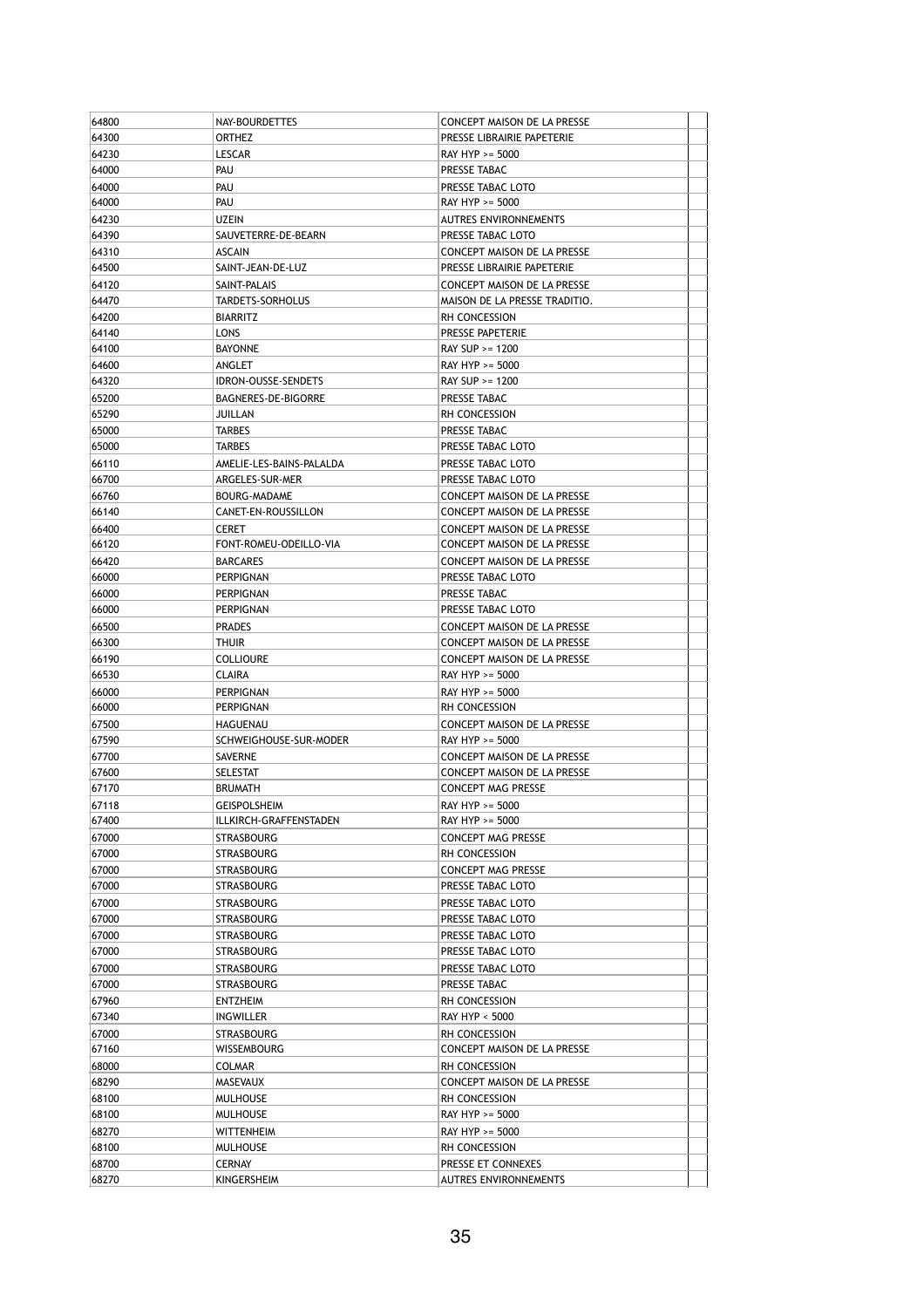| 69210<br>ARBRESLE<br>RAY HYP < 5000<br>69500<br><b>BRON</b><br><b>BAR TABAC</b><br>69300<br>CALUIRE-ET-CUIRE<br>RAY HYP >= 5000<br>69300<br>CALUIRE-ET-CUIRE<br>PRESSE TABAC LOTO<br>69260<br>CHARBONNIERES-LES-BAINS<br>CONCEPT MAISON DE LA PRESSE<br>69130<br><b>ECULLY</b><br>RAY HYP >= 5000<br>69270<br>FONTAINES-SUR-SAONE<br>PRESSE LIBRAIRIE PAPETERIE<br>69340<br>RAY HYP >= 5000<br><b>FRANCHEVILLE</b><br>69740<br><b>GENAS</b><br>PRESSE TABAC<br>69006<br>PRESSE TABAC<br>LYON ARR6<br>69006<br>PRESSE TABAC LOTO<br>LYON ARR6<br>69006<br>PRESSE TABAC<br>LYON ARR6<br>69006<br>PRESSE TABAC LOTO<br>LYON ARR6<br>69006<br>LYON ARR6<br>PRESSE LIBRAIRIE PAPETERIE<br>69006<br>PRESSE TABAC LOTO<br>LYON ARR6<br>69006<br>LYON ARR6<br><b>CONCEPT MAG PRESSE</b><br>69004<br>PRESSE TABAC LOTO<br>LYON ARR4<br>69002<br>LYON ARR2<br>PRESSE TABAC<br>69002<br>PRESSE TABAC LOTO<br>LYON ARR2<br>69002<br>PRESSE TABAC<br>LYON ARR2<br>69001<br>PRESSE TABAC<br>LYON ARR1<br>69001<br>LYON ARR1<br>PRESSE TABAC LOTO<br>69002<br>LYON ARR2<br>KIOSQUES MEDIAKIOSK |  |
|---------------------------------------------------------------------------------------------------------------------------------------------------------------------------------------------------------------------------------------------------------------------------------------------------------------------------------------------------------------------------------------------------------------------------------------------------------------------------------------------------------------------------------------------------------------------------------------------------------------------------------------------------------------------------------------------------------------------------------------------------------------------------------------------------------------------------------------------------------------------------------------------------------------------------------------------------------------------------------------------------------------------------------------------------------------------------------|--|
|                                                                                                                                                                                                                                                                                                                                                                                                                                                                                                                                                                                                                                                                                                                                                                                                                                                                                                                                                                                                                                                                                 |  |
|                                                                                                                                                                                                                                                                                                                                                                                                                                                                                                                                                                                                                                                                                                                                                                                                                                                                                                                                                                                                                                                                                 |  |
|                                                                                                                                                                                                                                                                                                                                                                                                                                                                                                                                                                                                                                                                                                                                                                                                                                                                                                                                                                                                                                                                                 |  |
|                                                                                                                                                                                                                                                                                                                                                                                                                                                                                                                                                                                                                                                                                                                                                                                                                                                                                                                                                                                                                                                                                 |  |
|                                                                                                                                                                                                                                                                                                                                                                                                                                                                                                                                                                                                                                                                                                                                                                                                                                                                                                                                                                                                                                                                                 |  |
|                                                                                                                                                                                                                                                                                                                                                                                                                                                                                                                                                                                                                                                                                                                                                                                                                                                                                                                                                                                                                                                                                 |  |
|                                                                                                                                                                                                                                                                                                                                                                                                                                                                                                                                                                                                                                                                                                                                                                                                                                                                                                                                                                                                                                                                                 |  |
|                                                                                                                                                                                                                                                                                                                                                                                                                                                                                                                                                                                                                                                                                                                                                                                                                                                                                                                                                                                                                                                                                 |  |
|                                                                                                                                                                                                                                                                                                                                                                                                                                                                                                                                                                                                                                                                                                                                                                                                                                                                                                                                                                                                                                                                                 |  |
|                                                                                                                                                                                                                                                                                                                                                                                                                                                                                                                                                                                                                                                                                                                                                                                                                                                                                                                                                                                                                                                                                 |  |
|                                                                                                                                                                                                                                                                                                                                                                                                                                                                                                                                                                                                                                                                                                                                                                                                                                                                                                                                                                                                                                                                                 |  |
|                                                                                                                                                                                                                                                                                                                                                                                                                                                                                                                                                                                                                                                                                                                                                                                                                                                                                                                                                                                                                                                                                 |  |
|                                                                                                                                                                                                                                                                                                                                                                                                                                                                                                                                                                                                                                                                                                                                                                                                                                                                                                                                                                                                                                                                                 |  |
|                                                                                                                                                                                                                                                                                                                                                                                                                                                                                                                                                                                                                                                                                                                                                                                                                                                                                                                                                                                                                                                                                 |  |
|                                                                                                                                                                                                                                                                                                                                                                                                                                                                                                                                                                                                                                                                                                                                                                                                                                                                                                                                                                                                                                                                                 |  |
|                                                                                                                                                                                                                                                                                                                                                                                                                                                                                                                                                                                                                                                                                                                                                                                                                                                                                                                                                                                                                                                                                 |  |
|                                                                                                                                                                                                                                                                                                                                                                                                                                                                                                                                                                                                                                                                                                                                                                                                                                                                                                                                                                                                                                                                                 |  |
|                                                                                                                                                                                                                                                                                                                                                                                                                                                                                                                                                                                                                                                                                                                                                                                                                                                                                                                                                                                                                                                                                 |  |
|                                                                                                                                                                                                                                                                                                                                                                                                                                                                                                                                                                                                                                                                                                                                                                                                                                                                                                                                                                                                                                                                                 |  |
|                                                                                                                                                                                                                                                                                                                                                                                                                                                                                                                                                                                                                                                                                                                                                                                                                                                                                                                                                                                                                                                                                 |  |
|                                                                                                                                                                                                                                                                                                                                                                                                                                                                                                                                                                                                                                                                                                                                                                                                                                                                                                                                                                                                                                                                                 |  |
|                                                                                                                                                                                                                                                                                                                                                                                                                                                                                                                                                                                                                                                                                                                                                                                                                                                                                                                                                                                                                                                                                 |  |
|                                                                                                                                                                                                                                                                                                                                                                                                                                                                                                                                                                                                                                                                                                                                                                                                                                                                                                                                                                                                                                                                                 |  |
| PRESSE TABAC LOTO                                                                                                                                                                                                                                                                                                                                                                                                                                                                                                                                                                                                                                                                                                                                                                                                                                                                                                                                                                                                                                                               |  |
| 69002<br>LYON ARR2                                                                                                                                                                                                                                                                                                                                                                                                                                                                                                                                                                                                                                                                                                                                                                                                                                                                                                                                                                                                                                                              |  |
| 69002<br>PRESSE TABAC<br>LYON ARR2                                                                                                                                                                                                                                                                                                                                                                                                                                                                                                                                                                                                                                                                                                                                                                                                                                                                                                                                                                                                                                              |  |
| 69008<br>LYON ARR8<br>PRESSE ET CONNEXES                                                                                                                                                                                                                                                                                                                                                                                                                                                                                                                                                                                                                                                                                                                                                                                                                                                                                                                                                                                                                                        |  |
| 69003<br>LYON ARR3<br>PRESSE TABAC LOTO                                                                                                                                                                                                                                                                                                                                                                                                                                                                                                                                                                                                                                                                                                                                                                                                                                                                                                                                                                                                                                         |  |
| 69007<br>LYON ARR7<br>BAR TABAC LOTO                                                                                                                                                                                                                                                                                                                                                                                                                                                                                                                                                                                                                                                                                                                                                                                                                                                                                                                                                                                                                                            |  |
| 69007<br>PRESSE TABAC LOTO<br>LYON ARR7                                                                                                                                                                                                                                                                                                                                                                                                                                                                                                                                                                                                                                                                                                                                                                                                                                                                                                                                                                                                                                         |  |
| 69007<br>LYON ARR7<br>PRESSE TABAC LOTO                                                                                                                                                                                                                                                                                                                                                                                                                                                                                                                                                                                                                                                                                                                                                                                                                                                                                                                                                                                                                                         |  |
| 69007<br>PRESSE TABAC<br>LYON ARR7                                                                                                                                                                                                                                                                                                                                                                                                                                                                                                                                                                                                                                                                                                                                                                                                                                                                                                                                                                                                                                              |  |
| 69007<br>PRESSE TABAC LOTO<br>LYON ARR7                                                                                                                                                                                                                                                                                                                                                                                                                                                                                                                                                                                                                                                                                                                                                                                                                                                                                                                                                                                                                                         |  |
| 69008<br>PRESSE TABAC LOTO<br>LYON ARR8                                                                                                                                                                                                                                                                                                                                                                                                                                                                                                                                                                                                                                                                                                                                                                                                                                                                                                                                                                                                                                         |  |
| 69125<br>SAINT-BONNET-DE-MURE<br>RH CONCESSION                                                                                                                                                                                                                                                                                                                                                                                                                                                                                                                                                                                                                                                                                                                                                                                                                                                                                                                                                                                                                                  |  |
| 69003<br>LYON ARR3<br>RH CONCESSION                                                                                                                                                                                                                                                                                                                                                                                                                                                                                                                                                                                                                                                                                                                                                                                                                                                                                                                                                                                                                                             |  |
| 69002<br>LYON ARR2<br>RH CONCESSION                                                                                                                                                                                                                                                                                                                                                                                                                                                                                                                                                                                                                                                                                                                                                                                                                                                                                                                                                                                                                                             |  |
| 69003<br>RH CONCESSION<br>LYON ARR3                                                                                                                                                                                                                                                                                                                                                                                                                                                                                                                                                                                                                                                                                                                                                                                                                                                                                                                                                                                                                                             |  |
| 69006<br>PRESSE TABAC LOTO<br>LYON ARR6                                                                                                                                                                                                                                                                                                                                                                                                                                                                                                                                                                                                                                                                                                                                                                                                                                                                                                                                                                                                                                         |  |
| 69600<br>PRESSE TABAC<br><b>OULLINS</b>                                                                                                                                                                                                                                                                                                                                                                                                                                                                                                                                                                                                                                                                                                                                                                                                                                                                                                                                                                                                                                         |  |
| 69200<br>RAY HYP >= 5000<br>VENISSIEUX                                                                                                                                                                                                                                                                                                                                                                                                                                                                                                                                                                                                                                                                                                                                                                                                                                                                                                                                                                                                                                          |  |
| 69190<br>PRESSE TABAC LOTO<br>SAINT-FONS                                                                                                                                                                                                                                                                                                                                                                                                                                                                                                                                                                                                                                                                                                                                                                                                                                                                                                                                                                                                                                        |  |
| 69400<br>CONCEPT MAISON DE LA PRESSE<br>VILLEFRANCHE-SUR-SAONE                                                                                                                                                                                                                                                                                                                                                                                                                                                                                                                                                                                                                                                                                                                                                                                                                                                                                                                                                                                                                  |  |
| 69007<br>PRESSE TABAC LOTO<br>LYON ARR7                                                                                                                                                                                                                                                                                                                                                                                                                                                                                                                                                                                                                                                                                                                                                                                                                                                                                                                                                                                                                                         |  |
|                                                                                                                                                                                                                                                                                                                                                                                                                                                                                                                                                                                                                                                                                                                                                                                                                                                                                                                                                                                                                                                                                 |  |
| 69720<br>LYON ARR5<br>RH CONCESSION                                                                                                                                                                                                                                                                                                                                                                                                                                                                                                                                                                                                                                                                                                                                                                                                                                                                                                                                                                                                                                             |  |
| 69140<br>RILLIEUX-LA-PAPE<br>MAISON DE LA PRESSE TRADITIO.                                                                                                                                                                                                                                                                                                                                                                                                                                                                                                                                                                                                                                                                                                                                                                                                                                                                                                                                                                                                                      |  |
| 69600<br><b>OULLINS</b><br>CONCEPT MAISON DE LA PRESSE                                                                                                                                                                                                                                                                                                                                                                                                                                                                                                                                                                                                                                                                                                                                                                                                                                                                                                                                                                                                                          |  |
| 69005<br>LYON ARR5<br>CONCEPT MAISON DE LA PRESSE                                                                                                                                                                                                                                                                                                                                                                                                                                                                                                                                                                                                                                                                                                                                                                                                                                                                                                                                                                                                                               |  |
| 69007<br>LYON ARR7<br>BAR TABAC LOTO                                                                                                                                                                                                                                                                                                                                                                                                                                                                                                                                                                                                                                                                                                                                                                                                                                                                                                                                                                                                                                            |  |
| 69125<br>LYON ARR1<br>RH CONCESSION                                                                                                                                                                                                                                                                                                                                                                                                                                                                                                                                                                                                                                                                                                                                                                                                                                                                                                                                                                                                                                             |  |
| 69006<br>LYON ARR6<br>CONCEPT MAISON DE LA PRESSE                                                                                                                                                                                                                                                                                                                                                                                                                                                                                                                                                                                                                                                                                                                                                                                                                                                                                                                                                                                                                               |  |
| 69005<br>CONCEPT MAISON DE LA PRESSE<br>LYON ARR5                                                                                                                                                                                                                                                                                                                                                                                                                                                                                                                                                                                                                                                                                                                                                                                                                                                                                                                                                                                                                               |  |
| 69800<br>SAINT-PRIEST<br>RAY HYP >= 5000                                                                                                                                                                                                                                                                                                                                                                                                                                                                                                                                                                                                                                                                                                                                                                                                                                                                                                                                                                                                                                        |  |
| 69003<br>BAR<br>LYON ARR3                                                                                                                                                                                                                                                                                                                                                                                                                                                                                                                                                                                                                                                                                                                                                                                                                                                                                                                                                                                                                                                       |  |
| 69125<br>SAINT-BONNET-DE-MURE<br>RH CONCESSION                                                                                                                                                                                                                                                                                                                                                                                                                                                                                                                                                                                                                                                                                                                                                                                                                                                                                                                                                                                                                                  |  |
| 69007<br>PRESSE TABAC<br>LYON ARR7                                                                                                                                                                                                                                                                                                                                                                                                                                                                                                                                                                                                                                                                                                                                                                                                                                                                                                                                                                                                                                              |  |
| 69700<br><b>GIVORS</b><br>RAY HYP >= 5000                                                                                                                                                                                                                                                                                                                                                                                                                                                                                                                                                                                                                                                                                                                                                                                                                                                                                                                                                                                                                                       |  |
| 69100<br>VILLEURBANNE<br>STATION SERVICE HORS AUTOROUTE                                                                                                                                                                                                                                                                                                                                                                                                                                                                                                                                                                                                                                                                                                                                                                                                                                                                                                                                                                                                                         |  |
| 69001<br>LYON ARR1<br>PRESSE TABAC LOTO                                                                                                                                                                                                                                                                                                                                                                                                                                                                                                                                                                                                                                                                                                                                                                                                                                                                                                                                                                                                                                         |  |
| 70100<br>ARC-LES-GRAY<br>RAY HYP < 5000                                                                                                                                                                                                                                                                                                                                                                                                                                                                                                                                                                                                                                                                                                                                                                                                                                                                                                                                                                                                                                         |  |
| 70200<br>LURE<br>PRESSE TABAC LOTO                                                                                                                                                                                                                                                                                                                                                                                                                                                                                                                                                                                                                                                                                                                                                                                                                                                                                                                                                                                                                                              |  |
| 70000<br><b>VESOUL</b><br>PRESSE TABAC LOTO                                                                                                                                                                                                                                                                                                                                                                                                                                                                                                                                                                                                                                                                                                                                                                                                                                                                                                                                                                                                                                     |  |
| GRAY                                                                                                                                                                                                                                                                                                                                                                                                                                                                                                                                                                                                                                                                                                                                                                                                                                                                                                                                                                                                                                                                            |  |
| 70100<br><b>CONCEPT MAG PRESSE</b>                                                                                                                                                                                                                                                                                                                                                                                                                                                                                                                                                                                                                                                                                                                                                                                                                                                                                                                                                                                                                                              |  |
| 71400<br>AUTUN<br>BAR TABAC<br>71100<br>MAISON DE LA PRESSE TRADITIO.<br>CHALON-SUR-SAONE                                                                                                                                                                                                                                                                                                                                                                                                                                                                                                                                                                                                                                                                                                                                                                                                                                                                                                                                                                                       |  |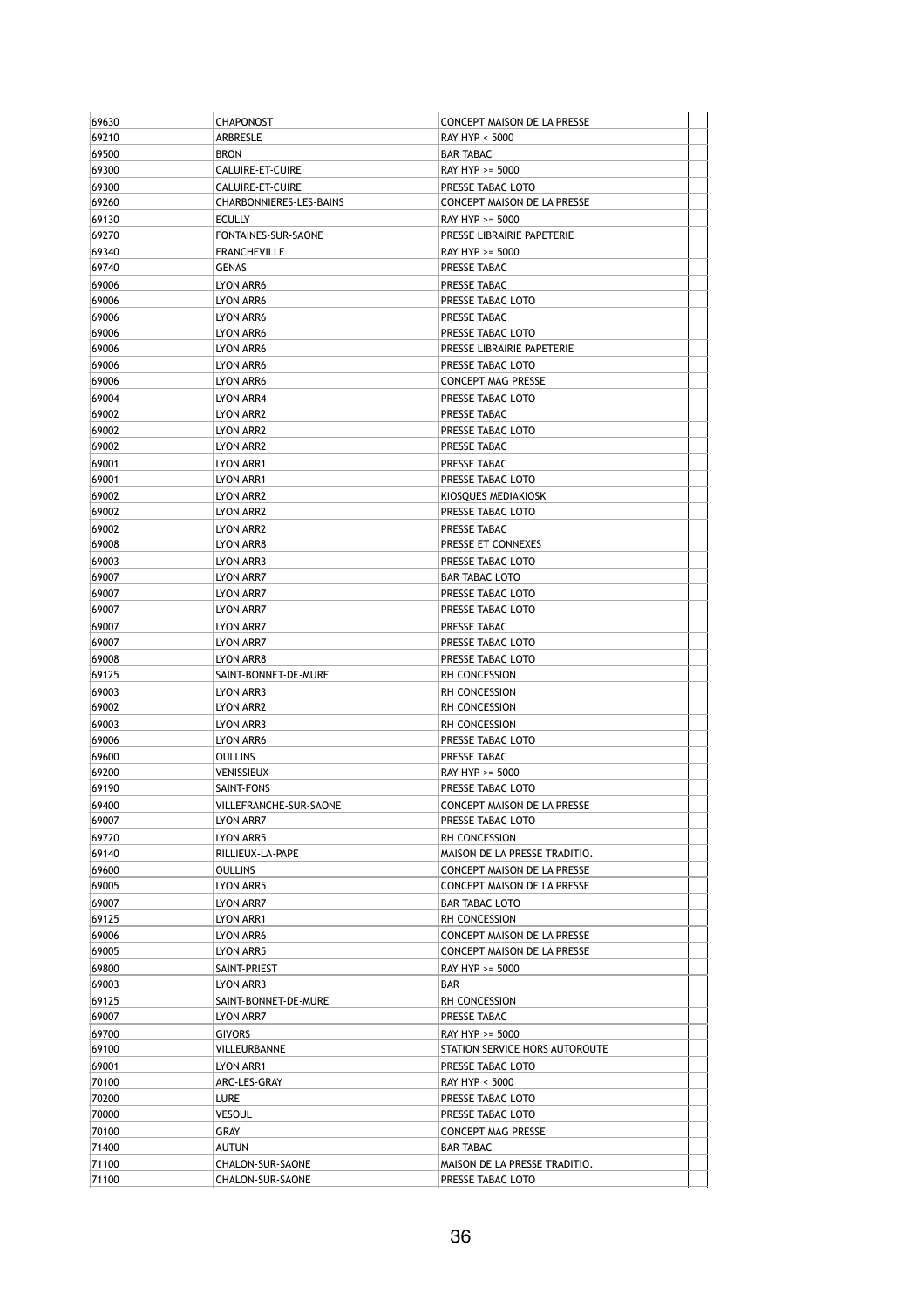| 71100          | CHALON-SUR-SAONE           | PRESSE TABAC                                             |  |
|----------------|----------------------------|----------------------------------------------------------|--|
| 71200          | <b>CREUSOT</b>             | PRESSE TABAC LOTO                                        |  |
| 71500          | <b>LOUHANS</b>             | <b>BAR TABAC</b>                                         |  |
| 71850          | CHARNAY-LES-MACON          | CONCEPT MAISON DE LA PRESSE                              |  |
| 71680          | CRECHES-SUR-SAONE          | RAY HYP >= 5000                                          |  |
| 71000          | <b>MACON</b>               | CONCEPT MAISON DE LA PRESSE                              |  |
| 71450          | BLANZY                     | PRESSE TABAC                                             |  |
| 71100          | CHALON-SUR-SAONE           | RAY HYP >= 5000                                          |  |
| 72200          | <b>FLECHE</b>              | <b>BAR TABAC LOTO</b>                                    |  |
| 72000          | <b>MANS</b>                | RH CONCESSION                                            |  |
| 72700          | <b>ALLONNES</b>            | PRESSE TABAC LOTO                                        |  |
| 72100          | <b>MANS</b>                | BAR                                                      |  |
| 72000          | <b>MANS</b>                | <b>CONCEPT MAG PRESSE</b>                                |  |
| 72600          | <b>MAMERS</b>              | <b>CONCEPT MAISON DE LA PRESSE</b>                       |  |
| 72000          | <b>MANS</b>                | <b>SUPERETTES</b>                                        |  |
| 72000          | <b>MANS</b>                | PRESSE LIBRAIRIE PAPETERIE                               |  |
| 72000          | <b>MANS</b>                | RAY SUP >= 1200                                          |  |
| 73100          | AIX-LES-BAINS              | CONCEPT MAISON DE LA PRESSE                              |  |
| 73000          | <b>CHAMBERY</b>            | PRESSE TABAC                                             |  |
| 73620          | HAUTELUCE                  | CONCEPT MAISON DE LA PRESSE                              |  |
| 73120          | SAINT-BON-TARENTAISE       | CONCEPT MAISON DE LA PRESSE                              |  |
| 74410          | SAINT-JORIOZ               | CONCEPT MAISON DE LA PRESSE                              |  |
| 74100          | ANNEMASSE                  | PRESSE TABAC LOTO                                        |  |
| 74380          | CRANVES-SALES              | CONCEPT MAISON DE LA PRESSE                              |  |
| 74140          | <b>DOUVAINE</b>            | <b>CONCEPT MAISON DE LA PRESSE</b>                       |  |
| 74130          | <b>BONNEVILLE</b>          | PRESSE TABAC LOTO                                        |  |
| 74400          | CHAMONIX-MONT-BLANC        | PRESSE LIBRAIRIE PAPETERIE                               |  |
| 74400          | CHAMONIX-MONT-BLANC        | PRESSE LIBRAIRIE PAPETERIE                               |  |
| 74160          | COLLONGES-SOUS-SALEVE      | CONCEPT MAISON DE LA PRESSE                              |  |
| 74350          | <b>CRUSEILLES</b>          | CONCEPT MAISON DE LA PRESSE                              |  |
| 74500          | EVIAN-LES-BAINS            | <b>CONCEPT MAG PRESSE</b>                                |  |
| 74800          | ROCHE-SUR-FORON            | MAISON DE LA PRESSE TRADITIO.                            |  |
| 74160          | <b>BEAUMONT</b>            | PRESSE TABAC                                             |  |
|                |                            |                                                          |  |
|                |                            |                                                          |  |
| 74930          | <b>REIGNIER</b>            | PRESSE LIBRAIRIE PAPETERIE                               |  |
| 74700          | SALLANCHES                 | PRESSE TABAC LOTO                                        |  |
| 74160          | SAINT-JULIEN-EN-GENEVOIS   | CONCEPT MAISON DE LA PRESSE                              |  |
| 74340          | <b>SAMOENS</b>             | CONCEPT MAISON DE LA PRESSE                              |  |
| 74200          | THONON-LES-BAINS           | PRESSE LIBRAIRIE PAPETERIE                               |  |
| 74140          | <b>VEIGY-FONCENEX</b>      | CONCEPT MAISON DE LA PRESSE                              |  |
| 74580          | <b>VIRY</b>                | PRESSE TABAC                                             |  |
| 74250          | VIUZ-EN-SALLAZ             | PRESSE LIBRAIRIE PAPETERIE                               |  |
| 74700          | SALLANCHES                 | AUTRES ENVIRONNEMENTS                                    |  |
| 74120          | MEGEVE                     | CONCEPT MAISON DE LA PRESSE                              |  |
| 74500          | EVIAN-LES-BAINS            | CONCEPT MAISON DE LA PRESSE                              |  |
| 74000          | ANNECY                     | RAY HYP >= 5000                                          |  |
| 74240          | GAILLARD                   | CONCEPT MAG PRESSE                                       |  |
| 74600          | SEYNOD                     | <b>RAY HYP &lt; 5000</b><br>KIOSQUES MEDIAKIOSK          |  |
| 75009          | PARIS ARR9                 |                                                          |  |
| 75009          | PARIS ARR9                 | KIOSQUES MEDIAKIOSK                                      |  |
| 75001          | PARIS ARR1                 | PRESSE LIBRAIRIE                                         |  |
| 75001          | PARIS ARR1                 | MAG PRESSE CITY                                          |  |
| 75018          | PARIS ARR18                | PRESSE PAPETERIE                                         |  |
| 75018          | PARIS ARR18                | PRESSE PAPETERIE                                         |  |
| 75009          | PARIS ARR9                 | CONCEPT MAISON DE LA PRESSE                              |  |
| 75009          | PARIS ARR9                 | PRESSE LIBRAIRIE PAPETERIE                               |  |
| 75019          | PARIS ARR19                | PRESSE LIBRAIRIE PAPETERIE                               |  |
| 75019          | PARIS ARR19                | PRESSE LIBRAIRIE PAPETERIE                               |  |
| 75020          | PARIS ARR20                | PRESSE LIBRAIRIE PAPETERIE                               |  |
| 75020          | PARIS ARR20                | PRESSE LIBRAIRIE PAPETERIE                               |  |
| 75020          | PARIS ARR20                | PRESSE TABAC LOTO                                        |  |
| 75020          | PARIS ARR20                | PRESSE LIBRAIRIE PAPETERIE                               |  |
| 75010          | PARIS ARR10                | PRESSE LIBRAIRIE PAPETERIE                               |  |
| 75012          | PARIS ARR12                | PRESSE LIBRAIRIE PAPETERIE                               |  |
| 75012          | PARIS ARR12                | PRESSE TABAC LOTO                                        |  |
| 75012<br>75012 | PARIS ARR12<br>PARIS ARR12 | PRESSE LIBRAIRIE PAPETERIE<br>PRESSE LIBRAIRIE PAPETERIE |  |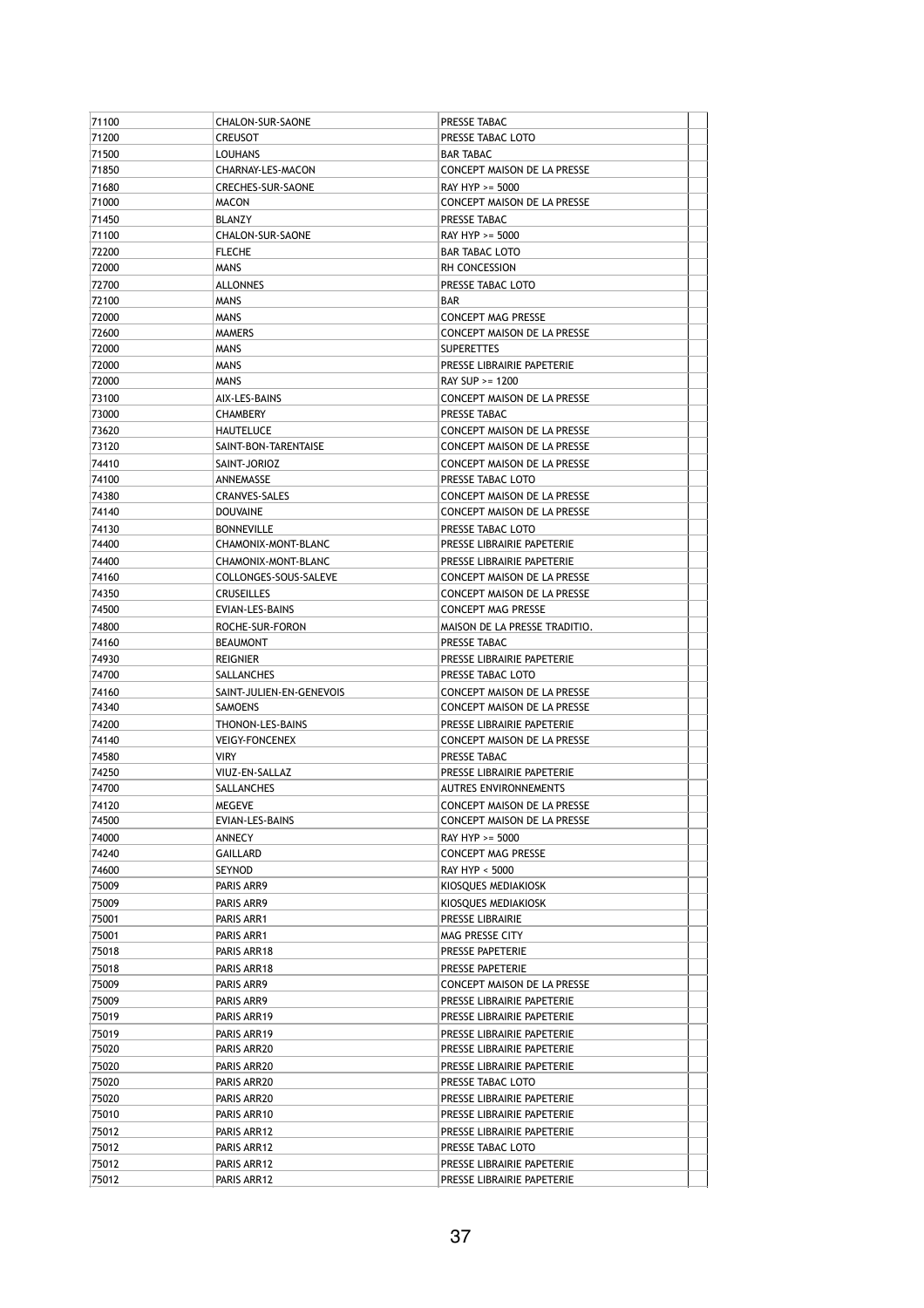| 75005          | PARIS ARR5                 | PRESSE LIBRAIRIE PAPETERIE                        |  |
|----------------|----------------------------|---------------------------------------------------|--|
| 75005          | PARIS ARR5                 | KIOSQUES MEDIAKIOSK                               |  |
| 75005          | PARIS ARR5                 | PRESSE PAPETERIE                                  |  |
| 75013          | PARIS ARR13                | PRESSE LIBRAIRIE PAPETERIE                        |  |
| 75005          | PARIS ARR5                 | PRESSE TABAC LOTO                                 |  |
| 75006          | PARIS ARR6                 | KIOSQUES MEDIAKIOSK                               |  |
| 75001          | PARIS ARR1                 | KIOSQUES MEDIAKIOSK                               |  |
| 75005          | PARIS ARR5                 | KIOSQUES MEDIAKIOSK                               |  |
| 75005          | PARIS ARR5                 | KIOSQUES MEDIAKIOSK                               |  |
| 75013          | PARIS ARR13                | PRESSE LIBRAIRIE PAPETERIE                        |  |
| 75014          | PARIS ARR14                | PRESSE LIBRAIRIE PAPETERIE                        |  |
| 75014          | PARIS ARR14                | PRESSE LIBRAIRIE PAPETERIE                        |  |
| 75014          | PARIS ARR14                | KIOSQUES MEDIAKIOSK                               |  |
| 75006<br>75007 | PARIS ARR6<br>PARIS ARR7   | KIOSQUES MEDIAKIOSK<br>PRESSE LIBRAIRIE PAPETERIE |  |
| 75007          | PARIS ARR7                 | PRESSE LIBRAIRIE PAPETERIE                        |  |
| 75015          | PARIS ARR15                | PRESSE LIBRAIRIE PAPETERIE                        |  |
| 75015          | PARIS ARR15                | PRESSE LIBRAIRIE PAPETERIE                        |  |
| 75015          | PARIS ARR15                | <b>CONCEPT MAG PRESSE</b>                         |  |
| 75015          | PARIS ARR15                | PRESSE LIBRAIRIE PAPETERIE                        |  |
| 75015          | PARIS ARR15                | PRESSE LIBRAIRIE PAPETERIE                        |  |
| 75016          | PARIS ARR16                | KIOSQUES MEDIAKIOSK                               |  |
| 75016          | PARIS ARR16                | PRESSE LIBRAIRIE PAPETERIE                        |  |
| 75016          | PARIS ARR16                | PRESSE LIBRAIRIE PAPETERIE                        |  |
| 75016          | PARIS ARR16                | PRESSE LIBRAIRIE PAPETERIE                        |  |
| 75008          | PARIS ARR8                 | KIOSQUES MEDIAKIOSK                               |  |
| 75018          | PARIS ARR18                | PRESSE LIBRAIRIE PAPETERIE                        |  |
| 75018          | PARIS ARR18                | PRESSE LIBRAIRIE PAPETERIE                        |  |
| 75009          | PARIS ARR9                 | RH CONCESSION                                     |  |
| 75010          | PARIS ARR10                | RH CONCESSION                                     |  |
| 75010          | PARIS ARR10                | RH CONCESSION                                     |  |
| 75010          | PARIS ARR10                | RH CONCESSION                                     |  |
| 75010          | PARIS ARR10                | RH CONCESSION                                     |  |
| 75012          | PARIS ARR12                | RH CONCESSION                                     |  |
| 75012          | PARIS ARR12                | RH CONCESSION                                     |  |
| 75012          | PARIS ARR12                | RH CONCESSION                                     |  |
| 75012          | PARIS ARR12                | RH CONCESSION                                     |  |
| 75012          | PARIS ARR12                | RH CONCESSION                                     |  |
| 75012          | PARIS ARR12                | RH CONCESSION                                     |  |
| 75013<br>75013 | PARIS ARR13<br>PARIS ARR13 | RH CONCESSION<br>RH CONCESSION                    |  |
| 75007          | PARIS ARR7                 | RH CONCESSION                                     |  |
| 75005          | PARIS ARR5                 | RH CONCESSION                                     |  |
| 75015          | PARIS ARR15                | RH CONCESSION                                     |  |
| 75015          | PARIS ARR15                | RH CONCESSION                                     |  |
| 75007          | PARIS ARR7                 | RH CONCESSION                                     |  |
| 75017          | PARIS ARR17                | RH CONCESSION                                     |  |
| 75008          | PARIS ARR8                 | RH CONCESSION                                     |  |
| 75008          | PARIS ARR8                 | RH CONCESSION                                     |  |
| 75012          | PARIS ARR12                | KIOSQUES MEDIAKIOSK                               |  |
| 75015          | PARIS ARR15                | RH CONCESSION                                     |  |
| 75010          | PARIS ARR10                | RH CONCESSION                                     |  |
| 75015          | PARIS ARR15                | RH CONCESSION                                     |  |
| 75015          | PARIS ARR15                | PRESSE LIBRAIRIE PAPETERIE                        |  |
| 75015          | PARIS ARR15                | PRESSE TABAC LOTO                                 |  |
| 75015          | PARIS ARR15                | RH CONCESSION                                     |  |
| 75017          | PARIS ARR17                | RH CONCESSION                                     |  |
| 75010          | PARIS ARR10                | RH CONCESSION                                     |  |
| 75006          | PARIS ARR6                 | KIOSQUES MEDIAKIOSK                               |  |
| 75011          | PARIS ARR11                | KIOSQUES MEDIAKIOSK                               |  |
| 75012          | PARIS ARR12                | KIOSQUES MEDIAKIOSK                               |  |
| 75015          | PARIS ARR15                | RH CONCESSION                                     |  |
| 75013<br>75012 | PARIS ARR13<br>PARIS ARR12 | PRESSE LIBRAIRIE PAPETERIE<br>RH CONCESSION       |  |
| 75001          | PARIS ARR1                 | CONCEPT MAISON DE LA PRESSE                       |  |
| 75010          | PARIS ARR10                | RH CONCESSION                                     |  |
|                |                            |                                                   |  |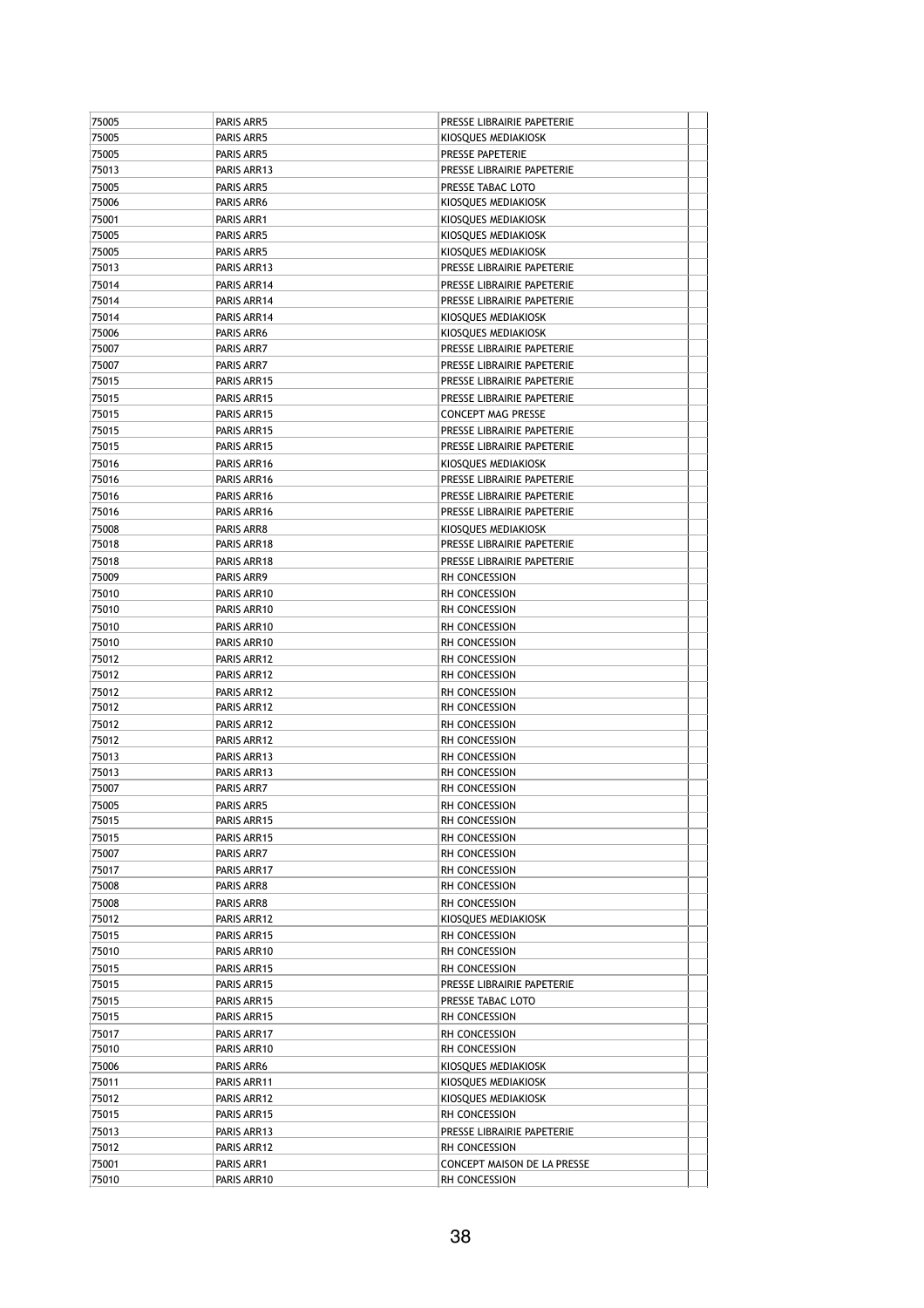| 75006          | PARIS ARR6                           | PRESSE PAPETERIE                                         |  |
|----------------|--------------------------------------|----------------------------------------------------------|--|
| 75013          | PARIS ARR13                          | RAY HYP >= 5000                                          |  |
| 75015          | PARIS ARR15                          | PRESSE LIBRAIRIE PAPETERIE                               |  |
| 75009          | PARIS ARR9                           | RH CONCESSION                                            |  |
| 75009          | PARIS ARR9                           | RH CONCESSION                                            |  |
| 75009          | PARIS ARR9                           | RH CONCESSION                                            |  |
| 75006          | PARIS ARR6                           | PRESSE TABAC LOTO                                        |  |
| 75013          | PARIS ARR13                          | RH CONCESSION                                            |  |
| 75015          | PARIS ARR15                          | PRESSE LIBRAIRIE PAPETERIE                               |  |
| 75012          | PARIS ARR12                          | <b>RH CONCESSION</b>                                     |  |
| 75010          | PARIS ARR10                          | RH CONCESSION                                            |  |
| 75015          | PARIS ARR15                          | RAY HYP < 5000                                           |  |
| 75010          | PARIS ARR10                          | RH CONCESSION                                            |  |
| 75010          | PARIS ARR10                          | <b>RH CONCESSION</b>                                     |  |
| 75015          | PARIS ARR15                          | PRESSE TABAC                                             |  |
| 75020          | PARIS ARR20                          | PRESSE TABAC LOTO                                        |  |
| 75020          | PARIS ARR20                          | RAY HYP >= 5000                                          |  |
| 75005          | PARIS ARR5                           | <b>BAR TABAC</b>                                         |  |
| 75015          | PARIS ARR15                          | <b>RH CONCESSION</b>                                     |  |
| 75010          | PARIS ARR10                          | RH CONCESSION                                            |  |
| 75018          | PARIS ARR18                          | PRESSE LIBRAIRIE PAPETERIE                               |  |
| 75013          | PARIS ARR13                          | PRESSE TABAC LOTO                                        |  |
| 75006          | PARIS ARR6                           | <b>MAGASINS</b>                                          |  |
| 75012          | PARIS ARR12                          | RH CONCESSION                                            |  |
| 75008          | PARIS ARR8                           | RH CONCESSION                                            |  |
| 75008          | PARIS ARR8                           | <b>RH CONCESSION</b>                                     |  |
| 75008          | PARIS ARR8                           | RH CONCESSION                                            |  |
| 75008          | PARIS ARR8                           | RH CONCESSION                                            |  |
| 75005          | PARIS ARR5                           | KIOSQUES MEDIAKIOSK                                      |  |
| 75007          | PARIS ARR7                           | PRESSE TABAC LOTO                                        |  |
| 75017          |                                      | PRESSE ET CONNEXES                                       |  |
| 76450          | CANY-BARVILLE                        | CONCEPT MAISON DE LA PRESSE                              |  |
| 76200          | <b>DIEPPE</b>                        | CONCEPT MAISON DE LA PRESSE                              |  |
| 76260          | EU                                   | CONCEPT MAISON DE LA PRESSE                              |  |
| 76400          | <b>FECAMP</b>                        | CONCEPT MAISON DE LA PRESSE                              |  |
| 76600          | HAVRE                                | CONCEPT MAISON DE LA PRESSE                              |  |
| 76620          | <b>HAVRE</b>                         | PRESSE TABAC LOTO                                        |  |
| 76170          | <b>LILLEBONNE</b>                    | CONCEPT MAISON DE LA PRESSE                              |  |
| 76240          | <b>BONSECOURS</b>                    | PRESSE TABAC LOTO                                        |  |
| 76130          | MONT-SAINT-AIGNAN                    | PRESSE TABAC LOTO                                        |  |
| 76000          | <b>ROUEN</b>                         | <b>BAR TABAC LOTO</b>                                    |  |
| 76000          | <b>ROUEN</b>                         | <b>RH CONCESSION</b>                                     |  |
| 76000          | <b>ROUEN</b>                         | RH CONCESSION                                            |  |
| 76300          | SOTTEVILLE-LES-ROUEN                 | CONCEPT MAISON DE LA PRESSE                              |  |
| 76430          | SAINT-ROMAIN-DE-COLBOSC              | <b>CONCEPT MAISON DE LA PRESSE</b>                       |  |
| 76190          |                                      |                                                          |  |
|                |                                      |                                                          |  |
|                | <b>YVETOT</b>                        | CONCEPT MAISON DE LA PRESSE                              |  |
| 76750          | <b>BUCHY</b>                         | CONCEPT MAISON DE LA PRESSE                              |  |
| 76610          | HAVRE                                | CONCEPT MAG PRESSE                                       |  |
| 76400          | <b>FECAMP</b>                        | PRESSE ET CONNEXES                                       |  |
| 76520          | FRANQUEVILLE-SAINT-PIERRE            | RAY HYP < 5000                                           |  |
| 76410          | TOURVILLE-LA-RIVIERE                 | RAY HYP >= 5000                                          |  |
| 76130          | MONT-SAINT-AIGNAN                    | RAY HYP >= 5000                                          |  |
| 76360          | <b>BARENTIN</b>                      | <b>AUTRES ENVIRONNEMENTS</b>                             |  |
| 76360          | BARENTIN                             | RAY HYP >= 5000                                          |  |
| 76620          | HAVRE                                | RAY HYP >= 5000                                          |  |
| 76000          | ROUEN                                | CONCEPT MAISON DE LA PRESSE                              |  |
| 76600          | <b>HAVRE</b>                         | PRESSE ET CONNEXES                                       |  |
| 76600          | HAVRE                                | KIOSQUES MEDIAKIOSK                                      |  |
| 76000          | ROUEN                                | PRESSE LIBRAIRIE                                         |  |
| 77480          | BRAY-SUR-SEINE                       | CONCEPT MAISON DE LA PRESSE                              |  |
| 77170          | <b>BRIE-COMTE-ROBERT</b>             | PRESSE LIBRAIRIE PAPETERIE                               |  |
| 77120          | <b>COULOMMIERS</b>                   | CONCEPT MAISON DE LA PRESSE                              |  |
| 77300          | FONTAINEBLEAU                        | CONCEPT MAISON DE LA PRESSE                              |  |
| 77870          | <b>VULAINES-SUR-SEINE</b>            | PRESSE LIBRAIRIE PAPETERIE                               |  |
| 77610<br>77400 | FONTENAY-TRESIGNY<br>LAGNY-SUR-MARNE | PRESSE LIBRAIRIE PAPETERIE<br>PRESSE LIBRAIRIE PAPETERIE |  |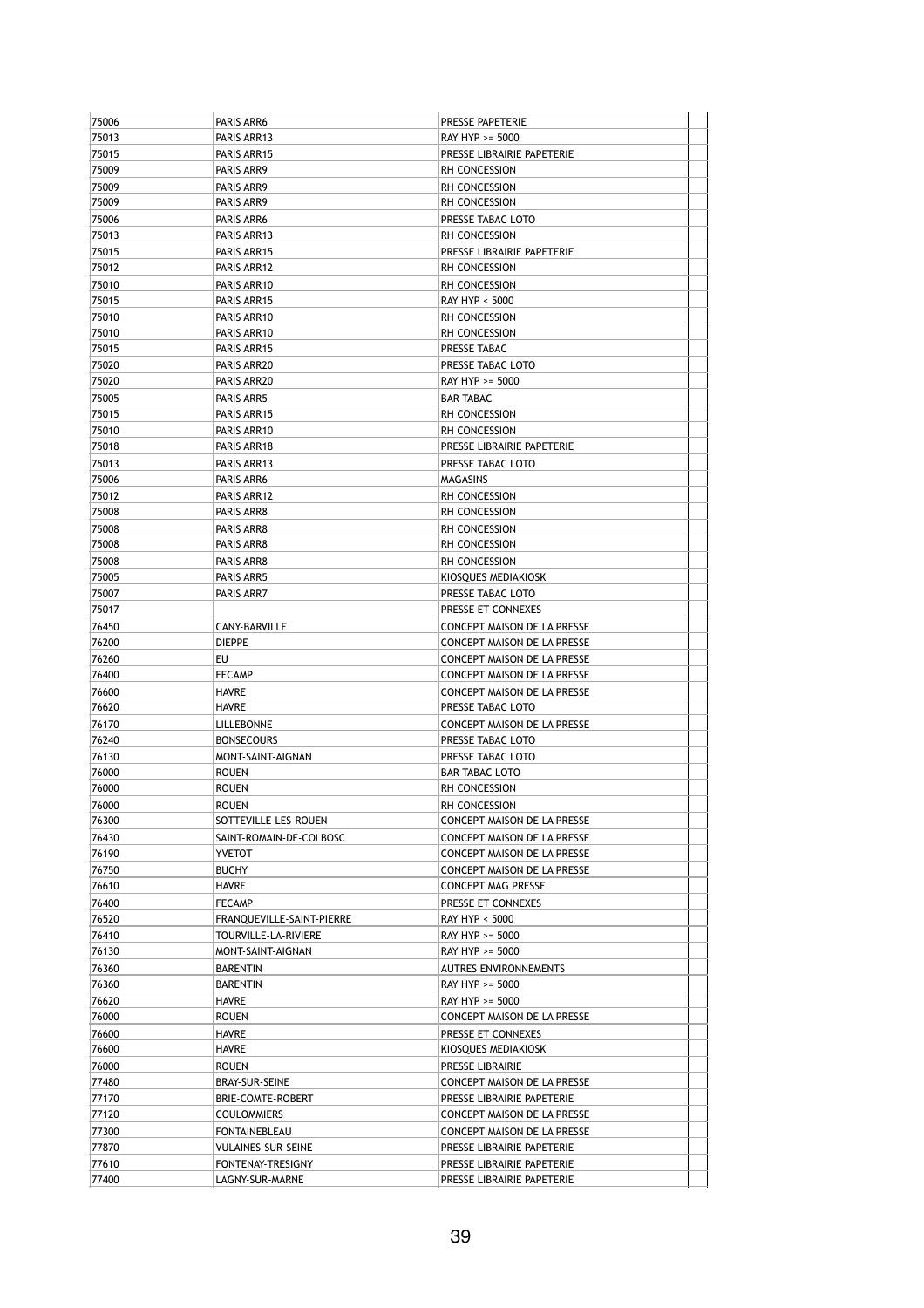| 77400 | <b>POMPONNE</b>            | PRESSE LIBRAIRIE PAPETERIE                       |  |
|-------|----------------------------|--------------------------------------------------|--|
| 77000 | <b>MELUN</b>               | <b>BAR TABAC</b>                                 |  |
| 77370 | <b>NANGIS</b>              | PRESSE LIBRAIRIE PAPETERIE                       |  |
| 77140 | <b>NEMOURS</b>             | CONCEPT MAISON DE LA PRESSE                      |  |
| 77360 | VAIRES-SUR-MARNE           | CONCEPT MAISON DE LA PRESSE                      |  |
| 77700 | <b>CHESSY</b>              | RH CONCESSION                                    |  |
| 77760 | CHAPELLE-LA-REINE          | PRESSE LIBRAIRIE PAPETERIE                       |  |
| 77420 | CHAMPS-SUR-MARNE           | PRESSE TABAC LOTO                                |  |
| 77340 | PONTAULT-COMBAULT          | RAY HYP >= 5000                                  |  |
| 77090 | COLLEGIEN                  | RAY HYP >= 5000                                  |  |
| 77100 | <b>MEAUX</b>               | <b>CONCEPT MAG PRESSE</b>                        |  |
| 77190 | <b>VILLIERS-EN-BIERE</b>   | RAY HYP >= 5000                                  |  |
| 77240 | <b>CESSON</b>              | RAY HYP >= 5000                                  |  |
| 77130 | VARENNES-SUR-SEINE         | PRESSE LIBRAIRIE PAPETERIE                       |  |
| 77410 | CLAYE-SOUILLY              | RAY HYP >= 5000                                  |  |
| 77500 | <b>CHELLES</b>             | AUTRES ENVIRONNEMENTS                            |  |
| 78400 | CHATOU                     | PRESSE LIBRAIRIE PAPETERIE                       |  |
| 78800 | <b>HOUILLES</b>            | CONCEPT MAISON DE LA PRESSE                      |  |
| 78430 | <b>LOUVECIENNES</b>        | PRESSE TABAC LOTO                                |  |
| 78110 | <b>VESINET</b>             | CONCEPT MAISON DE LA PRESSE                      |  |
| 78410 | <b>FLINS-SUR-SEINE</b>     | RAY HYP >= 5000                                  |  |
| 78600 | MAISONS-LAFFITTE           | CONCEPT MAISON DE LA PRESSE                      |  |
| 78200 | <b>BUCHELAY</b>            | RAY HYP >= 5000                                  |  |
| 78120 | RAMBOUILLET                | RAY HYP >= 5000                                  |  |
| 78360 | <b>MONTESSON</b>           | RAY HYP >= 5000                                  |  |
| 78140 | <b>VELIZY-VILLACOUBLAY</b> | RAY HYP >= 5000                                  |  |
| 78150 | <b>CHESNAY</b>             | PRESSE TABAC LOTO                                |  |
| 78000 | VERSAILLES                 | KIOSOUES MEDIAKIOSK                              |  |
| 78000 | VERSAILLES                 | PRESSE LIBRAIRIE PAPETERIE                       |  |
| 78700 | CONFLANS-SAINTE-HONORINE   | RAY HYP >= 5000                                  |  |
| 78280 | <b>GUYANCOURT</b>          | CONCEPT MAISON DE LA PRESSE                      |  |
| 78290 | <b>CROISSY-SUR-SEINE</b>   | PRESSE LIBRAIRIE PAPETERIE                       |  |
| 78370 | <b>PLAISIR</b>             | RAY HYP >= 5000                                  |  |
| 78420 | CARRIERES-SUR-SEINE        | CONCEPT MAISON DE LA PRESSE                      |  |
| 78000 | VERSAILLES                 | RAY HYP < 5000                                   |  |
| 78400 | <b>CHATOU</b>              | RAY SUP >= 1200                                  |  |
| 78240 | CHAMBOURCY                 | RAY HYP >= 5000                                  |  |
| 78180 | MONTIGNY-LE-BRETONNEUX     | RAY HYP >= 5000                                  |  |
| 79370 | CELLES-SUR-BELLE           | PRESSE ET CONNEXES                               |  |
| 79460 | MAGNE                      | RAY SUP < 1200                                   |  |
| 79000 | NIORT                      | <b>CONCEPT MAISON DE LA PRESSE</b>               |  |
| 79400 | AZAY-LE-BRULE              | RAY HYP < 5000                                   |  |
| 80100 | ABBEVILLE                  | CONCEPT MAISON DE LA PRESSE                      |  |
| 80100 | ABBEVILLE                  | <b>BAR TABAC</b>                                 |  |
| 80250 | AILLY-SUR-NOYE             | CONCEPT MAISON DE LA PRESSE                      |  |
| 80300 | ALBERT                     | CONCEPT MAISON DE LA PRESSE                      |  |
| 80000 | AMIENS                     | <b>BAR TABAC LOTO</b>                            |  |
| 80600 | <b>DOULLENS</b>            | CONCEPT MAISON DE LA PRESSE                      |  |
| 80500 | MONTDIDIER                 | CONCEPT MAISON DE LA PRESSE                      |  |
| 80700 | <b>ROYE</b>                | CONCEPT MAISON DE LA PRESSE                      |  |
| 80230 | SAINT-VALERY-SUR-SOMME     | CONCEPT MAISON DE LA PRESSE                      |  |
| 80000 | AMIENS                     | CONCEPT MAISON DE LA PRESSE                      |  |
| 80480 | dury                       | RAY HYP >= 5000                                  |  |
| 80200 | <b>PERONNE</b>             | CONCEPT MAISON DE LA PRESSE                      |  |
| 80000 | AMIENS                     | BAR TABAC LOTO                                   |  |
| 81000 | ALBI                       | CONCEPT MAG PRESSE                               |  |
| 81000 | ALBI                       | PRESSE TABAC LOTO                                |  |
| 81400 | CARMAUX                    | CONCEPT MAISON DE LA PRESSE                      |  |
| 81100 | <b>CASTRES</b>             | PRESSE TABAC LOTO                                |  |
| 81100 | <b>CASTRES</b>             | PRESSE TABAC LOTO                                |  |
| 81600 | GAILLAC                    | CONCEPT MAISON DE LA PRESSE                      |  |
| 81600 | GAILLAC                    | CONCEPT MAG PRESSE                               |  |
| 81800 | RABASTENS                  | CONCEPT MAISON DE LA PRESSE                      |  |
| 81120 | REALMONT                   | PRESSE LIBRAIRIE PAPETERIE                       |  |
| 81300 |                            |                                                  |  |
| 82300 | GRAULHET<br>CAUSSADE       | PRESSE TABAC LOTO<br>CONCEPT MAISON DE LA PRESSE |  |
|       |                            |                                                  |  |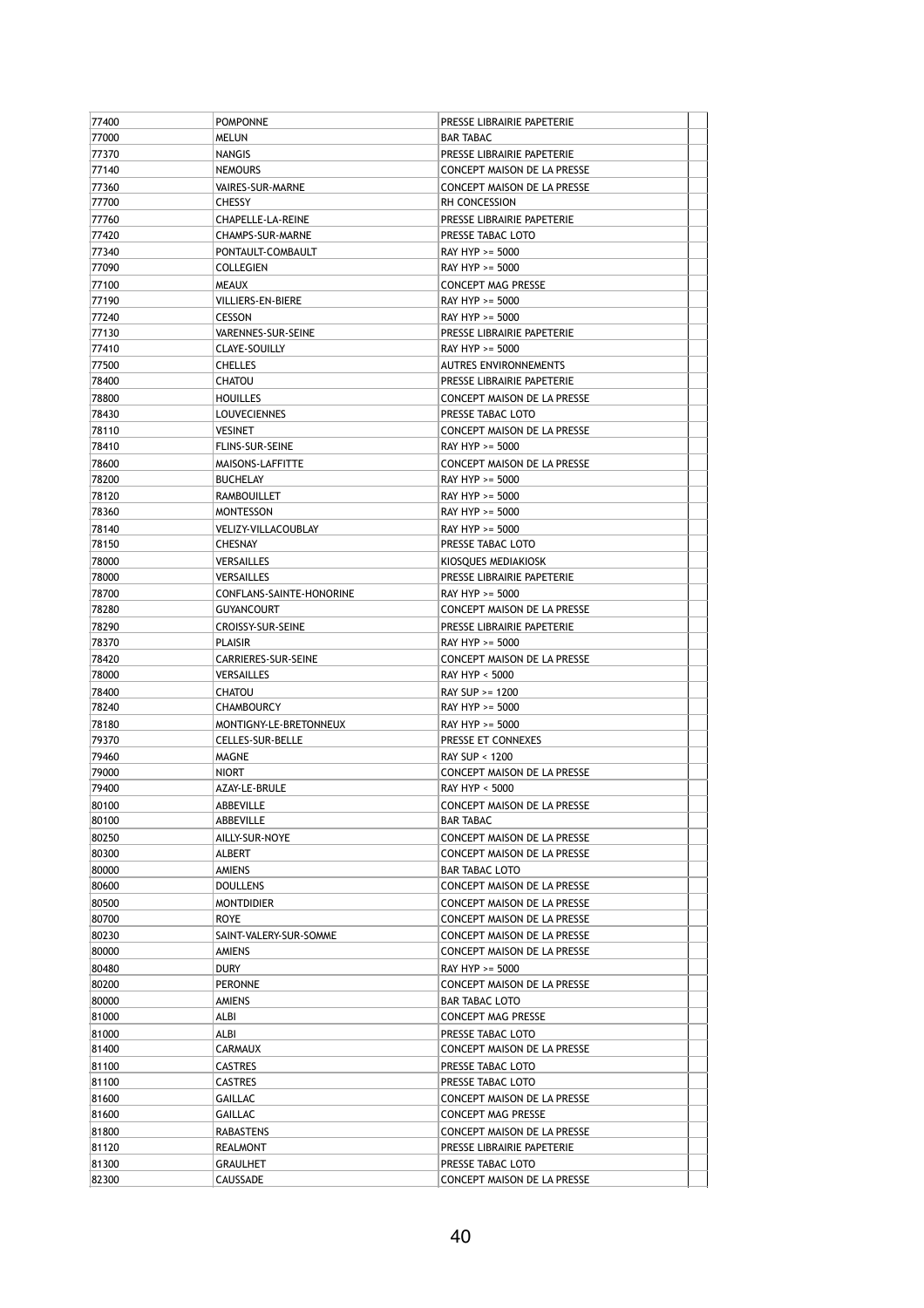| 82110 | LAUZERTE                            | MAISON DE LA PRESSE TRADITIO.      |  |
|-------|-------------------------------------|------------------------------------|--|
| 82000 | <b>MONTAUBAN</b>                    | CONCEPT MAISON DE LA PRESSE        |  |
| 82000 | MONTAUBAN                           | PRESSE ET CONNEXES                 |  |
| 82000 | <b>MONTAUBAN</b>                    | PRESSE TABAC LOTO                  |  |
| 83150 | <b>BANDOL</b>                       | CONCEPT MAISON DE LA PRESSE        |  |
| 83240 | CAVALAIRE-SUR-MER                   | CONCEPT MAISON DE LA PRESSE        |  |
| 83300 | DRAGUIGNAN                          | CONCEPT MAISON DE LA PRESSE        |  |
| 83300 | DRAGUIGNAN                          | PRESSE LIBRAIRIE PAPETERIE         |  |
| 83370 | <b>FREJUS</b>                       | CONCEPT MAISON DE LA PRESSE        |  |
| 83700 | SAINT-RAPHAEL                       | <b>CONCEPT MAISON DE LA PRESSE</b> |  |
| 83250 | LONDE-LES-MAURES                    | CONCEPT MAISON DE LA PRESSE        |  |
| 83980 | LAVANDOU                            | CONCEPT MAISON DE LA PRESSE        |  |
|       |                                     | <b>CONCEPT MAISON DE LA PRESSE</b> |  |
| 83230 | BORMES-LES-MIMOSAS<br><b>PRADET</b> |                                    |  |
| 83220 |                                     | CONCEPT MAISON DE LA PRESSE        |  |
| 83190 | <b>OLLIOULES</b>                    | CONCEPT MAISON DE LA PRESSE        |  |
| 83110 | SANARY-SUR-MER                      | CONCEPT MAISON DE LA PRESSE        |  |
| 83420 | CROIX-VALMER                        | PRESSE TABAC                       |  |
| 83120 | SAINTE-MAXIME                       | CONCEPT MAISON DE LA PRESSE        |  |
| 83000 | <b>TOULON</b>                       | KIOSQUES MEDIAKIOSK                |  |
| 83000 | TOULON                              | KIOSQUES MEDIAKIOSK                |  |
| 83000 | TOULON                              | PRESSE TABAC LOTO                  |  |
| 83100 | TOULON                              | RH CONCESSION                      |  |
| 83130 | GARDE                               | PRESSE LIBRAIRIE PAPETERIE         |  |
| 83190 | <b>OLLIOULES</b>                    | RAY HYP >= 5000                    |  |
| 83310 | COGOLIN                             | PRESSE ET CONNEXES                 |  |
| 83000 | TOULON                              | PRESSE ET CONNEXES                 |  |
| 83120 | SAINTE-MAXIME                       | <b>CONCEPT MAG PRESSE</b>          |  |
| 83220 | PRADET                              | <b>RAY HYP &lt; 5000</b>           |  |
| 83510 | LORGUES                             | CONCEPT MAISON DE LA PRESSE        |  |
| 83160 | VALETTE-DU-VAR                      | RAY HYP >= 5000                    |  |
| 83160 | VALETTE-DU-VAR                      | CONCEPT MAISON DE LA PRESSE        |  |
| 83400 | HYERES                              | CONCEPT MAISON DE LA PRESSE        |  |
|       |                                     |                                    |  |
| 84000 | AVIGNON                             | PRESSE TABAC LOTO                  |  |
| 84500 | BOLLENE                             | CONCEPT MAISON DE LA PRESSE        |  |
| 84500 | <b>BOLLENE</b>                      | PRESSE TABAC LOTO                  |  |
| 84160 | <b>CADENET</b>                      | CONCEPT MAISON DE LA PRESSE        |  |
| 84130 | PONTET                              | PRESSE TABAC LOTO                  |  |
| 84110 | VAISON-LA-ROMAINE                   | CONCEPT MAISON DE LA PRESSE        |  |
| 84000 | AVIGNON                             | RH CONCESSION                      |  |
| 84000 | AVIGNON                             | PRESSE ET CONNEXES                 |  |
| 84275 | <b>PONTET</b>                       | RAY HYP >= 5000                    |  |
| 84000 | AVIGNON                             | RAY SUP >= 1200                    |  |
| 85300 | CHALLANS                            | CONCEPT MAISON DE LA PRESSE        |  |
| 85350 | ILE-D'YEU                           | CONCEPT MAISON DE LA PRESSE        |  |
| 85000 | ROCHE-SUR-YON                       | CONCEPT MAISON DE LA PRESSE        |  |
| 85000 | ROCHE-SUR-YON                       | PRESSE TABAC LOTO                  |  |
| 85000 | ROCHE-SUR-YON                       | CONCEPT MAG PRESSE                 |  |
| 85100 | SABLES-D'OLONNE                     | PRESSE LIBRAIRIE PAPETERIE         |  |
| 85100 | SABLES-D'OLONNE                     | PRESSE TABAC LOTO                  |  |
| 85400 | <b>LUCON</b>                        | PRESSE TABAC LOTO                  |  |
| 85400 | LUCON                               | $RAY$ SUP $>= 1200$                |  |
| 85330 | NOIRMOUTIER-EN-L'ILE                | PRESSE LIBRAIRIE PAPETERIE         |  |
| 85800 | SAINT-GILLES-CROIX-DE-VIE           | CONCEPT MAISON DE LA PRESSE        |  |
| 85160 | SAINT-JEAN-DE-MONTS                 | <b>CONCEPT MAISON DE LA PRESSE</b> |  |
|       |                                     |                                    |  |
| 85180 | CHATEAU-D'OLONNE                    | CONCEPT MAG PRESSE                 |  |
| 85440 | TALMONT-SAINT-HILAIRE               | RAY HYP < 5000                     |  |
| 86270 | ROCHE-POSAY                         | CONCEPT MAISON DE LA PRESSE        |  |
| 86000 | <b>POITIERS</b>                     | PRESSE TABAC LOTO                  |  |
| 86000 | POITIERS                            | CONCEPT MAG PRESSE                 |  |
| 86180 | BUXEROLLES                          | CONCEPT MAISON DE LA PRESSE        |  |
| 86100 | CHATELLERAULT                       | RAY HYP >= 5000                    |  |
| 86000 | POITIERS                            | RAY HYP >= 5000                    |  |
| 86370 | VIVONNE                             | PRESSE LIBRAIRIE PAPETERIE         |  |
| 86360 | CHASSENEUIL-DU-POITOU               | PRESSE TABAC                       |  |
| 87000 | LIMOGES                             | PRESSE TABAC LOTO                  |  |
| 87000 | <b>LIMOGES</b>                      | PRESSE TABAC LOTO                  |  |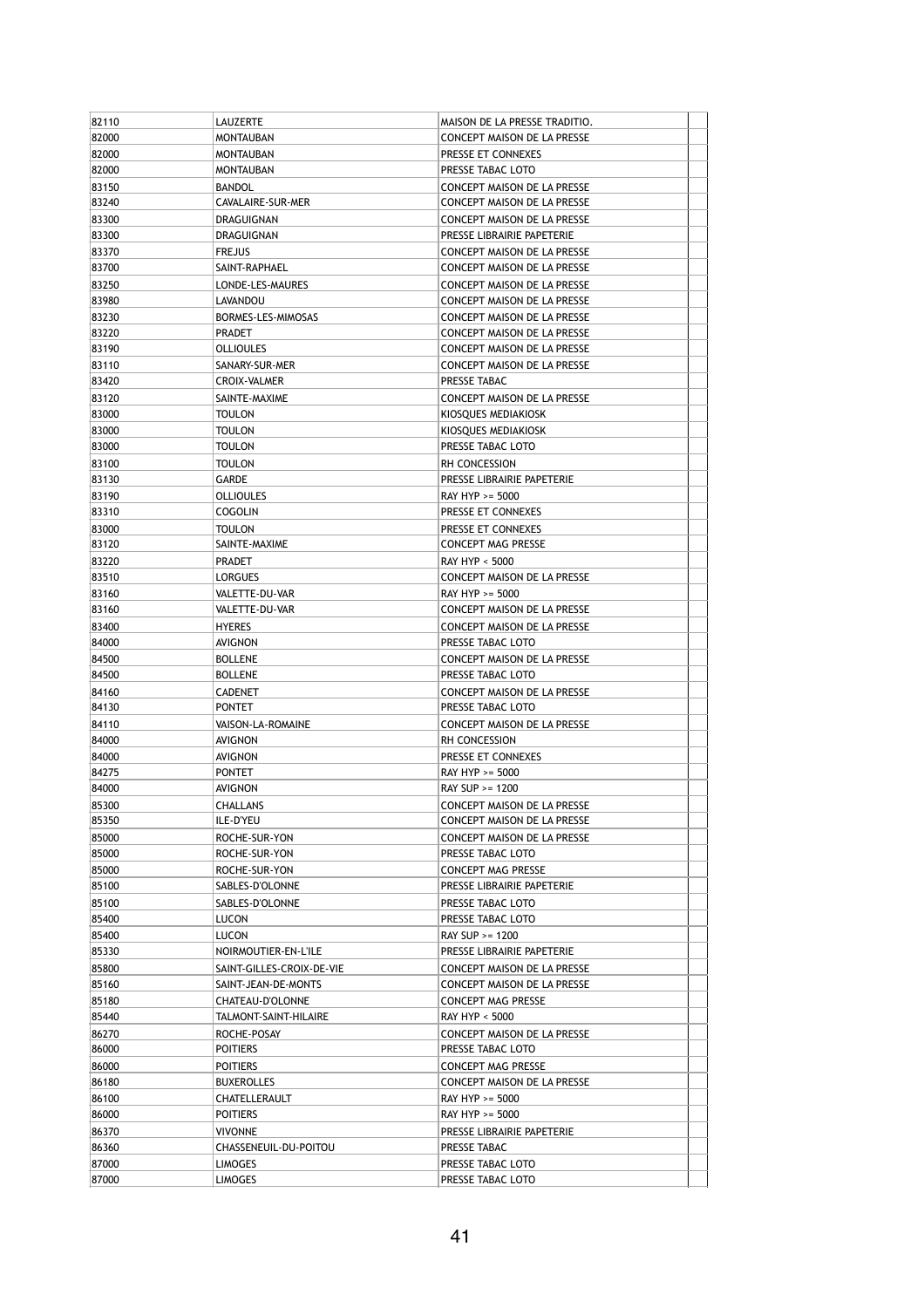| 87100 | <b>LIMOGES</b>              | PRESSE TABAC LOTO             |  |
|-------|-----------------------------|-------------------------------|--|
| 87000 | <b>LIMOGES</b>              | <b>BAR</b>                    |  |
| 87100 | <b>LIMOGES</b>              | AUTRES ENVIRONNEMENTS         |  |
| 87500 | SAINT-YRIEIX-LA-PERCHE      | CONCEPT MAISON DE LA PRESSE   |  |
| 87100 | <b>LIMOGES</b>              | PRESSE LIBRAIRIE PAPETERIE    |  |
| 87000 | <b>LIMOGES</b>              | CONCEPT MAISON DE LA PRESSE   |  |
| 87220 | <b>FEYTIAT</b>              | RAY SUP >= 1200               |  |
| 87100 |                             | RAY SUP >= 1200               |  |
| 87100 | <b>LIMOGES</b>              | RH CONCESSION                 |  |
| 88000 | <b>EPINAL</b>               | CONCEPT MAISON DE LA PRESSE   |  |
| 88000 | EPINAL                      | PRESSE TABAC LOTO             |  |
| 88400 | <b>GERARDMER</b>            | CONCEPT MAISON DE LA PRESSE   |  |
|       |                             |                               |  |
| 88500 | <b>MIRECOURT</b>            | <b>CONCEPT MAG PRESSE</b>     |  |
| 88300 | NEUFCHATEAU                 | CONCEPT MAISON DE LA PRESSE   |  |
| 88200 | <b>REMIREMONT</b>           | <b>CONCEPT MAG PRESSE</b>     |  |
| 88800 | VITTEL                      | CONCEPT MAISON DE LA PRESSE   |  |
| 88250 | <b>BRESSE</b>               | CONCEPT MAISON DE LA PRESSE   |  |
| 89110 | AILLANT-SUR-THOLON          | PRESSE TABAC                  |  |
| 89000 | <b>AUXERRE</b>              | PRESSE TABAC LOTO             |  |
| 89000 | <b>AUXERRE</b>              | PRESSE ET CONNEXES            |  |
| 89000 | <b>AUXERRE</b>              | RAY HYP >= 5000               |  |
| 89200 | AVALLON                     | CONCEPT MAISON DE LA PRESSE   |  |
| 89800 | <b>CHABLIS</b>              | MAISON DE LA PRESSE TRADITIO. |  |
| 89300 | AUXERRE                     | <b>BAR</b>                    |  |
| 89190 | VILLENEUVE-L'ARCHEVEQUE     | MAISON DE LA PRESSE TRADITIO. |  |
| 89100 | SAINT-DENIS                 | PRESSE ET CONNEXES            |  |
| 89300 | <b>JOIGNY</b>               | PRESSE LIBRAIRIE PAPETERIE    |  |
| 90800 | <b>BAVILLIERS</b>           | RAY SUP < 1200                |  |
| 90100 | DELLE                       | RAY HYP < 5000                |  |
|       |                             |                               |  |
| 91370 | <b>VERRIERES-LE-BUISSON</b> | CONCEPT MAISON DE LA PRESSE   |  |
| 91370 | <b>VERRIERES-LE-BUISSON</b> | PRESSE LIBRAIRIE PAPETERIE    |  |
| 91100 | CORBEIL-ESSONNES            | CONCEPT MAISON DE LA PRESSE   |  |
| 91450 | SOISY-SUR-SEINE             | PRESSE TABAC                  |  |
| 91940 | <b>ULIS</b>                 | CONCEPT MAISON DE LA PRESSE   |  |
| 91400 | ORSAY                       | PRESSE LIBRAIRIE PAPETERIE    |  |
| 91190 | GIF-SUR-YVETTE              | CONCEPT MAISON DE LA PRESSE   |  |
| 91140 | VILLEBON-SUR-YVETTE         | RAY HYP >= 5000               |  |
| 91700 | SAINTE-GENEVIEVE-DES-BOIS   | RAY HYP >= 5000               |  |
| 91260 | JUVISY-SUR-ORGE             | PRESSE LIBRAIRIE PAPETERIE    |  |
| 91270 | <b>MONTGERON</b>            | RAY HYP >= 5000               |  |
| 91300 | MASSY                       | RH CONCESSION                 |  |
| 91200 | ATHIS-MONS                  | RAY HYP >= 5000               |  |
| 91300 | MASSY                       | CONCEPT MAISON DE LA PRESSE   |  |
| 91190 | GIF-SUR-YVETTE              | PRESSE LIBRAIRIE PAPETERIE    |  |
| 91220 | BRETIGNY-SUR-ORGE           | RAY HYP >= 5000               |  |
| 91540 | <b>MENNECY</b>              | PRESSE LIBRAIRIE PAPETERIE    |  |
| 91250 |                             |                               |  |
|       | SAINT-GERMAIN-LES-CORBEIL   | PRESSE LIBRAIRIE PAPETERIE    |  |
| 92160 | ANTONY                      | PRESSE LIBRAIRIE PAPETERIE    |  |
| 92600 | ASNIERES-SUR-SEINE          | PRESSE LIBRAIRIE PAPETERIE    |  |
| 92220 | BAGNEUX                     | PRESSE TABAC LOTO             |  |
| 92100 | BOULOGNE-BILLANCOURT        | PRESSE LIBRAIRIE PAPETERIE    |  |
| 92100 | BOULOGNE-BILLANCOURT        | CONCEPT MAISON DE LA PRESSE   |  |
| 92100 | BOULOGNE-BILLANCOURT        | PRESSE LIBRAIRIE PAPETERIE    |  |
| 92100 | BOULOGNE-BILLANCOURT        | PRESSE LIBRAIRIE PAPETERIE    |  |
| 92400 | <b>COURBEVOIE</b>           | PRESSE LIBRAIRIE PAPETERIE    |  |
| 92130 | ISSY-LES-MOULINEAUX         | PRESSE TABAC LOTO             |  |
| 92250 | GARENNE-COLOMBES            | PRESSE LIBRAIRIE PAPETERIE    |  |
| 92700 | <b>COLOMBES</b>             | CONCEPT MAISON DE LA PRESSE   |  |
| 92700 | <b>COLOMBES</b>             | PRESSE ET CONNEXES            |  |
| 92000 | NANTERRE                    | CONCEPT MAISON DE LA PRESSE   |  |
| 92240 | MALAKOFF                    | PRESSE LIBRAIRIE PAPETERIE    |  |
| 92120 | MONTROUGE                   | PRESSE LIBRAIRIE PAPETERIE    |  |
| 92120 | <b>MONTROUGE</b>            | PRESSE LIBRAIRIE PAPETERIE    |  |
|       |                             |                               |  |
| 92140 | CLAMART                     | PRESSE LIBRAIRIE PAPETERIE    |  |
| 92200 | NEUILLY-SUR-SEINE           | KIOSQUES MEDIAKIOSK           |  |
| 92200 | NEUILLY-SUR-SEINE           | PRESSE LIBRAIRIE PAPETERIE    |  |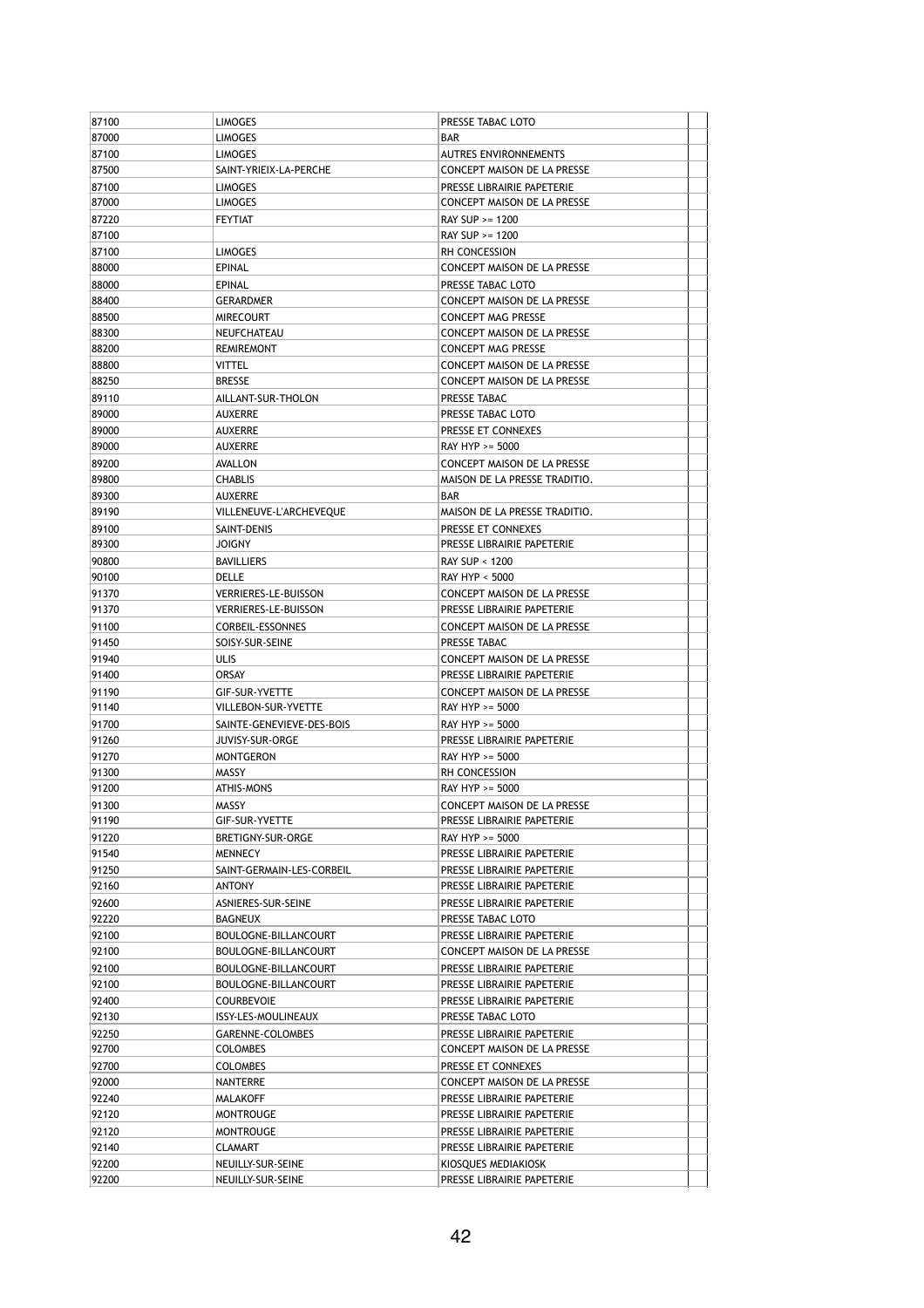| 92200          | NEUILLY-SUR-SEINE                    | PRESSE LIBRAIRIE PAPETERIE         |  |
|----------------|--------------------------------------|------------------------------------|--|
| 92800          | <b>PUTEAUX</b>                       | PRESSE TABAC LOTO                  |  |
| 92500          | RUEIL-MALMAISON                      | <b>CONCEPT MAISON DE LA PRESSE</b> |  |
| 92420          | VAUCRESSON                           | PRESSE LIBRAIRIE PAPETERIE         |  |
| 92500          | RUEIL-MALMAISON                      | PRESSE TABAC LOTO                  |  |
| 92300          | LEVALLOIS-PERRET                     | CONCEPT MAISON DE LA PRESSE        |  |
| 92270          | <b>BOIS-COLOMBES</b>                 | PRESSE LIBRAIRIE PAPETERIE         |  |
| 92800          | <b>PUTEAUX</b>                       | RH CONCESSION                      |  |
| 92330          | <b>SCEAUX</b>                        | CONCEPT MAISON DE LA PRESSE        |  |
| 92400          | <b>COURBEVOIE</b>                    | $RAY$ SUP $>= 1200$                |  |
| 92210          | SAINT-CLOUD                          | KIOSQUES MEDIAKIOSK                |  |
| 93420          | <b>VILLEPINTE</b>                    | PRESSE TABAC LOTO                  |  |
| 93150          | <b>BLANC-MESNIL</b>                  | CONCEPT MAISON DE LA PRESSE        |  |
| 93200          | SAINT-DENIS                          | KIOSQUES MEDIAKIOSK                |  |
| 93160          | NOISY-LE-GRAND                       | KIOSQUES MEDIAKIOSK                |  |
| 93110          | ROSNY-SOUS-BOIS                      | RAY HYP >= 5000                    |  |
| 93700          | <b>DRANCY</b>                        | CONCEPT MAISON DE LA PRESSE        |  |
| 93250          | <b>VILLEMOMBLE</b>                   | AUTRES ENVIRONNEMENTS              |  |
| 94470          | BOISSY-SAINT-LEGER                   | RH CONCESSION                      |  |
| 94000          | <b>CRETEIL</b>                       | PRESSE PAPETERIE                   |  |
| 94420          | PLESSIS-TREVISE                      | CONCEPT MAISON DE LA PRESSE        |  |
| 94130          | NOGENT-SUR-MARNE                     | PRESSE LIBRAIRIE PAPETERIE         |  |
| 94130          | NOGENT-SUR-MARNE                     | CONCEPT MAISON DE LA PRESSE        |  |
| 94170          | PERREUX-SUR-MARNE                    | CONCEPT MAISON DE LA PRESSE        |  |
| 94370          | SUCY-EN-BRIE                         | CONCEPT MAISON DE LA PRESSE        |  |
| 94300          | <b>VINCENNES</b>                     | PRESSE LIBRAIRIE PAPETERIE         |  |
| 94300          | <b>VINCENNES</b>                     | PRESSE LIBRAIRIE PAPETERIE         |  |
| 94700          | MAISONS-ALFORT                       | PRESSE LIBRAIRIE PAPETERIE         |  |
| 94800          | <b>VILLEJUIF</b>                     | CONCEPT MAISON DE LA PRESSE        |  |
| 94399          | ORLY                                 | RH CONCESSION                      |  |
| 94399          | orly                                 | RH CONCESSION                      |  |
| 94399          | ORLY                                 | RH CONCESSION                      |  |
| 94399          | ORLY                                 | RH CONCESSION                      |  |
| 94399          | <b>ORLY</b>                          | RH CONCESSION                      |  |
| 94546          | orly                                 | RH CONCESSION                      |  |
| 94399          | orly                                 | RH CONCESSION                      |  |
| 94200          | <b>IVRY-SUR-SEINE</b>                | PRESSE LIBRAIRIE PAPETERIE         |  |
| 94340          | JOINVILLE-LE-PONT                    | CONCEPT MAISON DE LA PRESSE        |  |
| 94200          | <b>IVRY-SUR-SEINE</b>                | RAY HYP >= 5000                    |  |
| 94120          | FONTENAY-SOUS-BOIS                   | RAY HYP >= 5000                    |  |
| 94000          | <b>CRETEIL</b>                       | RAY HYP >= 5000                    |  |
| 94230          | <b>CACHAN</b>                        | PRESSE TABAC LOTO                  |  |
| 94390          | ORLY                                 | RH CONCESSION                      |  |
| 94430          | CHENNEVIERES-SUR-MARNE               | RAY HYP >= 5000                    |  |
| 95100          | ARGENTEUIL                           | PRESSE LIBRAIRIE PAPETERIE         |  |
| 95700          | ROISSY-EN-FRANCE                     | RH CONCESSION                      |  |
| 95700          | ROISSY-EN-FRANCE                     | RH CONCESSION                      |  |
| 95110          | SANNOIS                              | CONCEPT MAISON DE LA PRESSE        |  |
| 95120          | <b>ERMONT</b>                        | PRESSE LIBRAIRIE PAPETERIE         |  |
| 95320          | SAINT-LEU-LA-FORET                   | CONCEPT MAISON DE LA PRESSE        |  |
| 95350          | SAINT-BRICE-SOUS-FORET               | RAY HYP >= 5000                    |  |
| 95150          | TAVERNY                              | CONCEPT MAISON DE LA PRESSE        |  |
| 95700          | ROISSY-EN-FRANCE                     | <b>RH CONCESSION</b>               |  |
| 95700          | ROISSY-EN-FRANCE                     | RH CONCESSION                      |  |
| 95716          | ROISSY-EN-FRANCE                     | <b>RH CONCESSION</b>               |  |
| 95700          | ROISSY-EN-FRANCE                     | RH CONCESSION                      |  |
| 95700          | ROISSY-EN-FRANCE                     | RH CONCESSION                      |  |
| 95700          | ROISSY-EN-FRANCE                     | RH CONCESSION                      |  |
| 95330          | <b>DOMONT</b>                        | PRESSE TABAC                       |  |
| 95610          | ERAGNY                               | PRESSE LIBRAIRIE PAPETERIE         |  |
| 95470          |                                      | BAR                                |  |
| 95700          | SAINT-WITZ<br>ROISSY-EN-FRANCE       | RH CONCESSION                      |  |
| 95700          |                                      |                                    |  |
|                |                                      |                                    |  |
|                | ROISSY-EN-FRANCE                     | RH CONCESSION                      |  |
| 95500          | ROISSY-EN-FRANCE                     | RH CONCESSION                      |  |
| 95700<br>95700 | ROISSY-EN-FRANCE<br>ROISSY-EN-FRANCE | RH CONCESSION<br>RH CONCESSION     |  |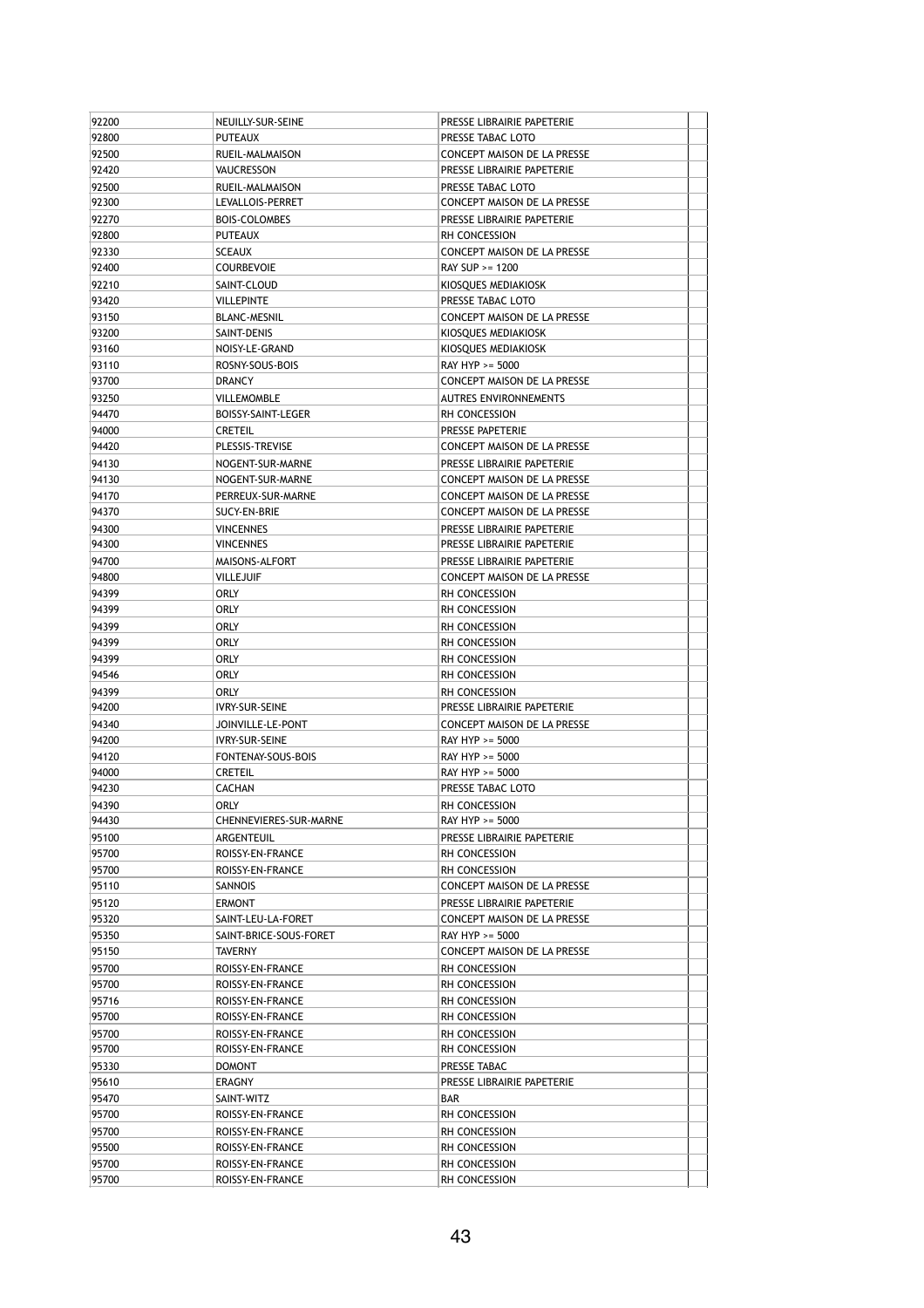| 95700 | ROISSY-EN-FRANCE        | <b>RH CONCESSION</b>         |  |
|-------|-------------------------|------------------------------|--|
| 95741 | ROISSY-EN-FRANCE        | <b>RH CONCESSION</b>         |  |
| 95716 | ROISSY-EN-FRANCE        | <b>RH CONCESSION</b>         |  |
| 95711 | ROISSY-EN-FRANCE        | <b>RH CONCESSION</b>         |  |
| 95741 | ROISSY-EN-FRANCE        | <b>RH CONCESSION</b>         |  |
| 95741 | ROISSY-EN-FRANCE        | <b>RH CONCESSION</b>         |  |
| 95741 | ROISSY-EN-FRANCE        | <b>RH CONCESSION</b>         |  |
| 95290 | ISLE-ADAM               | RAY HYP >= 5000              |  |
| 95711 | ROISSY-EN-FRANCE        | <b>RH CONCESSION</b>         |  |
| 95716 | ROISSY-EN-FRANCE        | RH CONCESSION                |  |
| 95716 | ROISSY-EN-FRANCE        | <b>RH CONCESSION</b>         |  |
| 95716 | ROISSY-EN-FRANCE        | <b>RH CONCESSION</b>         |  |
| 95711 | ROISSY-EN-FRANCE        | RH CONCESSION                |  |
| 95700 | ROISSY-EN-FRANCE        | <b>RH CONCESSION</b>         |  |
| 95741 | ROISSY-EN-FRANCE        | RH CONCESSION                |  |
| 95370 | MONTIGNY-LES-CORMEILLES | RAY HYP >= 5000              |  |
| 95100 | ARGENTEUIL              | <b>AUTRES ENVIRONNEMENTS</b> |  |
| 92340 | <b>BOURG-LA-REINE</b>   | PRESSE LIBRAIRIE PAPETERIE   |  |
| 06600 | <b>ANTIBES</b>          | RAY HYP >= 5000              |  |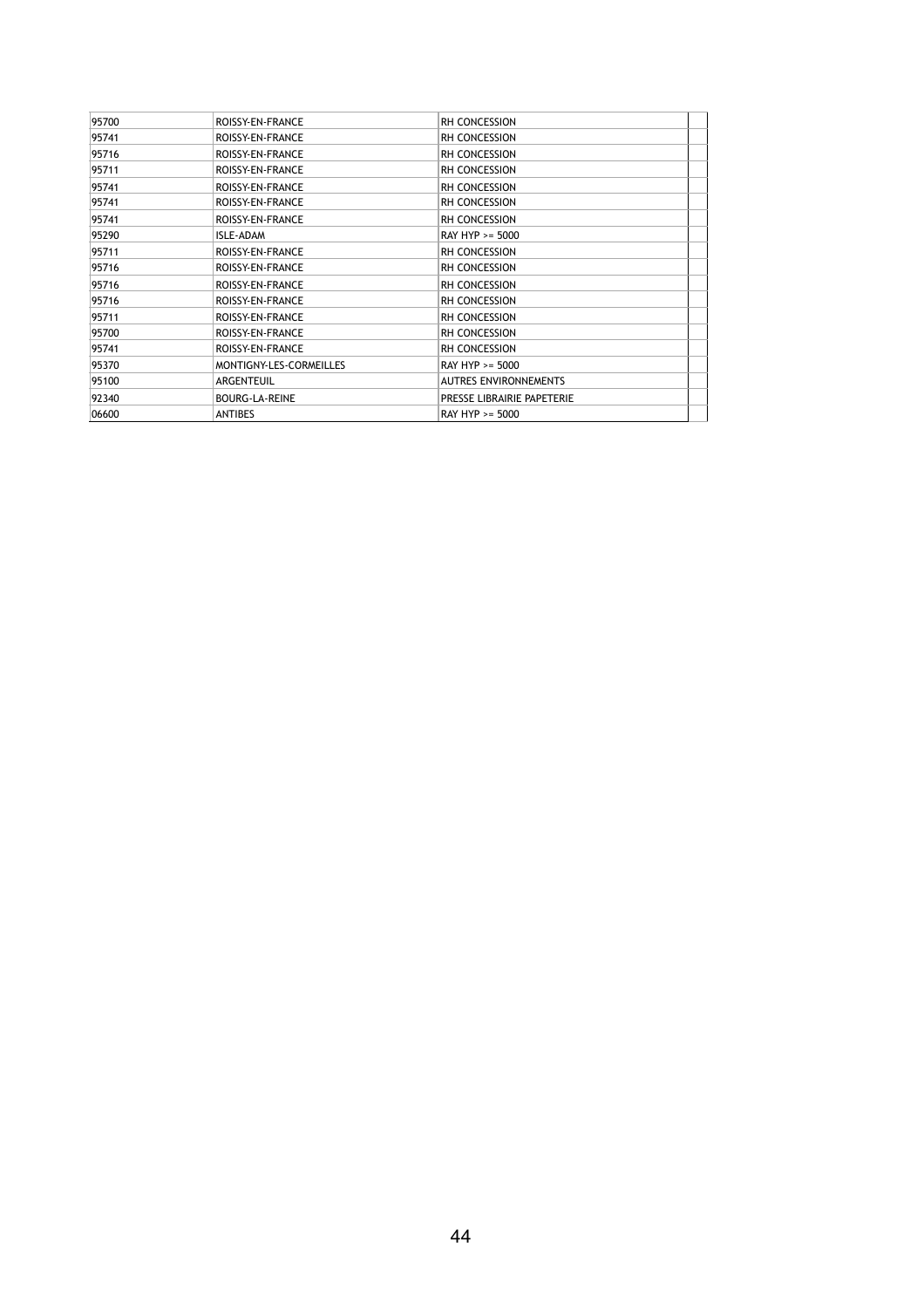| <mark>implantation</mark>   | n2 |
|-----------------------------|----|
| 2                           |    |
|                             |    |
|                             |    |
|                             |    |
|                             |    |
|                             |    |
|                             |    |
|                             |    |
|                             |    |
|                             |    |
|                             |    |
|                             |    |
|                             |    |
|                             |    |
|                             |    |
|                             |    |
|                             |    |
|                             |    |
|                             |    |
|                             |    |
|                             |    |
|                             |    |
|                             |    |
|                             |    |
|                             |    |
|                             |    |
|                             |    |
|                             |    |
|                             |    |
|                             |    |
|                             |    |
|                             |    |
|                             |    |
|                             |    |
|                             |    |
|                             |    |
|                             |    |
|                             |    |
|                             |    |
|                             |    |
|                             |    |
|                             |    |
|                             |    |
|                             |    |
|                             |    |
|                             |    |
|                             |    |
|                             |    |
|                             |    |
|                             |    |
|                             |    |
|                             |    |
|                             |    |
|                             |    |
|                             |    |
|                             |    |
|                             |    |
|                             |    |
|                             |    |
|                             |    |
|                             |    |
|                             |    |
|                             |    |
|                             |    |
|                             |    |
|                             |    |
|                             |    |
|                             |    |
|                             |    |
| 735521652 1616 322222222222 |    |
|                             |    |
|                             |    |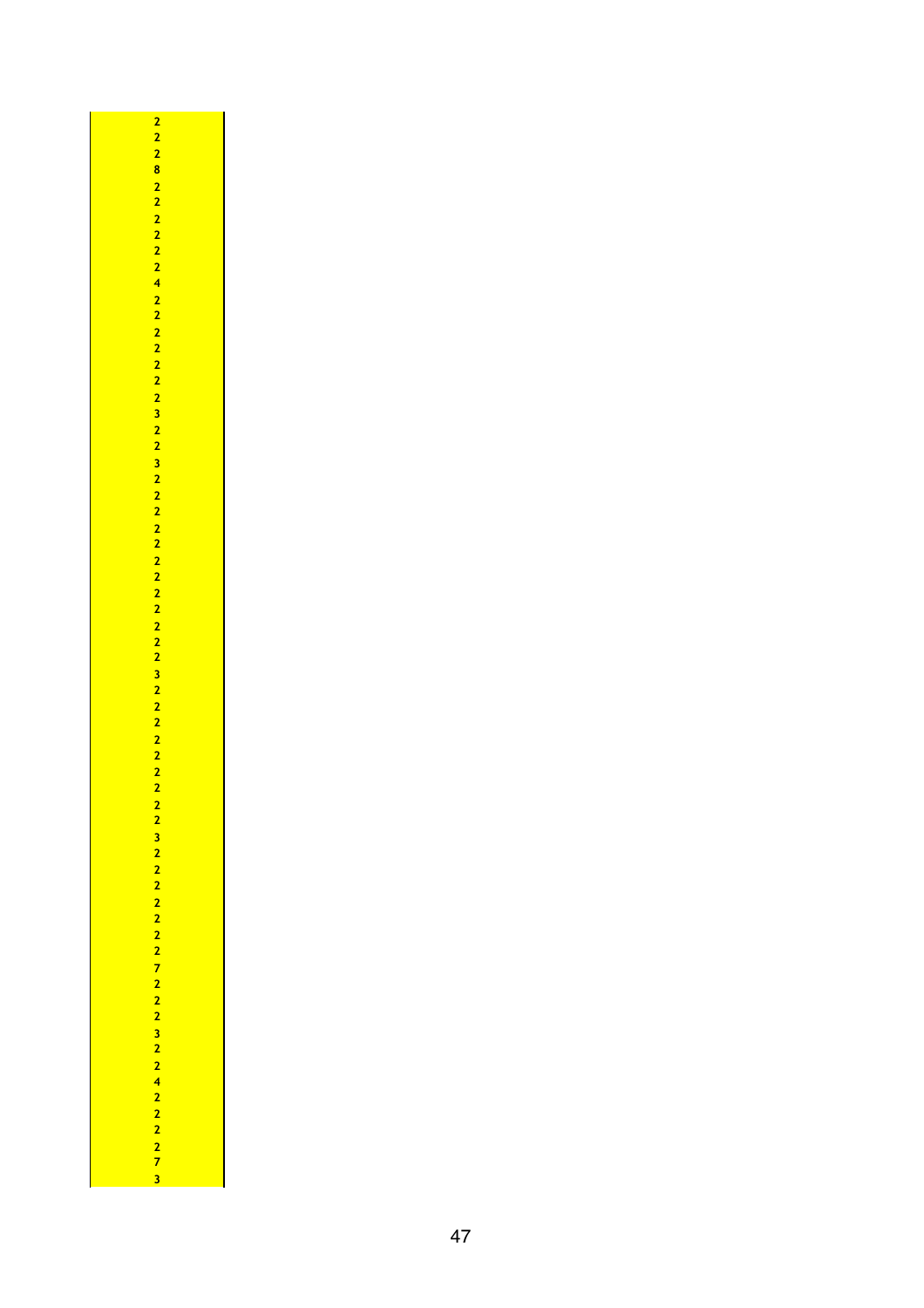$\overline{\phantom{0}}$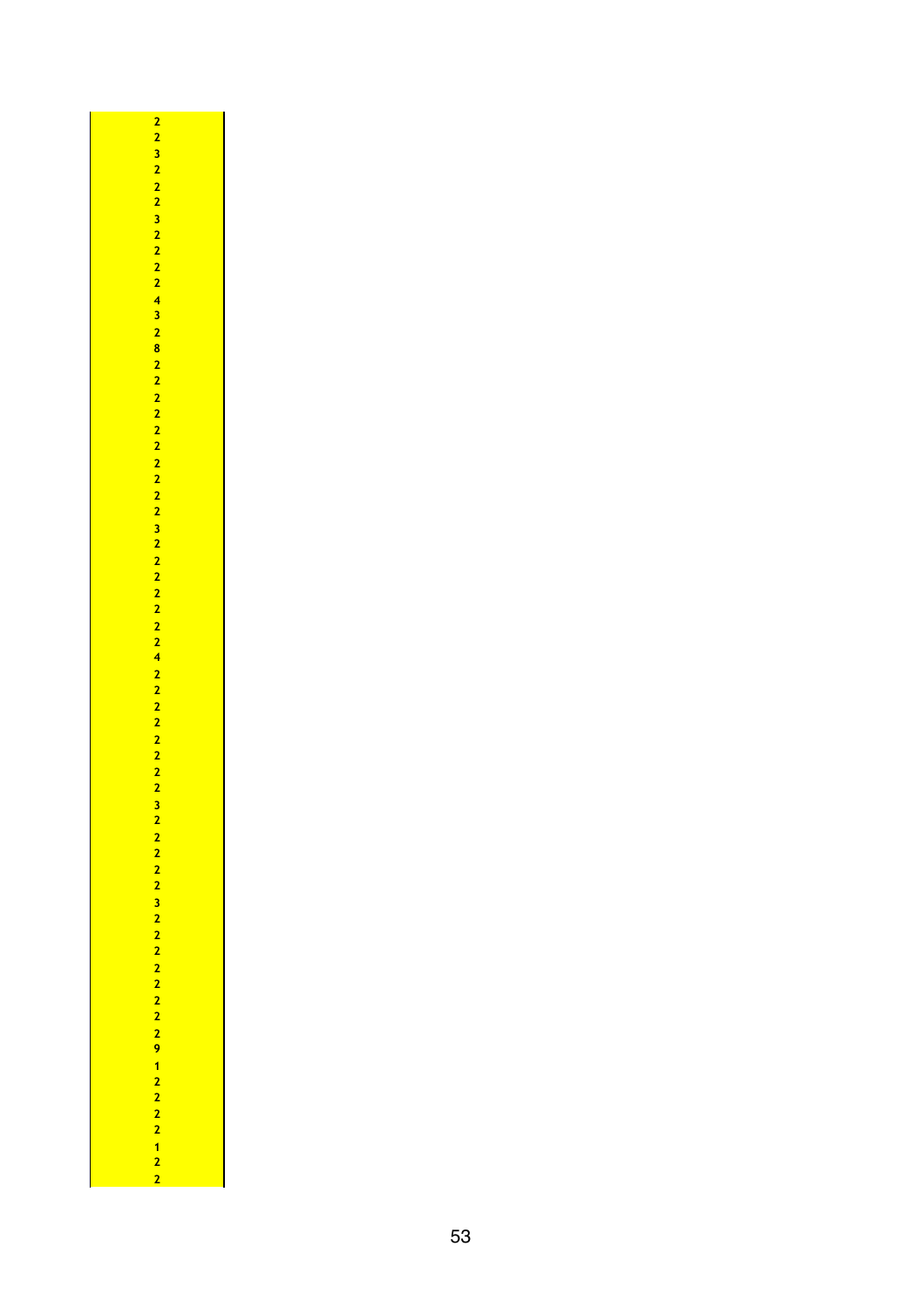$\overline{\mathbf{a}}$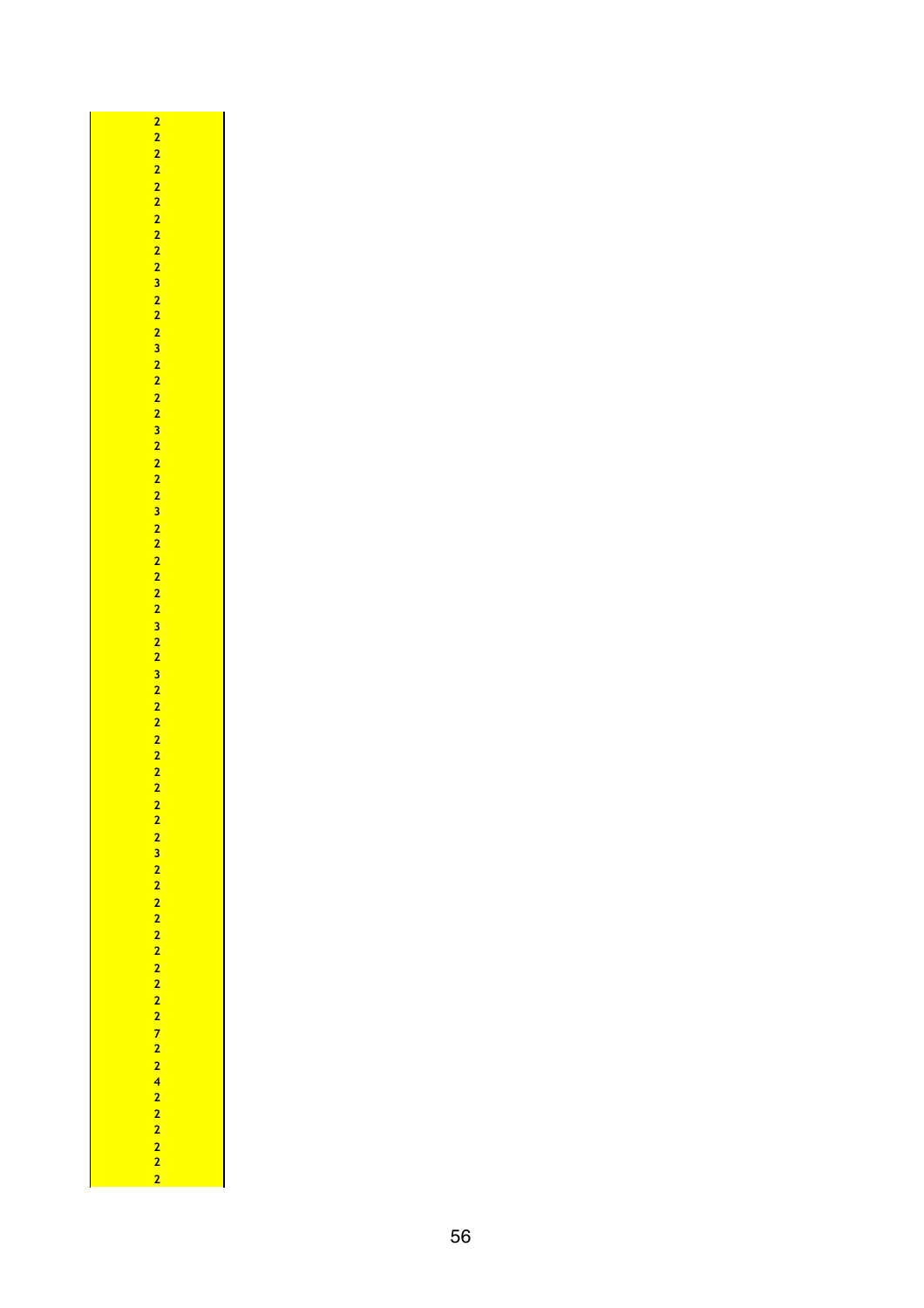| 34 42 23 32 22 42 42 824 22 72 2 |
|----------------------------------|
|                                  |
|                                  |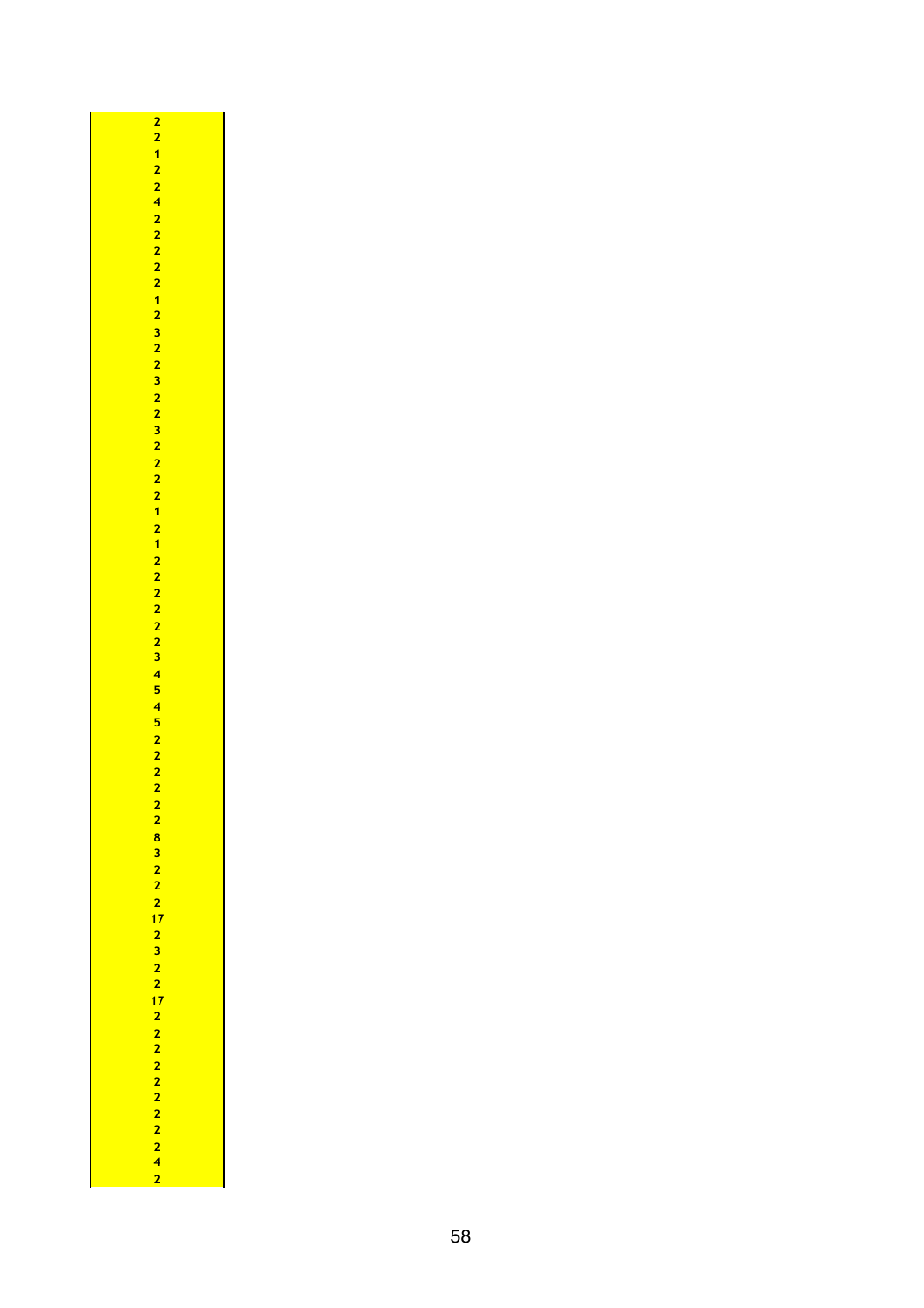| 2 2 2 2 2 2 2 2 2 2 2 3 2 2 3 2 2 2 3 2 2 2 2 2 2 2 2 2 3 3 2 2 2 3 3 2 2 3 3 3 2 2 2 2 2 2 2 2 2 2 2 2 2 2 2 2 |
|-----------------------------------------------------------------------------------------------------------------|
|                                                                                                                 |
|                                                                                                                 |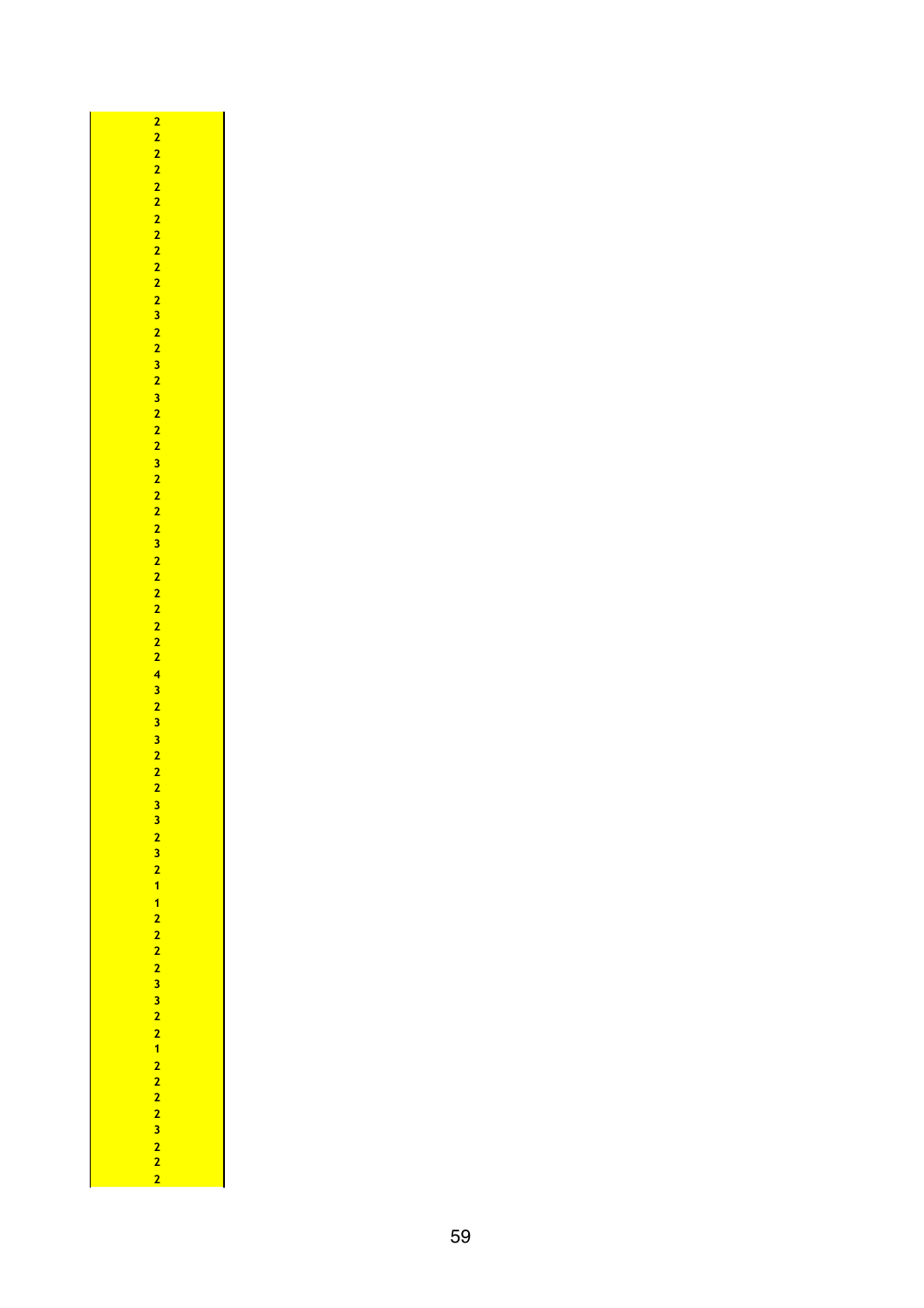| 22122221222412232232212242223519418175988557 |
|----------------------------------------------|
|                                              |
|                                              |
|                                              |
|                                              |
|                                              |
|                                              |
|                                              |
|                                              |
|                                              |
|                                              |
|                                              |
|                                              |
|                                              |
|                                              |
|                                              |
|                                              |
|                                              |
|                                              |
|                                              |
|                                              |
|                                              |
|                                              |
|                                              |
|                                              |
|                                              |
|                                              |
|                                              |
|                                              |
|                                              |
|                                              |
|                                              |
|                                              |
|                                              |
|                                              |
|                                              |
|                                              |
|                                              |
|                                              |
|                                              |
|                                              |
|                                              |
|                                              |
|                                              |
|                                              |
| 55949174132210982117343                      |
|                                              |
|                                              |
|                                              |
|                                              |
|                                              |
|                                              |
| 10                                           |
|                                              |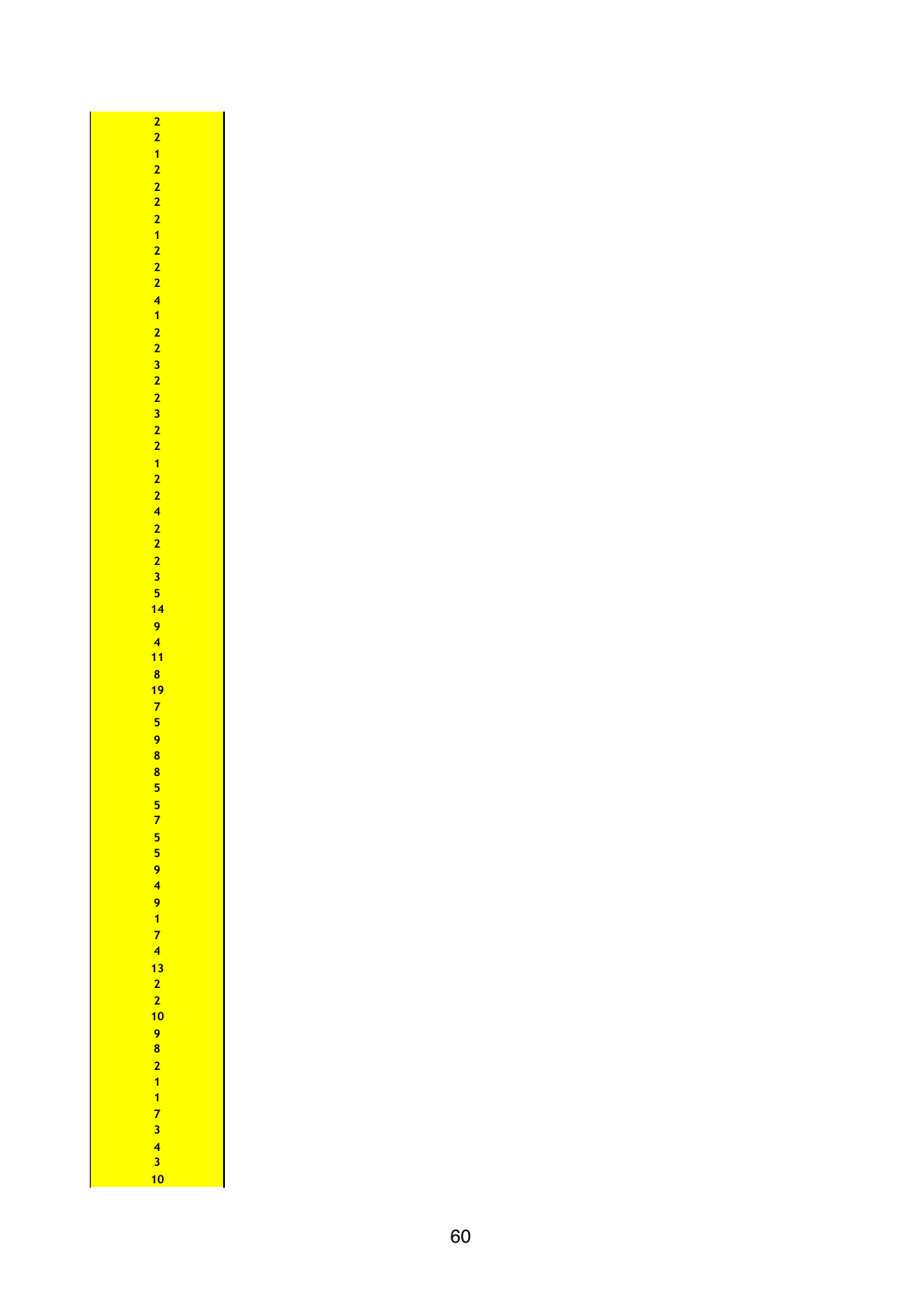| 22255529214929 122229 142229 11 14 12 11 12322222222254 |  |
|---------------------------------------------------------|--|
|                                                         |  |
|                                                         |  |
|                                                         |  |
|                                                         |  |
|                                                         |  |
|                                                         |  |
|                                                         |  |
|                                                         |  |
|                                                         |  |
|                                                         |  |
|                                                         |  |
|                                                         |  |
|                                                         |  |
|                                                         |  |
|                                                         |  |
|                                                         |  |
|                                                         |  |
|                                                         |  |
|                                                         |  |
|                                                         |  |
|                                                         |  |
|                                                         |  |
|                                                         |  |
|                                                         |  |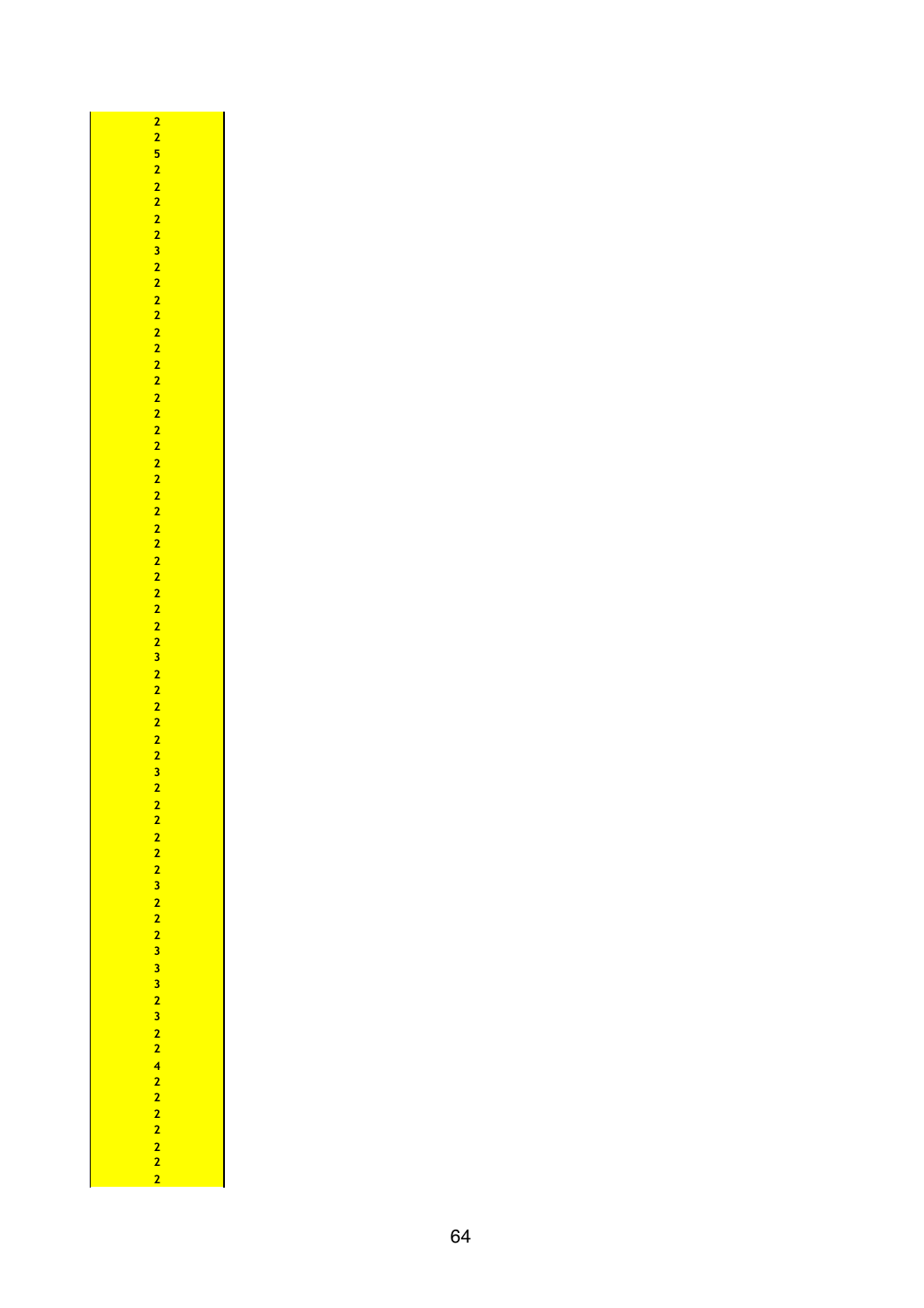| <b>29 12 22 22 8 23 74 4 20 2 32 57 85 9</b> |  |
|----------------------------------------------|--|
|                                              |  |
|                                              |  |